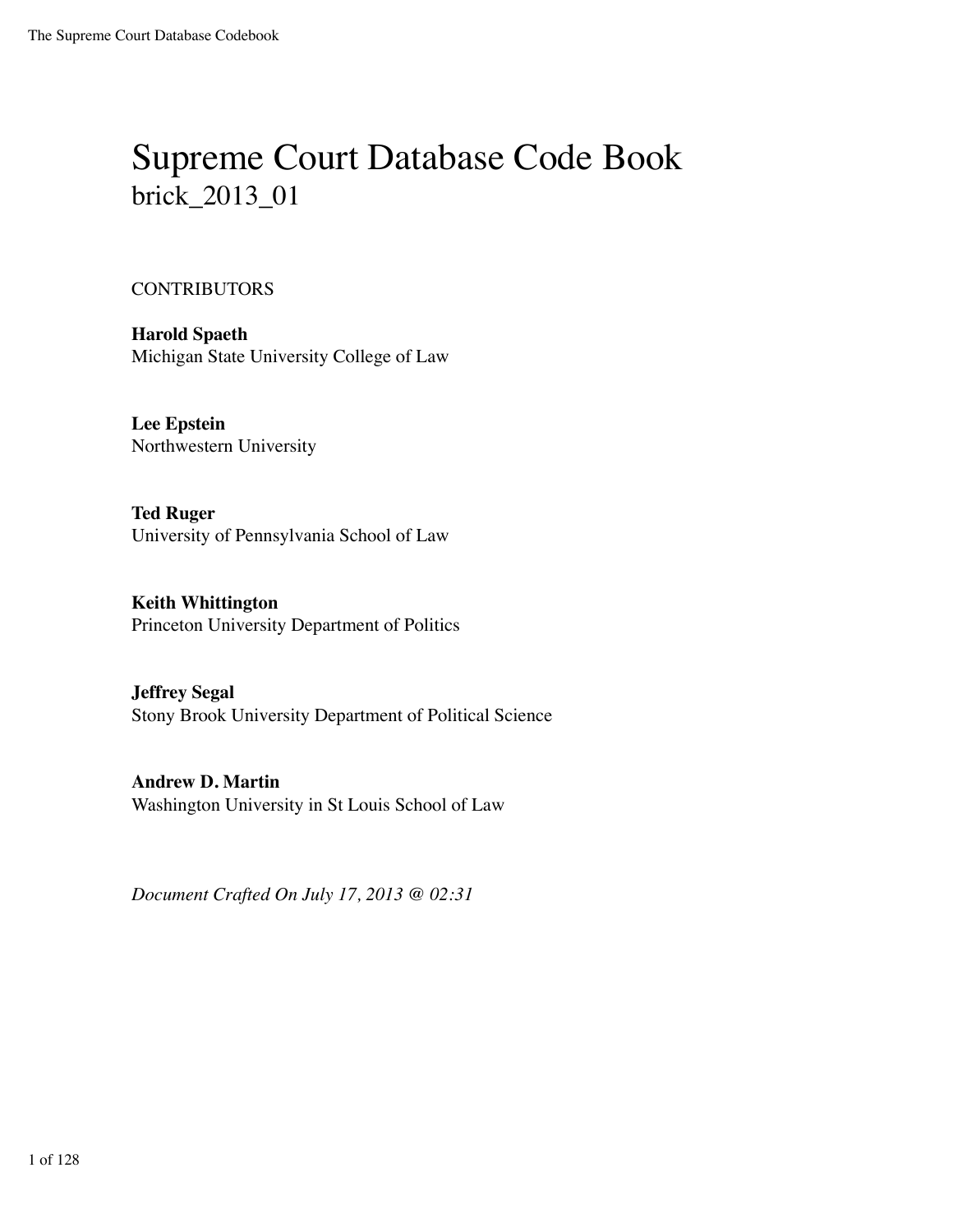#### Table of Contents

#### INTRODUCTORY

Introduction

#### IDENTIFICATION VARIABLES

- SCDB Case ID
- SCDB Docket ID
- SCDB Issues ID
- SCDB Vote ID
- U.S. Reporter Citation
- Supreme Court Citation
- Lawyers Edition Citation
- LEXIS Citation
- Docket Number

#### BACKGROUND VARIABLES

- Case Name
- Petitioner
- Petitioner State
- Respondent
- Respondent State
- Manner in which the Court takes Jurisdiction
- Administrative Action Preceeding Litigation
- Administrative Action Preceeding Litigation State
- Three-Judge District Court
- Origin of Case
- Origin of Case State
- Source of Case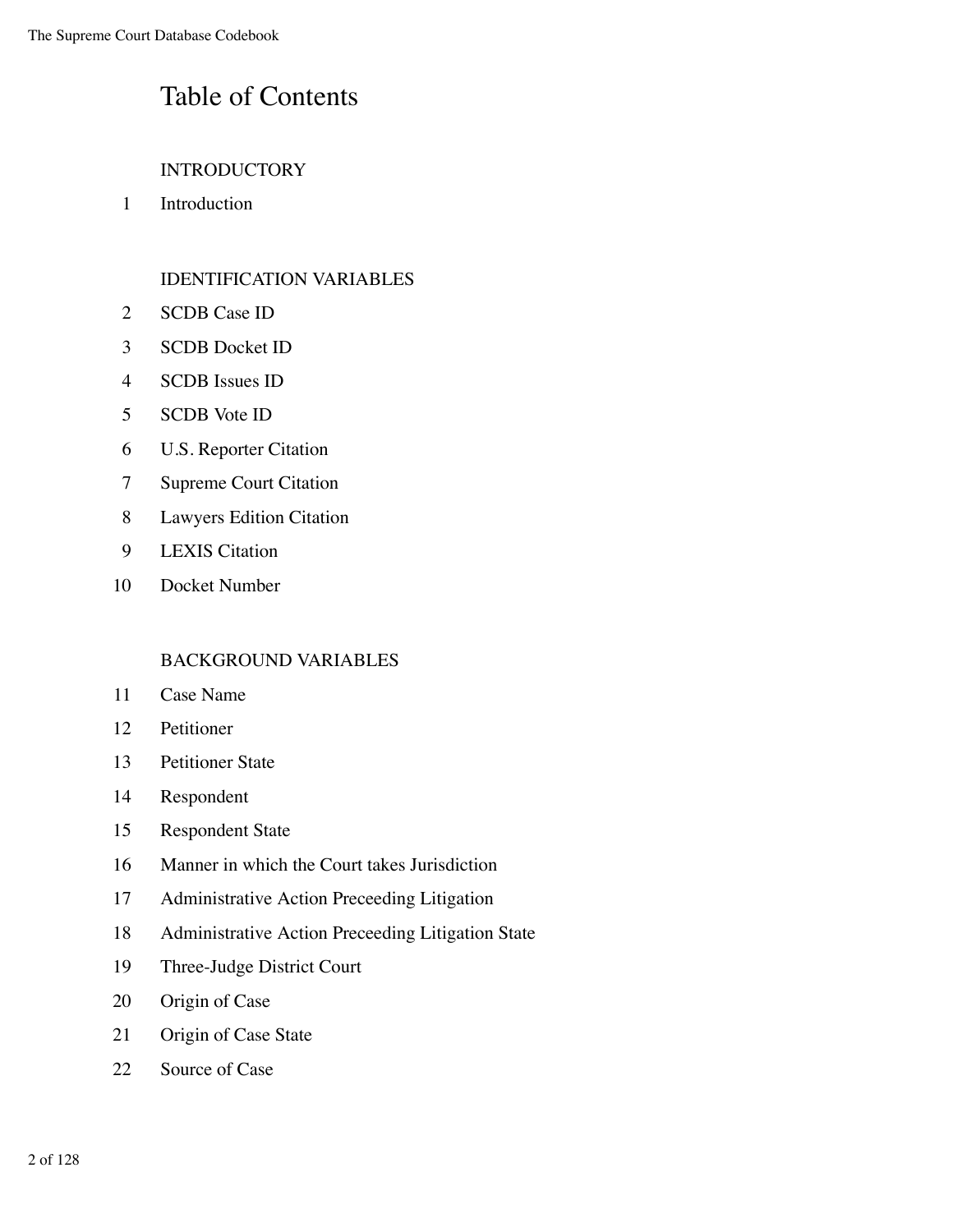- Source of Case State
- Lower Court Disagreement
- Reason for Granting Cert
- Lower Court Disposition
- Lower Court Disposition Direction

#### CHRONOLOGICAL VARIABLES

- 28 Date of Decision
- Term of Court
- Natural Court
- Chief Justice
- Date of Oral Argument
- Date of Reargument

#### SUBSTANTIVE VARIABLES

- Issue
- Issue Area
- Decision Direction
- Decision Direction Dissent
- Authority for Decision 1
- Authority for Decision 2
- Legal Provisions Considered by the Court
- Legal Provision Supplement
- Legal Provision Minor Supplement

#### OUTCOME VARIABLES

- Decision Type
- Declaration of Unconstitutionality
- Disposition of Case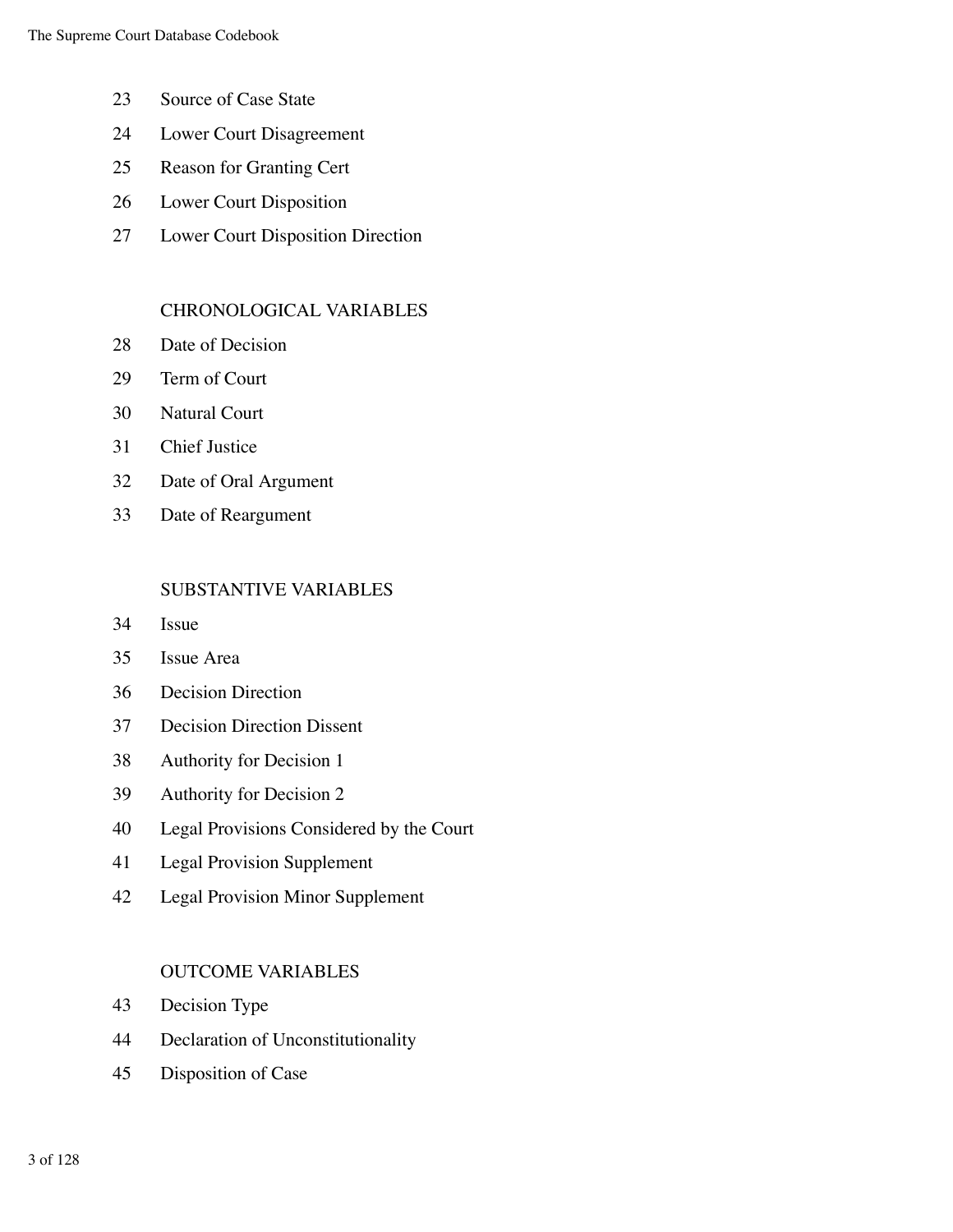- 46 Unusual Disposition
- 47 Winning Party
- 48 Formal Alteration of Precedent

#### VOTING & OPINION VARIABLES

- 49 Vote Not Clearly Specified
- 50 Majority Opinion Writer
- 51 Majority Opinion Assigner
- 52 Split Vote
- 53 Majority Votes
- 54 Minority Votes
- 55 Justice ID
- 56 Justice Name
- 57 The Vote in the Case
- 58 Opinion
- 59 Direction of the Individual Justice's Votes
- 60 Majority and Minority Voting by Justice
- 61 First Agreement
- 62 Second Agreement

#### APPENDICES / DATA NORMALIZATIONS

- A1 varAdminAction
- A2 varAuthorityDecision
- A3 varCaseDispositionLc
- A4 varCaseDispositionSc
- A5 varCaseDispositionUnusual
- A6 varCaseSources
- A7 varCertReason
- A8 varChiefs
- A9 varDecisionDirection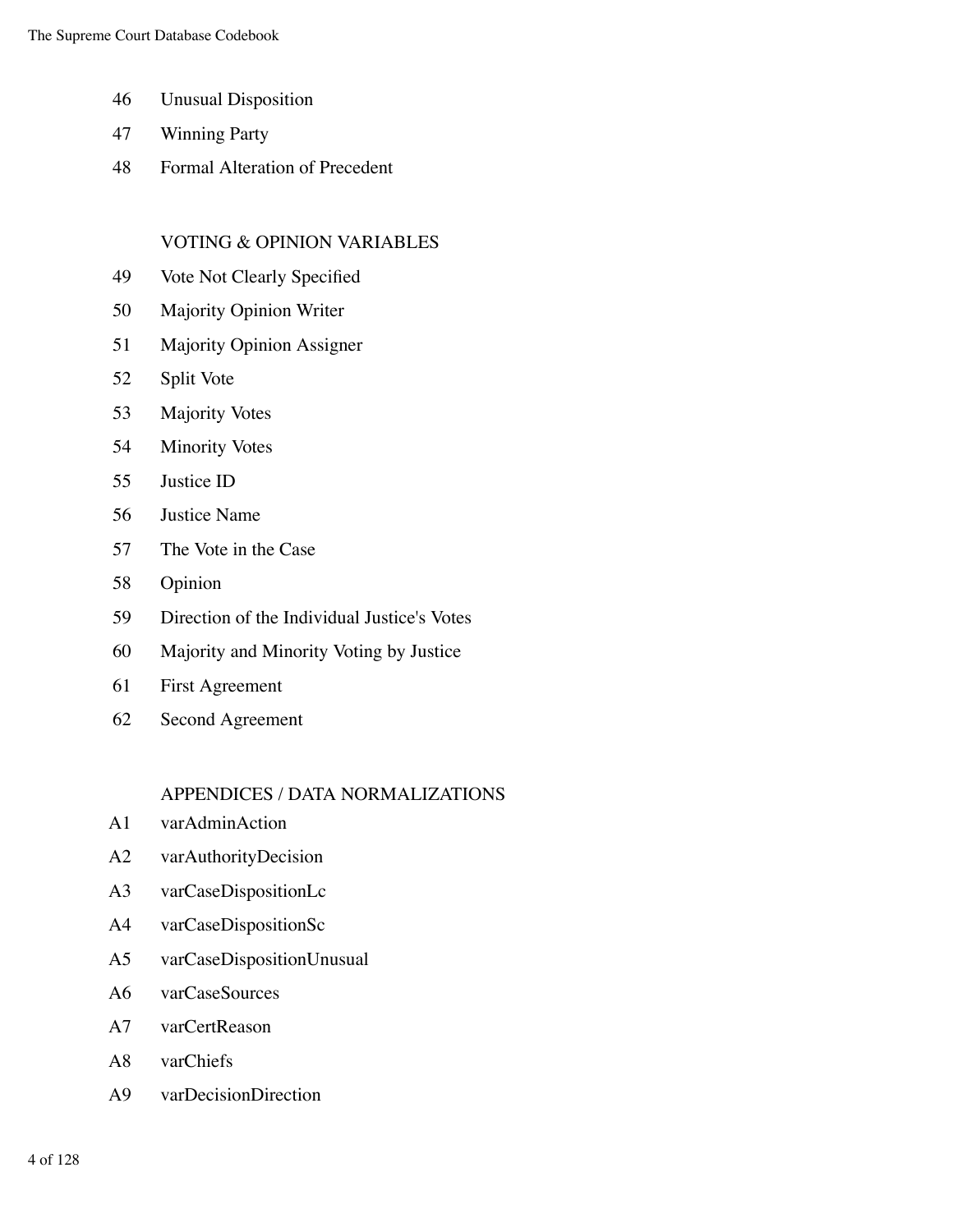- A10 varDecisionDirectionDissent
- A11 varDecisionTypes
- A12 varDeclarationUncon
- A13 varIssues
- A14 varIssuesAreas
- A15 varJurisdiction
- A16 varJusticeDirection
- A17 varJusticeMajority
- A18 varJusticeOpinion
- A19 varJustices
- A20 varLawArea
- A21 varLcDisagreement
- A22 varLegalProvisions
- A23 varNaturalCourt
- A24 varParties
- A25 varPartyWinning
- A26 varPrecedentAlteration
- A27 varSplitVote
- A28 varStates
- A29 varThreeJudgeFdc
- A30 varVote
- A31 varVoteUnclear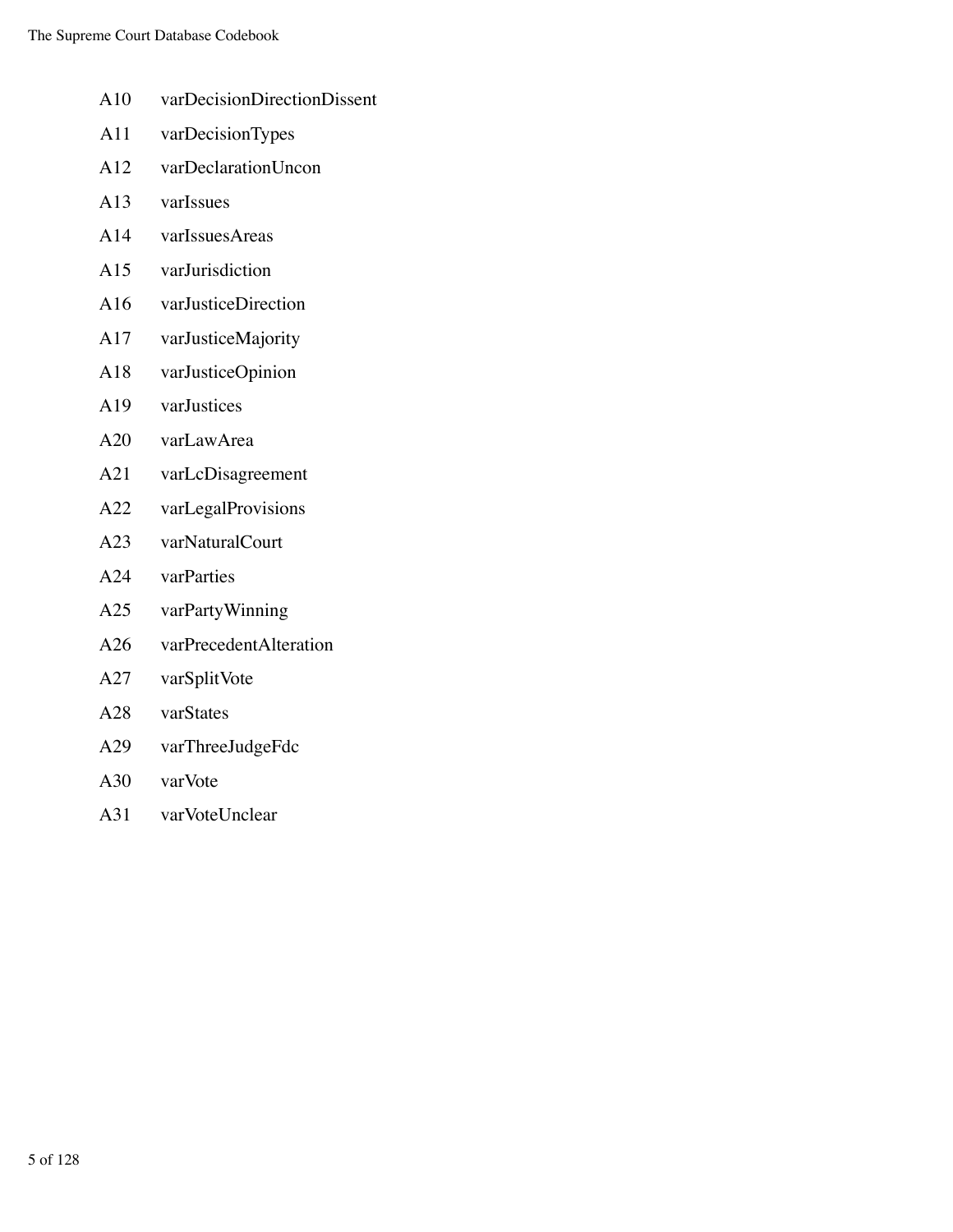### 1 Introduction

#### A Prefatory Note from Harold J. Spaeth

The initial version of this database dates from the mid-1980's at the dawn of the desktop computing revolution and relies on pre-microcomputing and pre-internet conditions. As such, users need knowledge of statistical software packages and the codified variables that the database contains. This new version, however, recognizes the existence of the 21st century by eliminating acquaintance with statistical software packages and coded variables. Plain English rules! But do note that the database can be uploaded into statistical packages to perform advanced calculations if a user so desires.

Aside from the foregoing, the major feature of this version of the database is an interface that is in line with modern technology and which will allow users to directly calculate and view relationships among the variables in the database.

As such, the database may now be treated as justice centered. The original database only allowed for the analyses of judicial decisions and the votes of the individual justices. It is now possible for the individual justice's vote to be the unit of analysis rather than the case. That is, a user may, for example, easily compare the behavior of one or more of the justices with that of others. The original version of the database was not programmed to do so because it was exclusively case centered.

I have specified decision rules governing the entry of data into the various variables, most particularly the legal provisions governing the Court's decisions and the issues to which cases pertain. These, however, are not set in concrete. You, of course, are free to redefine any and all variables on your copy of the database. If convention applies, I adhere to it. But for many variables and their specific entries, none exists.

Because the database now extends over four centuries, it is necessary to add, alter, and adjust a number of variables. I do so to keep the legacy cases (those decided between 1792 and the Court's acquisition of discretionary jurisdiction as a result of the Judges' Bill of 1925) as congruent as possible with the Court's modern decisions. These changes primarily apply to the issues the Court decides. Most notable is the addition of a set of common law issues. These account for the bulk of the Court's heritage decisions and have little applicability to any but the parties to these cases.

In specifying the issue in the legacy cases I have chosen the one that best accords with what today's Court would consider the issue to be. For example, "prize cases," those in which vessels were captured on the high seas and brought into U.S. ports, are categorized either as Fifth Amendment takings clause cases or as cases pertaining to the jurisdiction of the federal district or appeals courts, depending on which issue the Court based its decision. This was done to provide a basis for continuity in the Court's decision making and to avoid, if desired, undue segmentation of the Court's decisions. The same rule applies to various provisions pertaining to the Bill of Rights even though the Fourteenth Amendment had not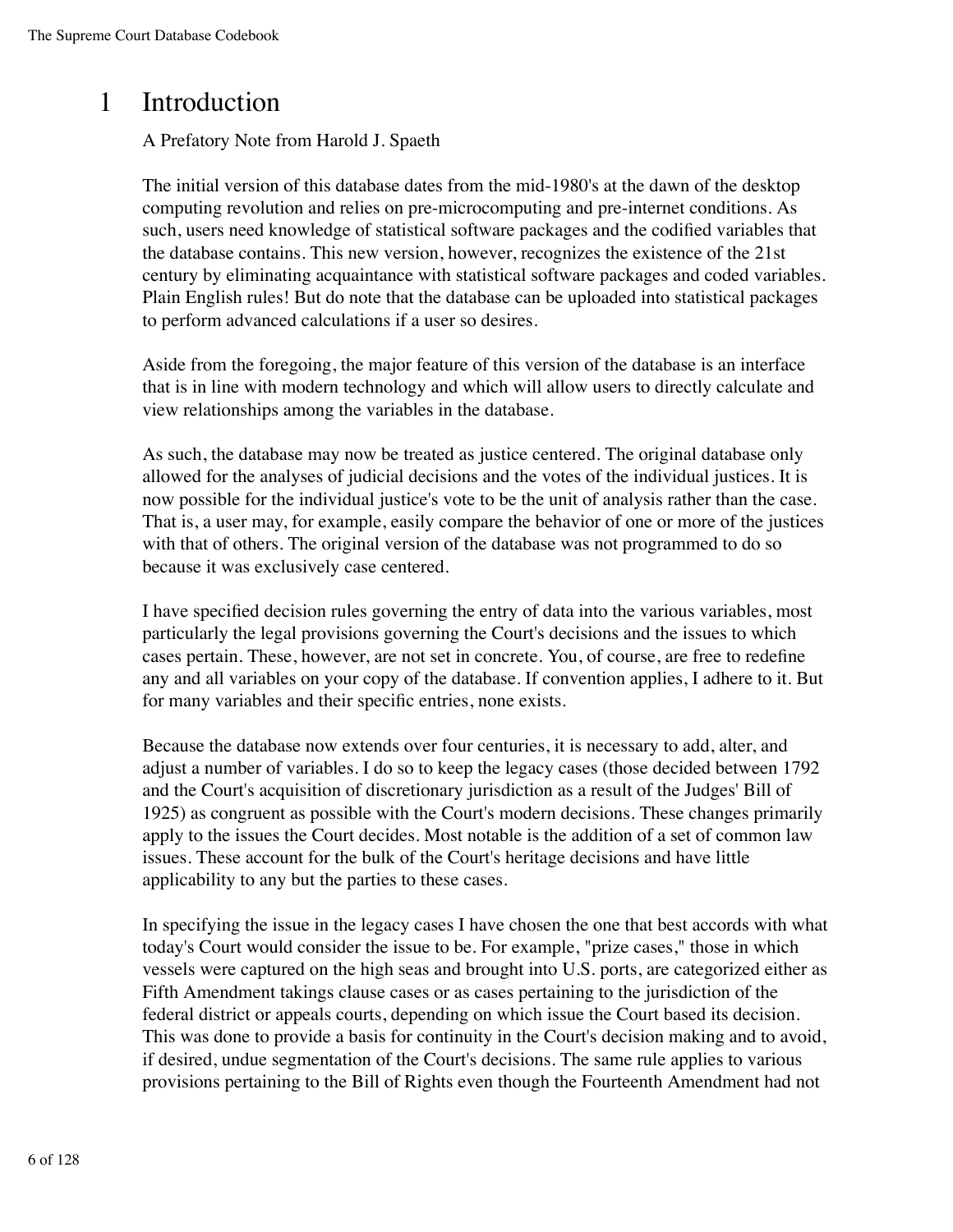been ratified and no guarantees of the Bill of Rights had been made binding on the state and local governments.

Do recognize, however, that the foregoing paragraph applies only to the issue(s) the Court addressed and not to the legal provisions decided by the Court. The latter were nonexistent at the time of decision. The early legacy decisions generally rested either on the common law or judicial fiat.

I wish to thank Professor Jeffrey Segal of the State University of New York at Stony Brook for his extremely valuable comments and suggestions on all phases and aspects of the database since its creation. I also thank Harriet Dhanak, the former programming and software specialist in the Department of Political Science at Michigan State University, for her expert guidance and assistance. Her successor, Lawrence Kestenbaum, continued and extended the stellar services on which I had become dependent. Most recently I have relied on the superb technical knowledge and skills of John Schwarz of the Michigan State University Institute for Political and Social Science Research. Professor Tim Hagle of the University of Iowa continues to systematically inform me of errors and missing data that I have overlooked. My former graduate students, now bona fide professors--Sara C. Benesh and Wendy L. Martinek--have shepherded me through the more arcane byways of current versions of statistical software packages. And though this feature of the database is now passe, their previous assistance has been key.

I also deeply appreciate the support provided me by the Michigan State University College of Law.

Three outstanding individuals are most responsible for this version of the database. Lee Epstein, whose wide-ranging scholarly productivity is unmatched in the world of judicial scholarship; Andrew D. Martin, chair of the Department of Political Science, professor of law, and Director of the Center for Empirical Research in Law (CERL) at Washington University in St. Louis, whose methodological competence knows no bounds; and Troy DeArmitt, CERL's masterful research technician par excellence.

Compilation of this database has been supported by grants from the National Science Foundation. Without its assistance, the database would not exist.

Notes to All Users

1. The Supreme Court Database's research team continuously updates the database. Accordingly, we urge you to pay attention to the date your version appeared on the website and to check whether it is the current one.

2. The codebook now provides five pieces of information for each variable: the name of the variable as it appears in the current version of the Database, the name Spaeth used in previous versions (if applicable), any normalization (changes we made when converting from Spaeth's format to the new web version), and, of course, a description of the variable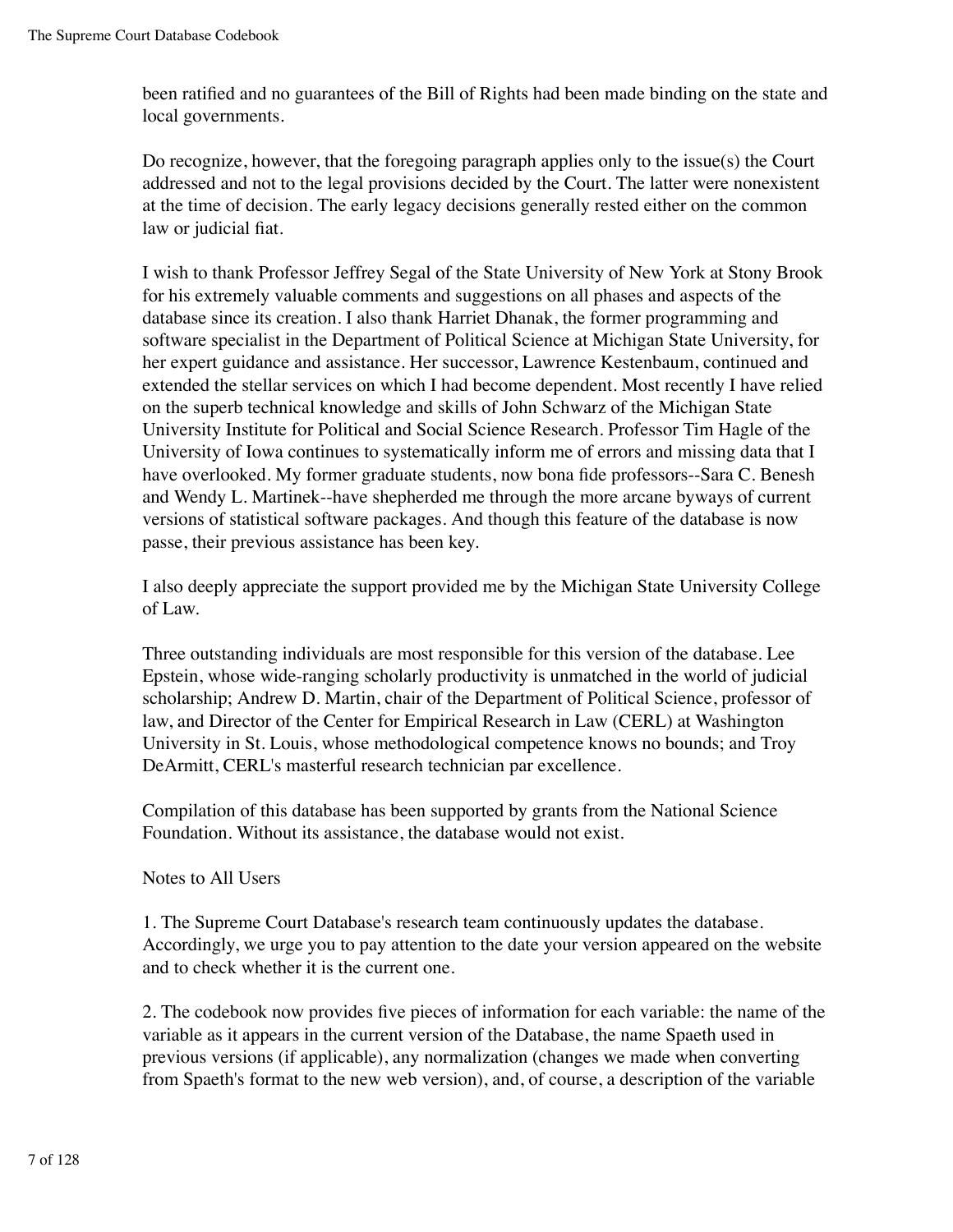and a list of its values.

*- End of Content for Variable 1. Introduction -*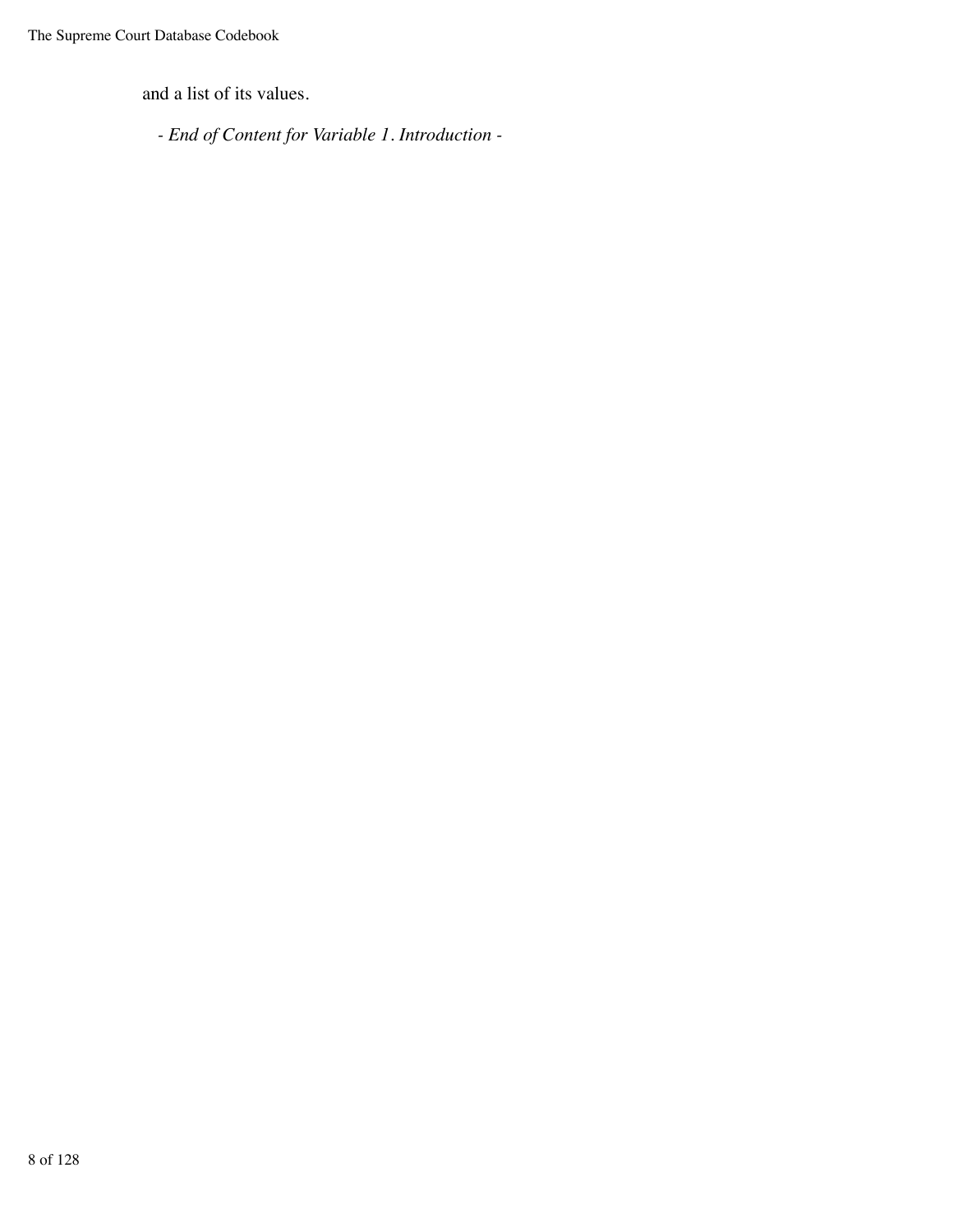## 2 SCDB Case ID

| <b>Variable Name</b> | <b>Spaeth Name</b> | <b>Normalizations</b> |
|----------------------|--------------------|-----------------------|
| caseId               | n/a                | n/a                   |

This is the first of four unique internal identification numbers.

The first four digits are the term. The next four are the case within the term (starting at 001 and counting up).

*- End of Content for Variable 2. SCDB Case ID -*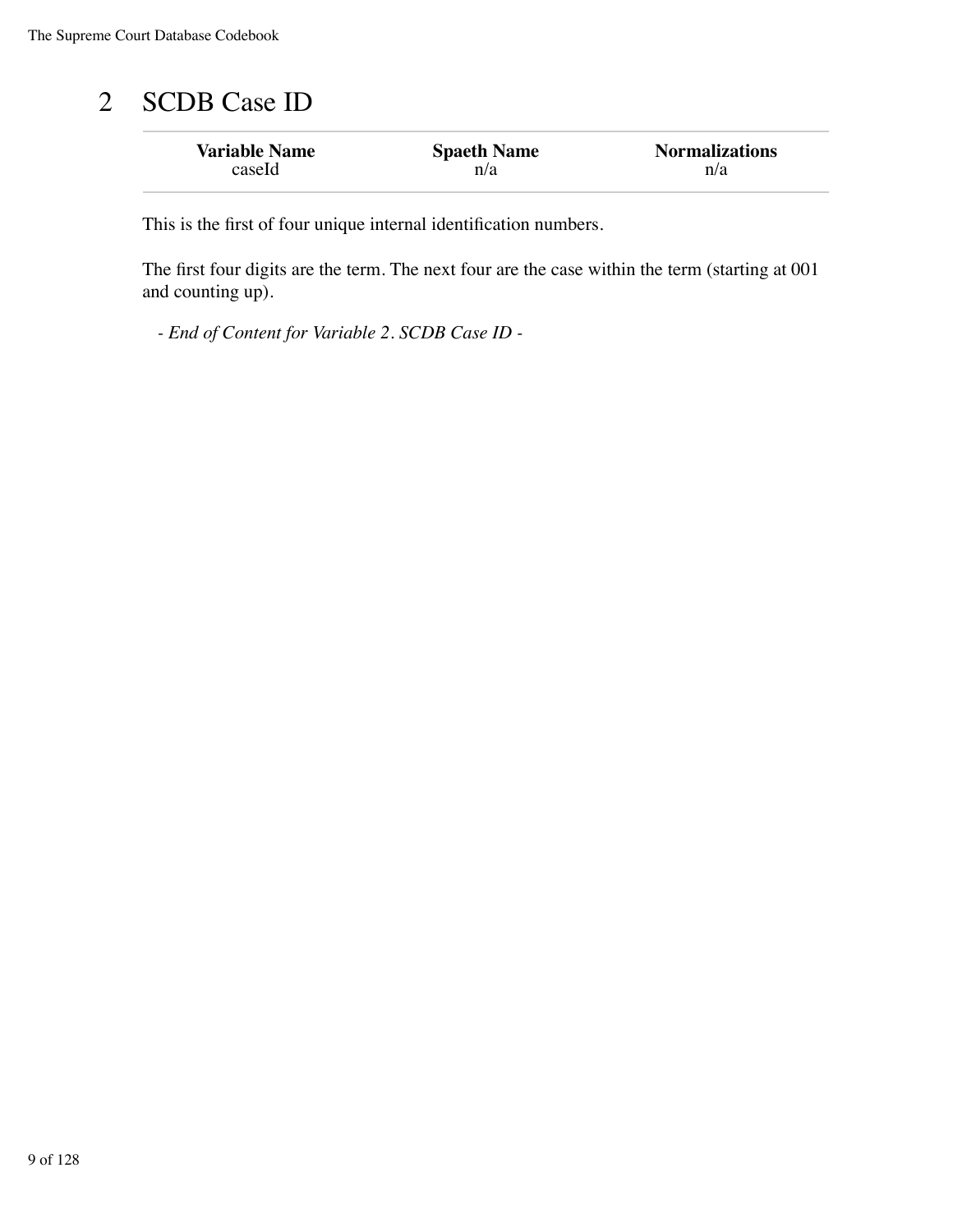## 3 SCDB Docket ID

| <b>Variable Name</b> | <b>Spaeth Name</b> | <b>Normalizations</b> |
|----------------------|--------------------|-----------------------|
| docketId             | n/a                | n/a                   |

This is the second of four unique internal identification numbers.

The first four digits are the term. The next four are the case within the term (starting at 001 and counting up). The last two are the number of dockets within the case (starting at 01 and counting up).

*- End of Content for Variable 3. SCDB Docket ID -*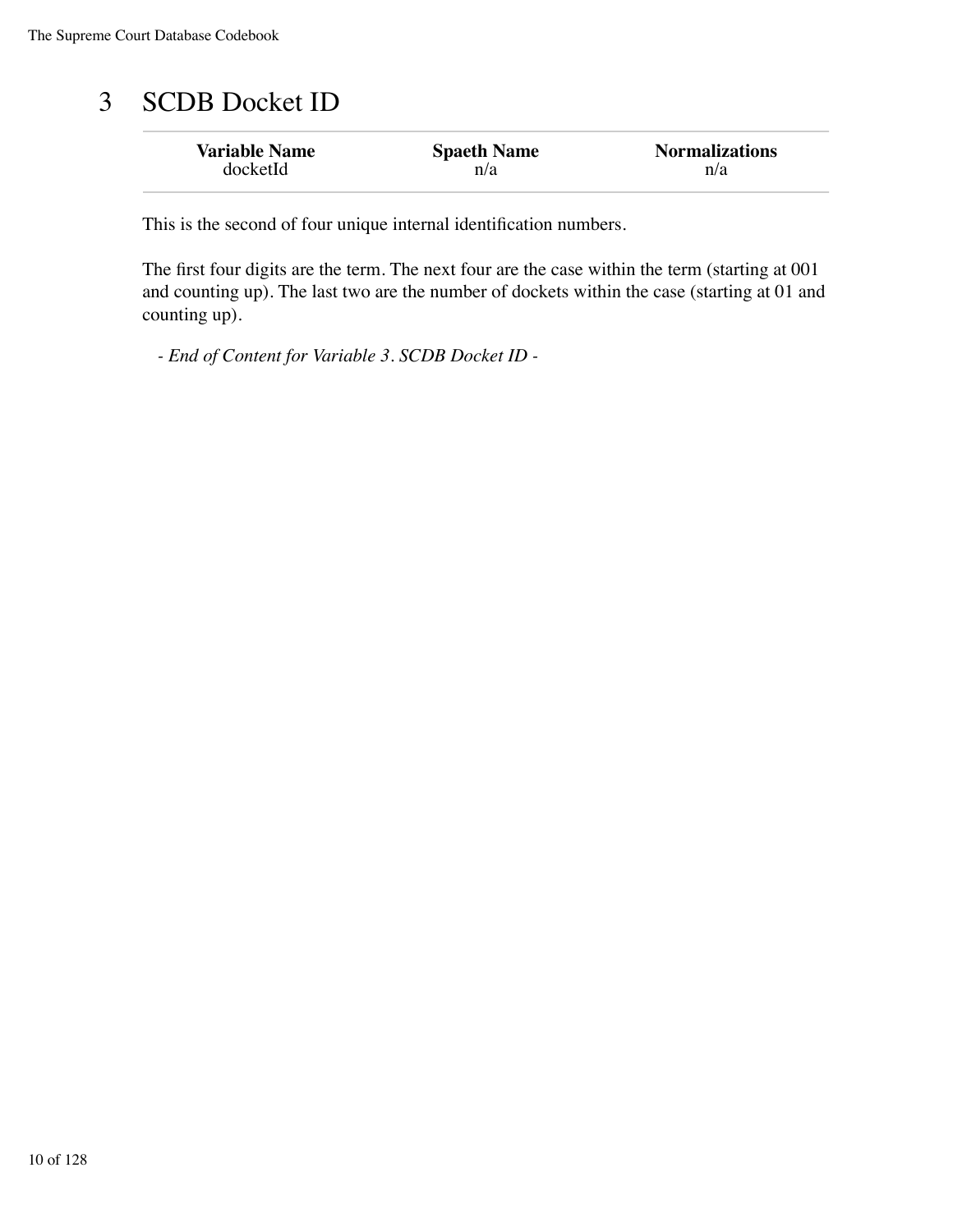## 4 SCDB Issues ID

| <b>Variable Name</b> | <b>Spaeth Name</b> | <b>Normalizations</b> |
|----------------------|--------------------|-----------------------|
| caseIssuesId         | n/a                | n/a                   |

This is the third of four unique internal identification numbers.

The first four digits are the term. The next four are the case within the term (starting at 001 and counting up). The next two are the number of dockets within the case (starting at 01 and counting up). The last two are the number of issues and legal provisions within the case (starting at 01 and counting up).

*- End of Content for Variable 4. SCDB Issues ID -*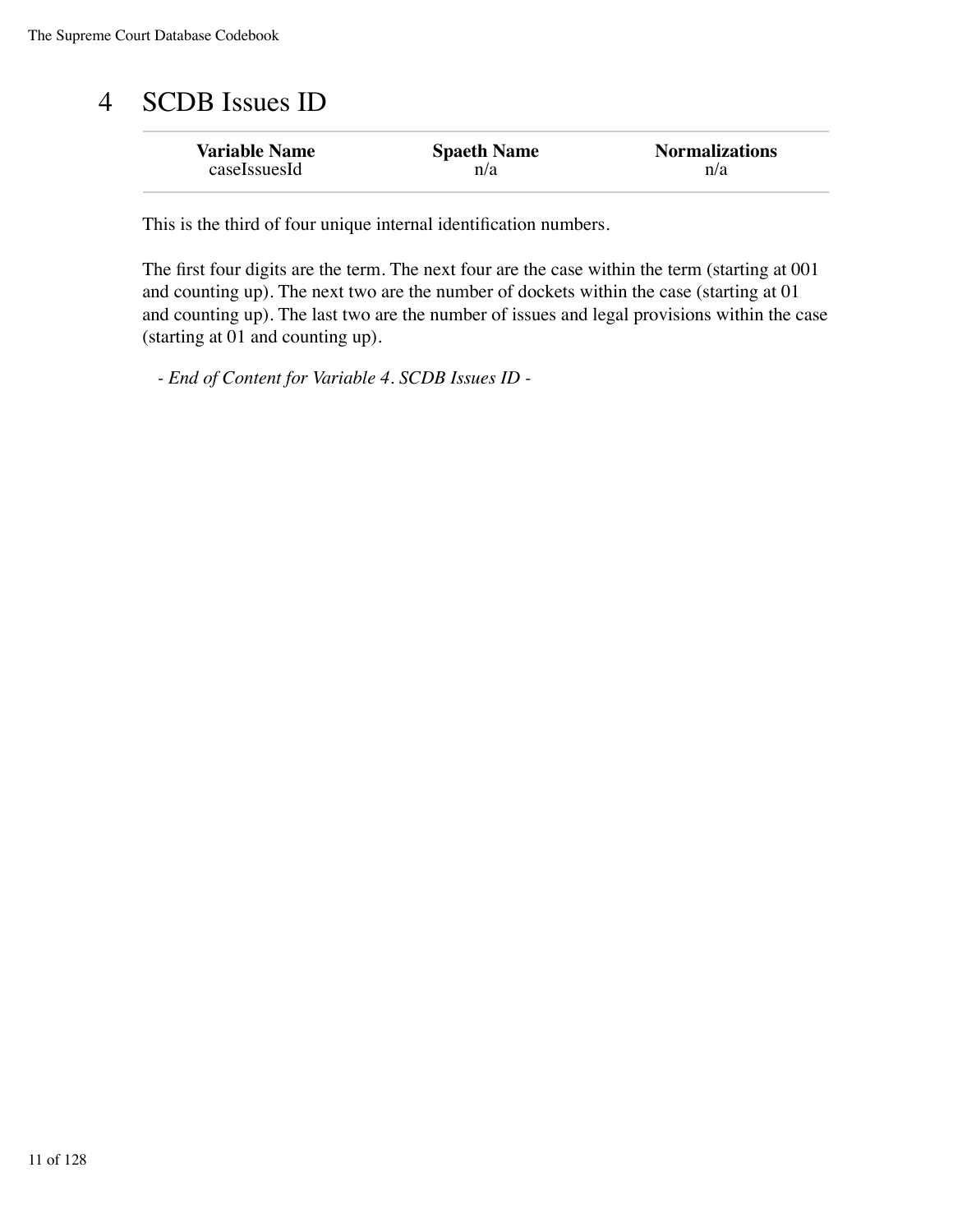## 5 SCDB Vote ID

| <b>Variable Name</b> | <b>Spaeth Name</b> | <b>Normalizations</b> |
|----------------------|--------------------|-----------------------|
| voteId               | n/a                | n/a                   |

This is the fourth of four unique internal identification numbers.

The first four digits are the term. The next four are the case within the term (starting at 001 and counting up). The next two are the number of dockets within the case (starting at 01 and counting up). The next two are the number of issues and legal provisions within the case (starting at 01 and counting up). The next two indicate a split vote within an issue or legal provision (01 for only one vote; 02 if a split vote). The final two represent the vote in the case (usually runs 01 to 09, but fewer if less than all justices participated).

*- End of Content for Variable 5. SCDB Vote ID -*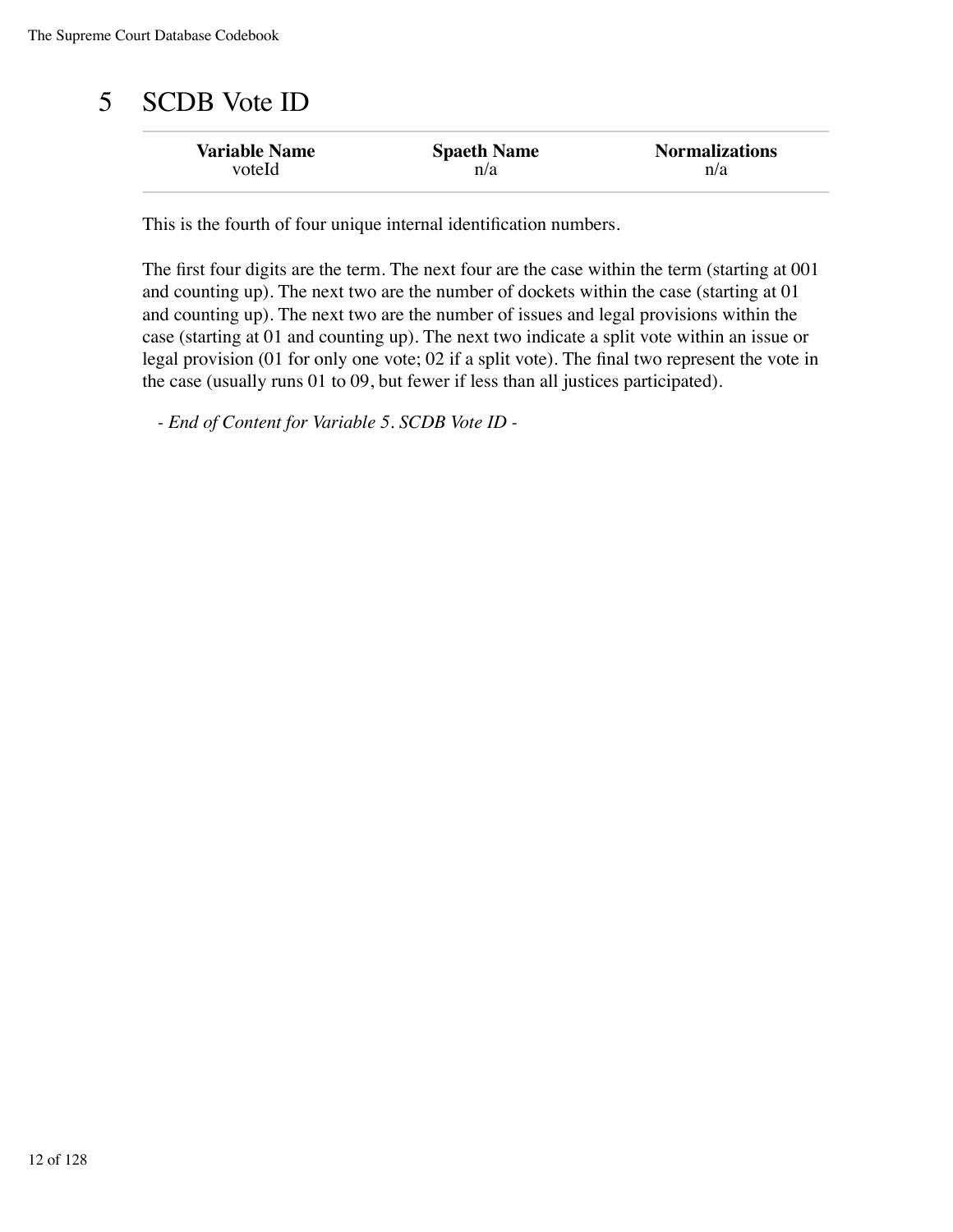# 6 U.S. Reporter Citation

| <b>Variable Name</b> | <b>Spaeth Name</b> | <b>Normalizations</b> |
|----------------------|--------------------|-----------------------|
| usCite               |                    | n/a                   |

The next four variables provide the citation to each case from the official United States Reports (US) and the three major unofficial Reports, the Supreme Court Reporter (S.CT), the Lawyers' Edition of the United States Reports(LEd), and the LEXIS cite.

Note that LEXIS cites have the advantage of being unique; the other reporters can have multiple cases on the same page.

Further note that pagination does not invariably proceed chronologically throughout the volumes. Hence, do not assume that because a given citation has a higher page number than that of another case it was decided on the same or a later date as the other case. The only accurate way to sequence the cases chronologically is by indexing or otherwise sequencing each case's date of decision (date of decision).

*- End of Content for Variable 6. U.S. Reporter Citation -*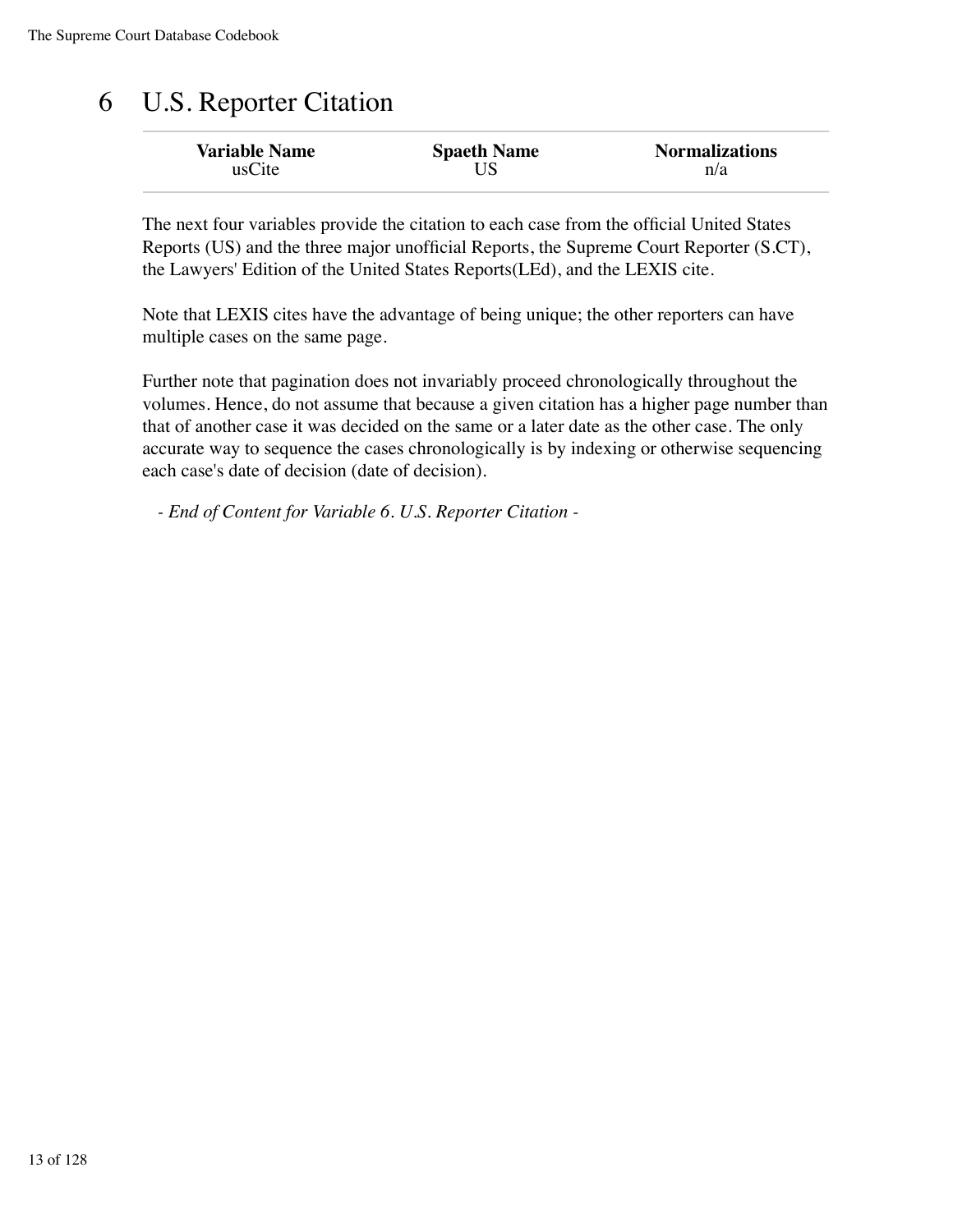## 7 Supreme Court Citation

| <b>Variable Name</b> | <b>Spaeth Name</b> | <b>Normalizations</b> |
|----------------------|--------------------|-----------------------|
| sctCite              |                    | n/a                   |

See variable U.S. Reporter Citation (usCite).

*- End of Content for Variable 7. Supreme Court Citation -*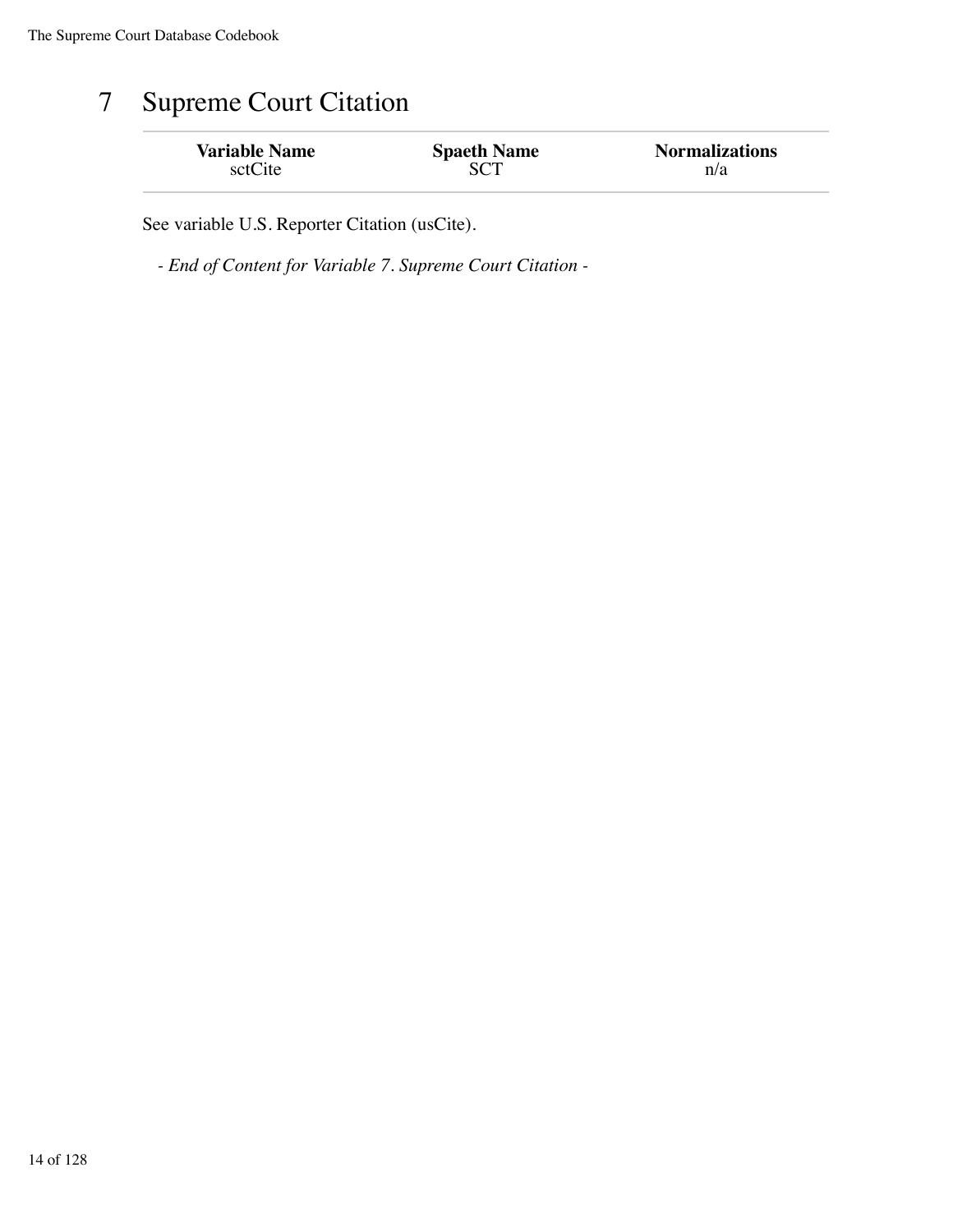### 8 Lawyers Edition Citation

| <b>Variable Name</b> | <b>Spaeth Name</b> | <b>Normalizations</b> |
|----------------------|--------------------|-----------------------|
| ledCite              | I ED               | n/a                   |

See variable U.S. Reporter Citation.

*- End of Content for Variable 8. Lawyers Edition Citation -*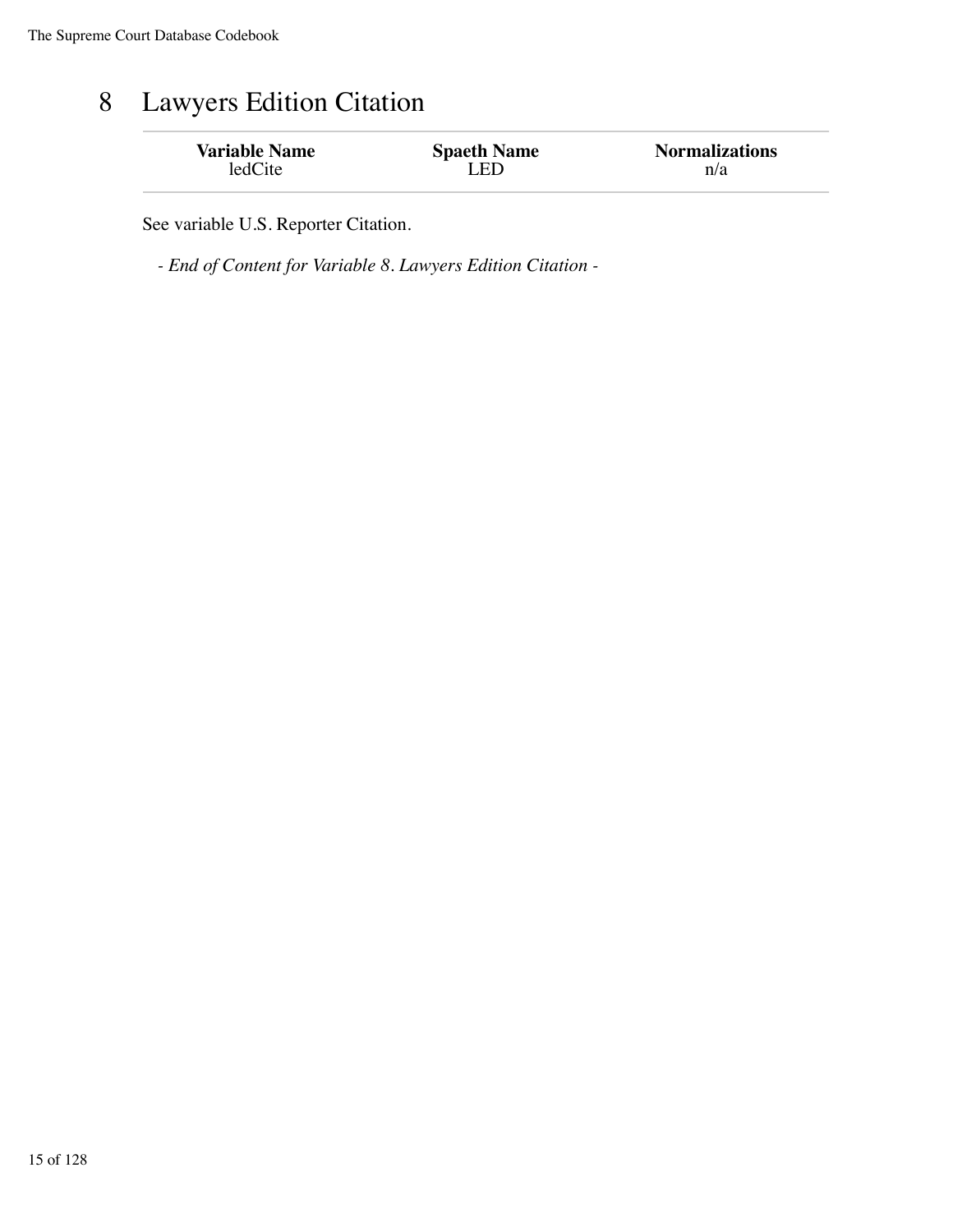## 9 LEXIS Citation

| <b>Variable Name</b> | <b>Spaeth Name</b> | <b>Normalizations</b> |
|----------------------|--------------------|-----------------------|
| lexisCite            | n/a                | n/a                   |

See variable U.S. Reporter Citation (usCite).

*- End of Content for Variable 9. LEXIS Citation -*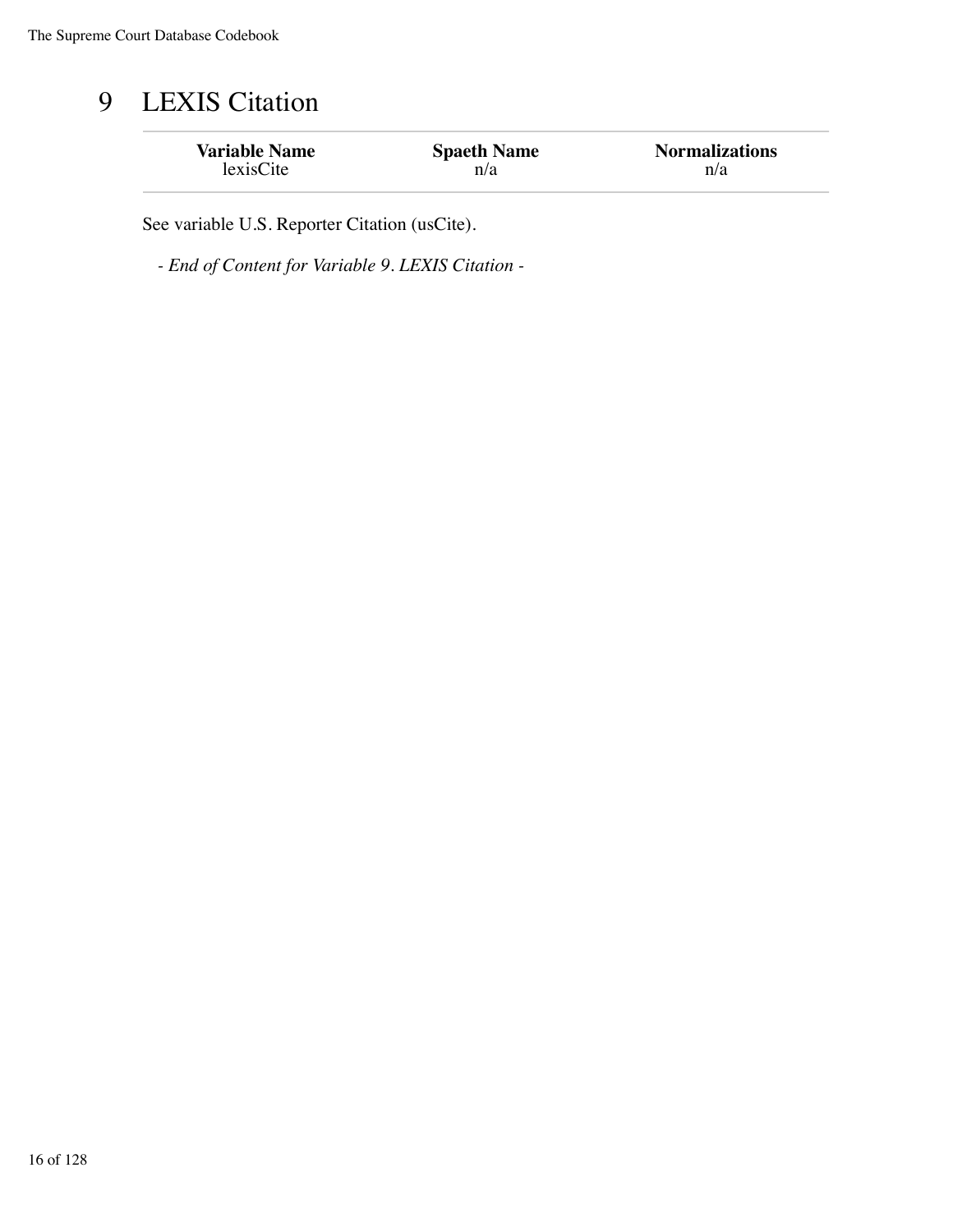## 10 Docket Number

| <b>Variable Name</b><br><b>Normalizations</b><br><b>Spaeth Name</b><br><b>DOCKET</b><br>docket<br>n/a |  |
|-------------------------------------------------------------------------------------------------------|--|
|-------------------------------------------------------------------------------------------------------|--|

This variable contains the docket number that the Supreme Court has assigned to the case. Prior to the first two terms of the Burger Court, different cases coming to the Court in different terms could have the same docket number. The Court eliminated the possibility of such duplication by including the last two digits of the appropriate term before the assigned docket number. Since the 1971 Term, the Court has also operated with a single docket. Cases filed pursuant to the Court's appellate jurisdiction have a two-digit number corresponding to the term in which they were filed, followed by a hyphen and a number varying from one to five digits. Cases invoking the Court's original jurisdiction have a number followed by the abbreviation, "Orig."

Note that during much of the legacy period, the Court did not assign docket numbers to its cases.

For administrative purposes, the Court uses the letters, "A," "D," and "S," in place of the term year to identify applications ("A") for stays or bail, proceedings of disbarment or discipline of attorneys ("D"), and matters being held indefinitely for one reason or another ("S"). These occur infrequently and then almost always in the Court's summary orders at the back of each volume of the U.S.Reports. The database excludes these cases, the overwhelming majority of which are denials of petition for certiorari.

A handful of cases in the database lack a docket number. For these, the docket variable has no entry.

Finally, note that the Court can consolidate multiple petitions--each with its own docket number--under one U.S. cite. If you are interested in only the first (lead) case, use the database organized by Supreme Court citation. If you are interested in all the cases consolidated under one cite, select the data grouping 'organize by docket,' which is found at the end of the analysis panel.

Note that for the heritage the cases (pre-1946 term) I only provide the lead case/docket number. This was done to avoid excesive duplication of cases. Multiple docket numbers under a single case citation almost always contain the same issue as the lead case.

*- End of Content for Variable 10. Docket Number -*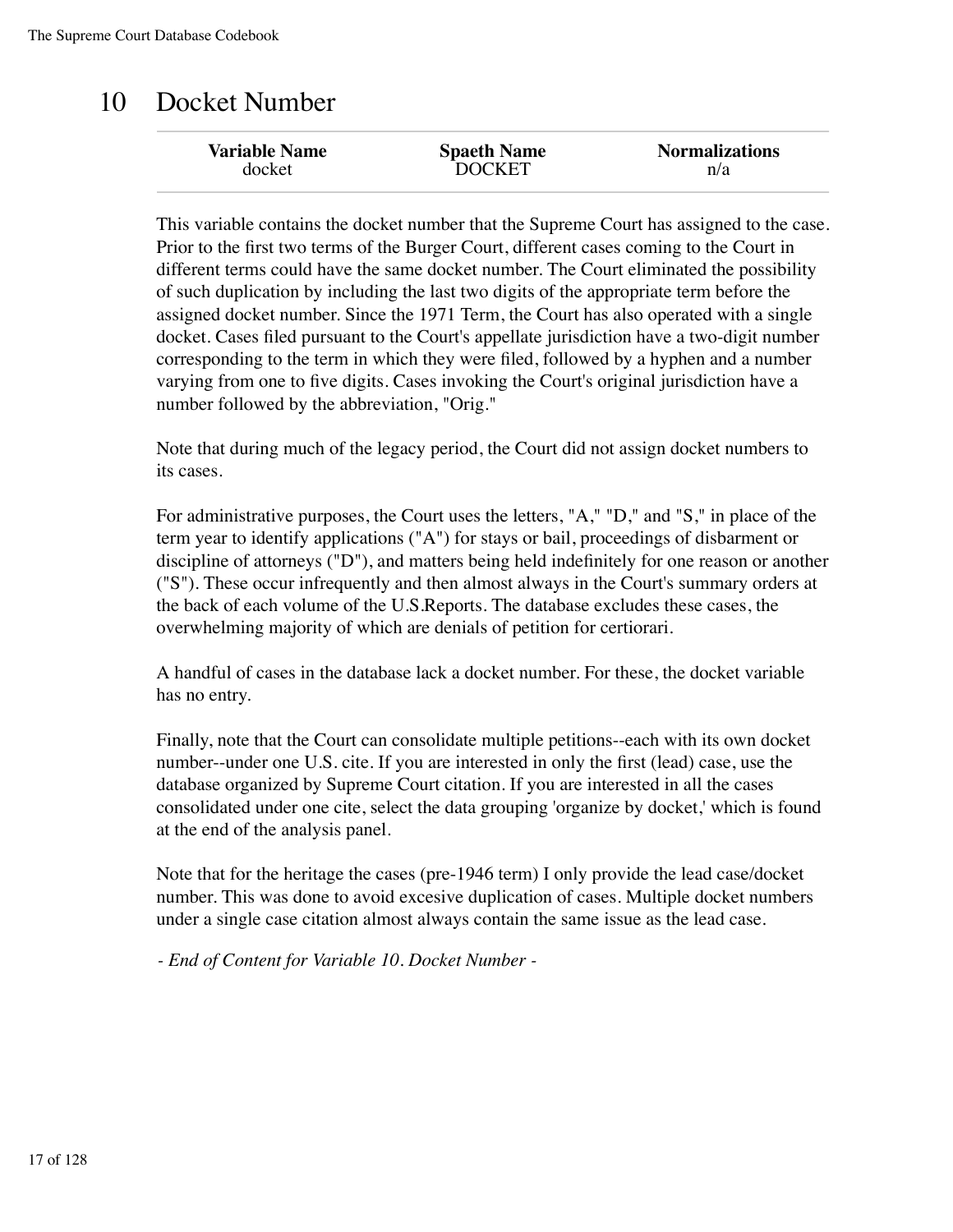### 11 Case Name

| <b>Variable Name</b> | <b>Spaeth Name</b> | <b>Normalizations</b> |
|----------------------|--------------------|-----------------------|
| caseName             | n/a                | n/a                   |

This is the name of the case. We derived the post-heritage names from WESTLAW and then did a bit of tidying so that they appear in a consistent format. With the exception of various Latin phrases and abbreviations, all words are now in upper case.

The names of the heritage cases are taken from the LAWYERS' EDITION of the Reports. If you are searching for a particular case and do not find it, it likely results because of a variant name. The citation of the case should, however, enable you to find the desired case.

Note that case name is tied to the docket number. In other words, if multiple cases appear under the same citation, the case name will be that of the particular case, not the lead case.

*- End of Content for Variable 11. Case Name -*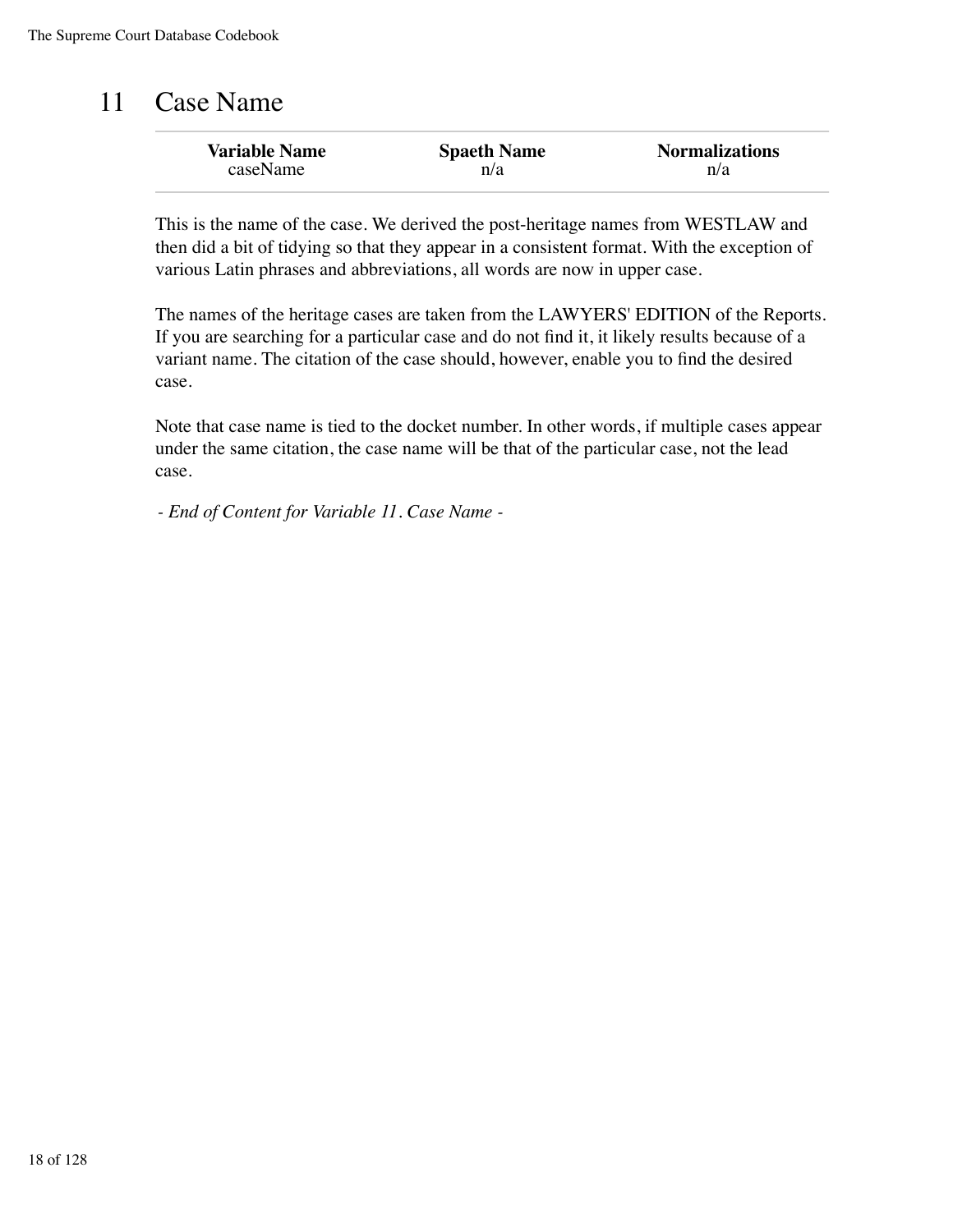### 12 Petitioner

| <b>Variable Name</b> | <b>Spaeth Name</b> | <b>Normalizations</b> |
|----------------------|--------------------|-----------------------|
| petitioner           | PARTY 1            | varParties (306)      |
|                      |                    |                       |

The next four variables identify the parties to the case. "Petitioner" refers to the party who petitioned the Supreme Court to review the case. This party is variously known as the petitioner or the appellant. "Respondent" refers to the party being sued or tried and is also known as the appellee. Variables "petitioner" and "respondent" provide detailed information about all parties, except the identity of the state if a state (or one of its subdivisions) is a party, petitioner and respondent variables note only whether a state is a party, not the state's name. See variables Petitioner State and Respondent State for the name.

The specific codes that appear below were created inductively, with petitioner and respondent characterized as the Court's opinion identifies them.

In describing the parties in the cases before it, the justices employ terminology that places them in the context of the litigation in which they are involved. Accordingly, an employer who happens to be a manufacturer will be identified as the former if its role in the litigation is that of an employer and as the latter if its role is that of a business. Because the justices describe litigants in this fashion, a fairly limited vocabulary characterizes them. Note that the list of parties also includes the list of administrative agencies and officials contained in administrative action preceding litigation.

Also note that the Court's characterization of the parties applies whether the petitioner and respondent are actually single entities or whether many other persons or legal entities have associated themselves with the lawsuit. That is, the presence of the phrase, et al., following the name of a party does not preclude the Court from characterizing that party as though it were a single entity. Thus, each docket number will show a single petitioner and a single respondent, regardless of how many legal entities were actually involved.

The decision rules governing the identification of parties are as follows.

1. Parties are identified by the labels given them in the opinion or judgment of the Court except where the Reports title a party as the "United States" or as a named state. Textual identification of parties is typically provided prior to Part I of the Court's opinion. The official syllabus, the summary that appears on the title page of the case, may be consulted as well. In describing the parties, the Court employs terminology that places them in the context of the specific lawsuit in which they are involved. E.g., "employer" rather than "business" in a suit by an employee; as a "minority," "female," or "minority female" employee rather than "employee" in a suit alleging discrimination by an employer.

2. Where a choice of identifications exists that which provides information not provided by the legal provision or the issue is chosen. E.g., a federal taxpayer or an attorney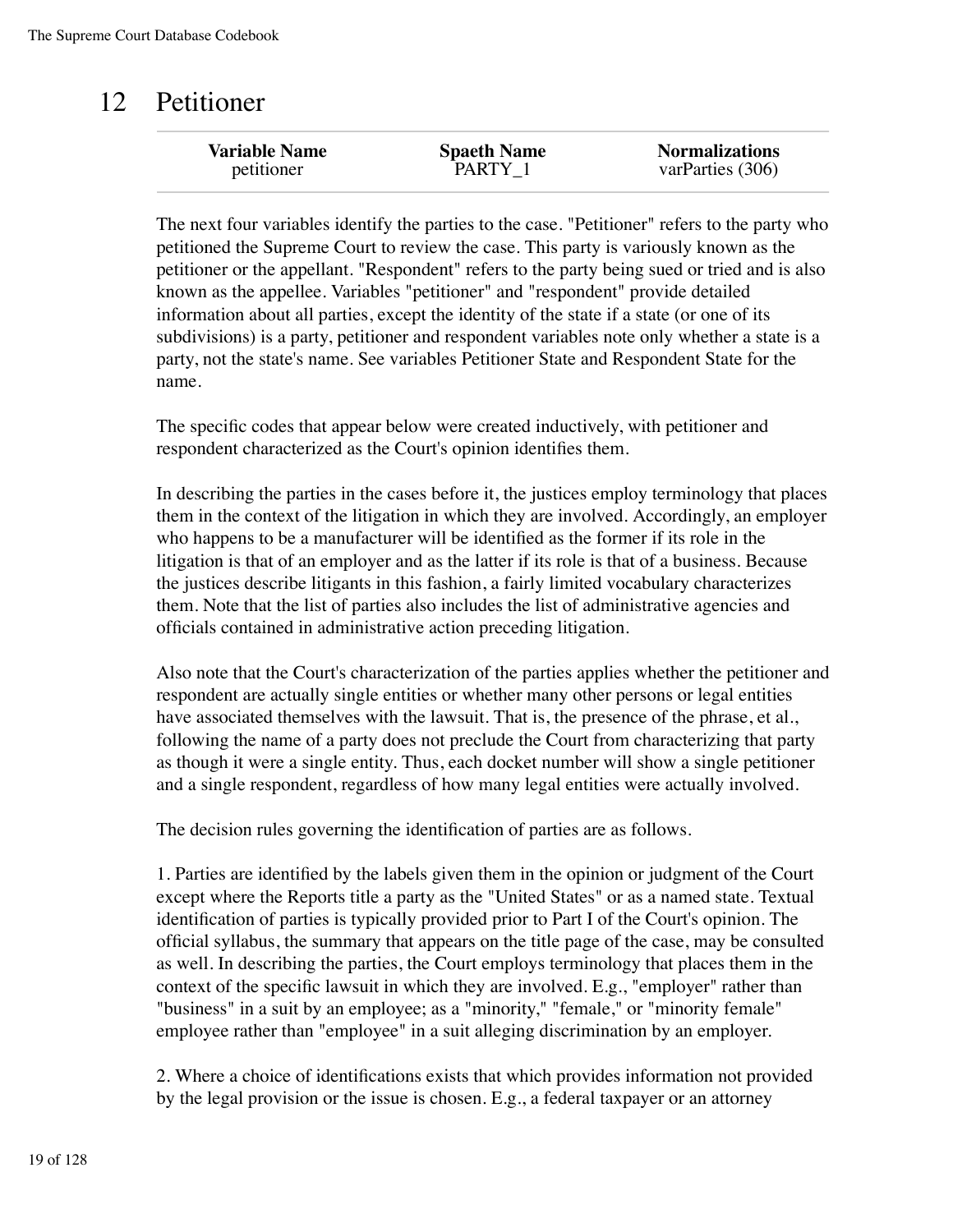accused of a crime as taxpayer or attorney rather than accused person, particularly if neither the lawType nor the Issue variable identifies the case as a tax matter or one involving an attorney.

3. Identify the parties by reference to the following list and by the list of federal agencies provided in the adminAction variable.

*- End of Content for Variable 12. Petitioner -*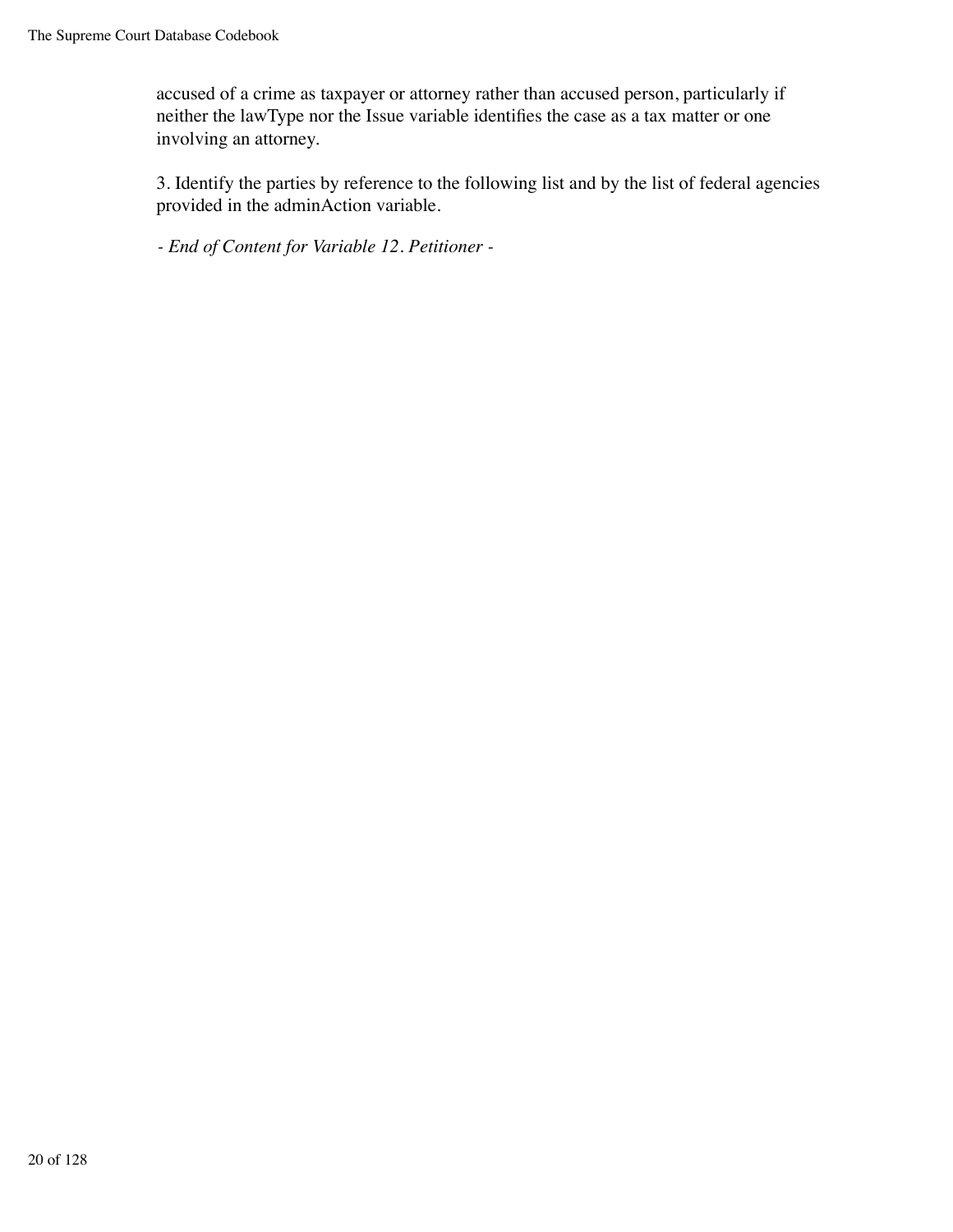### 13 Petitioner State

| <b>Variable Name</b> | <b>Spaeth Name</b> | <b>Normalizations</b> |
|----------------------|--------------------|-----------------------|
| petitionerState      | PARTY 1            | varStates $(62)$      |
|                      |                    |                       |

This variable identifies the state if the state or any one of the following is the petitioner:

- specified state board or department of education
- city, town, township, village, or borough government or governmental unit
- state commission, board, committee, or authority
- county government or county governmental unit
- state department or agency
- court or judicial district
- governmental employee or job applicant
- female governmental employee or job applicant
- minority governmental employee or job applicant
- minority female governmental employee or job applicant
- federal government corporation
- retired or former governmental employee
- U.S. House of Representatives
- interstate compact
- $\bullet$  judge
- state legislature, house, or committee
- local governmental unit other than a county, city, town, township, village, or borough
- governmental official, or an official of an agency established under an interstate compact
- state or U.S. supreme court
- local school district or board of education
- U.S. Senate
- U.S. senator
- foreign nation or instrumentality
- state or local governmental taxpayer, or executor of the estate of
- state college or university

See Petitioner variable for more details.

*- End of Content for Variable 13. Petitioner State -*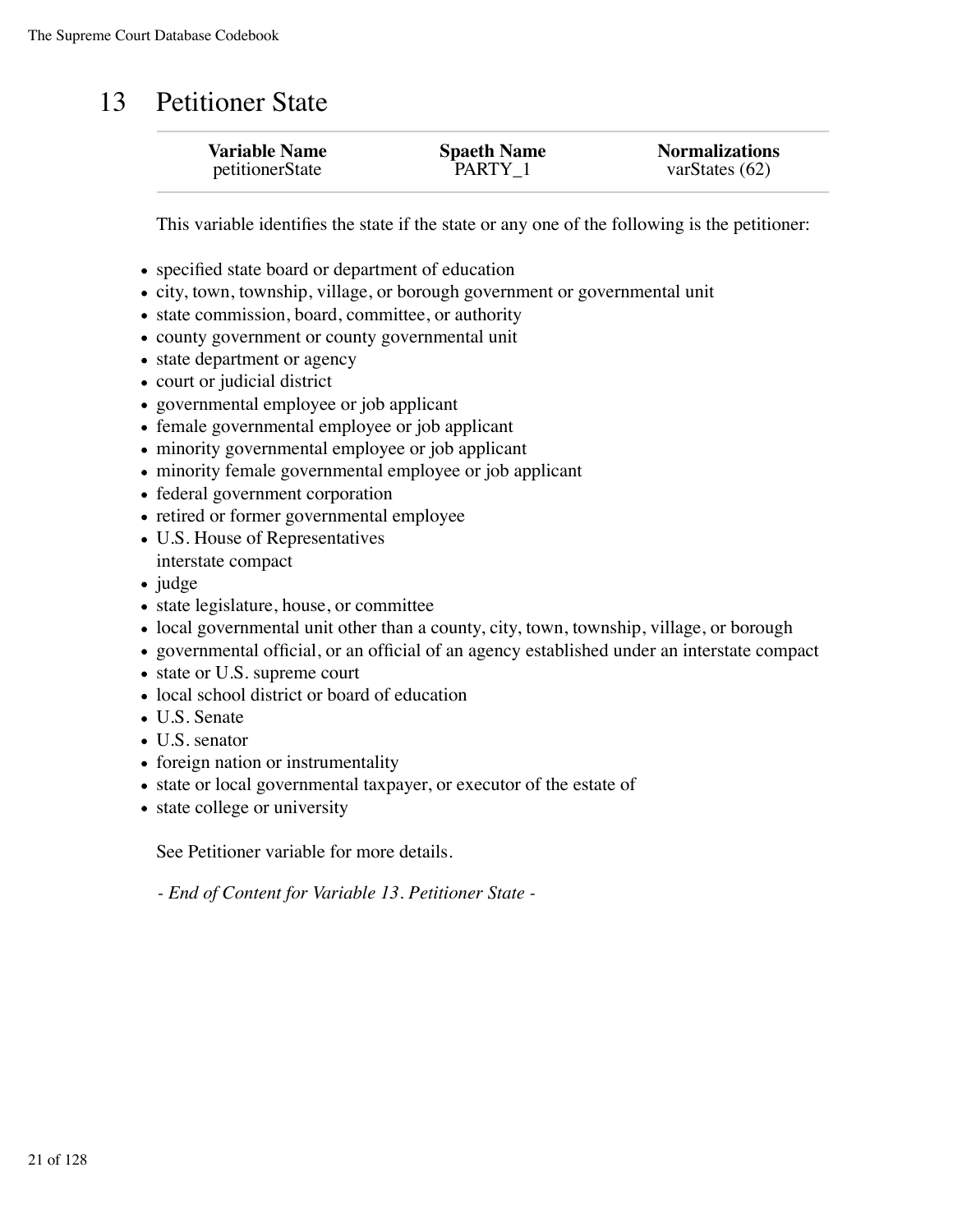## 14 Respondent

See Petitioner variable.

*- End of Content for Variable 14. Respondent -*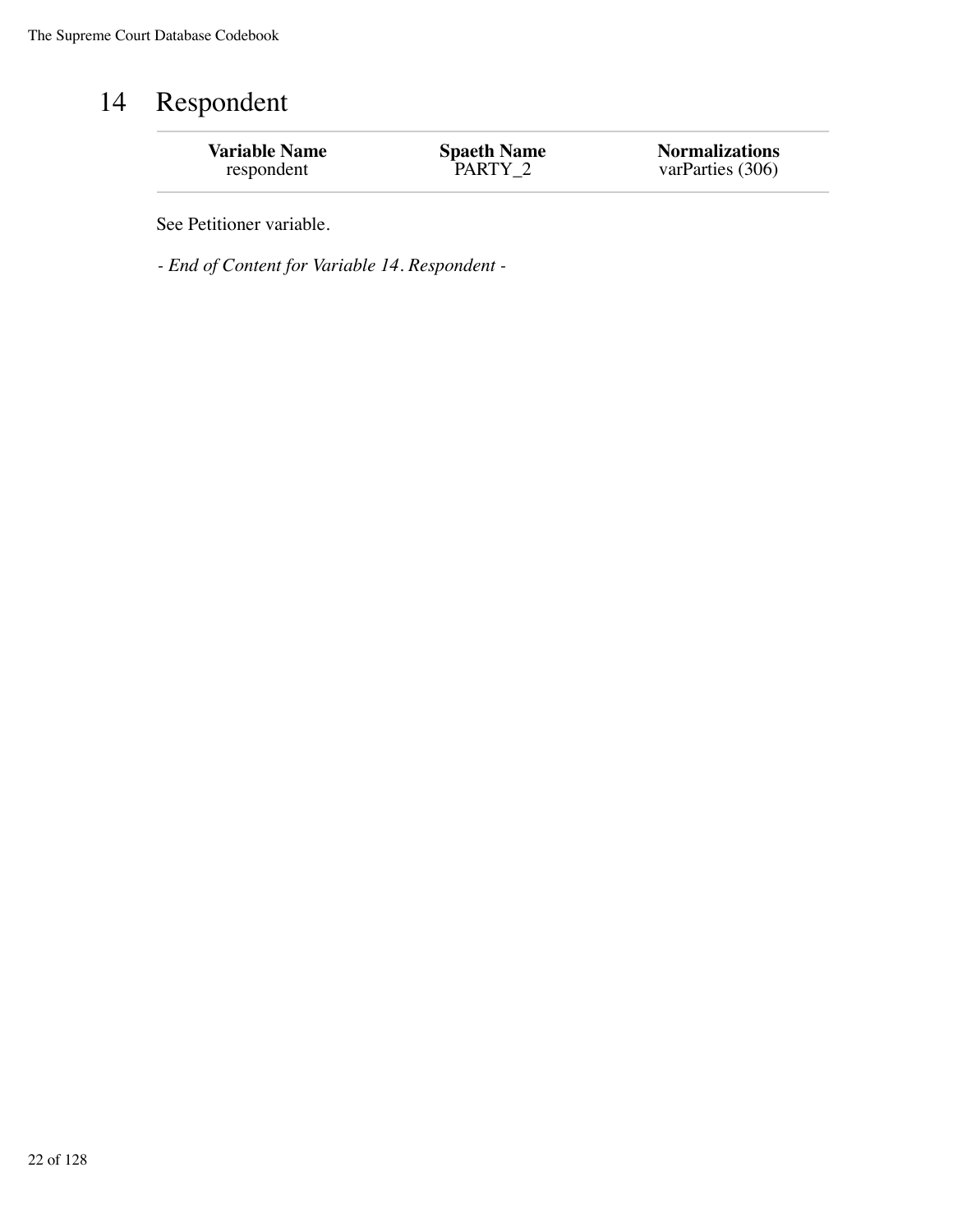#### 15 Respondent State

| <b>Variable Name</b> | <b>Spaeth Name</b><br>PARTY 2 | <b>Normalizations</b> |
|----------------------|-------------------------------|-----------------------|
| respondentState      |                               | varStates $(62)$      |

This variable identifies the state if the state or any one of the following is the respondent:

- specified state board or department of education
- city, town, township, village, or borough government or governmental unit
- state commission, board, committee, or authority
- county government or county governmental unit
- state department or agency
- court or judicial district
- governmental employee or job applicant
- female governmental employee or job applicant
- minority governmental employee or job applicant
- minority female governmental employee or job applicant
- retired or former governmental employee
- judge
- state legislature, house, or committee
- local governmental unit other than a county, city, town, township, village, or borough
- governmental official, or an official of an agency established under an interstate compact
- state or U.S. supreme court
- local school district or board of education
- state or local governmental taxpayer, or executor of the estate of
- state college or university

See Petitioner variable for more details.

*- End of Content for Variable 15. Respondent State -*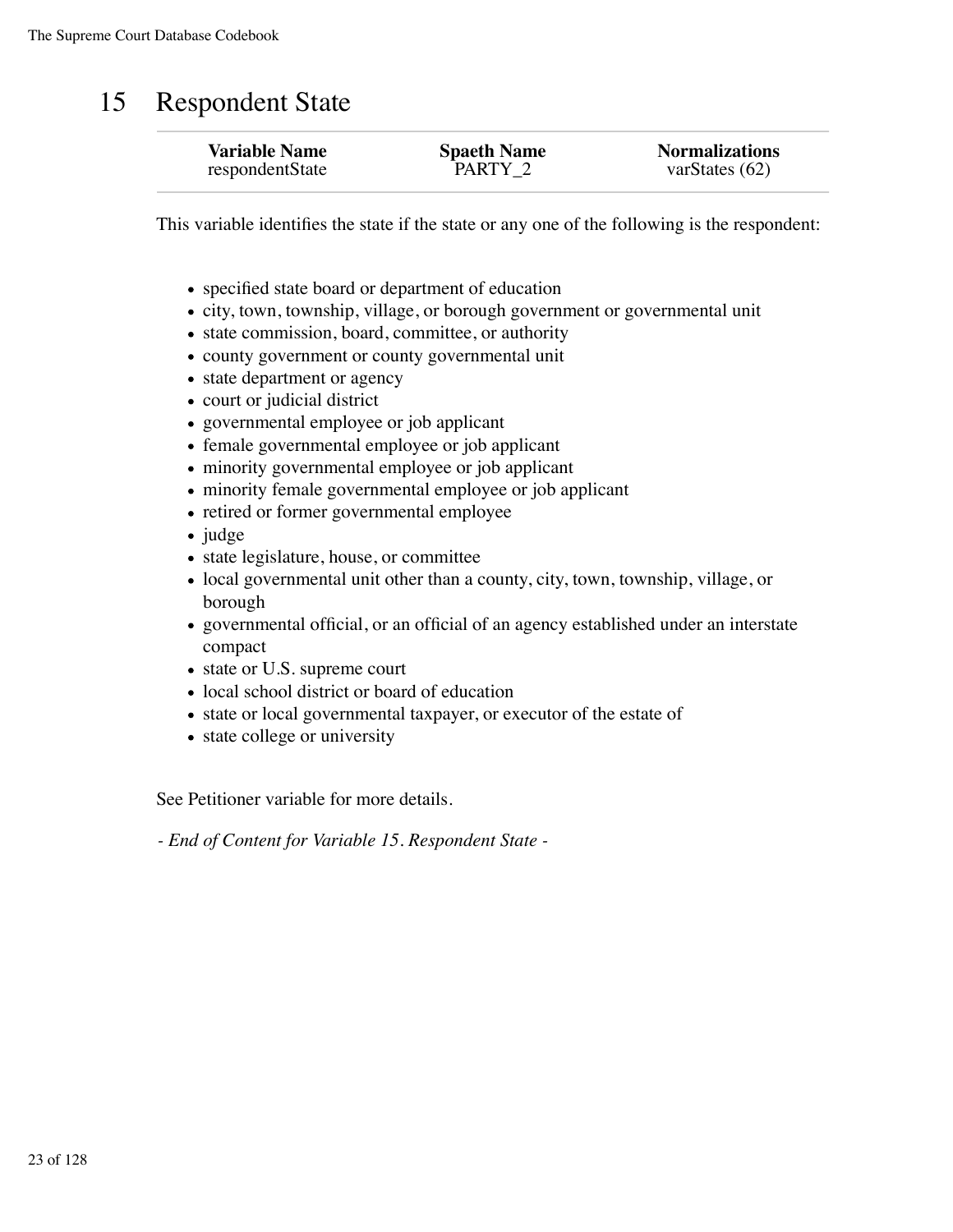#### 16 Manner in which the Court takes Jurisdiction

| <b>Variable Name</b> | <b>Spaeth Name</b> | <b>Normalizations</b> |
|----------------------|--------------------|-----------------------|
| jurisdiction         | JUR                | varJurisdiction (13)  |

The Court uses a variety of means whereby it undertakes to consider cases that it has been petitioned to review. These are listed below. The most important ones are the writ of certiorari, the writ of appeal, and for legacy cases the writ of error, appeal, and certification.

*- End of Content for Variable 16. Manner in which the Court takes Jurisdiction -*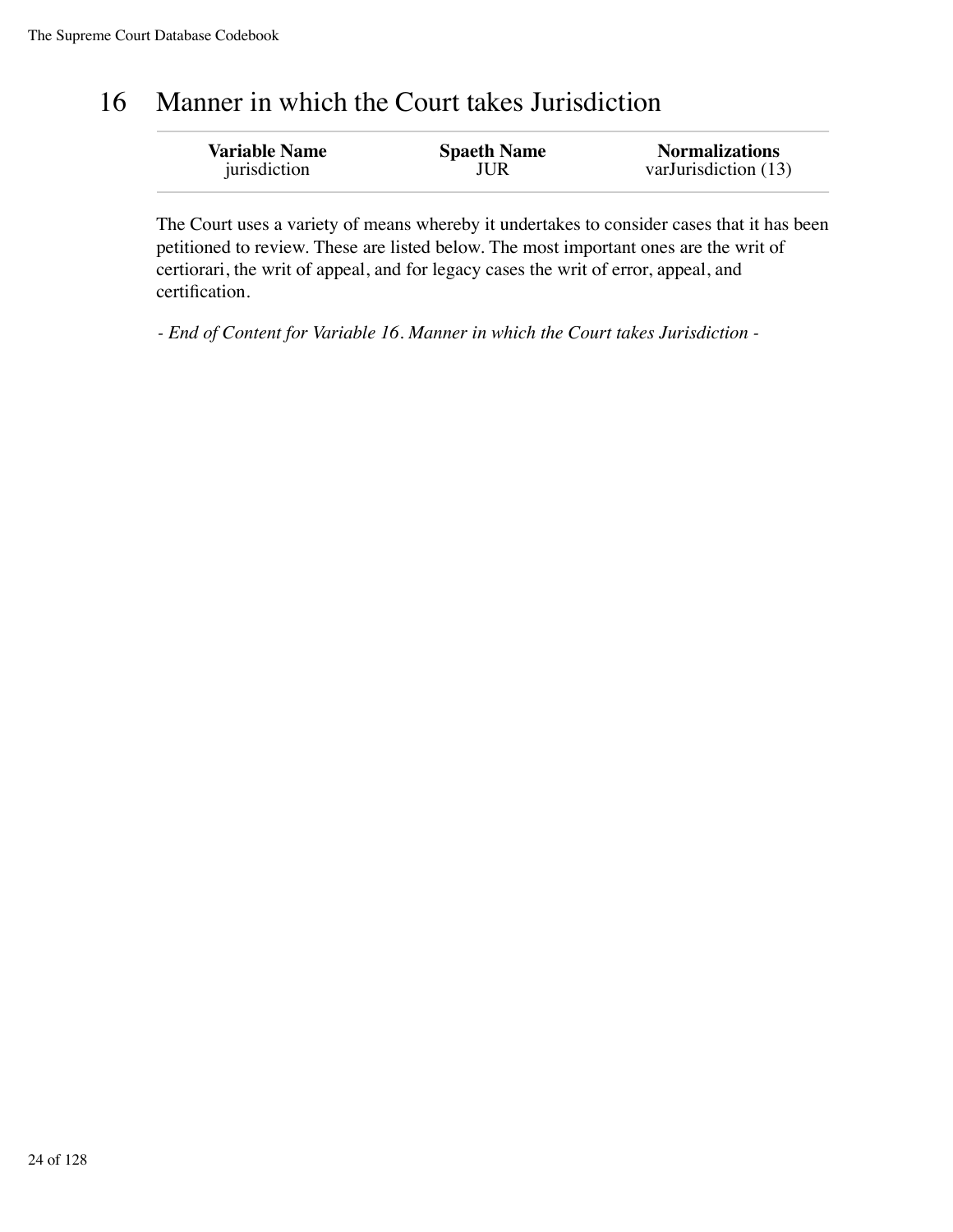#### 17 Administrative Action Preceeding Litigation

| <b>Variable Name</b> | <b>Spaeth Name</b> | <b>Normalizations</b> |
|----------------------|--------------------|-----------------------|
| adminAction          | <b>ADMIN</b>       | varAdminAction (125)  |
|                      |                    |                       |

This variable pertains to administrative agency activity occurring prior to the onset of litigation. Note that the activity may involve an administrative official as well as that of an agency. The general rule for an entry in this variable is whether administrative action occurred in the context of the case. Note too that this variable identifies the specific federal agency. If the action occurred in a state agency, adminAction is coded as 117 (State Agency). See the variable adminActionState for the identity of the state.

Determination of whether administration action occurred in the context of the case was made by reading the material which appears in the summary of the case (the material preceding the Court's opinion) and, if necessary, those portions of the prevailing opinion headed by a I or II.

Action by an agency official is considered to be administrative action except when such an official acts to enforce criminal law.

If an agency or agency official "denies" a "request" that action be taken, such denials are considered agency action.

If two federal agencies are mentioned (e.g., INS and BIA), the one whose action more directly bears on the dispute will appear; otherwise the agency that acted more recently. If a state and federal agency are mentioned, the federal agency will appear.

Excluded from entry in this variable are:

- A "challenge" to an unapplied agency rule, regulation, etc. A request for an injunction or a declaratory judgment against agency action which, though anticipated, has not yet occurred.
- A mere request for an agency to take action when there is no evidence that the agency did so.
- Agency or official action to enforce criminal law. The hiring and firing of political appointees or the procedures whereby public officials are appointed to office.
- Attorney general preclearance actions pertaining to voting. Filing fees or nominating petitions required for access to the ballot.
- Actions of courts martial.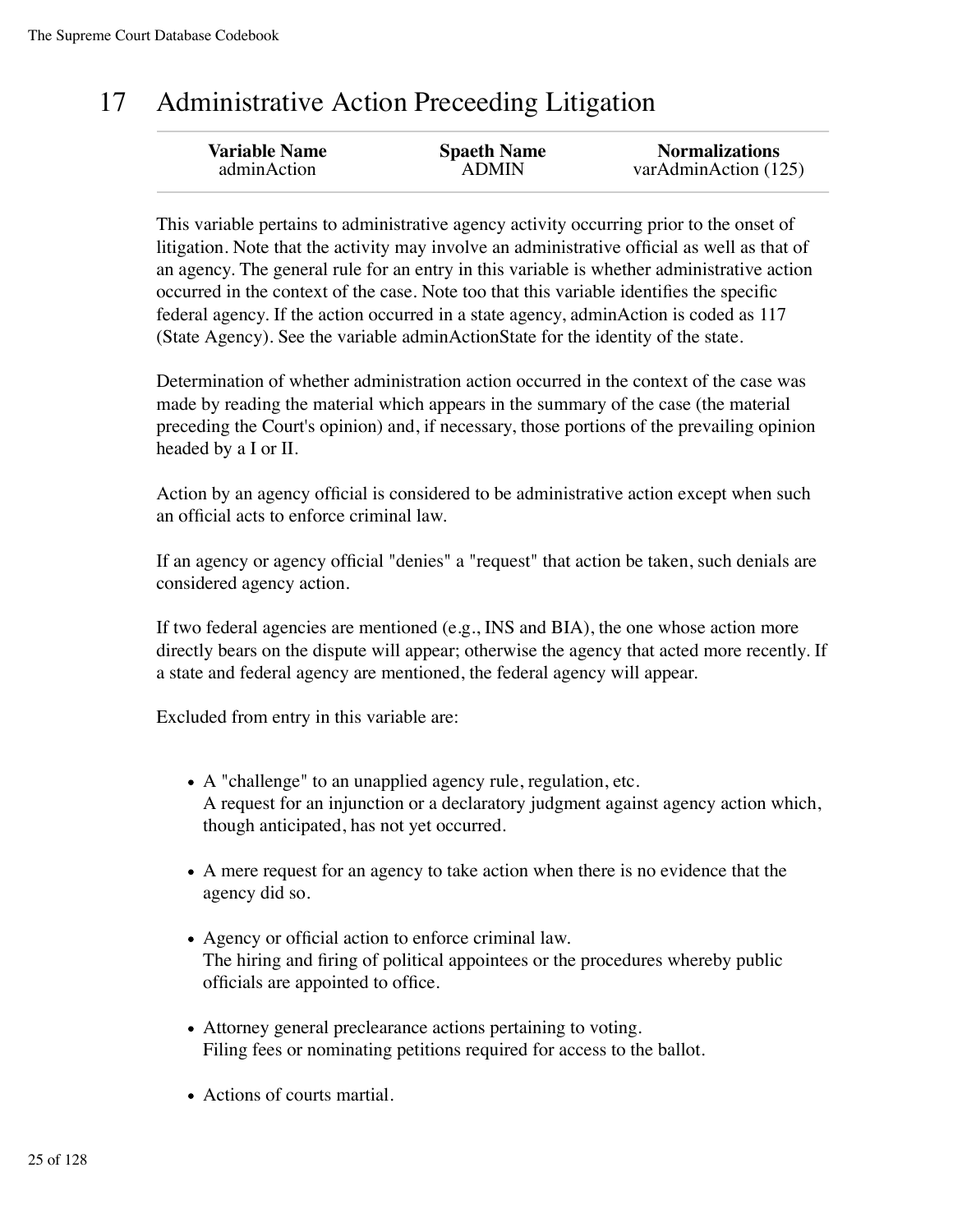- Land condemnation suits and quiet title actions instituted in a court.
- Federally funded private nonprofit organizations.

Nite that the following list of agencies amy also be found as a petitoner or respondent variable.

*- End of Content for Variable 17. Administrative Action Preceeding Litigation -*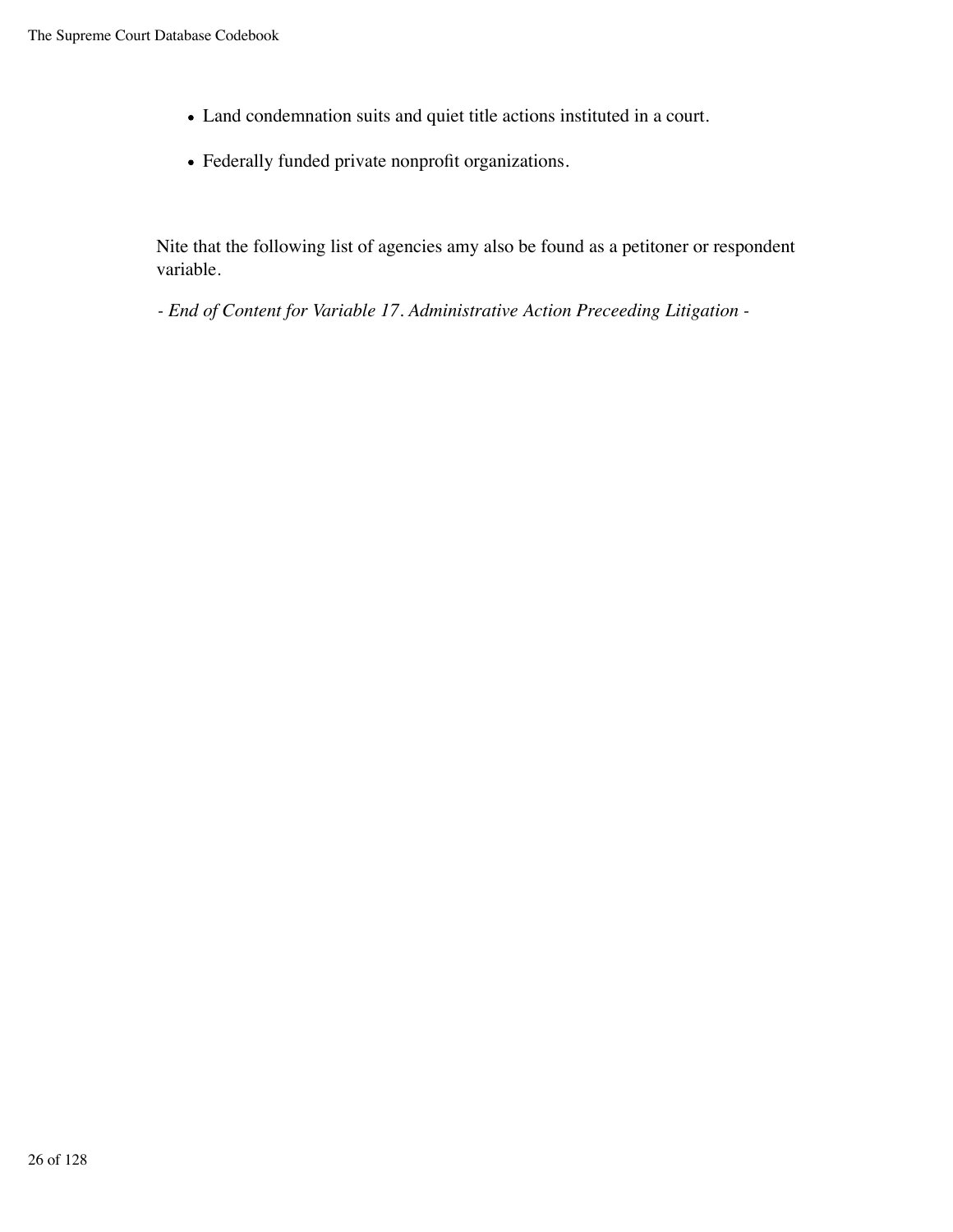#### 18 Administrative Action Preceeding Litigation State

| <b>Variable Name</b> | <b>Spaeth Name</b> | <b>Normalizations</b> |
|----------------------|--------------------|-----------------------|
| adminActionState     | <b>ADMIN</b>       | varStates $(62)$      |
|                      |                    |                       |

Administrative action may be either state or federal. If administrative action was taken by a state or a subdivision thereof, this variable identifies the state. See adminAction for federal agencies and for the coding rules.

When a state agency or official acts as an agent of a federal agency, it is identified as such.

*- End of Content for Variable 18. Administrative Action Preceeding Litigation State -*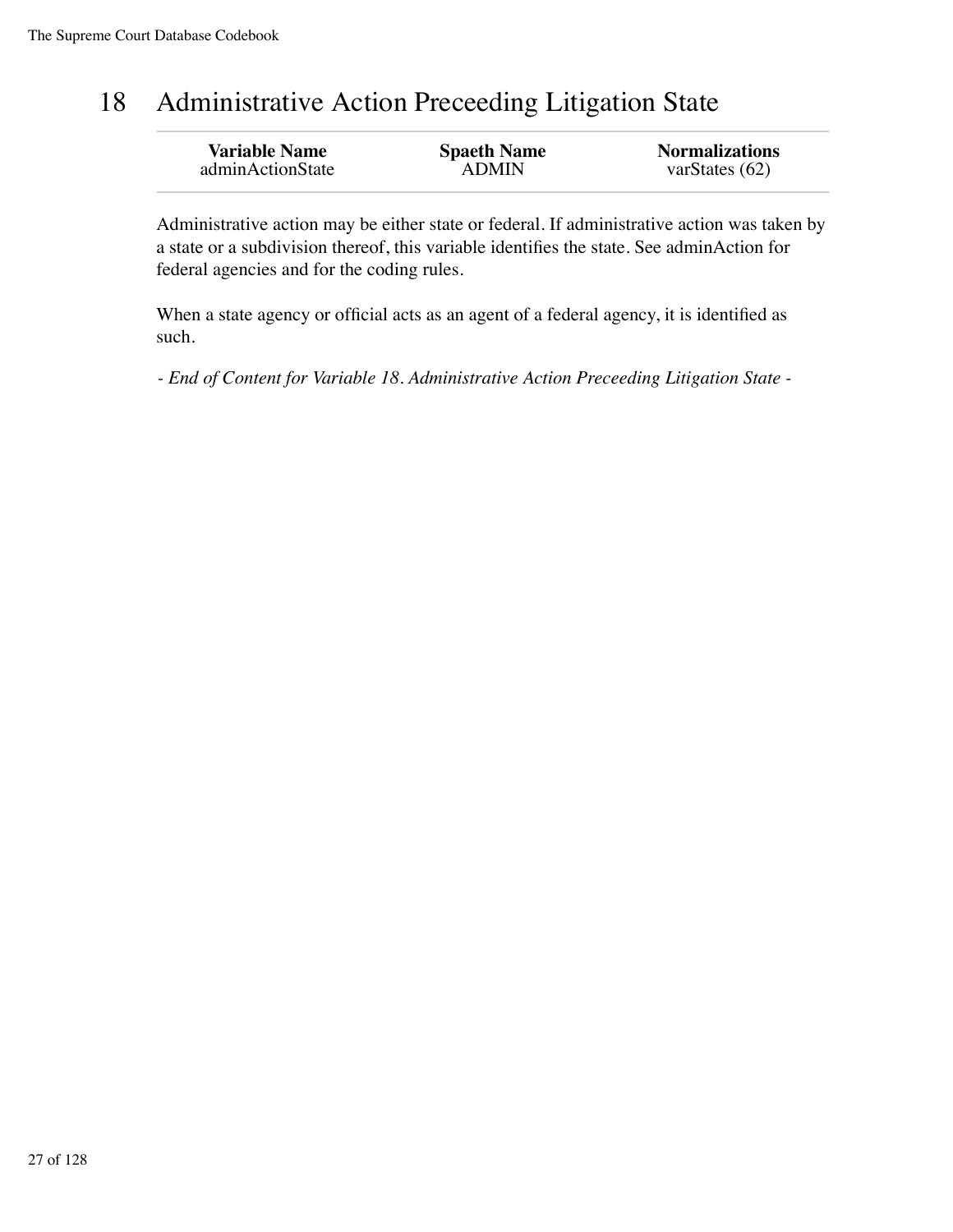#### 19 Three-Judge District Court

| <b>Variable Name</b> | <b>Spaeth Name</b> | <b>Normalizations</b> |
|----------------------|--------------------|-----------------------|
| threeJudgeFdc        |                    | varThreeJudgeFdc (2)  |

This variable will be checked if the case was heard by a three-judge federal district court. Recent congressional legislation has reduced the kinds of lawsuits that must be heard by such a court. As a result, the frequency is less for the Burger Court than for the Warren Court, and all but nonexistent for the Rehnquist and Roberts Courts.

*- End of Content for Variable 19. Three-Judge District Court -*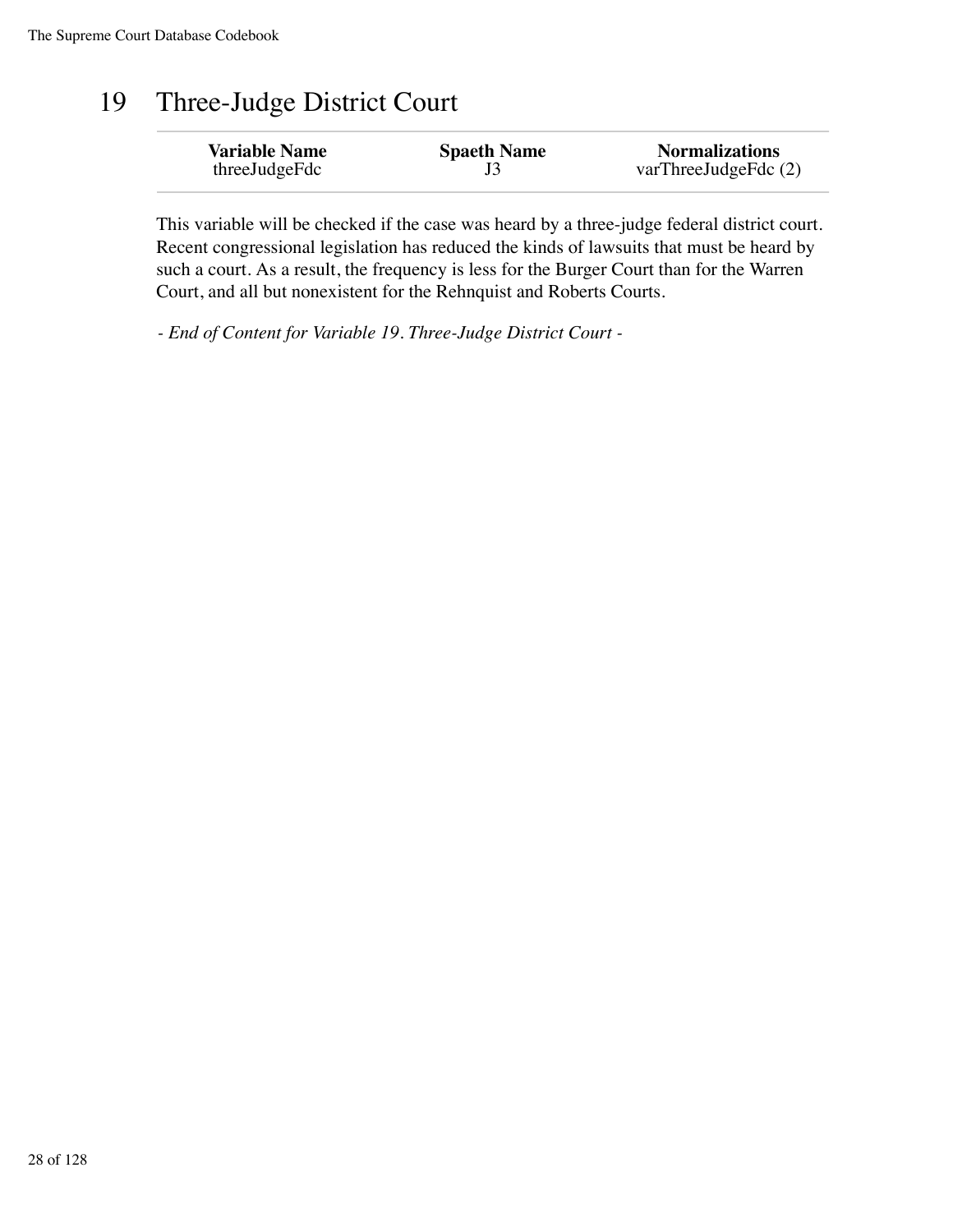## 20 Origin of Case

| <b>Variable Name</b> | <b>Spaeth Name</b> | <b>Normalizations</b> |
|----------------------|--------------------|-----------------------|
| caseOrigin           | <b>ORIGIN</b>      | varCaseSources (204)  |
|                      |                    |                       |

The focus of this variable is the court in which the case originated, not the administrative agency (see adminAction and adminActionState). For this reason a number of cases show a state or federal appellate court as the one in which the case originated rather than a court of first instance (trial court). This variable has no entry for cases that originated in the United States Supreme Court. Note too that caseOrigin does not identify the name of the state if the case originated in a state court. For the state name, see variable caseOriginState.

Cases that arise on a petition of habeas corpus and those removed to the federal courts from a state court are defined as originating in the federal, rather than a state, court system.

This variable has no entry if the case arose under the Supreme Court's original jurisdiction and in other proceedings with which no other court was involved.

A petition for a writ of habeas corpus begins in the federal district court, not the state trial court.

Cases removed to a federal court originate there.

Also see source of case (caseSource).

*- End of Content for Variable 20. Origin of Case -*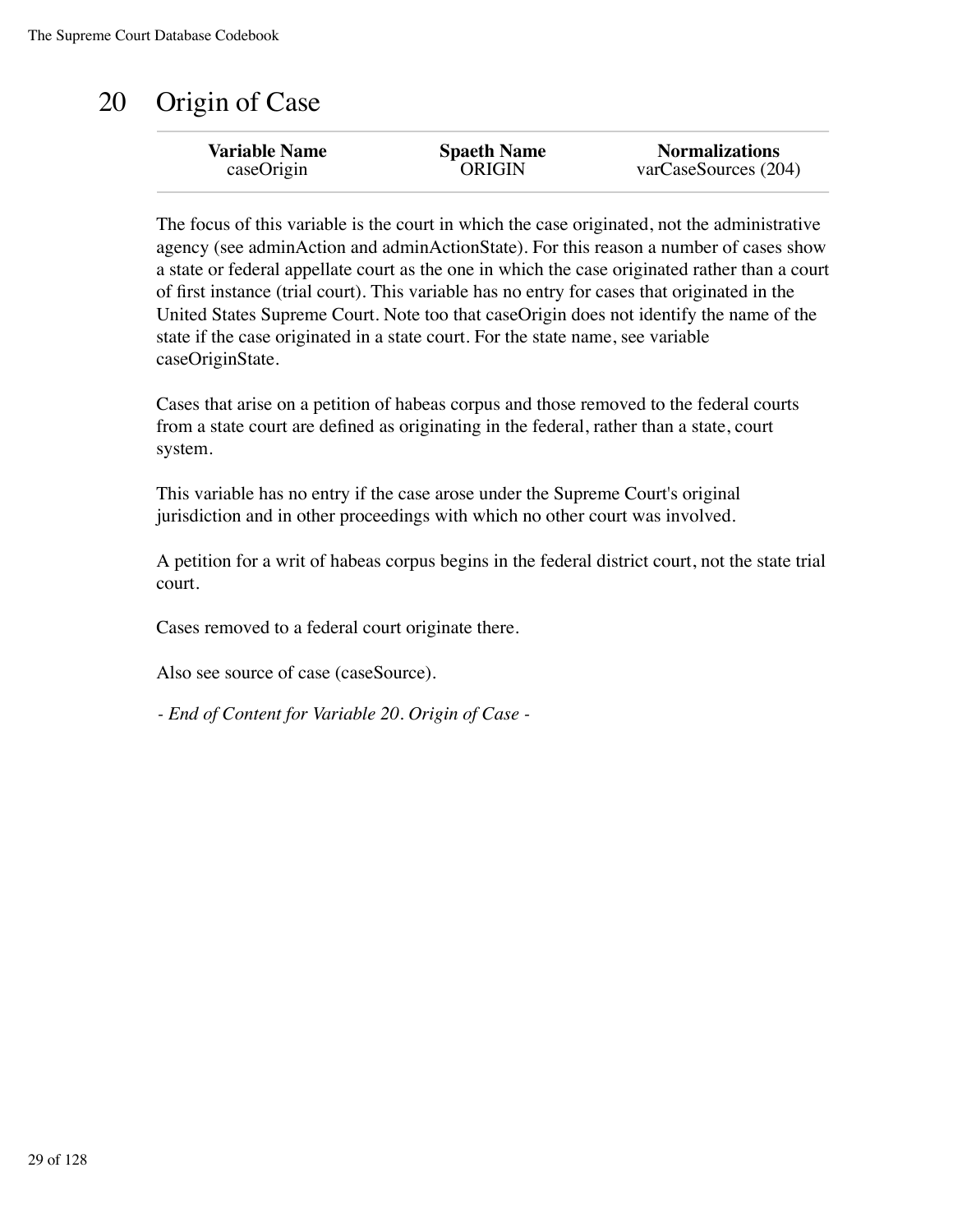### 21 Origin of Case State

| <b>Variable Name</b> | <b>Spaeth Name</b> | <b>Normalizations</b> |
|----------------------|--------------------|-----------------------|
| caseOriginState      | <b>ORIGIN</b>      | varStates $(62)$      |
|                      |                    |                       |

If the case originated in a state court, this variable identifies the state. For more details, see the variable caseOrigin.

*- End of Content for Variable 21. Origin of Case State -*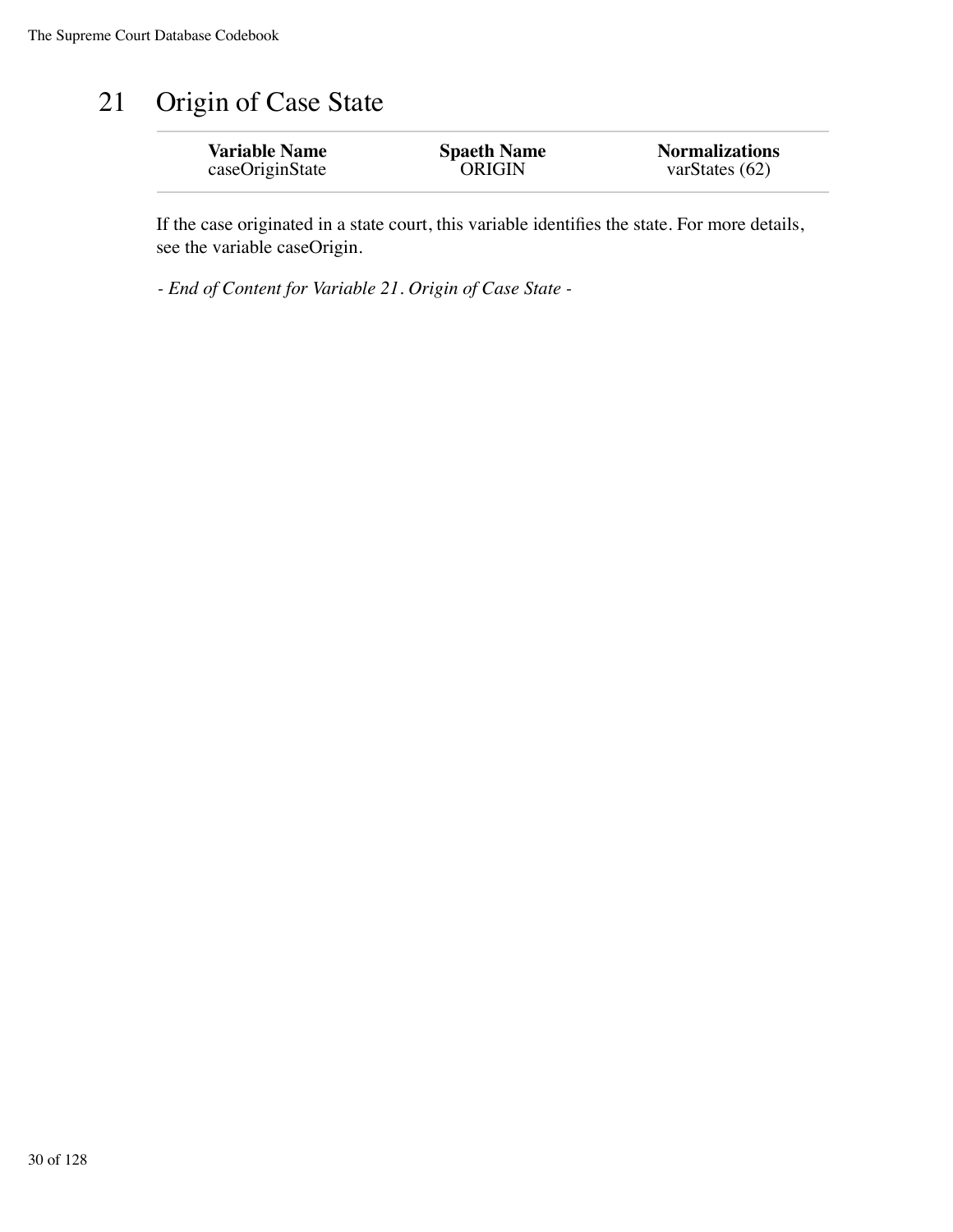## 22 Source of Case

| <b>Variable Name</b> | <b>Spaeth Name</b> | <b>Normalizations</b> |
|----------------------|--------------------|-----------------------|
| caseSource           | <b>SOURCE</b>      | varCaseSource(204)    |
|                      |                    |                       |

This variable identifies the court whose decision the Supreme Court reviewed. If the case originated in the same court whose decision the Supreme Court reviewed, the entry in the caseOrigin should be the same as here. This variable has no entry if the case arose under the Supreme Court's original jurisdiction.

If caseSource is a state court, the value of this variable will be 300 (State Supreme Court), 302 (State Appellate Court) or 303 (State Trial Court). Variable caseSourceState identifies the name of the state.

*- End of Content for Variable 22. Source of Case -*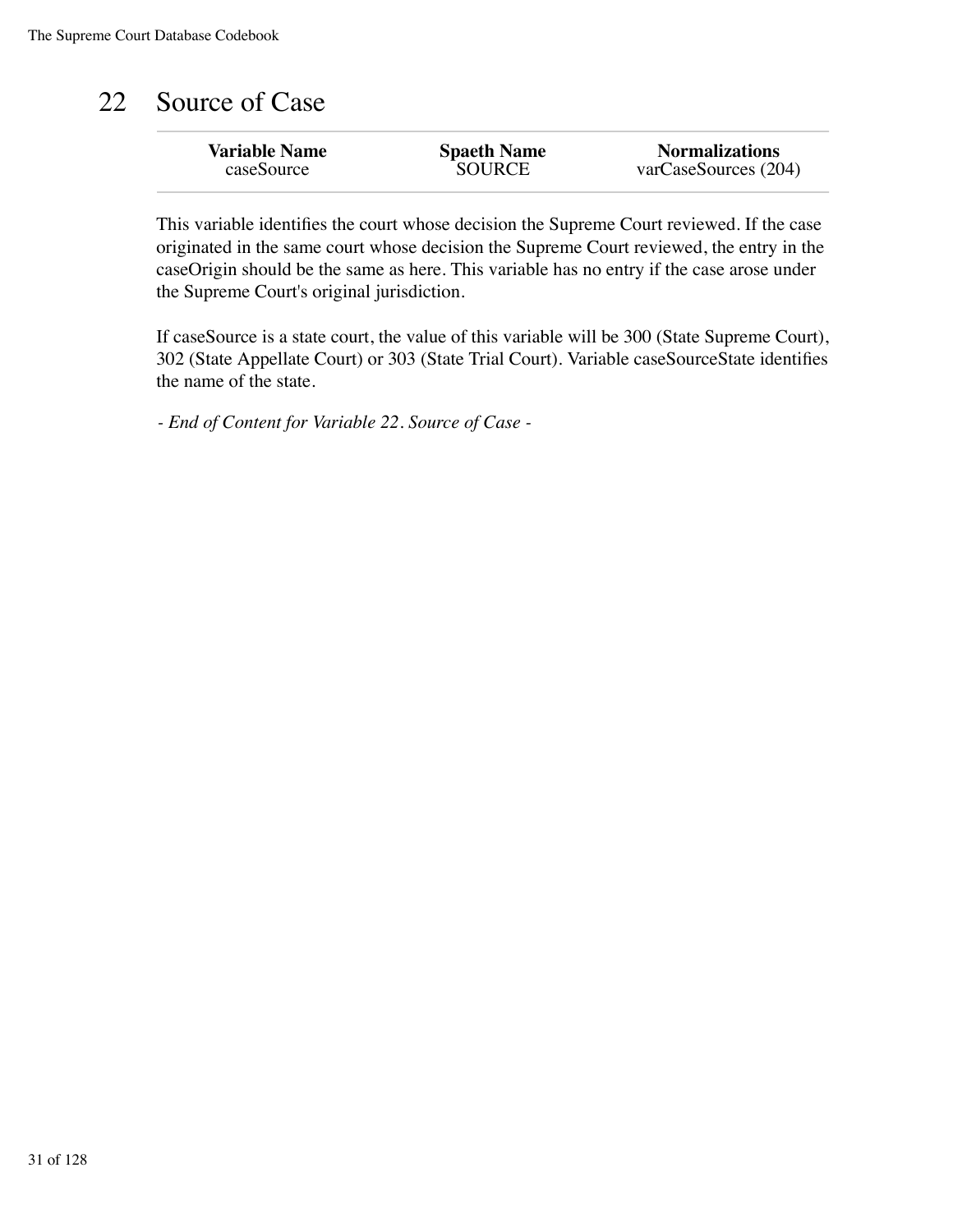### 23 Source of Case State

| <b>Variable Name</b> | <b>Spaeth Name</b> | <b>Normalizations</b> |
|----------------------|--------------------|-----------------------|
| caseSourceState      | <b>SOURCE</b>      | varStates $(62)$      |
|                      |                    |                       |

If the source of the case (i.e., the court whose decision the Supreme Court reviewed) is a state court, this variable identifies the state. See also Source of Case (caseSource).

*- End of Content for Variable 23. Source of Case State -*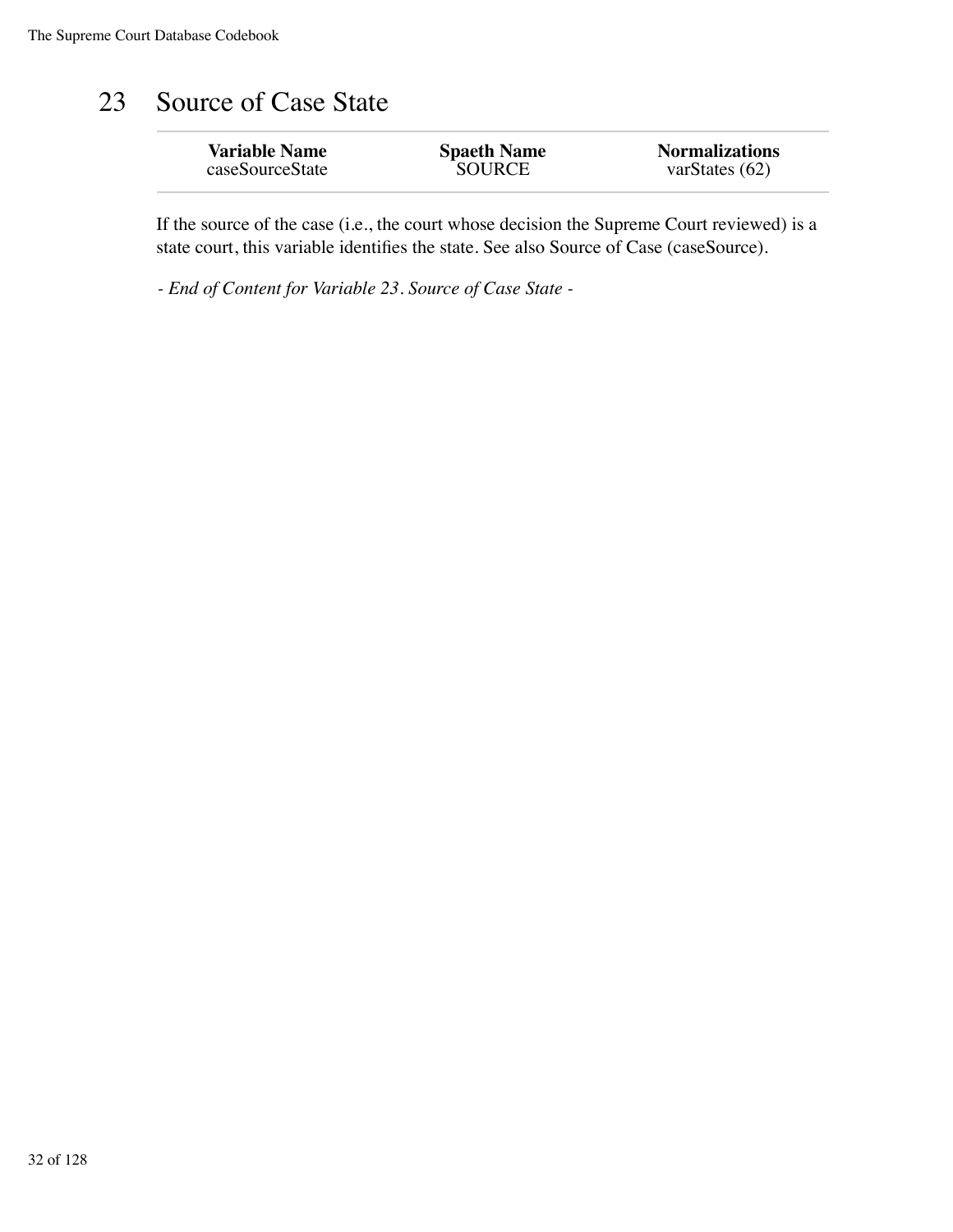### 24 Lower Court Disagreement

| <b>Variable Name</b> | <b>Spaeth Name</b> | <b>Normalizations</b> |
|----------------------|--------------------|-----------------------|
| lcDisagreement       | DISS               | varLcDisagreement (2) |

An entry in this variable indicates that the Supreme Court's majority opinion mentioned that one or more of the members of the court whose decision the Supreme Court reviewed dissented. The presence of such disagreement is limited to a statement to this effect somewhere in the majority opinion. I.e, "divided," "dissented," "disagreed," "split." A reference, without more, to the "majority" or "plurality" does not necessarily evidence dissent. The other judges may have concurred.

If a case arose on habeas corpus, a dissent will be indicated if either the last federal court or the last state court to review the case contained one. E.g., Townsend v. Sain, 9 Led 2d 770 (1963). A dissent will also be indicated if the highest court with jurisdiction to hear the case declines to do so by a divided vote. E.g., Simpson v. Florida, 29 L ed 2d 549 (1971).

Note that the focus of this variable tends to be a statement that a dissent occurred rather than the fact of such an occurrence. The fact of a dissent is not always mentioned in the majority opinion. It may be irrelevant. See, for example, McNally v. United States, 483 U.S. 350 (1987), and United States v. Gray and McNally, 790 F.2d 1290 (1986).

If the lower c ourt denies an en banc petition by a divided vote and the Supreme Court discusses same, lower court disagreement exists.

If the lower court denies an en banc petition by a divided vote and the Supreme Court's opinion discusses same, a dissent occurs.

*- End of Content for Variable 24. Lower Court Disagreement -*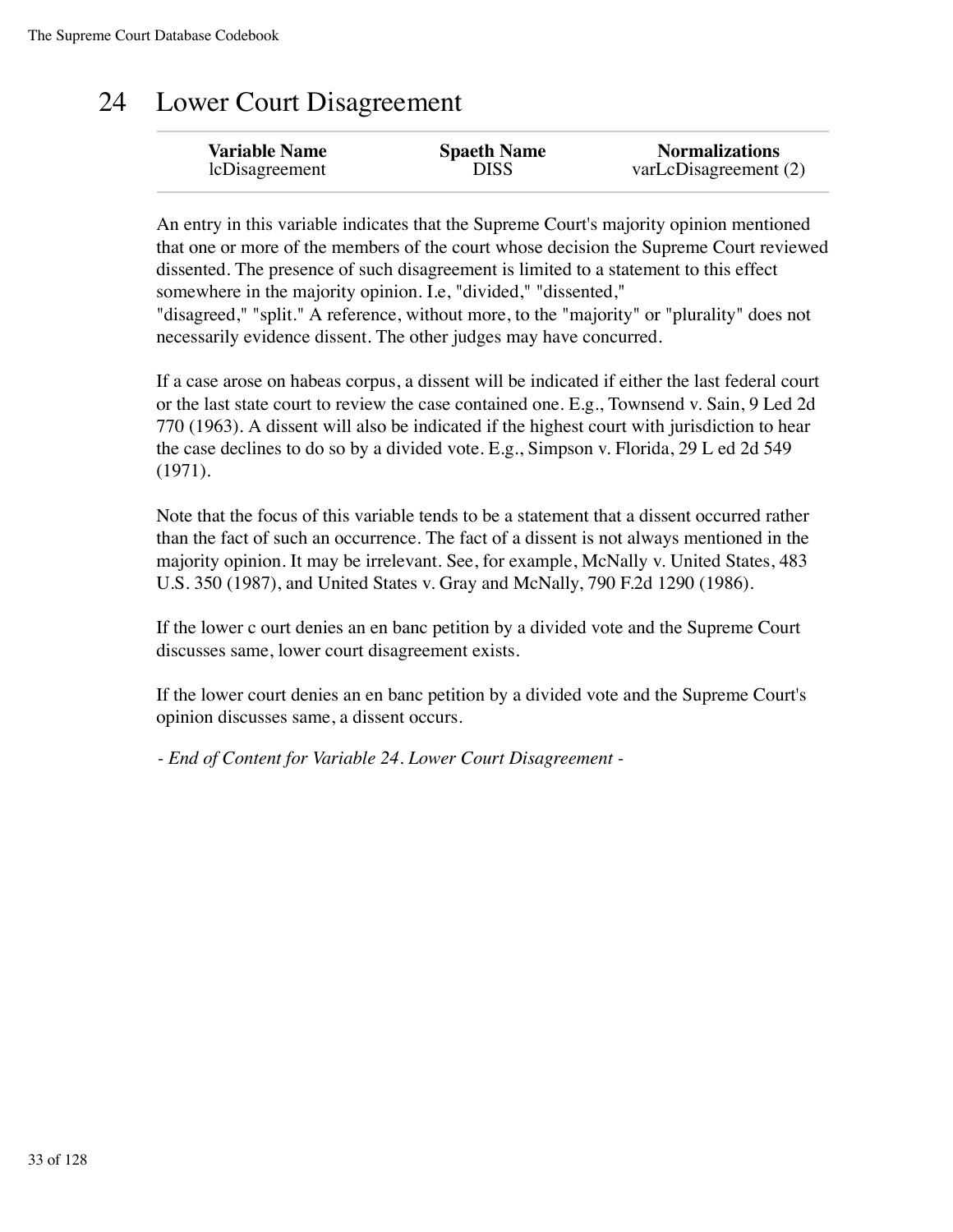### 25 Reason for Granting Cert

| <b>Variable Name</b> | <b>Spaeth Name</b> | <b>Normalizations</b> |
|----------------------|--------------------|-----------------------|
| certReason           | <b>CERT</b>        | varCertReason (13)    |
|                      |                    |                       |

This variable provides the reason, if any, that the Court gives for granting the petition for certiorari. If the case did not arise on certiorari, this variable will be so coded even if the Court provides a reason why it agreed to hear the case. The Court, however, rarely provides a reason for taking jurisdiction by writs other than certiorari.

*- End of Content for Variable 25. Reason for Granting Cert -*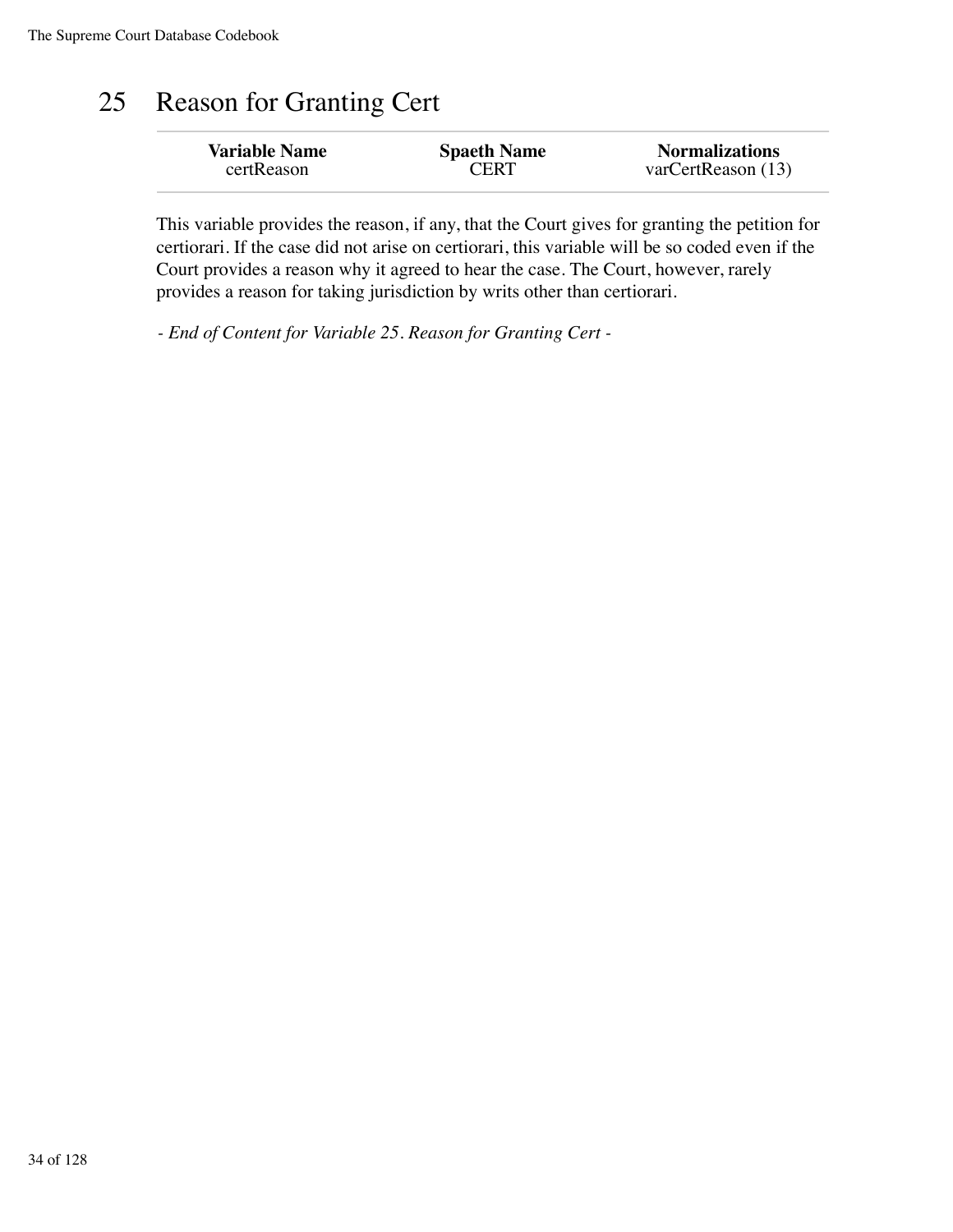### 26 Lower Court Disposition

| <b>Variable Name</b><br>lcDisposition | <b>Spaeth Name</b><br>LODIS | <b>Normalizations</b><br>varCaseDispositionLc<br>(12) |
|---------------------------------------|-----------------------------|-------------------------------------------------------|
|---------------------------------------|-----------------------------|-------------------------------------------------------|

This variable specifies the treatment the court whose decision the Supreme Court reviewed accorded the decision of the court it reviewed; e.g., whether the court below the Supreme Court---typically a federal court of appeals or a state supreme court---affirmed, reversed, remanded, etc. the decision of the court it reviewed---typically a trial court.

lcDisposition will not contain an entry if the decision the Supreme Court reviewed is that of a trial court or if the case arose under the Supreme Court's original jurisdiction (see the jurisdiction variable).

The decision rules governing this information follow:

1. We adhere to the language used in the "holding" in the summary of the case on the title page or prior to Part I of the Court's opinion. Exceptions to the literal language are the following:

2. Where the Court overrules the lower court, we treat this a petition or motion granted.

3. Where the court whose decision the Supreme Court is reviewing refuses to enforce or enjoins the decision of the court, tribunal, or agency which it reviewed, we treat this as reversed.

4. Where the court whose decision the Supreme Court is reviewing enforces the decision of the court, tribunal, or agency which it reviewed, we treat this as affirmed.

5. Where the court whose decision the Supreme Court is reviewing sets aside the decision of the court, tribunal, or agency which it reviewed, we treat this as vacated; if the decision is set aside and remanded, we treat it as vacated and remanded.

Also see disposition of case and direction of the lower court's decision (lcDispositionDirection).

*- End of Content for Variable 26. Lower Court Disposition -*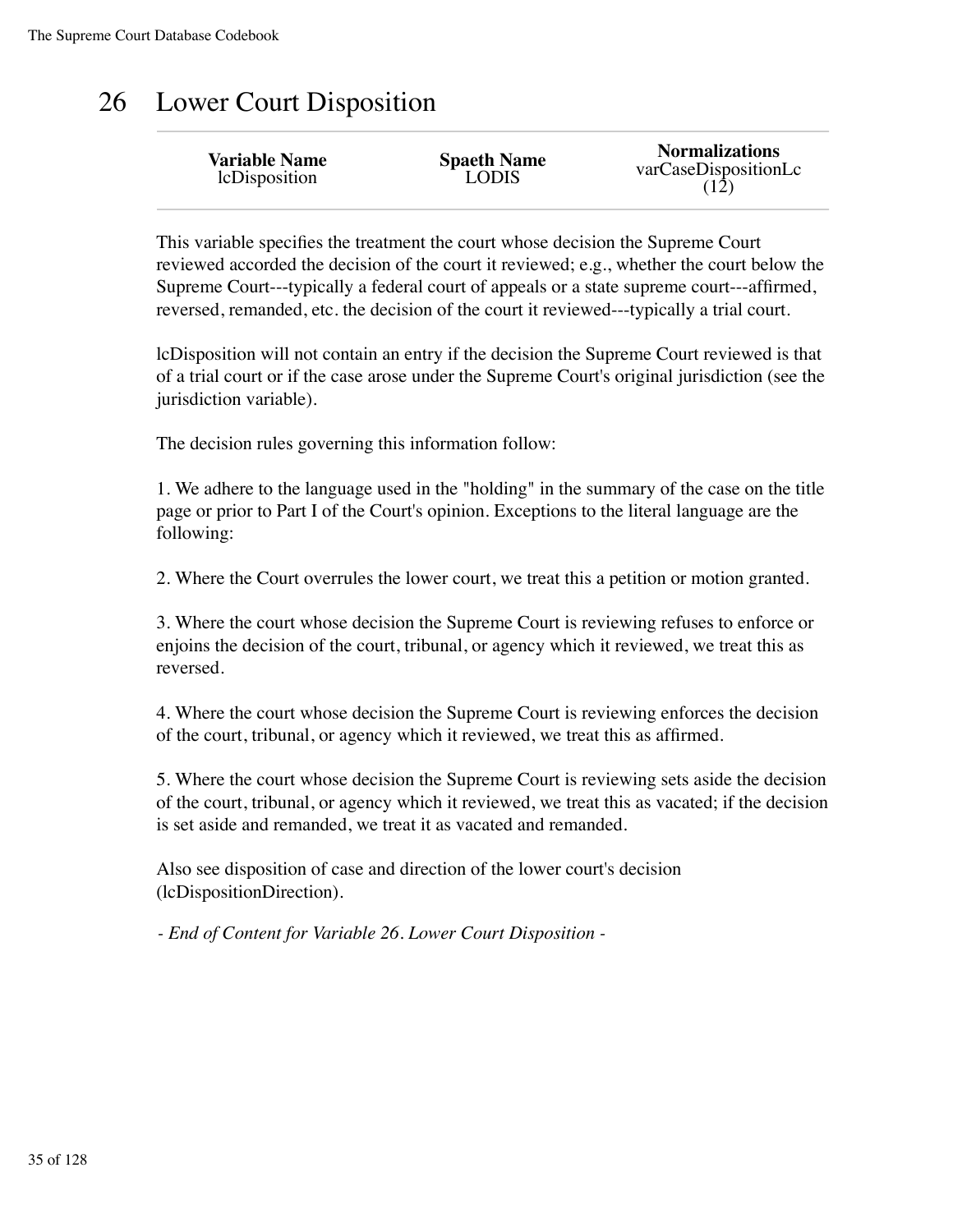# 27 Lower Court Disposition Direction

| <b>Variable Name</b>   | <b>Spaeth Name</b> | <b>Normalizations</b>    |
|------------------------|--------------------|--------------------------|
| lcDispositionDirection | <b>LCTDIR</b>      | varDecisionDirection (3) |

This variable specifies whether the decision of the court whose decision the Supreme Court reviewed was itself liberal or conservative as these terms are defined in the direction of decision variable (decisionDirection).

lcDispositionDirection permits determination of whether the Supreme Court's disposition of the case upheld or overturned a liberal or a conservative lower court decision.

Also see disposition of case by the court whose decision the Supreme Court reviewed (lcDisposition), direction of decision (decisionDirection), disposition of case (caseDisposition), and winning party (partyWinning).

*- End of Content for Variable 27. Lower Court Disposition Direction -*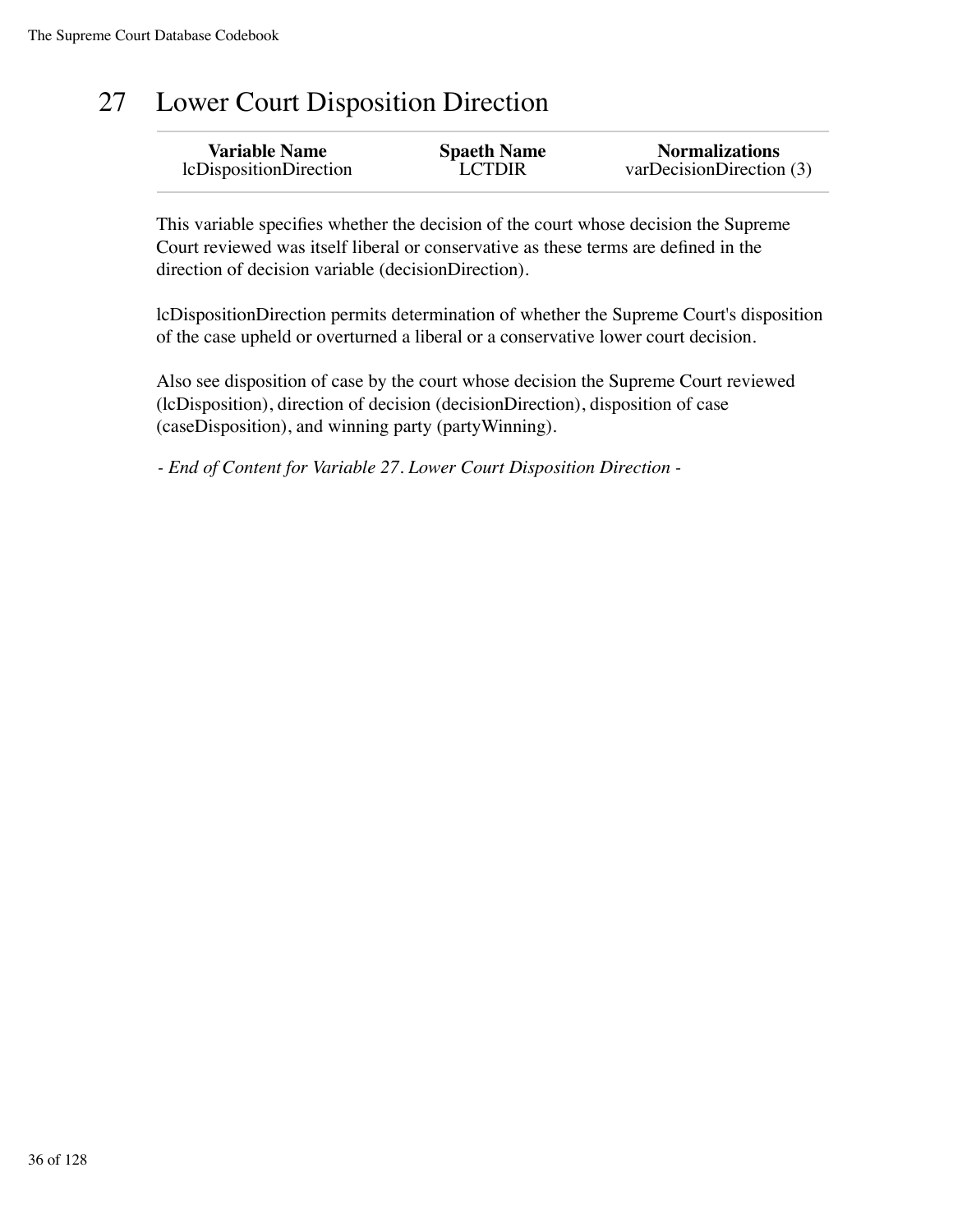#### 28 Date of Decision

| <b>Variable Name</b> | <b>Spaeth Name</b> | <b>Normalizations</b> |
|----------------------|--------------------|-----------------------|
| dateDecision         | DEC                | n/a                   |
|                      |                    |                       |

This variable contains the year, month, and day that the Court announced its decision in the case.

*- End of Content for Variable 28. Date of Decision -*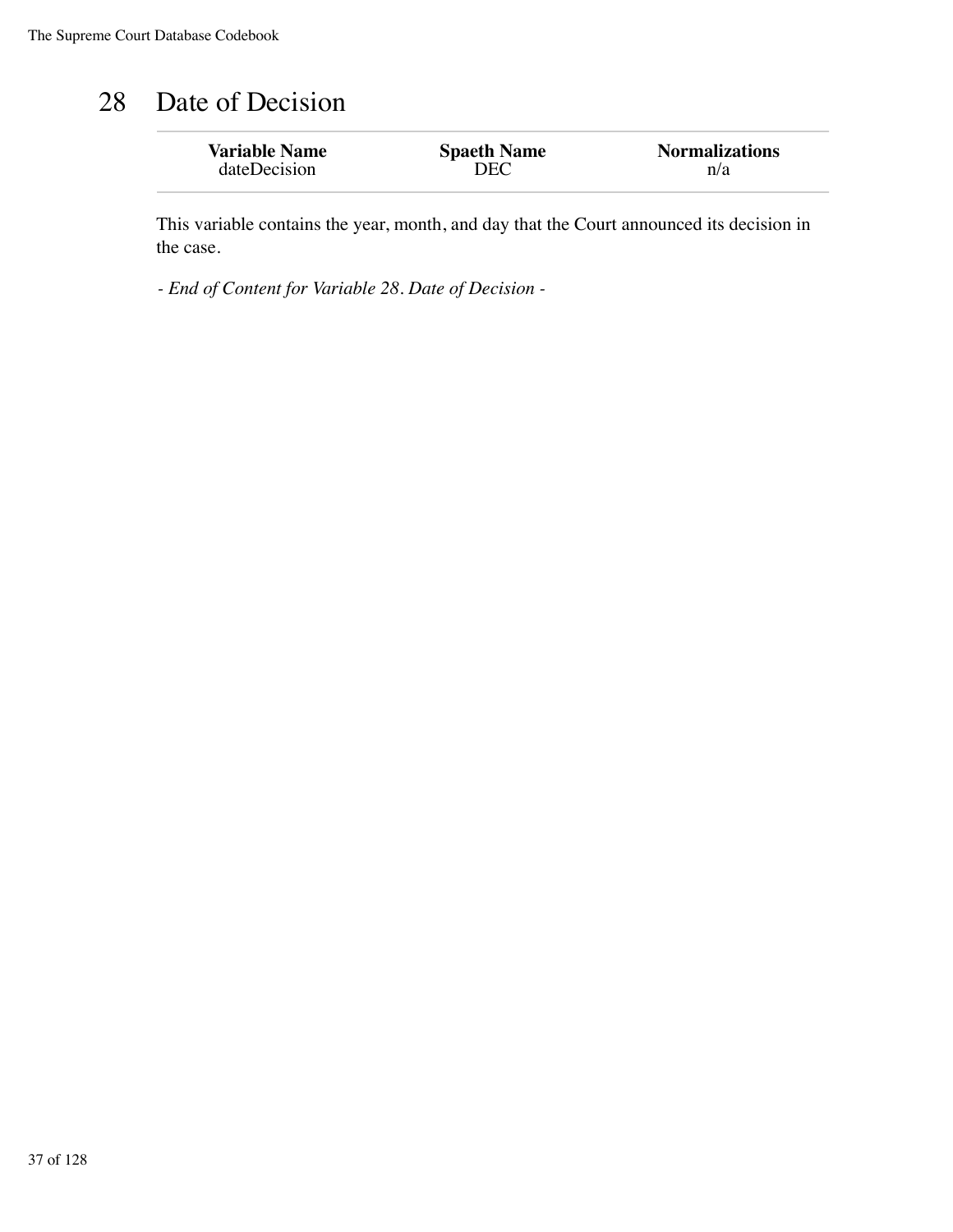### 29 Term of Court

| <b>Variable Name</b> | <b>Spaeth Name</b> | <b>Normalizations</b> |
|----------------------|--------------------|-----------------------|
| term                 | TERM               | n/a                   |

This variable identifies the term in which the Court handed down its decision. For cases argued in one term and reargued and decided in the next, term indicates the latter.

Historically, the nature of how a term is defined has changed. Below is a listing of the more significant changes to the term definitions over time.

- 1791: First Monday in February (second session in August, dispensed with in 1802)
- Starting in 1827: term starts second Monday of January
- Starting in 1844: term starts first Monday of December, still called the 1845 term
- Starting in 1850: court starts calling it the December 1850 term; there are thus two 1850 terms in the dataset. The January 1850 term (U.S. 50 \*) and the December 1850 term (U.S. 51 \*).
- Starting in 1873: second Monday in October
- Starting in 1917: first Monday in October

*- End of Content for Variable 29. Term of Court -*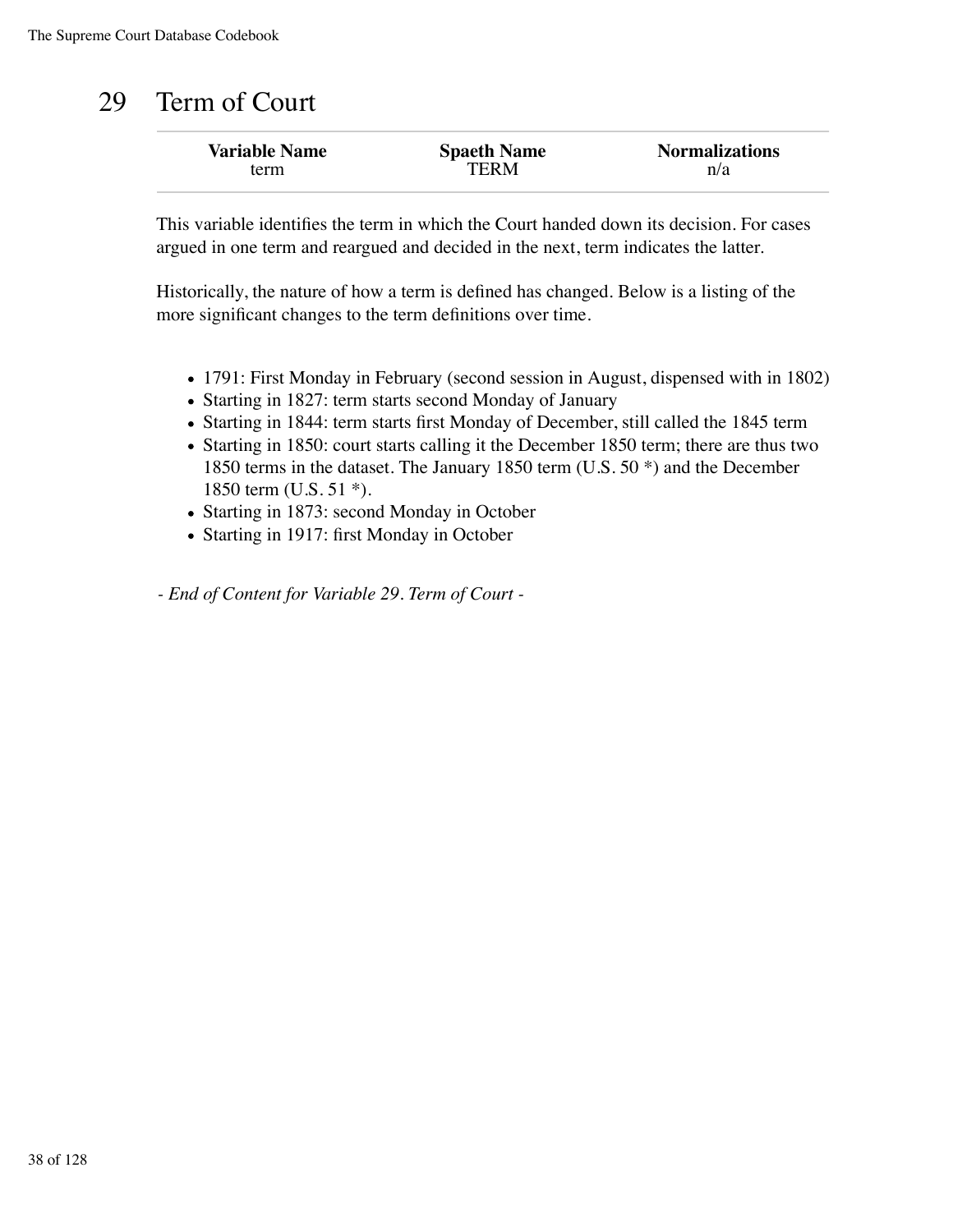#### 30 Natural Court

| <b>Variable Name</b> | <b>Spaeth Name</b> | <b>Normalizations</b> |
|----------------------|--------------------|-----------------------|
| naturalCourt         | <b>NATCT</b>       | varNaturalCourt (110) |
|                      |                    |                       |

Although most judicial research is chronologically organized by the term of the Court or by chief justice, many users employ "natural courts" as their analytical frame of reference.

A natural court is a period during which no personnel change occurs. Scholars have subdivided them into "strong" and "weak" natural courts, but no convention exists as to the dates on which they begin and end. Options include 1) date of confirmation, 2) date of seating, 3) cases decided after seating, and 4) cases argued and decided after seating. A strong natural court is delineated by the addition of a new justice or the departure of an incumbent. A weak natural court, by comparison, is any group of sitting justices even if lengthy vacancies occurred.

The values below divide the Courts into strong natural courts, each of which begins when the Reports first specify that the new justice is present but not necessarily participating in the reported case. Similarly, a natural court ends on the date when the Reports state that an incumbent justice has died, retired, or resigned. The courts are numbered consecutively by chief justice as the code at the left-hand margin indicates.

Note, especially, that the Court was without a chief justice during the 1836 term. This was the period between Marshall's death and Taney's confirmation.

For more on delineating natural courts, see See Edward V. Heck, "Justice Brennan and the Heyday of Warren Court Liberalism," 20 Santa Clara Law Review 841 (1980) 842-843 and "Changing Voting Patterns in the Burger Court: The Impact of Personnel Change," 17 San Diego Law Review 1021 (1980) 1038; Harold J. Spaeth and Michael F. Altfeld, "Measuring Power on the Supreme Court: An Alternative to the Power Index," 26 Jurimetrics 48 (1985) 55.

*- End of Content for Variable 30. Natural Court -*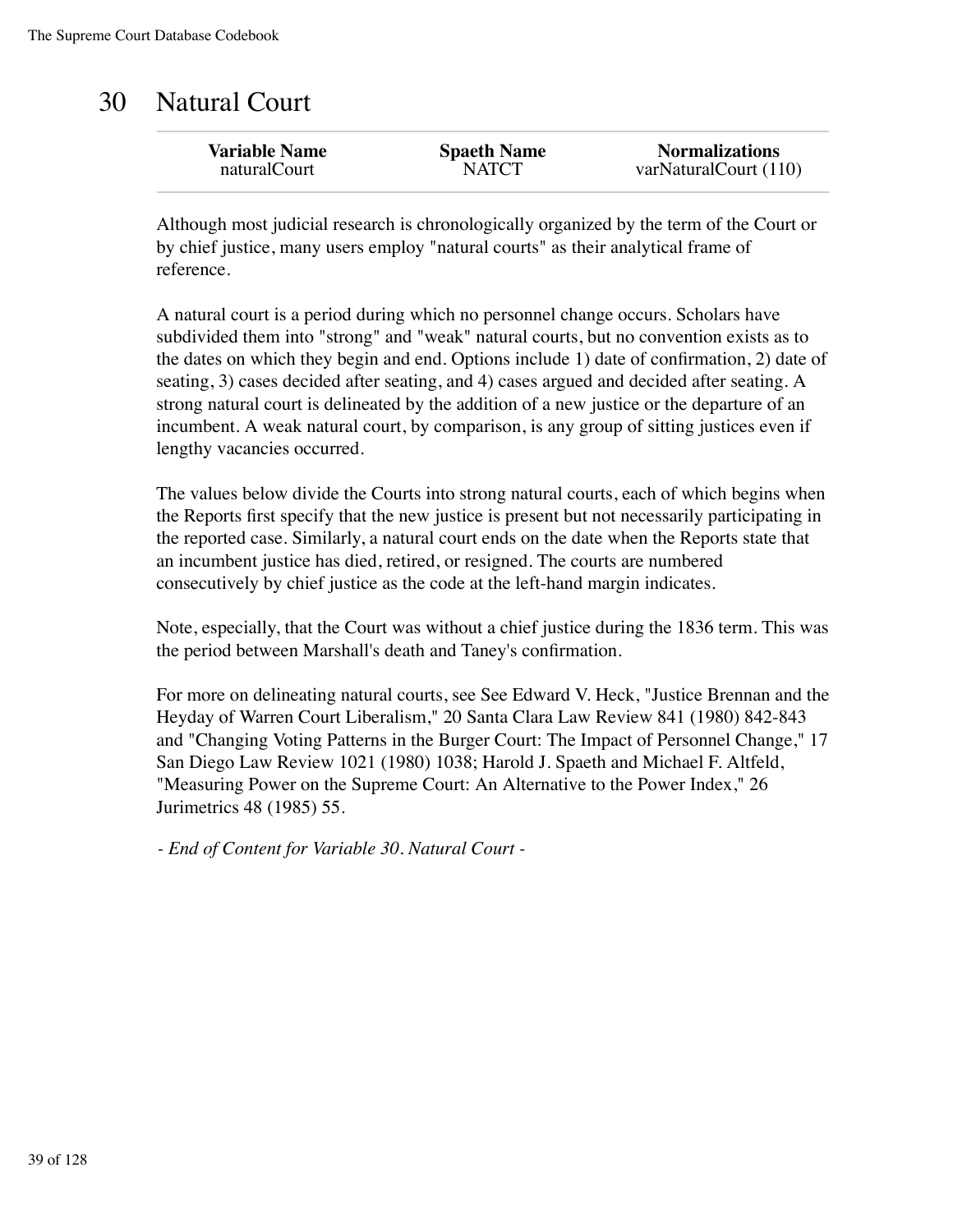### 31 Chief Justice

| <b>Variable Name</b> | <b>Spaeth Name</b> | <b>Normalizations</b> |
|----------------------|--------------------|-----------------------|
| chief                | <b>CHIEF</b>       | varChiefs $(17)$      |
|                      |                    |                       |

This variable identifies the chief justice durinmg whose tenure the case was decided.

*- End of Content for Variable 31. Chief Justice -*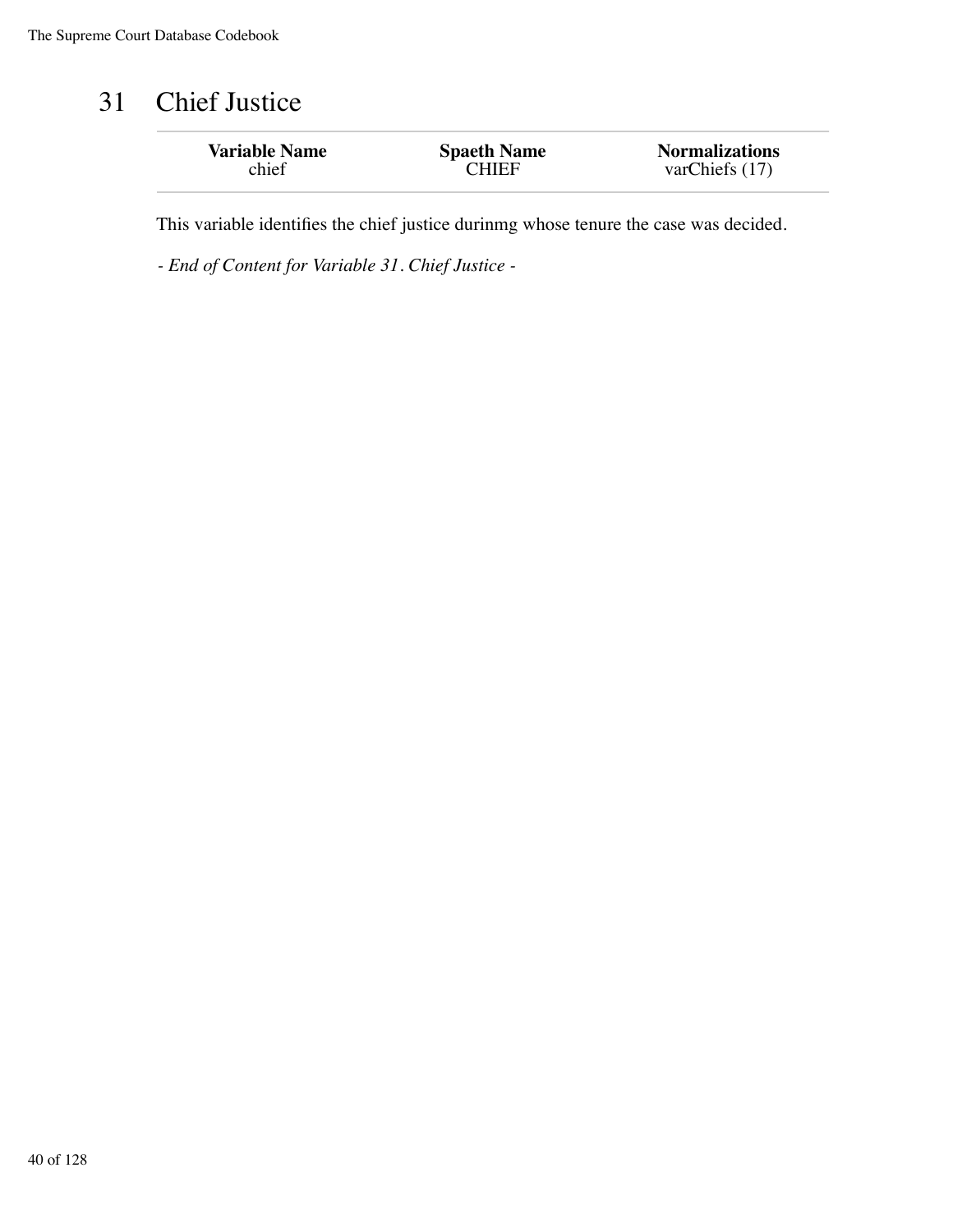## 32 Date of Oral Argument

| <b>Variable Name</b> | <b>Spaeth Name</b> | <b>Normalizations</b> |
|----------------------|--------------------|-----------------------|
| dateArgument         | ORAL               | n/a                   |

This variable contains the day, month, and year that the case was orally argued before the Court. dateArgument has no entry for cases that were not orally argued. See also Date of Reargument (dateRearg) if any.

On some occasions, oral argument extended over more than a single day. In such cases, only the first date is specified.

*- End of Content for Variable 32. Date of Oral Argument -*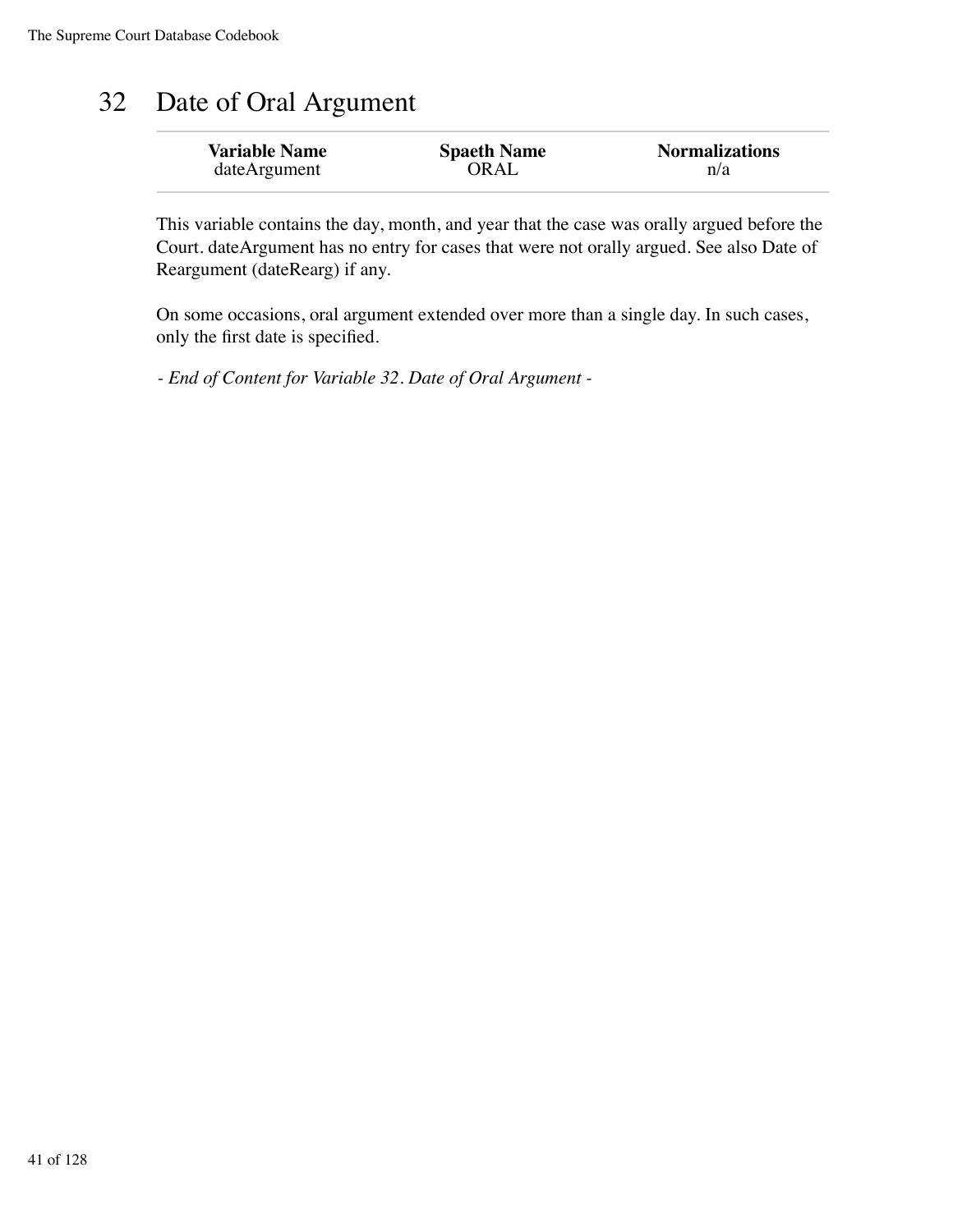## 33 Date of Reargument

| <b>Variable Name</b> | <b>Spaeth Name</b> | <b>Normalizations</b> |
|----------------------|--------------------|-----------------------|
| dateRearg            | <b>REORAL</b>      | n/a                   |

On those infrequent occasions when the Court orders that a case be reargued, this variable specifies the date of such argument following the same day, month, and year sequence used in the preceding variable (dateArgue).

*- End of Content for Variable 33. Date of Reargument -*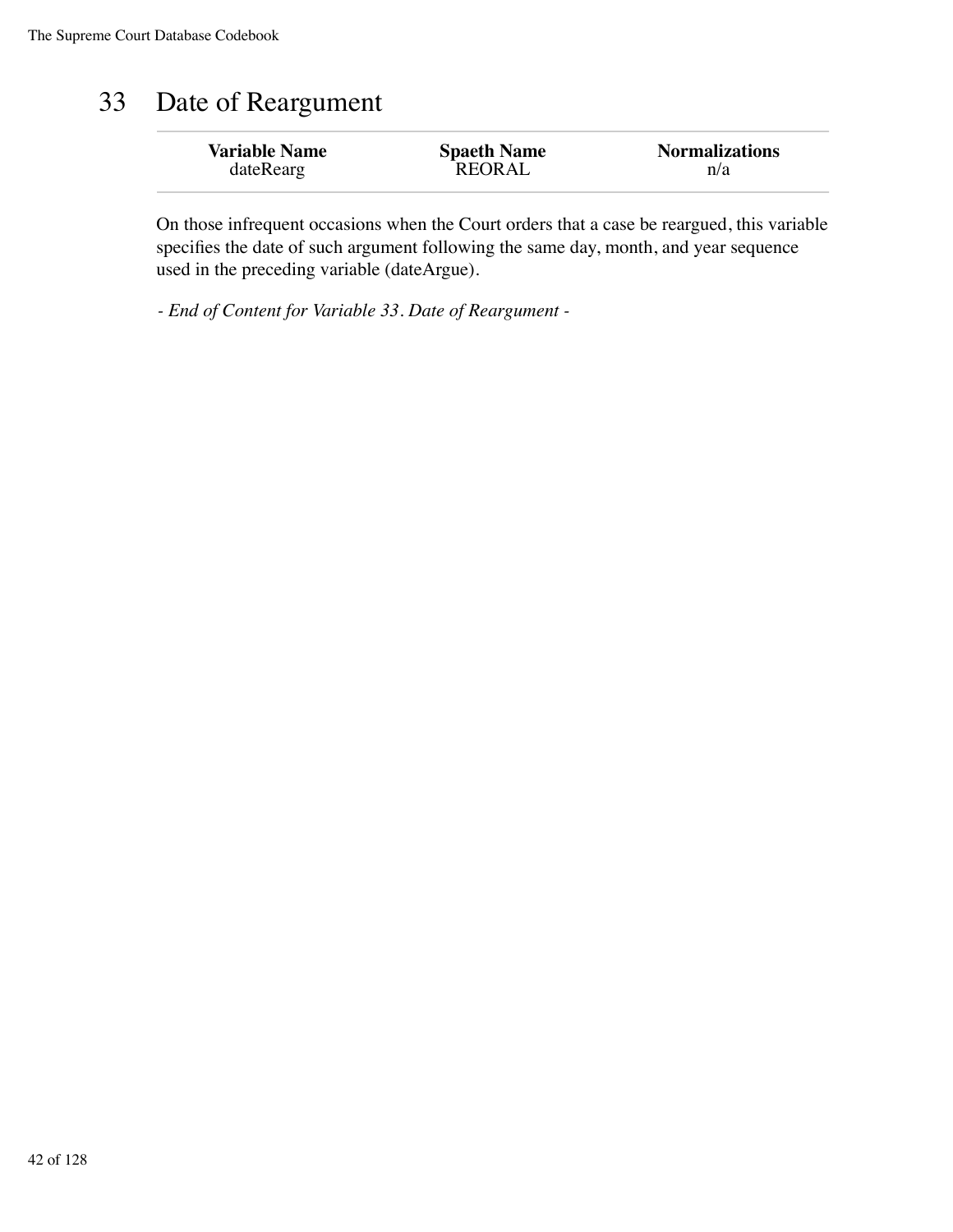#### 34 Issue

| <b>Variable Name</b> | <b>Spaeth Name</b> | <b>Normalizations</b> |
|----------------------|--------------------|-----------------------|
| <b>1SSUE</b>         | <b>ISSUE</b>       | varIssues $(278)$     |
|                      |                    |                       |

This variable identifies the issue for each decision. Although criteria for the identification of issues are hard to articulate, the focus here is on the subject matter of the controversy (e.g., sex discrimination, state tax, affirmative action) rather than its legal basis (e.g., the equal protection clause) (see the variable lawType).

This variable identifies issues on the basis of the Court's own statements as to what the case is about. The objective is to categorize the case from a public policy standpoint, a perspective that the legal basis for decision (lawType) commonly disregards.

A few issues pertain only to the heritage (legacy) cases; those decided between 1792 and 1946. These include the private action category, typically common law issues: real property, personal property, contracts, evidence, civil procedure, wills and trusts, and commercial transactions. Others pertain to slavery, land claims (mostly state and territorial), executive authority vis-a-vis congress or the states, and incorporation of foreign territories.

Unlike the lawType variable where the number of legal provisions at issue has no preordained upper bound, each legal provision should not generally have more than a single issue applied to it. A second issue should apply only when a preference for one rather than the other cannot readily be made. Of the many thousand records in the database, few have a legal basis for decision that applies to a second issue. (If you are interested in decisions with more than one issue or legal provision, use one of the datasets organized by issue/legal provision.)

Because the database spans the entire history of the Supreme Court, It is desirable that the list of modern issues be related to those of the eighteenth and nineteenth centuries. Thus, in specifying the issue in a legacy case, the one that best accords with what today's Court would consider it to be is chosen. This produces a bit of tension, most all of which only requires a broadening of the scope of the relevant issues, rather than the creation of new time-specific ones. Thus, although state and local governments were not bound to adhere to the provisions of the Bill of Rights until well after the passage of the Fourteenth Amendment, many cases did arise involving aspects of the First Amendment, search and seizure, notice and hearing, etc. These are treated compatibly with the modern use of the relevant provision of the Bill of Rights.

The same rule applies to statutory issues, such as rules of procedure. Although their legal provision is Supreme Court Rules, they are coded as issues of civil (90110) or criminal (10370) procedure even though they antedate the relevant Rules of Civil and Criminal Procedure.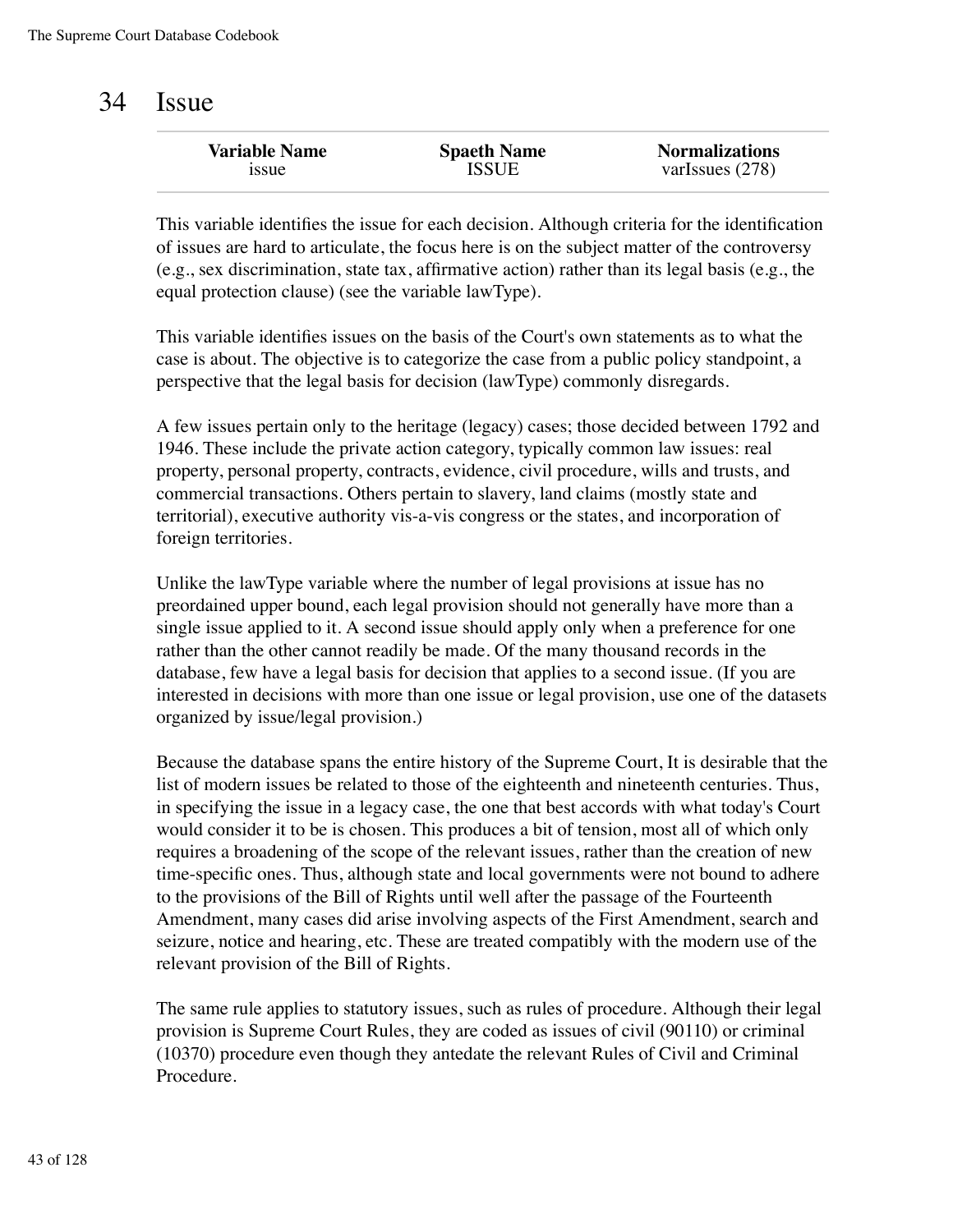Prize cases in which vessels on the high seas are captured and brought into American ports and the confiscation acts resulting from the Civil War are treated either as due process takings clause cases (40070) or as cases involving the jurisdiction of the federal courts (90320 or 90330) to decide the legality of the capture or confiscation.

The variable codes some 260 issues, each of which has an identifying number. They are ordered below by their larger issue area: criminal procedure (10010-10600), civil rights (20010-20410), First Amendment (30010-30020), due process (40010-40070), privacy (50010-50040), attorneys (60010-60040), unions (70010-70210), economic activity (80010-80350), judicial power (90010-90520), federalism (100010-100130), interstate relation (110010-110030), federal taxation (120010-120040), miscellaneous (130010-130020), and private law (140010-140080). These comprise the codes for a separate variable, issue Area, that is described immediately following this one.

The scope of these categories is as follows: criminal procedure encompasses the rights of persons accused of crime, except for the due process rights of prisoners (issue 40040).

Civil rights includes non-First Amendment freedom cases which pertain to classifications based on race (including American Indians), age, indigency, voting, residency, military or handicapped status, gender, and alienage. Purists may wish to treat the military issues (20230, 20240, 20250) and Indian cases (20150, 20160) as economic activity, while others may wish to include the privacy category as a subset of civil rights.

First Amendment encompasses the scope of this constitutional provision, but do note that not every case in the First Amendment group directly involves the interpretation and application of a provision of the First Amendment. Some, for example, may only construe a precedent, or the reviewability of a claim based on the First Amendment, or the scope of an administrative rule or regulation that impacts the exercise of First Amendment freedoms. In other words, not every record that displays a First Amendment issue will correspondingly display a provision of the First Amendment in its legal provision variable (lawType).

Due process is limited to non-criminal guarantees and, like First Amendment issues, need not show 207 (Fifth Amendment Due Process) or 230 (Fourteenth Amendment Due Process) in the lawType variable. Some of you may wish to include state court assertion of jurisdiction over nonresident defendants and the takings clause as part of judicial power and economic activity, respectively, rather than due process.

The four issues comprising privacy may be treated as a subset of civil rights.

Because of their peculiar role in the judicial process, a separate attorney category has been created. You may wish to include these issues with economic activity, however.

Unions encompass those issues involving labor union activity. You may wish to redefine this category for yourself or combine it, in whole or in part, with economic activity.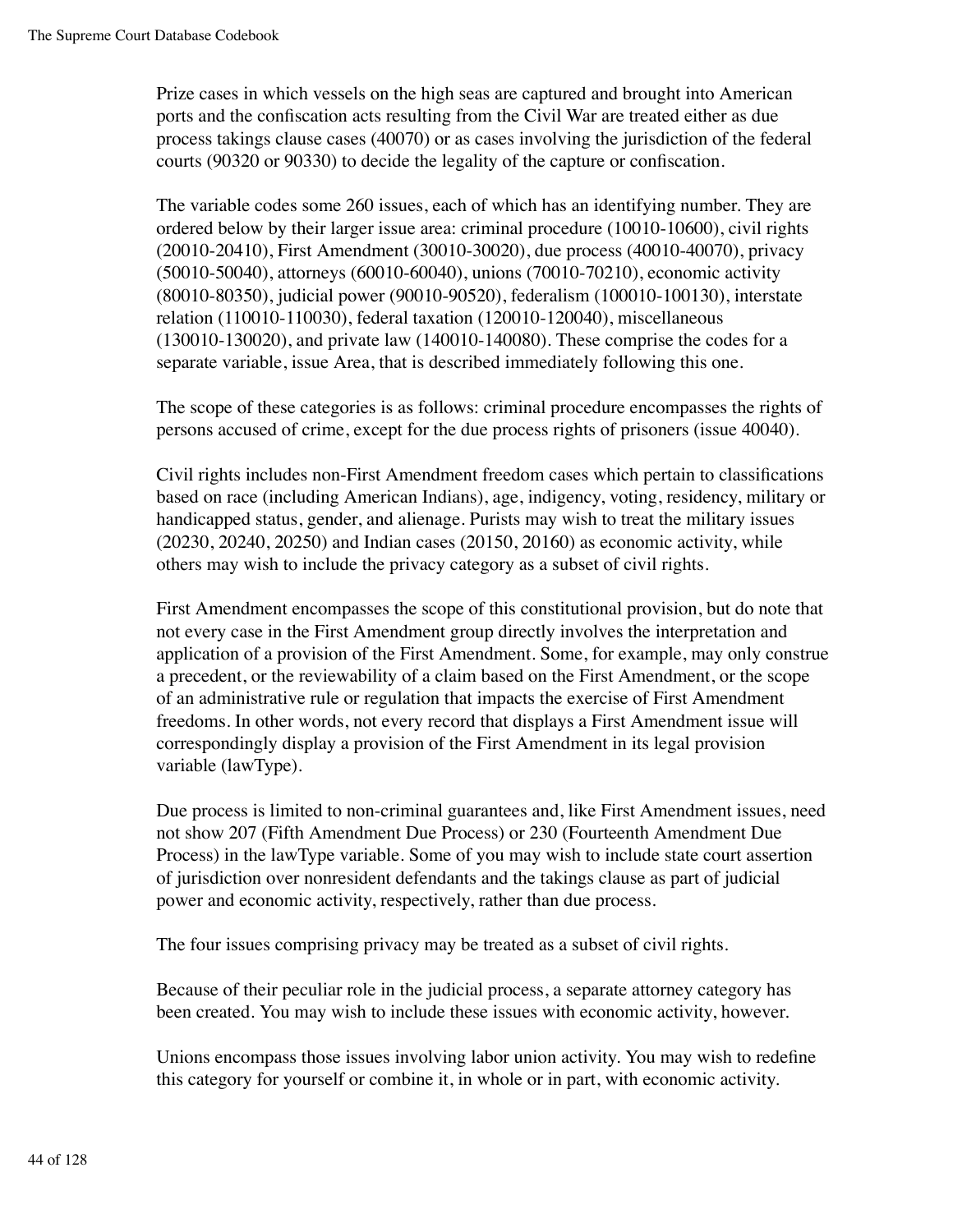Economic activity is largely commercial and business related; it includes tort actions and employee actions vis-a-vis employers. Issues 80140 (government corruption)and 80150 (zoning) are only tangential to the other issues located in economic activity.

Judicial power concerns the exercise of the judiciary's own power. To the extent that a number of these issues concern federal-state court relationships, you may wish to include them in the federalism category.

Federalism pertains to conflicts and other relationships between the federal government and the states, except for those between the federal and state courts. Interstate relations contain two types of disputes which occur between states.

Federal taxation concerns the Internal Revenue Code and related statutes. Miscellaneous contains two groups of cases that do not fit into any other category.

Private law relates to disputes between private persons involving real and personal property, contracts, evidence, civil procedure, torts, wills and trusts, and commercial transactions. Prior to the passage of the Judges' Bill of 1925 much -- arguably most -- of the Court's cases concerned such issues. The Judges' Bill gave the Court control of its docket, as a result of which such cases have disappeared from the Court's docket in preference to litigation of more general applicability.

If interest lies in a particular issue that has a specific legal or constitutional component, comprehensive coverage may be insured by listing not only the issue(s) that bear thereon, but also the appropriate code(s) from the lawType variable. Thus, if the right to counsel is the focus, issues 10120, 20320, and 20330 will fall within its scope, as will code 214 (Sixth Amendment Right to Counsel) from the lawType variable. Also recognize that the party variables (petitioner, petitionerState, respondent, respondentState) may also help locate the cases of interest.

Note that jury instructions (10220)need not necessarily occur in the context of criminal action. This is especially so in heritage cases.

Issue 80110 (state regulation of business) also includes that of local governments. These are combined with state regulation because many heritage cases involve both.

Issue 90110 (federal rules of civil procedure) includes Supreme Court Rules, the Federal Rules of Evidence, the Federal Rules of Civil Procedure in civil litigation, Circuit Court Rules, state rules, and admiralty rules.

Natonal supremacy cases, in the context of federal-state conflicts (10050-100120)involve the general welfare, contract, sujpremacy, or interstate commerce causes, or the enforcement clause of the 14th Amendment. These cases are distinguishable from the pre-empton cases (100020 abd 100030) because they have a constitutional basis for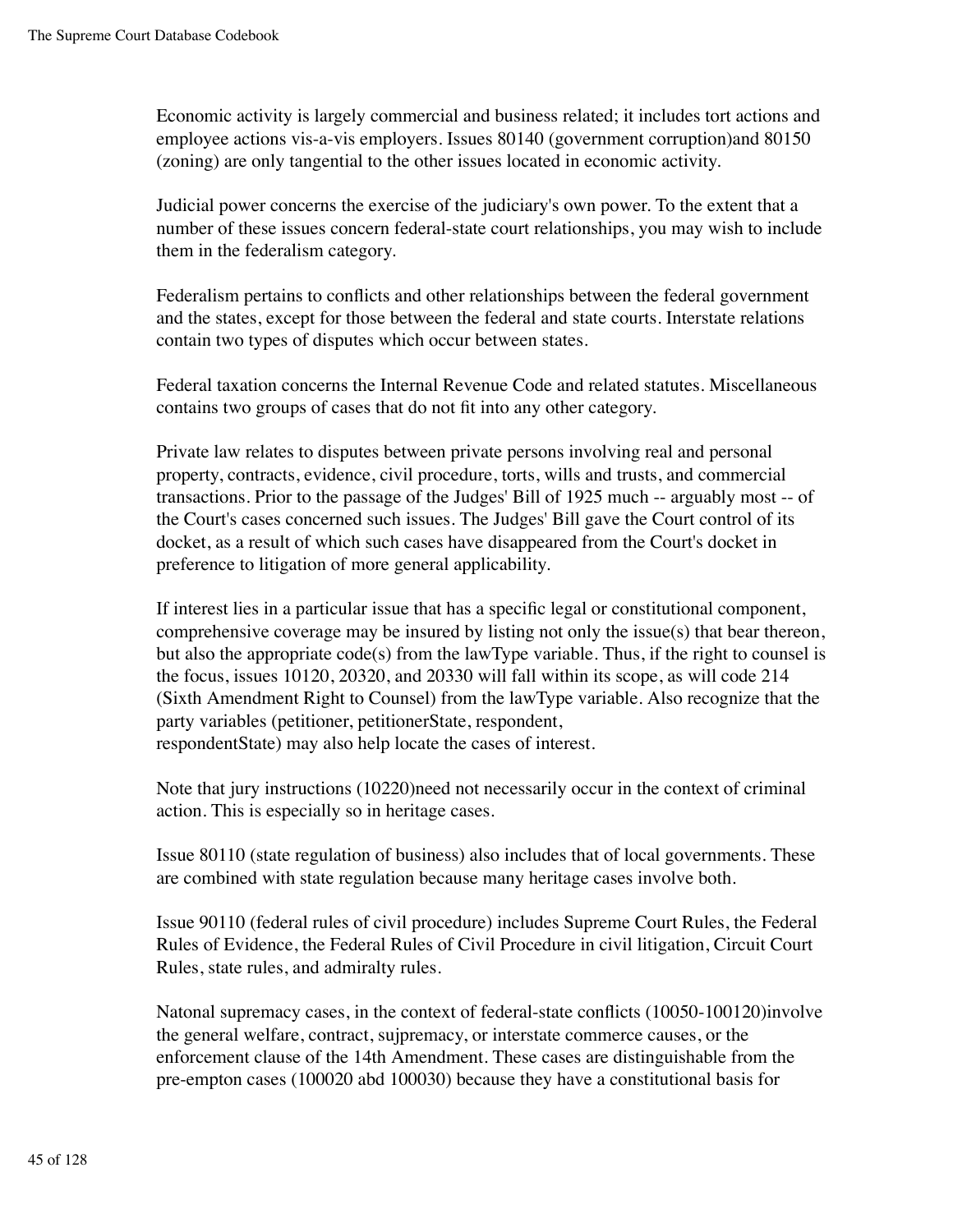decision.

*- End of Content for Variable 34. Issue -*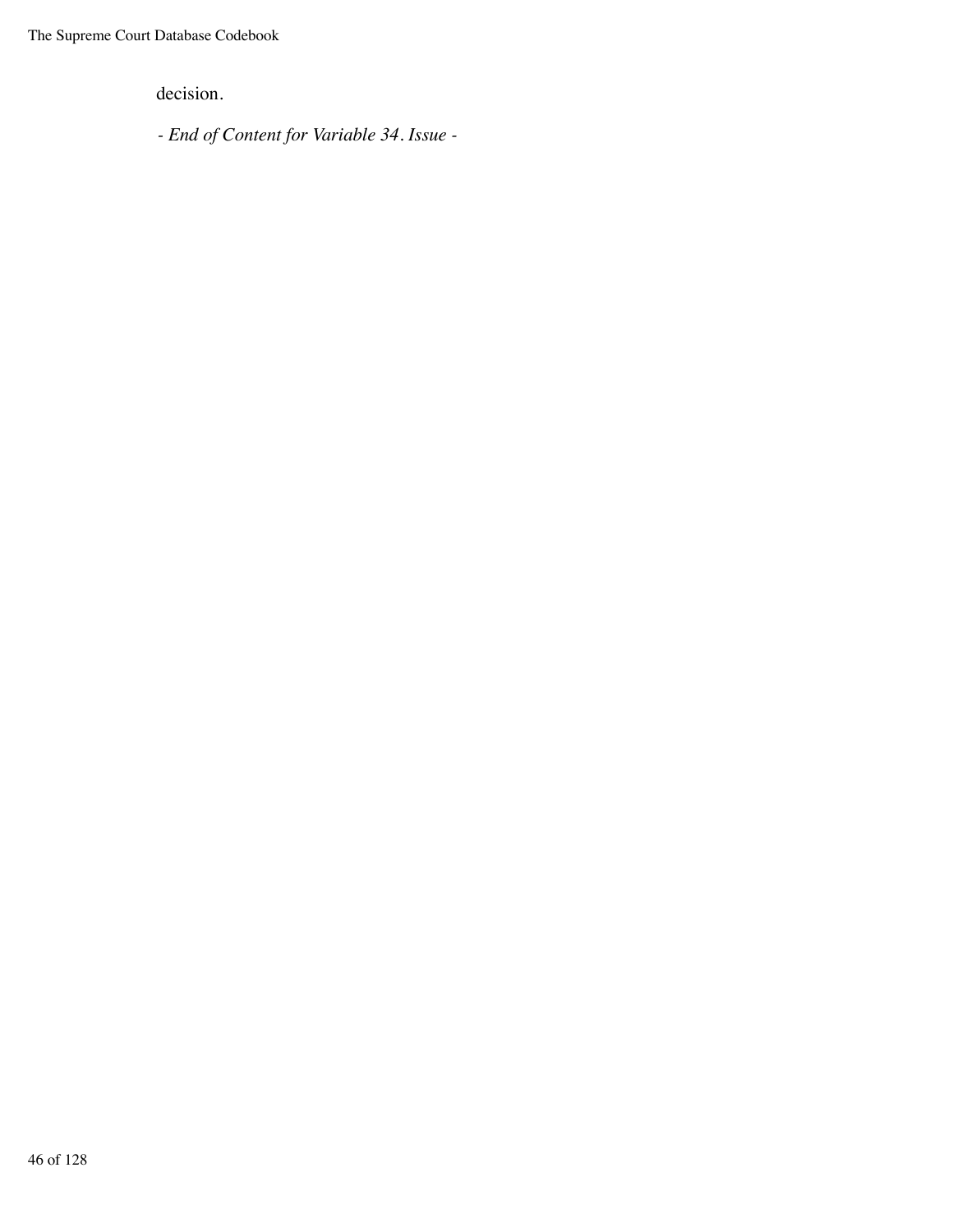#### 35 Issue Area

| <b>Variable Name</b> | <b>Spaeth Name</b> | <b>Normalizations</b> |
|----------------------|--------------------|-----------------------|
| issueArea            | <b>VALUE</b>       | varIssuesAreas (14)   |
|                      |                    |                       |

This variable simply separates the issues identified in the preceding variable (issue) into the following larger categories: criminal procedure (issues 10010-10600), civil rights (issues 20010-20410), First Amendment (issues 30010-30020), due process (issues 40010-40070), privacy (issues 50010-50040), attorneys (issues 60010-60040), unions (issues 70010-70210), economic activity (issues 80010-80350), judicial power (issues 90010-90520), federalism (issues 100010-100130), interstate relation (issues 110010-110030), federal taxation (issues 120010-120040), miscellaneous (issues 130010-130020), and private law (issues 140010-140080).

Note that the grossness of this variable conceals the differences among the specific issues that the issue area contains. For the specific issues, see variable issue.

*- End of Content for Variable 35. Issue Area -*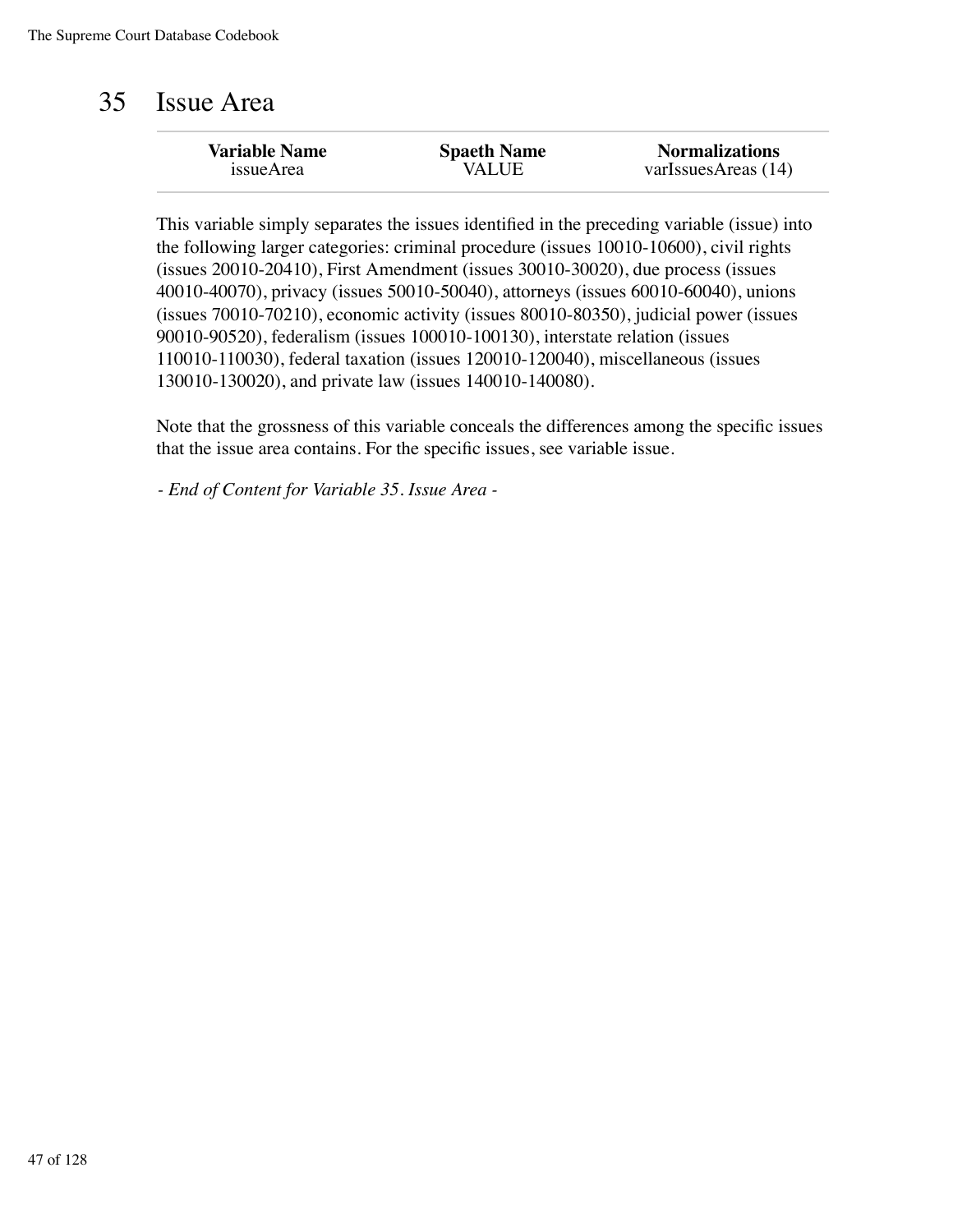## 36 Decision Direction

In order to determine whether the Court supports or opposes the issue to which the case pertains, this variable codes the ideological "direction" of the decision.

Specification of direction comports with conventional usage for the most part except for the interstate relations, private law, and the miscellaneous issues. "Unspecifiable" has been entered either because the issue does not lend itself to a liberal or conservative description (e.g., a boundary dispute between two states, real property, wills and estates), or because no convention exists as to which is the liberal side and which is the conservative side (e.g., the legislative veto). This variable will also contain "unspecifiable" where one state sues another under the original jurisdiction of the Supreme Court and where parties or issue cannot be determined because of a tied vote or lack of information.

Note especially that the direction (pro- or anti-liability)of the three liability variables (80060, 80070, and 80080) depend on the disposition the Court made of the case, and which party won or lost. Thus, if the petitoner is a railroad and the disposition of the case is affirmed, the injured party wins; Conversely, if the petitioner (e.g., a tortfeasor) wins because of a reversal, the decision is anti-liability. If the injured person or thing is the plaintiff, the disposition of the case will again determine if the respondent is liable or not. If the winning party is an insurance company, the direction of the deciion will likelu be anti-liability. Cowho won/lost.nversely, if an injured person wins the outcome will be pro-liability.

In short, the direction of these three issues will depend on who was injured, the Court's decision, and who won/lost.

It bears emphasizing that the entry for this variable is determined by reference to the issue variable. If you are using the Case Centered Dataset organized by split votes, it is entirely possible for a citation to relate to a second issue whose direction is opposite that of the first issue. For example, in Air Pollution Variance Board of the State of Colorado v. Western Alfalfa Corporation, 416 U.S. 861 (1974), the Court decided that the Fourth Amendment was not violated by a health inspector's warrantless entry onto the property of a business to inspect smoke pollution. The first issue (search and seizure) is coded conservative; the second issue (natural resources) is coded liberal.

In order to determine whether an outcome is liberal  $(=2)$  or conservative  $(=1)$ , the following scheme is employed.

1. In the context of issues pertaining to criminal procedure, civil rights, First Amendment, due process, privacy, and attorneys, liberal  $(2)$ =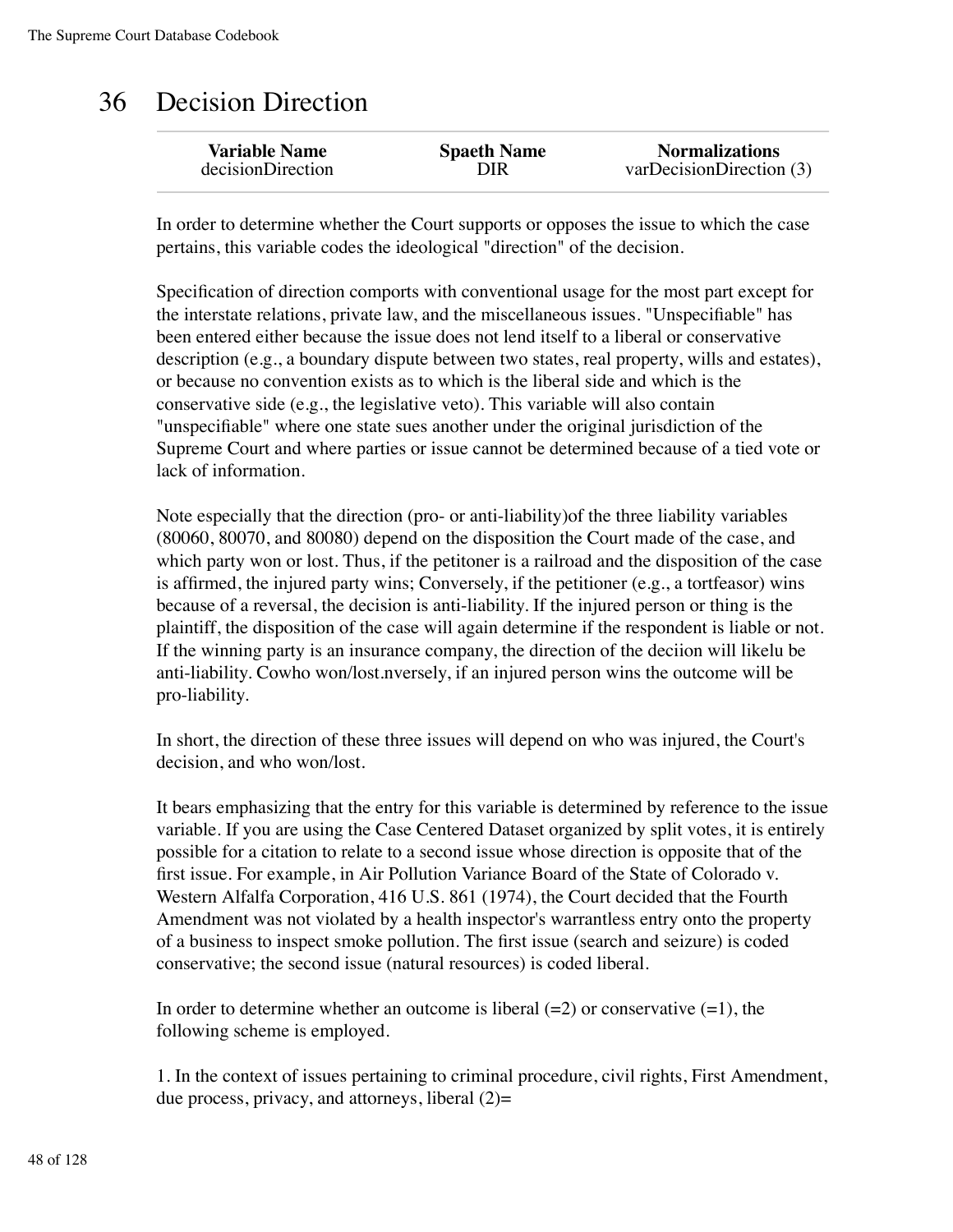- pro-person accused or convicted of crime, or denied a jury trial
- pro-civil liberties or civil rights claimant, especially those exercising less protected civil rights (e.g., homosexuality)
- pro-child or juvenile
- pro-indigent
- pro-Indian
- pro-affirmative action
- pro-neutrality in establishment clause cases
- pro-female in abortion
- pro-underdog
- anti-slavery
- incorporation of foreign territories
- anti-government in the context of due process, except for takings clause cases where a pro-government, anti-owner vote is considered liberal except in criminal forfeiture cases or those where the taking is pro-business
- violation of due process by exercising jurisdiction over nonresidents
- pro-attorney
- pro-accountability and/or anti-corruption in campaign spending
- pro-privacy vis-a-vis the 1st Amendment where the privacy invaded is that of mental incompetents
- pro-disclosure in Freedom of Information Act issues except for employment and student records

conservative  $(1)$ =the reverse of above

2. In the context of issues pertaining to unions and economic activity, liberal (2)=

- $\bullet$  pro-union except in union antitrust where liberal = pro-competition
- anti-business
- anti-employer
- pro-competition
- pro-liability
- pro-injured person
- pro-indigent
- pro-small business vis-a-vis large business
- pro-state/anti-business in state tax cases
- pro-debtor
- pro-bankrupt
- pro-Indian
- pro-environmental protection
- pro-economic underdog
- pro-consumer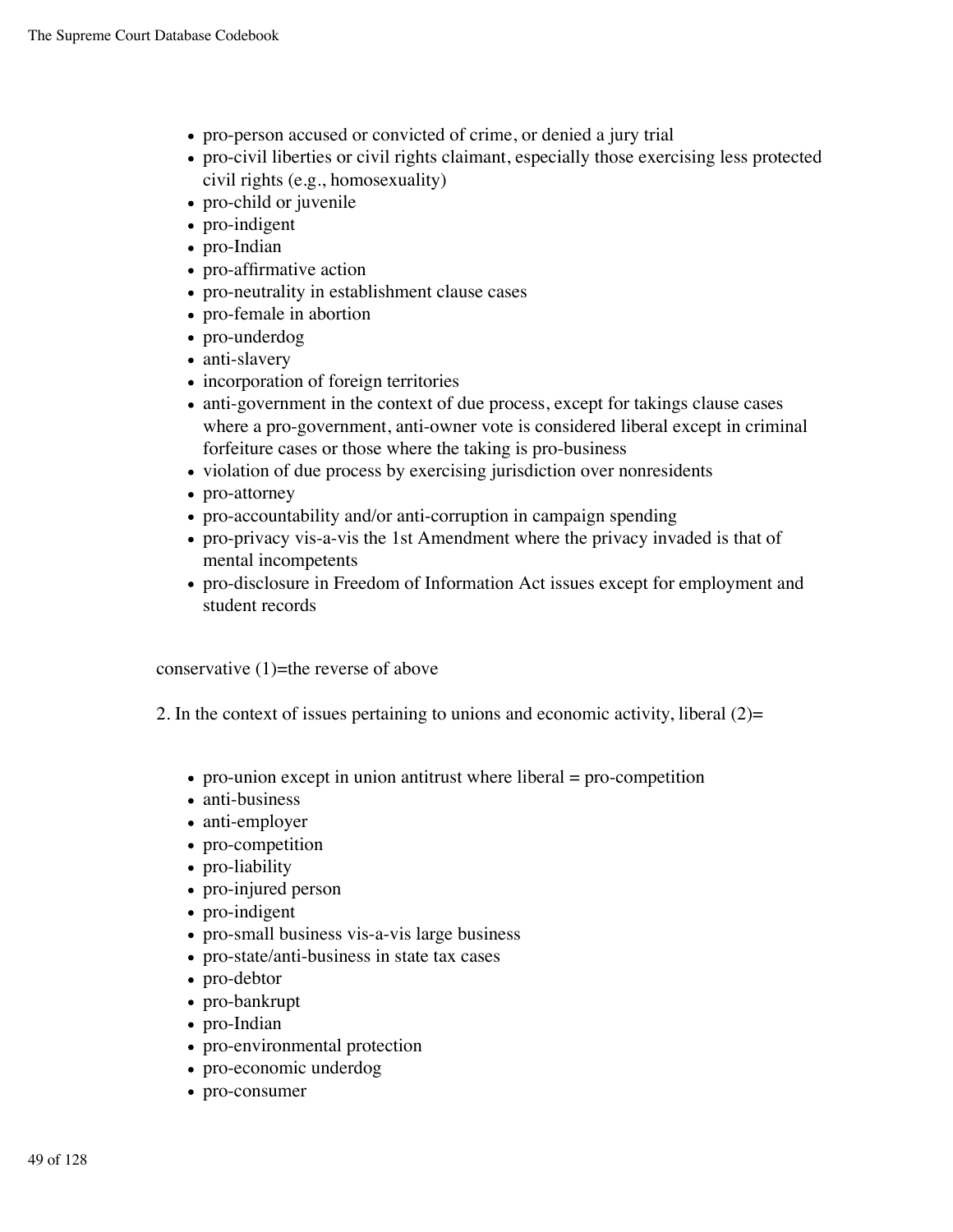- pro-accountability in governmental corruption
- pro-original grantee, purchaser, or occupant in state and territorial land claims
- anti-union member or employee vis-a-vis union
- anti-union in union antitrust
- anti-union in union or closed shop
- pro-trial in arbitration

conservative  $(1)$ = reverse of above

3. In the context of issues pertaining to judicial power, liberal  $(2)$ =

- pro-exercise of judicial power
- pro-judicial "activism"
- pro-judicial review of administrative action

conservative (1)=reverse of above

4. In the context of issues pertaining to federalism, liberal  $(2)=$ 

- pro-federal power
- pro-executive power in executive/congressional disputes
- anti-state

conservative (1)=reverse of above

5. In the context of issues pertaining to federal taxation, liberal (2)= pro-United States; conservative  $(1)$ = pro-taxpayer

6. In interstate relations, miscellaneous, and private law issues, unspecifiable (3) for all such cases.

*- End of Content for Variable 36. Decision Direction -*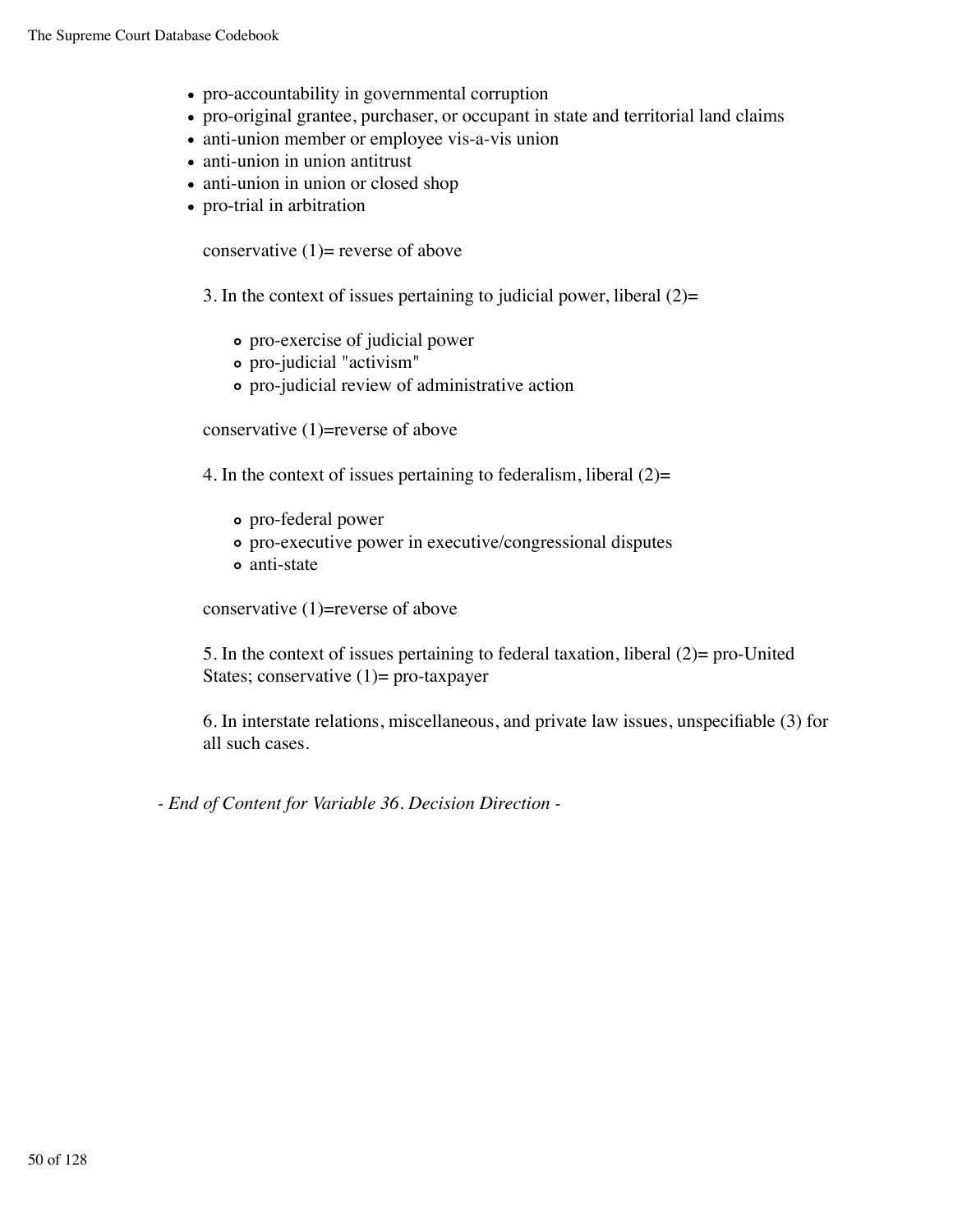## 37 Decision Direction Dissent

| <b>Variable Name</b>     | <b>Spaeth Name</b> | <b>Normalizations</b>       |
|--------------------------|--------------------|-----------------------------|
| decisionDirectionDissent | DIRD.              | varDecisionDirectionDissent |

Once in a great while the majority as well as the dissenting opinion in a case will both support or, conversely, oppose the issue to which the case pertains. For example, the majority and the dissent may both assert that the rights of a person accused of crime have been violated. The only difference between them is that the majority votes to reverse the accused's conviction and remand the case for a new trial, while the dissent holds that the accused's conviction should be reversed, period. In such cases, the entry in the decisionDirection variable should be determined relative to whether the majority or the dissent more substantially supported the issue to which the case pertains, and an entry should appear in this variable. In the foregoing example, the direction of decision variable (decisionDirection) should show a 0(conservative) because the majority provided the person accused of crime with less relief than does the dissent, and direction based on dissent should show a 1 (liberal) The person accused of crime actually won the case, but won less of a victory than the dissent would have provided.

*- End of Content for Variable 37. Decision Direction Dissent -*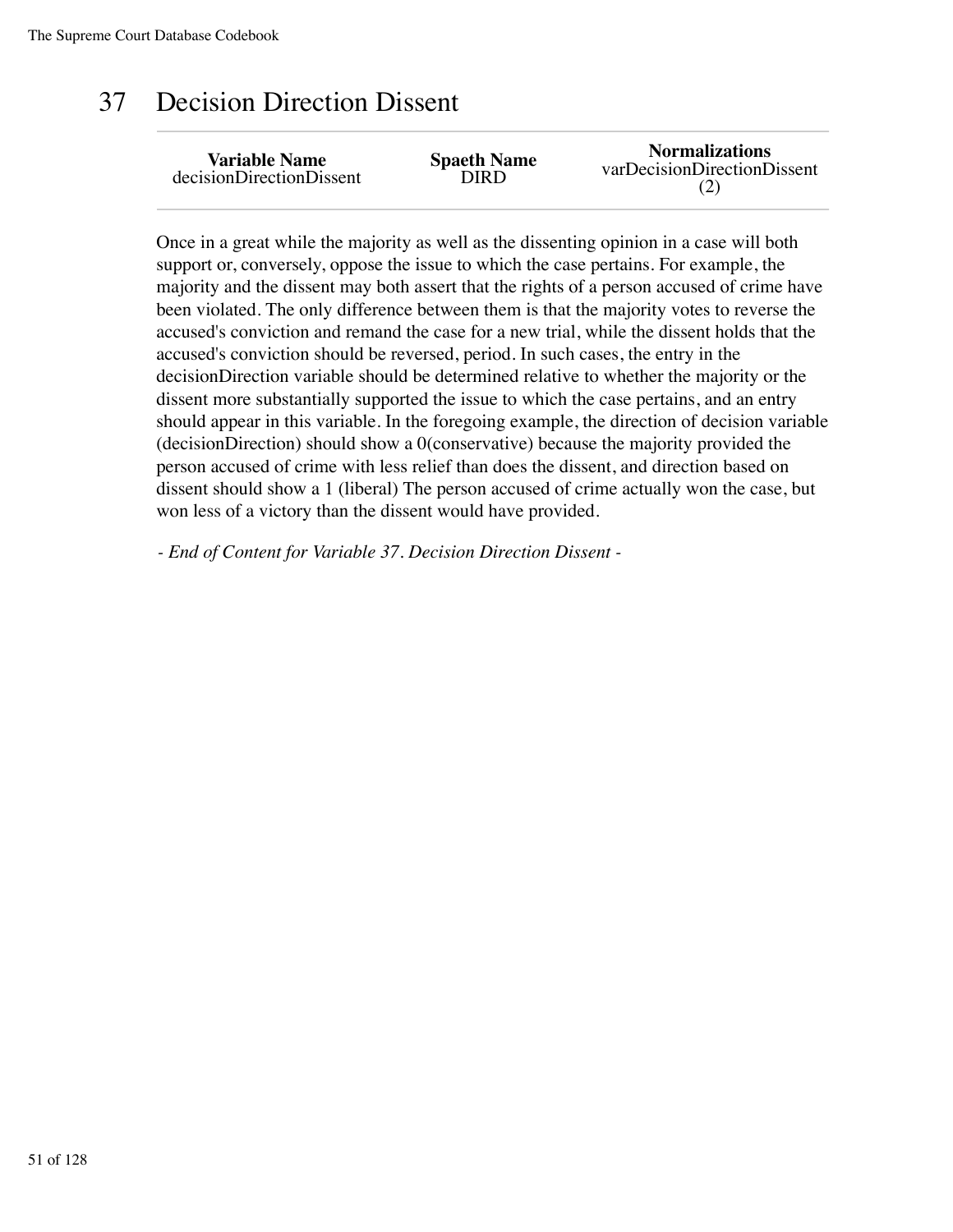#### 38 Authority for Decision 1

| <b>Variable Name</b> | <b>Spaeth Name</b> | <b>Normalizations</b>    |
|----------------------|--------------------|--------------------------|
| authorityDecision1   | AUTHDEC1           | varAuthorityDecision (7) |

This variable and the next one (authorityDecision2) specify the bases on which the Supreme Court rested its decision with regard to each legal provision that the Court considered in the case (see variable lawType).

Because one of these bases commonly occurs conjoined with another; e.g., the interpretation of the substantive provisions of a federal statute and the Supreme Court's exercise of its supervisory power over the lower federal courts; two separate variables (authorityDecision1, authorityDecision2) follow. The coding is the same in both. In the foregoing example, the first variable will contain a "4," the second a "3." In a case involving congressional acquiescence to longstanding administrative construction of a statute, these variables should appear as "5" and "4." If two bases are identified, and if one is more heavily emphasized, it should appear in the first of the two variables.

Considerable congruence should obtain between the entry in these variables and the code that appears in the lawType variable. Thus, if a constitutional provision appears in the lawType variable, a "1" or a "2" will typically appear in either authorityDecision1 or authorityDecision2. Similarly, if lawType displays a statute, either authorityDecision1 or authorityDecision2 will likely show a "4."

A common exception is where the Court determines the constitutionality of a federal statute, or where judge-made rules are applied to determine liability under various federal statutes, including civil rights acts (e.g., Pulliam v. Allen, 466 U.S. 522), or the propriety of the federal courts' use of state statutes of limitations to adjudicate federal statutory claims (e.g., Burnett v. Grattan, 468 U.S. 42).

The decision rules governing each of the authority for decision codes are as follows:

For a code of 1: The majority determined the constitutionality of some action taken by some unit or official of the federal government, including an interstate compact.

Enter a "1" if 139 appears in the lawType variable.

Enter a "1" if 111 appears in the lawType variable.

For a code of 2: Did the majority determine the constitutionality of some action taken by some unit or official of a state or local government? If so, enter a "2."

For a code of 3: If the rules governing codes "1-2," "4-7" are answered negatively or do not apply, enter a "3." A "3," then, serves as the residual code for these variables.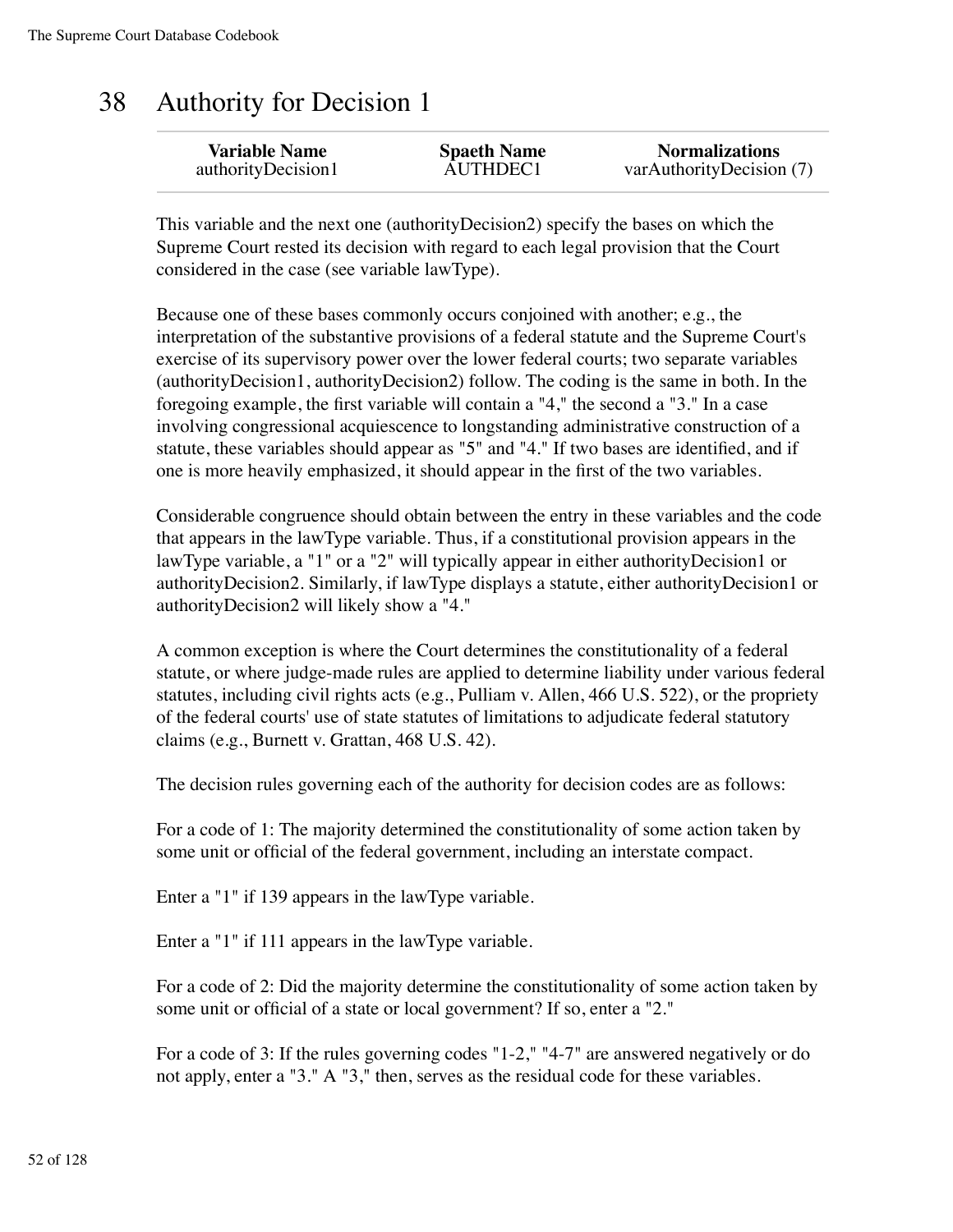Enter a "3" if 508 appears in the LAW variable.

Non-statutorily based Judicial Power topics in the issue variable generally warrant a "3."

Most cases arising under the Court's original jurisdiction should receive a "3."

All cases containing a "4" in the type of decision variable  $= 3$ .

Enter a "3" in cases in which the Court denied or dismissed the petition for review or where the decision of a lower court is affirmed by a tie vote.

For a code of 4: Did the majority interpret a federal statute, treaty, or court rule? If so, enter a "4."

Enter a "4" rather than a "3" if the Court interprets a federal statute governing the powers or jurisdiction of a federal court. In other words, a statutory basis for a court's exercise of power or jurisdiction does not require that a "3" supplement a "4"; the latter alone suffices.

Enter a "4" rather than a "2" where the Court construes a state law as incompatible with a federal law.

Do not enter only a "4" where an administrative agency or official acts "pursuant to" a statute. All agency action is purportedly done pursuant to legislative authorization of one sort or another. A "4" may be coupled to a "5" (see below) only if the Court interprets the statute to determine if administrative action is proper.

In workers' compensation litigation involving statutory interpretation and, in addition, a discussion of jury determination and/or the sufficiency of the evidence, enter either a "4" and a "3" or a "3" and a "4." If no statute is identified in the syllabus, only enter a "3."

For a code of 5: Did the majority treat federal administrative action in arriving at its decision? If so, enter a "5."

Enter a "5' and a "4," but not a "5" alone, where an administrative official interprets a federal statute.

Enter a "5" if the issue  $= 90120$ .

For a code of 6: Did the majority say in approximately so many words that under its diversity jurisdiction it is interpreting state law? If so, enter a "6."

For a code of 7: Did the majority indicate that it used a judge-made "doctrine" or "rule?" If so, enter a "7." Where such is used in conjunction with a federal law or enacted rule, a "7" and "4" should appear in the two variables of this record.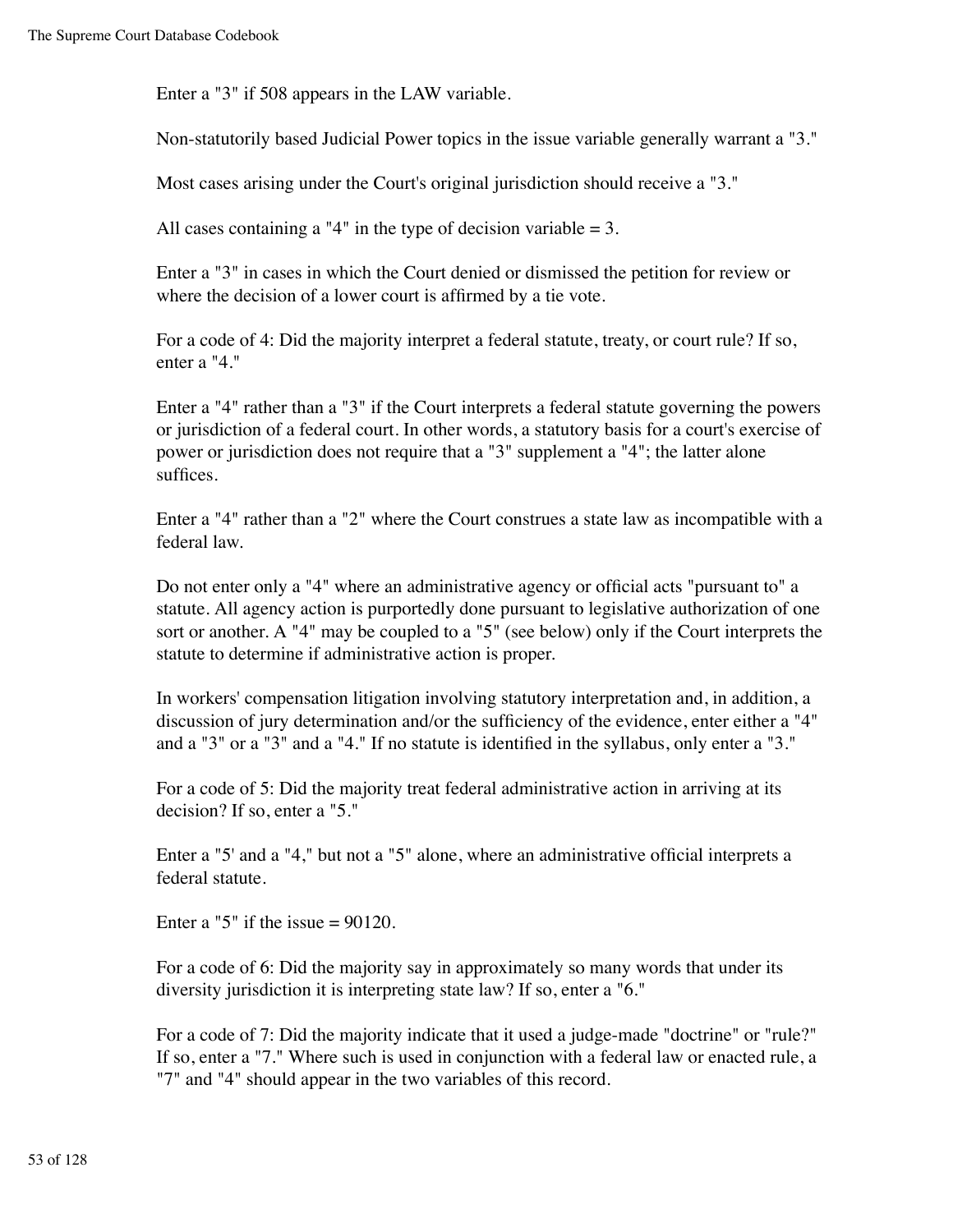Enter a "7" if the Court without more merely specifies the disposition the Court has made of the case and cites one or more of its own previously decided cases; but enter a "3" if the citation is qualified by the word, "see."

Enter a "7" if the case concerns admiralty or maritime law, or some other aspect of the law of nations.

Enter a "7" if the case concerns the retroactive application of a constitutional provision or a previous decision of the Court.

Enter a "7" if the case concerns an exclusionary rule, the harmless error rule (though not the statute), the abstention doctrine, comity, res judicata, or collateral estoppel. Note that some of these, especially comity issues, likely warrant an entry in both authorityDecision variables: a "7" as well as a "3."

Enter a "7" if the case concerns a "rule" or "doctrine" that is not specified as related to or connected with a constitutional or statutory provision (e.g., 376 U.S. 398).

*- End of Content for Variable 38. Authority for Decision 1 -*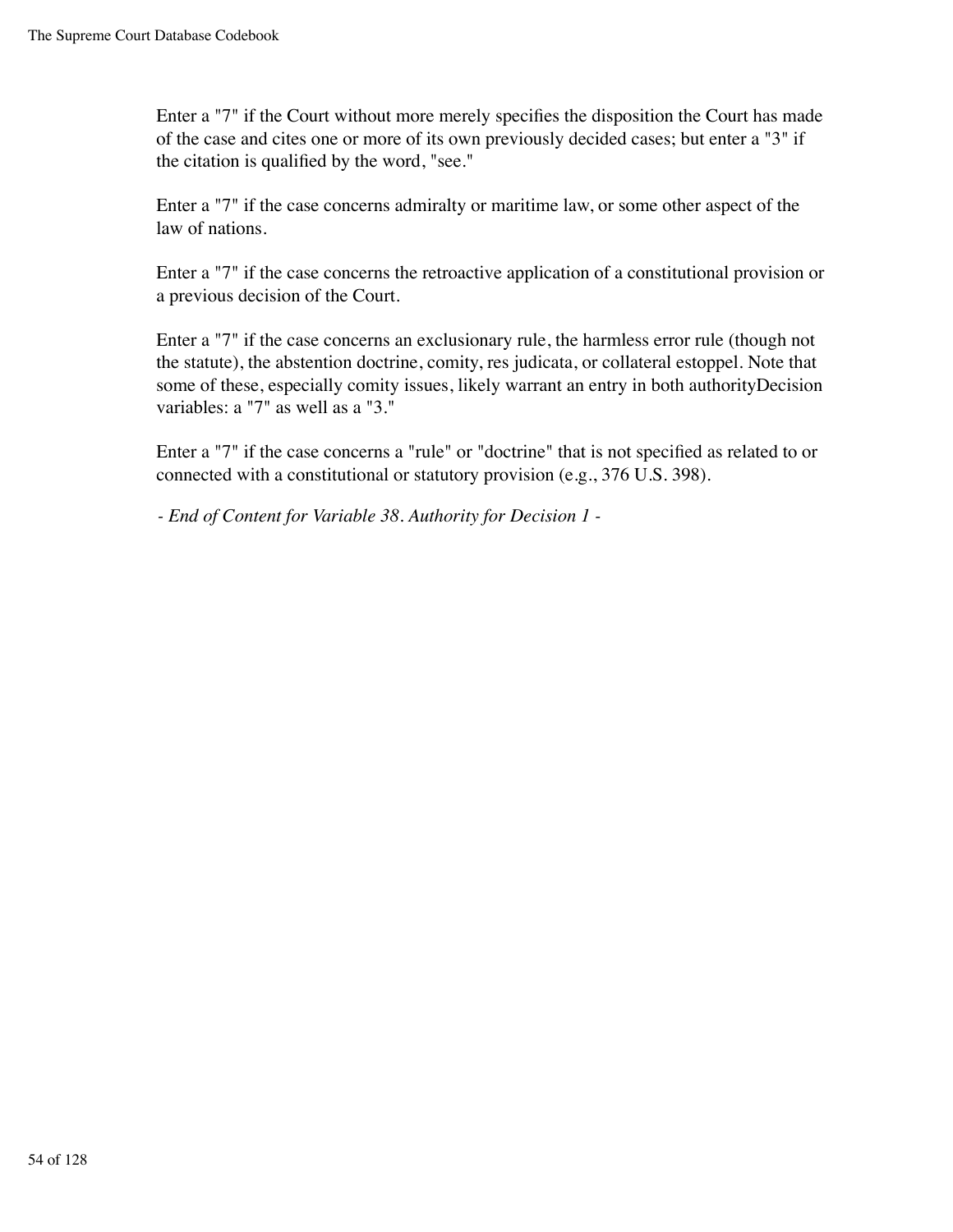## 39 Authority for Decision 2

| <b>Variable Name</b> | <b>Spaeth Name</b> | <b>Normalizations</b>    |
|----------------------|--------------------|--------------------------|
| authorityDecision2   | AUTHDEC2           | varAuthorityDecision (7) |

See variable Authority for Decision 1 (authorityDecision1).

*- End of Content for Variable 39. Authority for Decision 2 -*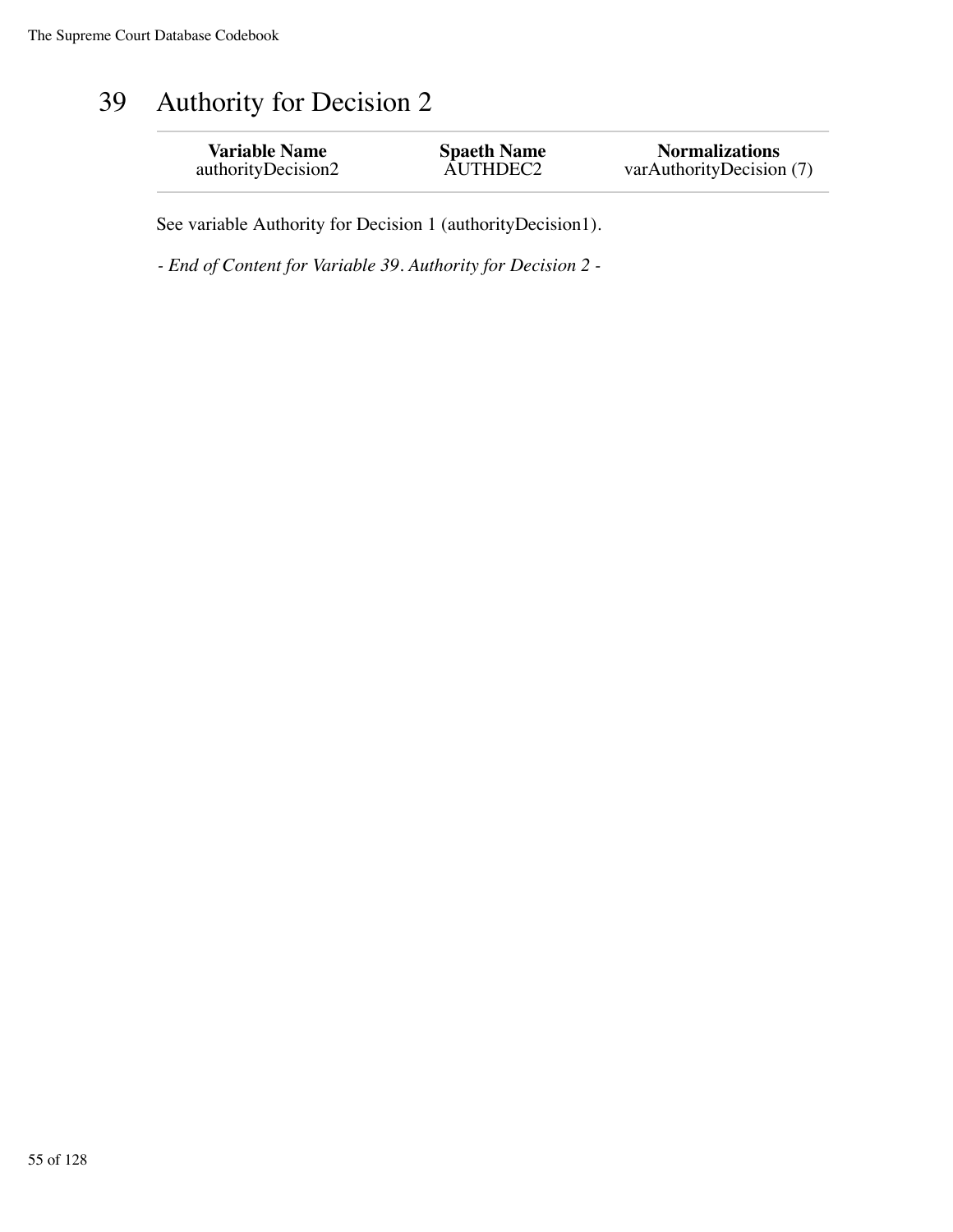#### 40 Legal Provisions Considered by the Court

| <b>Variable Name</b> | <b>Spaeth Name</b> | <b>Normalizations</b> |
|----------------------|--------------------|-----------------------|
| lawType              | LAW                | varLawArea (8)        |

This variable and the next (lawSupp) identify the constitutional provision(s), statute(s), or court rule(s) that the Court considered in the case. The difference between the two variables is that lawSupp is coded finely; it identifies the specific law, constitutional provision or rule at issue (e.g., Article I, Section 1; the Federal Election Campaign Act; the Federal Rules of Evidence). lawType is coded more broadly (e.g., constitution, federal statute, court rules). Note that a third variable, lawMinor, is reserved for infrequently litigated statutes. For those, lawMinor identifies the law at issue.

The basic criterion to determine the legal provision(s) is the "summary" in the Lawyers' Edition. Supplementary is a reference to it in at least one of the numbered holdings in the summary of the United States Reports. This summary, which the Lawyers' Edition of the U.S. Reports labels "Syllabus By Reporter Of Decisions," appears in the official Reports immediately after the date of decision and before the main opinion in the case. Where this summary lacks numbered holdings, it is treated as though it has but one number.

Supplementing the Lawyers' Edition summary are subordinate decision rules. If the Reporters' syllabus has no numbered headings,treat it as though it has but one number. If more than one numbered heading pertains to a single constitutional provision, statute, or court rule, treat such legal provision as though it appeared in but one numbered heading. If separate numerical headings pertain to different sections of a statute under a given title in the United States Code which would not be governed by conventional use of "et seq.," treat them as separate legal provisions. (Note that this occurs very rarely.) If a numbered heading refers to more than a single constitutional provision, statute, and/or court rule, treat them as separate legal provisions. (This not uncommonly occurs.)

Observe that where a state or local government allegedly abridges a provision of the Bill of Rights that has been made binding on the states because it has been "incorporated" into the due process clause of the Fourteenth Amendment, identification is to the specific guarantee rather than to the Fourteenth Amendment.

The legal basis for decision need not be formally stated. For example, a reference in the summary to the appointment of counsel under the Constitution or to the self-incrimination clause warrants entry of the appropriate code. (E.g., United States v. Knox, 396 U.S. 77; Lassiter v. Department of Social Services, 452 U.S. 18).

Also note that occasionally an unnumbered holding may pertain to more than one legal basis for decision. In such cases, the additional basis or bases are specified as though they are numbered holdings, or as though they are a holding without numbers.

By no means does every record have an entry in the lawType variable. Only constitutional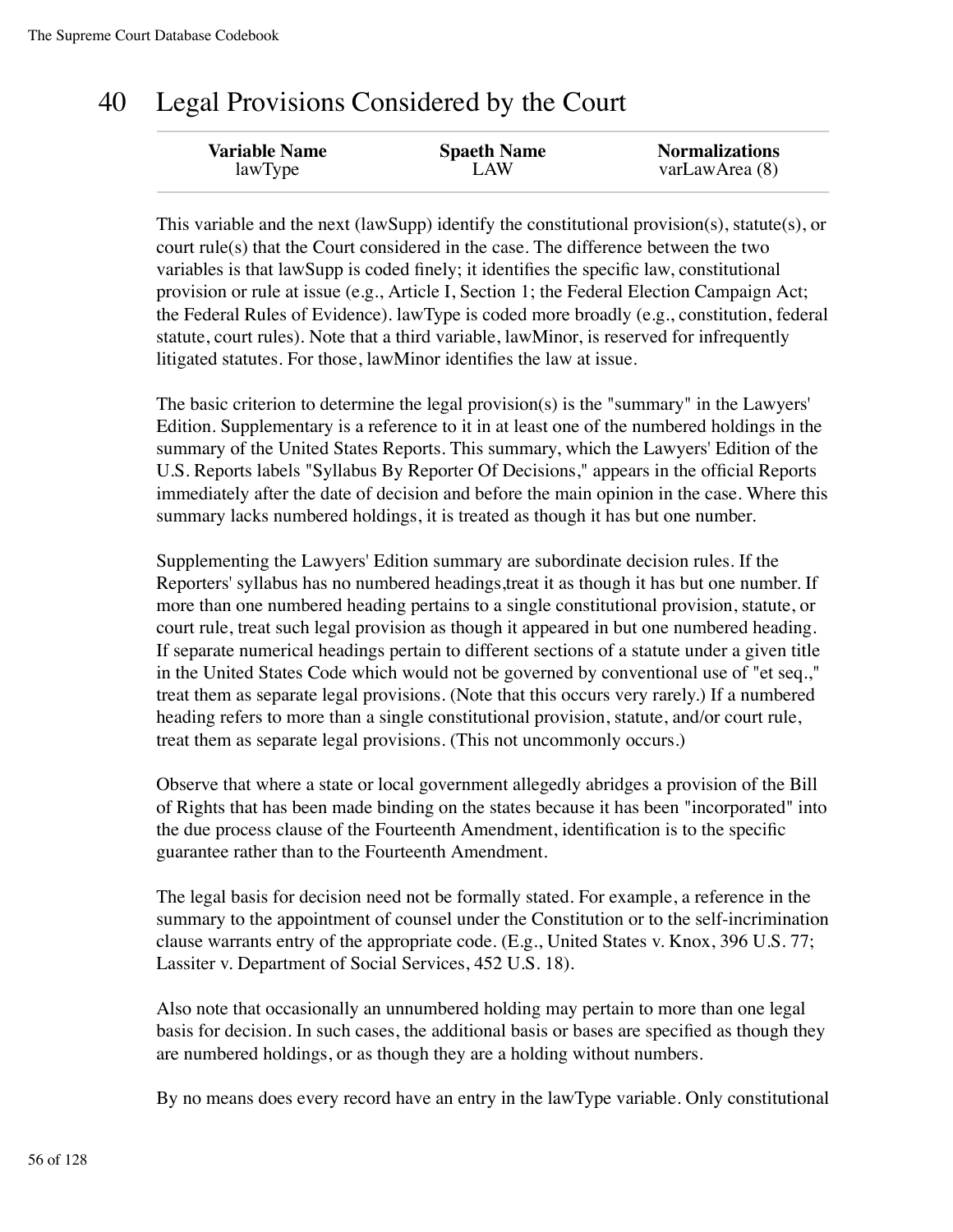provisions, federal statutes, and court rules are entered here. This variable will have no entry in cases that concern the Supreme Court's supervisory authority over the lower federal courts; those where the Supreme Court's decision does not rest on a constitutional provision, federal statute, or court rule; provisions of the common law; decrees; and nonstatutory cases arising under the Court's original jurisdiction.

In cases where the Court considers multiple legal provisions no attempt is made to order their appearance. Where the constitutionality of a federal law is challenged, to give either the constitutional provision or the statute primacy would be arbitrary. To the extent that any order characterizes these lawType entries, it likely is the sequence in which they appear in the summary.

Beyond the foregoing, observe that an entry should appear in this variable only when the summary indicates that the majority opinion discusses the legal provision at issue. The mere fact that the Court exercises a certain power (e.g., its original jurisdiction, as in Arkansas v. Tennessee, 397 U.S. 91), or makes reference in its majority opinion rather than in the summary that a certain constitutional provision, statute, or frequently used common law rule applies (e.g., the "equal footing" principle which pertains to the admission of new states under Article IV, section 3, clause 2 of the Constitution, as Utah v. United States, 403 U.S. 9, illustrates) provides no warrant for any entry.

There are three exceptions to this "discussion" requirement, the first of which dismisses the writ of certiorari as "improvidently granted" either in so many words (e.g., Johnson v. United States, 401 U.S. 846) or dismisses it on this basis implicitly (e.g., Baldonado v. California, 366 U.S. 417). In such cases, the code 508 should appear. More often than not, these cases have no summary. Note that the phrase is a term of art: 1) it overrides any substantive provision that the summary may mention (e.g., Conway v. California Adult Authority, 396 U.S. 107); 2) it does not apply where the Supreme Court takes jurisdiction on appeal.

In the second exception the Court, without discussion, remands a case to a lower court for consideration in light of an earlier decision. The summary of the earlier case is then consulted and the instant case coded with the entry that appeared there (e.g., Wheaton v. California, 386 U.S. 267). If a discussion in the summary precedes the remand, this variable should be governed by that discussion as well as the basis for decision in the case that the lower court is instructed to consider. Usually these bases will be identical (e.g., Maxwell v. Bishop, 398 U.S. 262).

The third exception to the "discussion" criterion involves the legality of administrative agency action without specific reference to the statute under which the agency acted. Inasmuch as administrative agencies may only act pursuant to statute, the majority opinion was consulted to determine the statute in question (e.g., National Labor Relations Board v. United Insurance Co. of America, 390 U.S. 254). The same situation may characterize the statute under which a court exercises jurisdiction (e.g., the Court of Claims in United States v. King, 395 U.S. 1).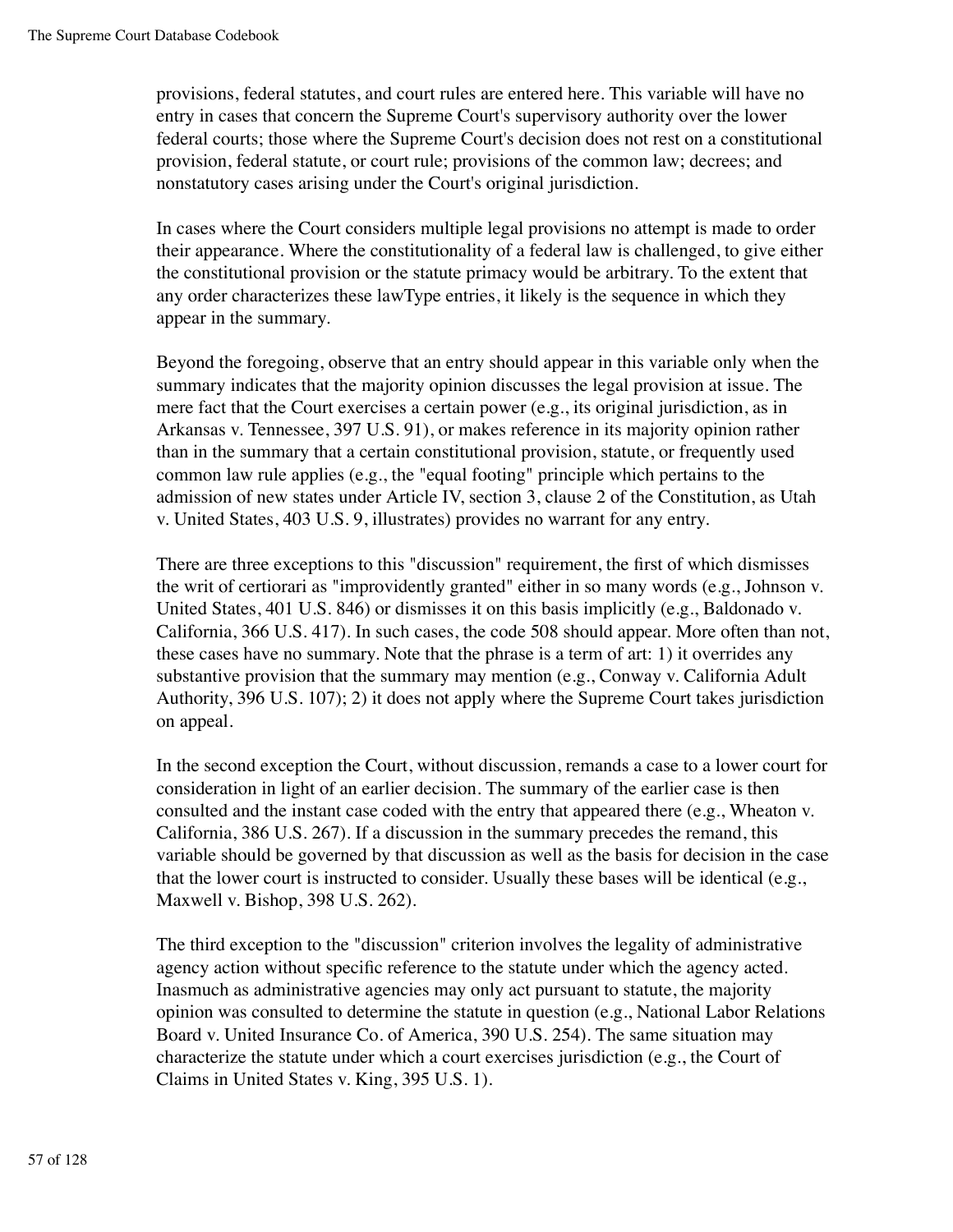As indicated, this variable should usually lack an entry if the numbered holding(s) indicates that the Court's decision rests on its supervisory authority over the federal judiciary, the common law, or diversity jurisdiction.

Note that where a state or local government allegedly abridges a provision of the Bill of Rights that has been made binding on the states because it has been incorporated into the due process clause of the Fourteenth Amendment, identification is to the specific guarantee rather than to the Fourteen Amendment Due Process Clause.

International treaties and conventions, which rarely serve as the basis for the Court's decision, are identified (in the lawSupp variable) as a treaty (509), an interstate compact as Interstate Compact (510), an executive order as Executive Order (511), and a statute of a territory of the U.S., which is not in the U.S. Code or the Statutes at Large, as Territory Statute (512).

A case that challenges the constitutionality of a federal statute, court or common law rule will usually contain at least two legal bases for decision: the constitutional provision as well as the challenged statute or rule.

Where a heading concerns the review of agency action under a statute, but the statute is not identified, it is ascertained from the opinion (e.g., National Labor Relations Board v. United Insurance Co. of America, 390 U.S. 254). So also where the decision turns on the statutory jurisdiction of a federal court, and the holding does not specify it (e.g., United States v. King, 395 U.S. 1).

*- End of Content for Variable 40. Legal Provisions Considered by the Court -*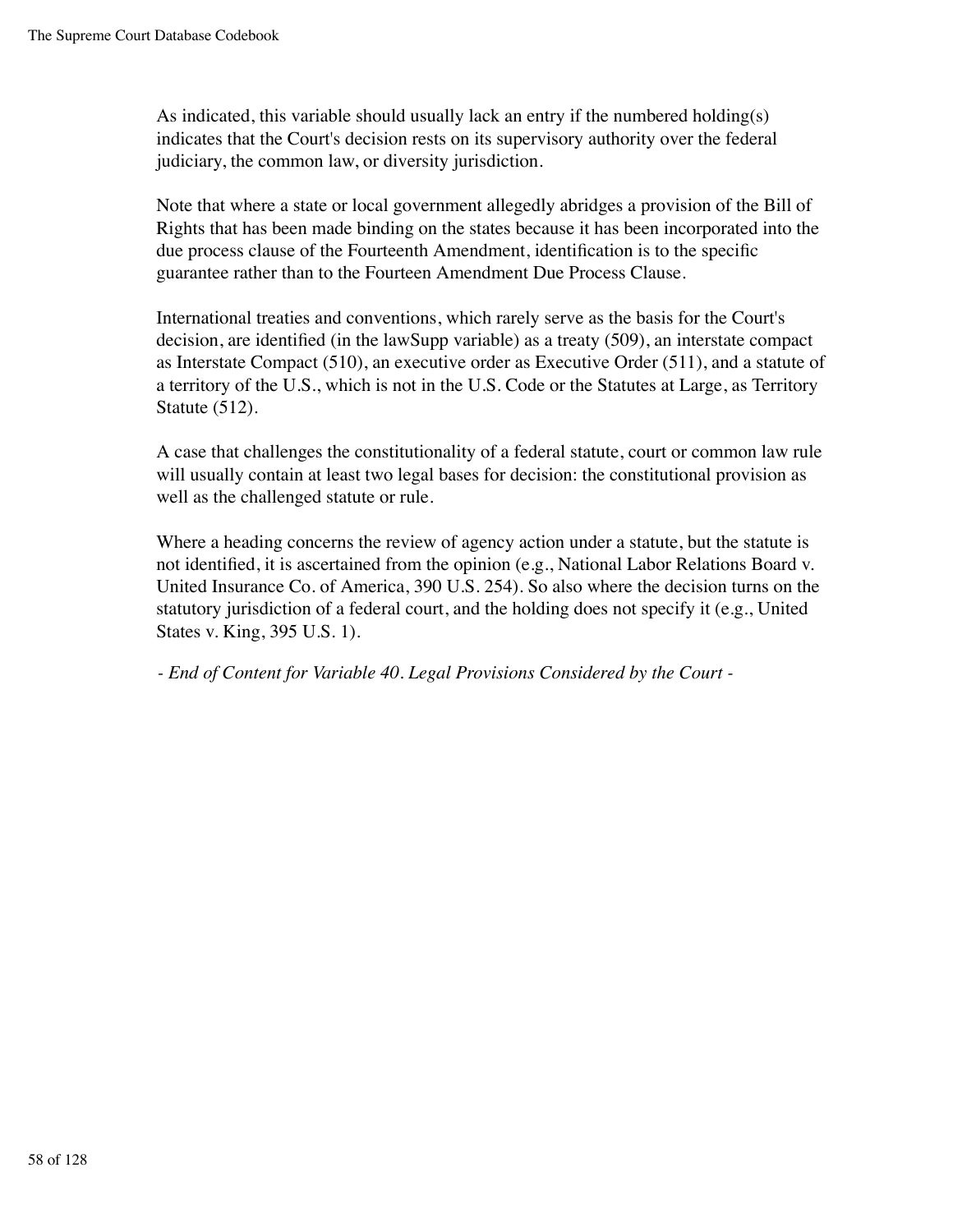## 41 Legal Provision Supplement

| <b>Variable Name</b> | <b>Spaeth Name</b> | <b>Normalizations</b>    |
|----------------------|--------------------|--------------------------|
| lawSupp              | LAW                | varLegalProvisions (200) |

See variable Legal Provisions Considered by the Court.

*- End of Content for Variable 41. Legal Provision Supplement -*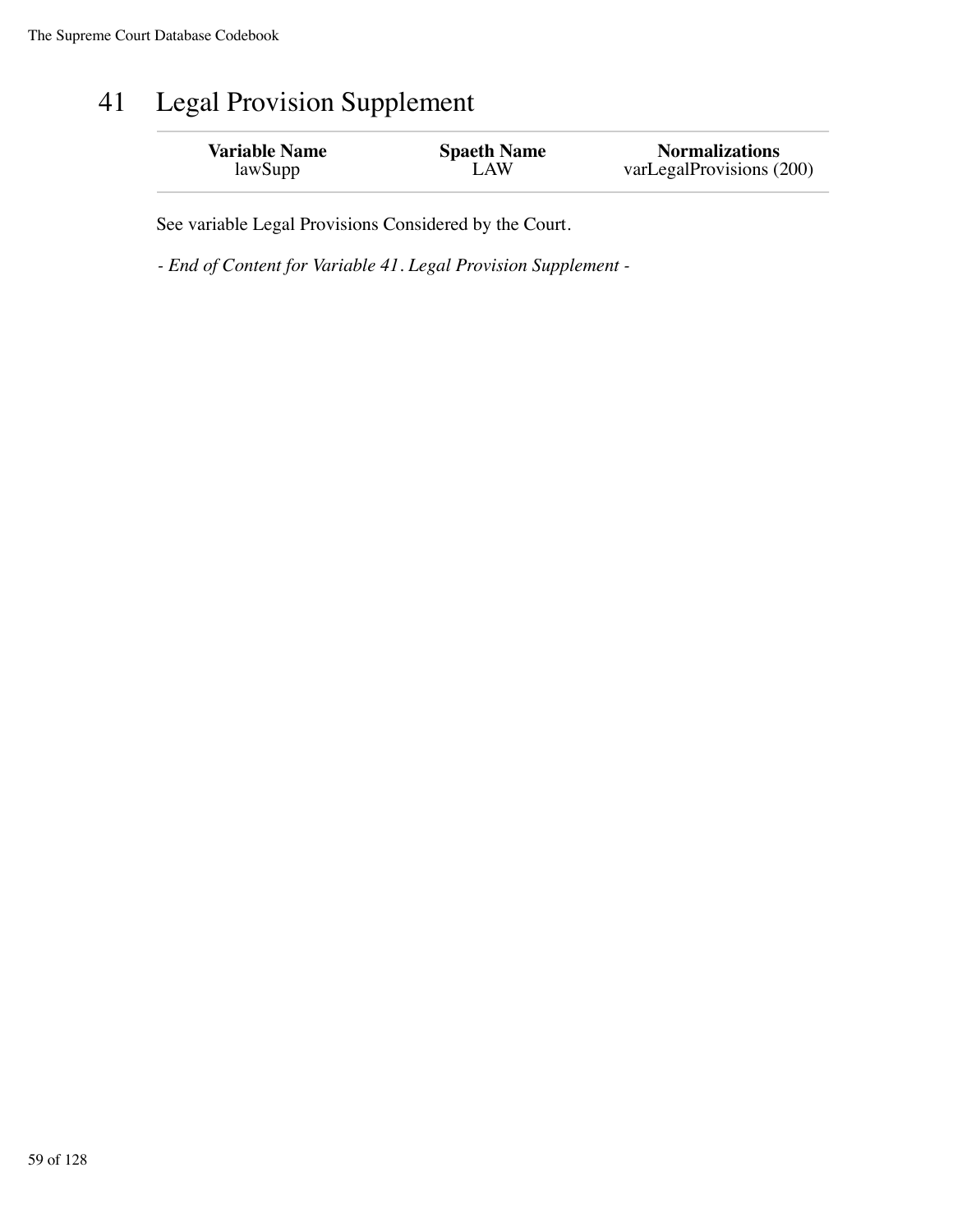## 42 Legal Provision Minor Supplement

| <b>Variable Name</b> | <b>Spaeth Name</b> | <b>Normalizations</b> |
|----------------------|--------------------|-----------------------|
| lawMinor             | LAW                | n/a                   |

This variable, lawMinor, is reserved for infrequently litigated statutes. Statutes substantially absent from the decision making of the modern Courts will be found in this variable (e.g., the Judiciary Act of 1789). For those, lawMinor identifies the law at issue. Note: This is a string variable.

*- End of Content for Variable 42. Legal Provision Minor Supplement -*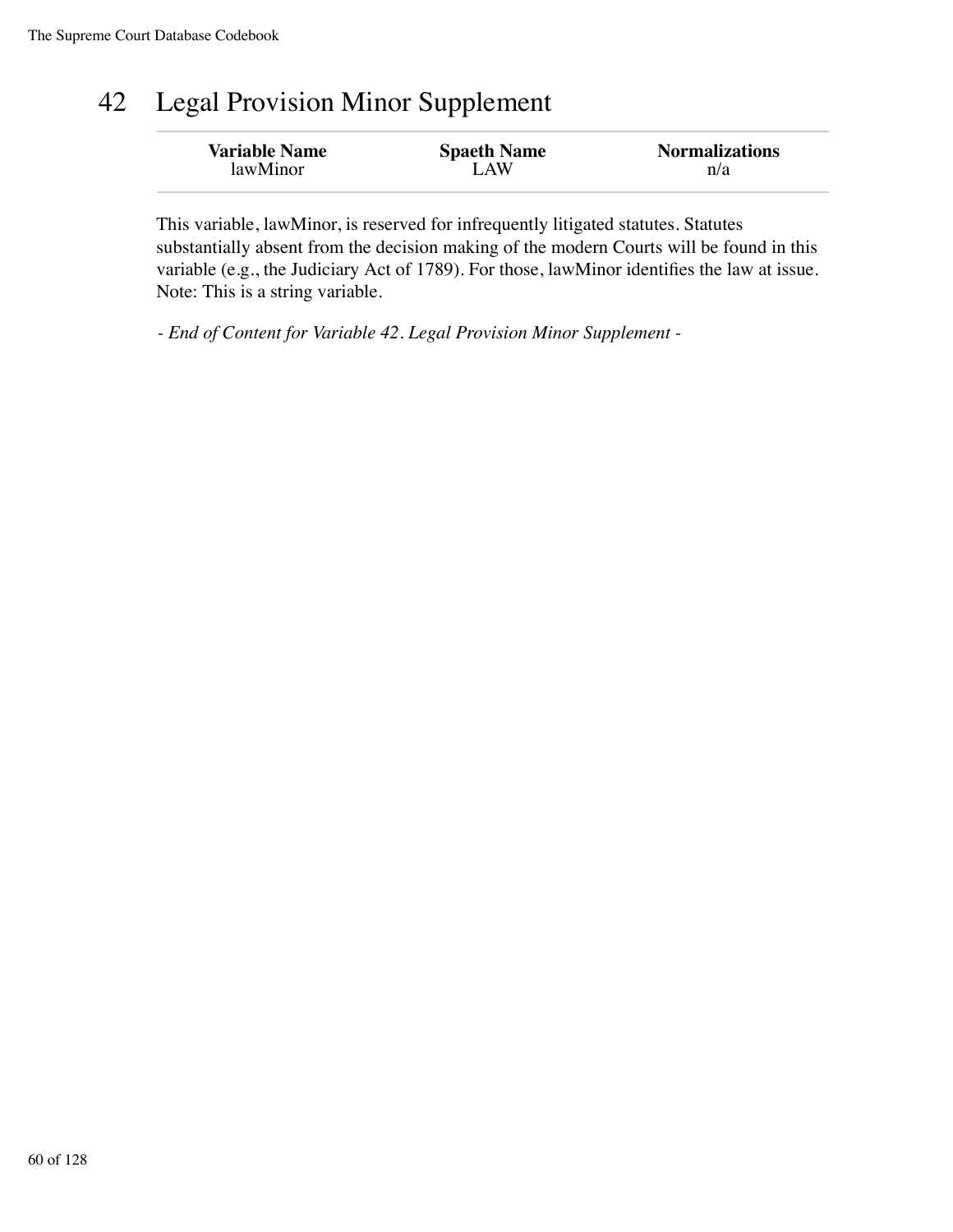# 43 Decision Type

| <b>Variable Name</b> | <b>Spaeth Name</b> | <b>Normalizations</b> |
|----------------------|--------------------|-----------------------|
| decisionType         | DEC TYPE           | varDecisionTypes(6)   |
|                      |                    |                       |

Users should choose among the types of decisions that the Supreme Court renders.

decisionType=1: Cases in which the Court hears oral argument and which it decides by a signed opinion. These are the Court's so-called formally decided full opinion cases.

decisionType=2: Cases decided with an opinion but without hearing oral argument; i.e., per curiam opinions.

decisionType=4: Decrees. This infrequent type of decision usually arises under the Court's original jurisdiction and involves state boundary disputes. The justices will typically appoint a special master to take testimony and render a report, the bulk of which generally becomes the Court's decision. The presence of the label, "decree," distinguishes this type of decision from the others.

decisionType=5: Cases decided by an equally divided vote. When a justice fails to participate in a case or when the Court has a vacancy, the participating justices may cast a tie vote. In such cases, the Reports merely state that "the judgment is affirmed by an equally divided vote" and the name of any nonparticipating justice $(s)$ . Their effect is to uphold the decision of the court whose decision the Supreme Court reviewed.

decisionType=6: This decision type is a variant of the formally decided cases (decisionType=1). It differs from type 1 only in that no individual justice's name appears as author of the Court's opinion. Instead, these unsigned orally argued cases are labeled as decided "per curiam." The difference between this type and decisionType=2 is the occurrence of oral argument in the former but not the latter. In both types the opinion of the Court is unsigned; i.e., per curiam.

decisionType=7: Judgments of the Court. This decision type is also a variant of the formally decided cases. It differs from type 1 in that less than a majority of the participating justices agree with the opinion produced by the justice assigned to write the Court's opinion. Except for those interested only in the authors of the opinions of the Court, decisionType=7 should be included in analyses of the Court's formally decided cases.

The database contains all decisions of types 1, 4, 5, 6 and 7.

The database does not contain all of the non-orally argued per curiam decisions (decisionType=2). The Reports contain large numbers of brief, non-orally argued per curiam decisions. The database includes only those for which the Court has provided a summary, as well as those without a summary in which one or more of the justices wrote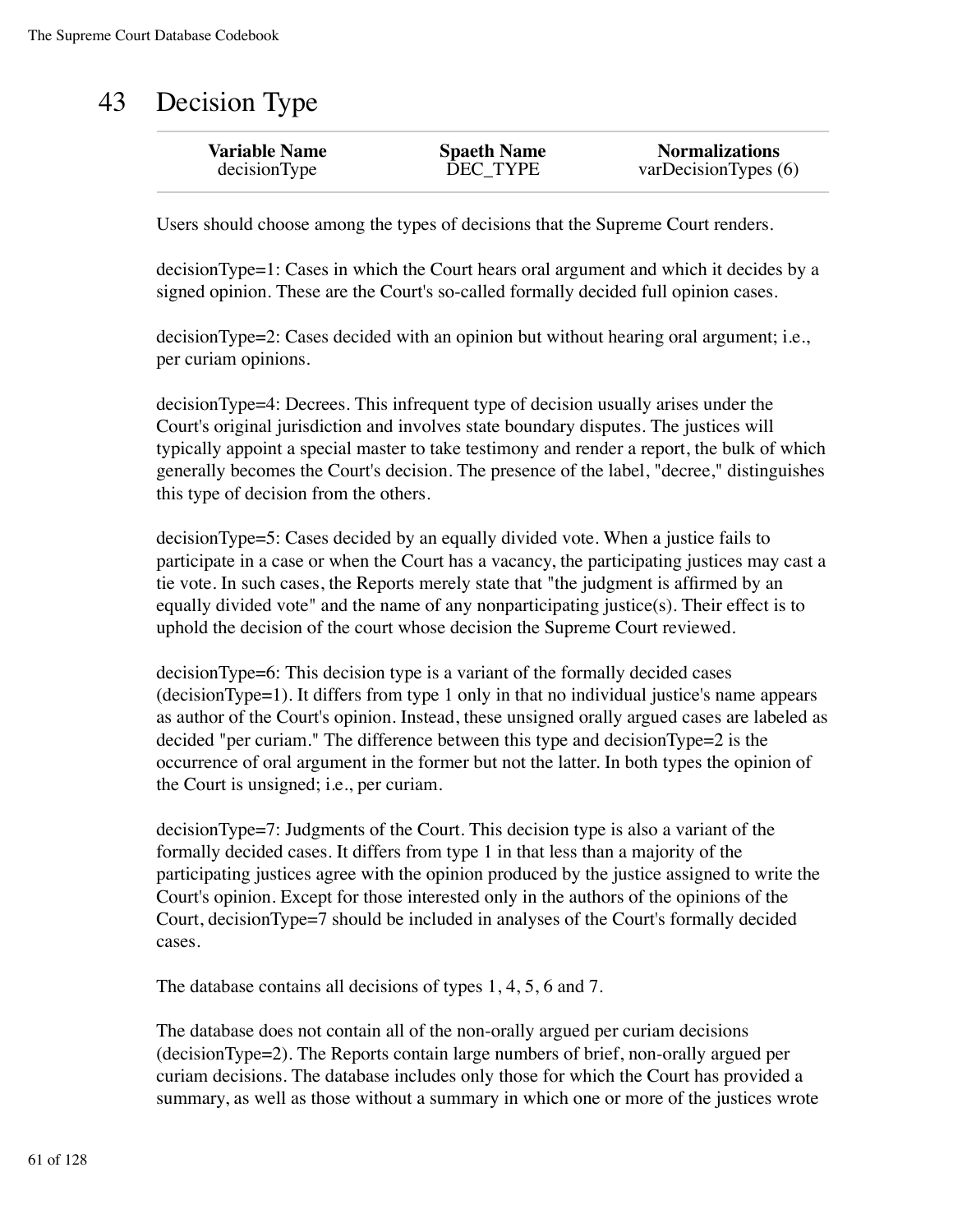an opinion.

*Note: For a number of reasons, both substantive and technical, we decided to remove Memorandum Cases (DEC\_TYPE of 3) from the modern database.*

*- End of Content for Variable 43. Decision Type -*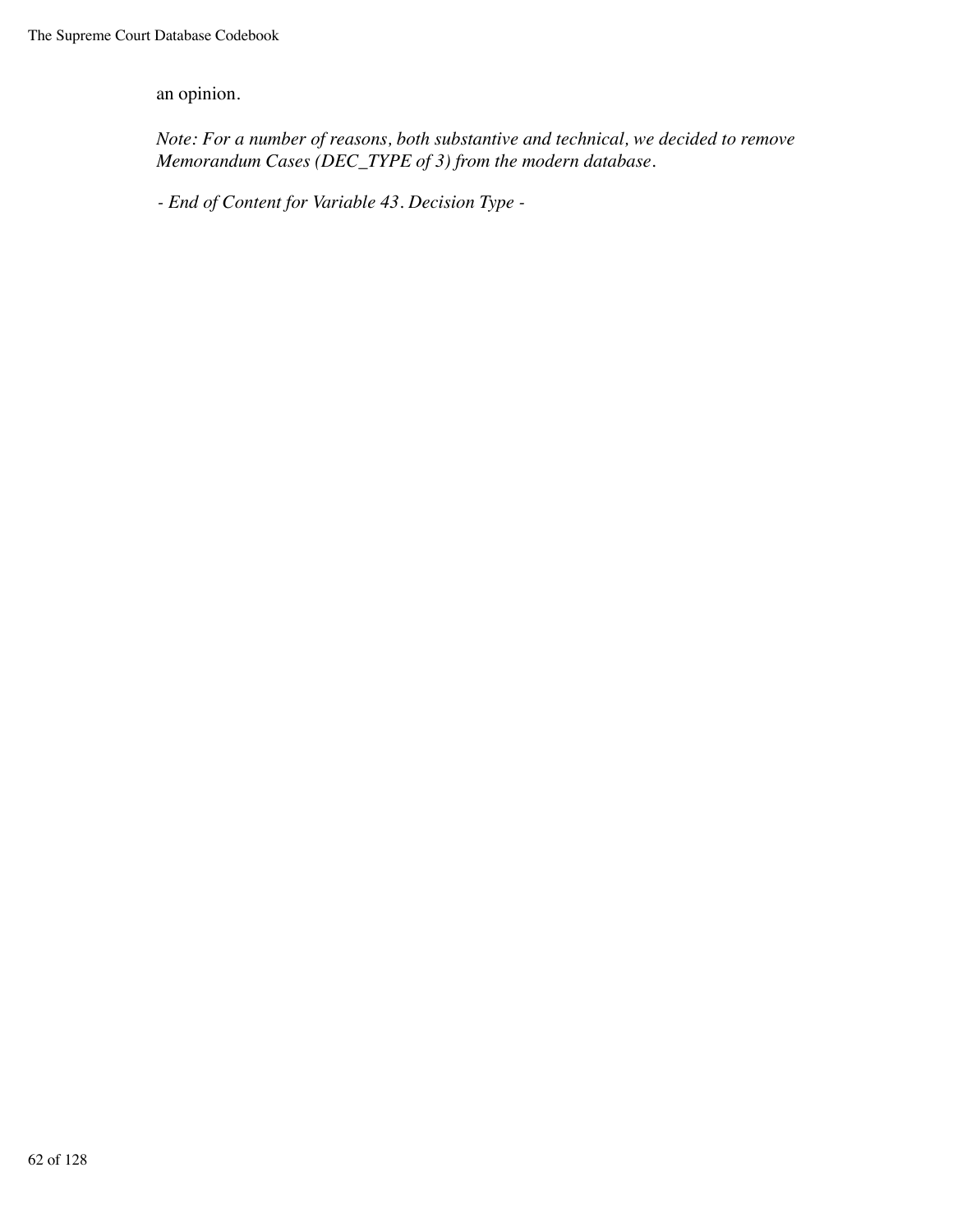## 44 Declaration of Unconstitutionality

| <b>Variable Name</b> | <b>Spaeth Name</b> | <b>Normalizations</b>   |
|----------------------|--------------------|-------------------------|
| declarationUncon     | <b>UNCON</b>       | varDeclarationUncon (4) |
|                      |                    |                         |

An entry in this variable indicates that the Court either declared unconstitutional an act of Congress; a state or territorial statute, regulation, or constitutional provision; or a municipal or other local ordinance.

An entry should appear in the record that lists the law declared unconstitutional. An entry should also appear in the record containing the constitutional provision that served as the basis for the declaration of unconstitutionality. None will appear when the Court merely cites a previous decision that has already been used to void the provision at issue; e.g., Grisham v. Hagan, 361 U.S. 278, 4 L Ed 2d 279, and McElroy v. Guagliardo, 361 U.S. 281, 4 L Ed 2d 282 (1960).

The summary frequently, though not invariably, will indicate such action in its statement of the Court's holdings. Hence, where such action may have occurred, it may be necessary to read carefully the opinion of the Court to determine whether an entry should be made in this variable.

Where federal law pre-empts a state statute or a local ordinance, unconstitutionality does not result unless the Court's opinion so states. Nor are administrative regulations the subject of declarations of unconstitutionality unless the declaration also applies to the law on which it is based. Also excluded are federal or state court-made rules; e.g., Virginia Supreme Court v. Friedman, 487 U.S. 59 (1988).

*- End of Content for Variable 44. Declaration of Unconstitutionality -*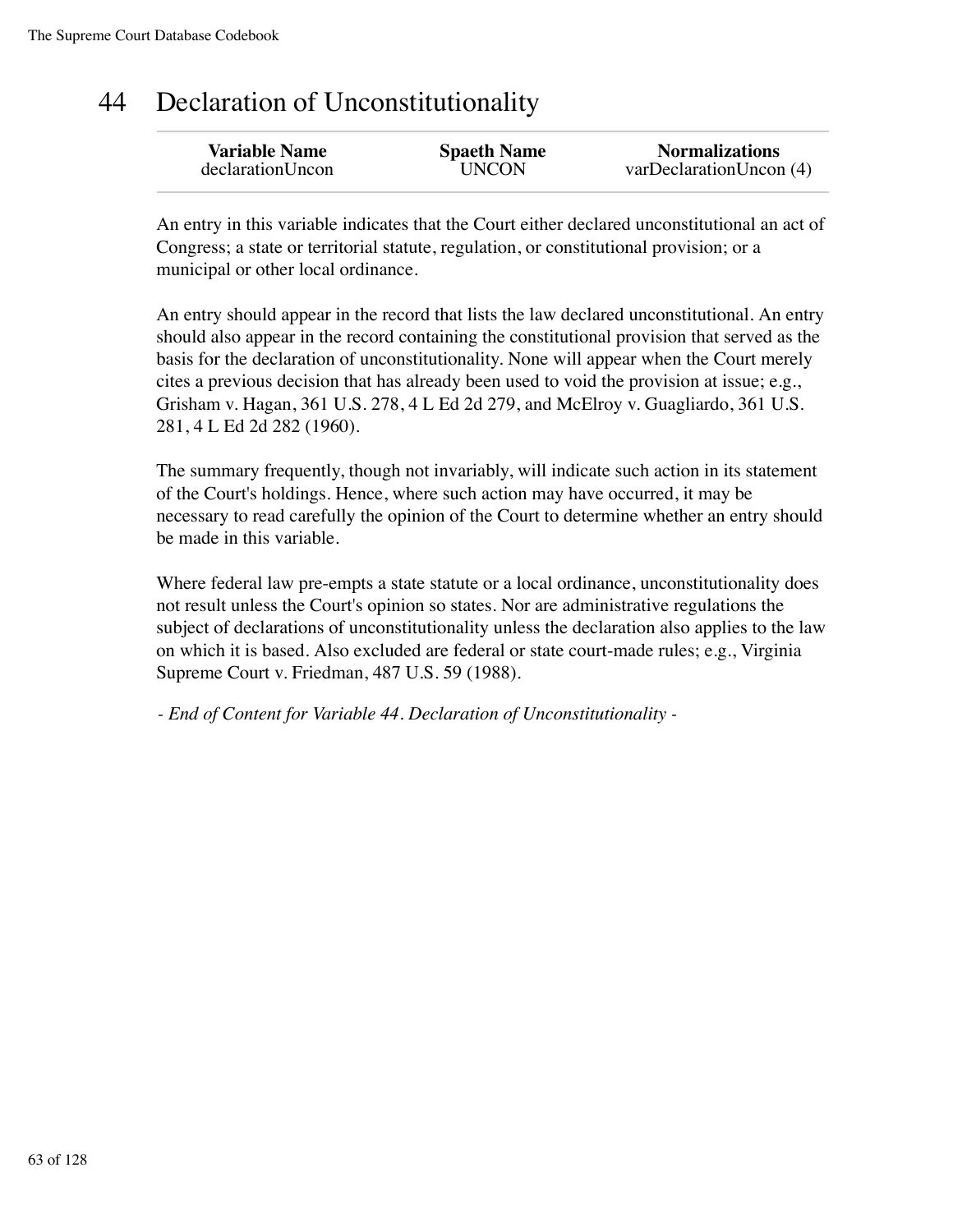### 45 Disposition of Case

| <b>Variable Name</b> | <b>Spaeth Name</b> | <b>Normalizations</b> |
|----------------------|--------------------|-----------------------|
| caseDisposition      | DIS                | varCaseDispositionSc  |

The treatment the Supreme Court accorded the court whose decision it reviewed is contained in this variable; e.g., affirmed, vacated, reversed and remanded, etc. The values here are the same as those for lcDisposition (how the court whose decision the Supreme Court reviewed disposed of the case).

The information relevant to this variable may be found near the end of the summary that begins on the title page of each case, or preferably at the very end of the opinion of the Court.

As in the lcDisposition variable, the value label pertaining to the specific language used by the Court is entered. If incongruence between the Court's language and the above codes occurs, consult variable caseDispositionUnusual.

In cases containing multiple docket numbers, not every docket number will necessarily receive the same disposition. Hence, in focusing on the outcome of the Court's decisions, users might want to consider the datasets in which cases are organized by docket rather than citation.

Note for users of the Justice Centered Database: The entry in this variable governs whether the individual justices voted with the majority or in dissent.

*- End of Content for Variable 45. Disposition of Case -*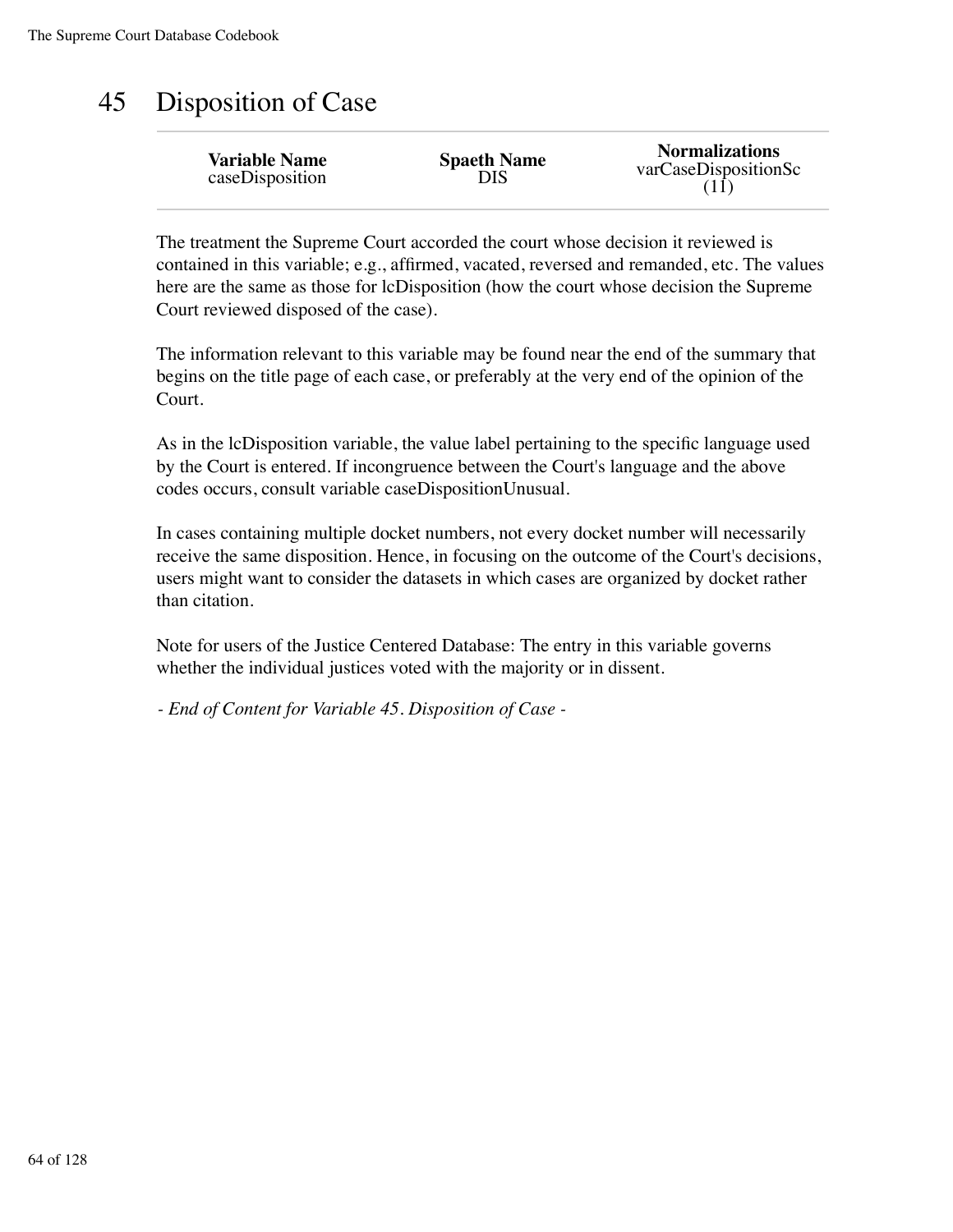## 46 Unusual Disposition

| <b>Variable Name</b>   | <b>Spaeth Name</b> | <b>Normalizations</b>     |
|------------------------|--------------------|---------------------------|
| caseDispositionUnusual | <b>DISQ</b>        | varCaseDispositionUnusual |

An entry (1) will appear in this variable to signify that the Court made an unusual disposition of the cited case which does not match the coding scheme of the preceding variable. The disposition that appears closest to the unusual one made by the Court should be selected for inclusion in the preceding variable, caseDisposition.

*- End of Content for Variable 46. Unusual Disposition -*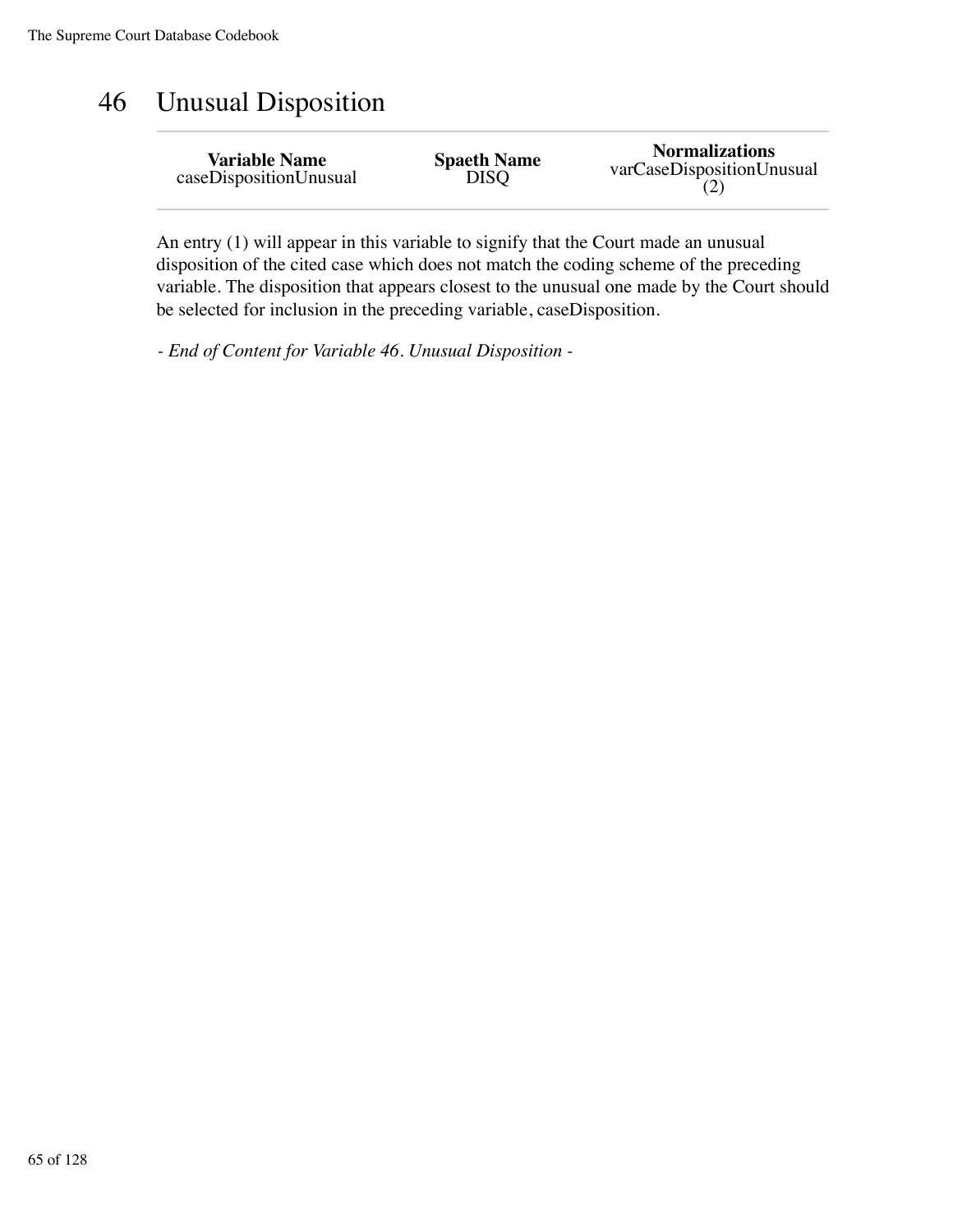# 47 Winning Party

| <b>Variable Name</b> | <b>Spaeth Name</b> | <b>Normalizations</b> |
|----------------------|--------------------|-----------------------|
| partyWinning         | WIN                | varPartyWinning $(3)$ |
|                      |                    |                       |

This variable indicates whether the petitioning party (i.e., the plaintiff or the appellant) emerged victorious. The victory the Supreme Court provided the petitioning party may not have been total and complete (e.g., by vacating and remanding the matter rather than an unequivocal reversal), but the disposition is nonetheless a favorable one.

Generally speaking, a favorable disposition is anything other than "affirmed," "denied," or "dismissed." Exceptions, however, occasionally occur. Hence, it is more accurate to use this variable rather than the disposition variables (variables caseDisposition and caseDispositionUnusual) to determine the prevailing party.

*- End of Content for Variable 47. Winning Party -*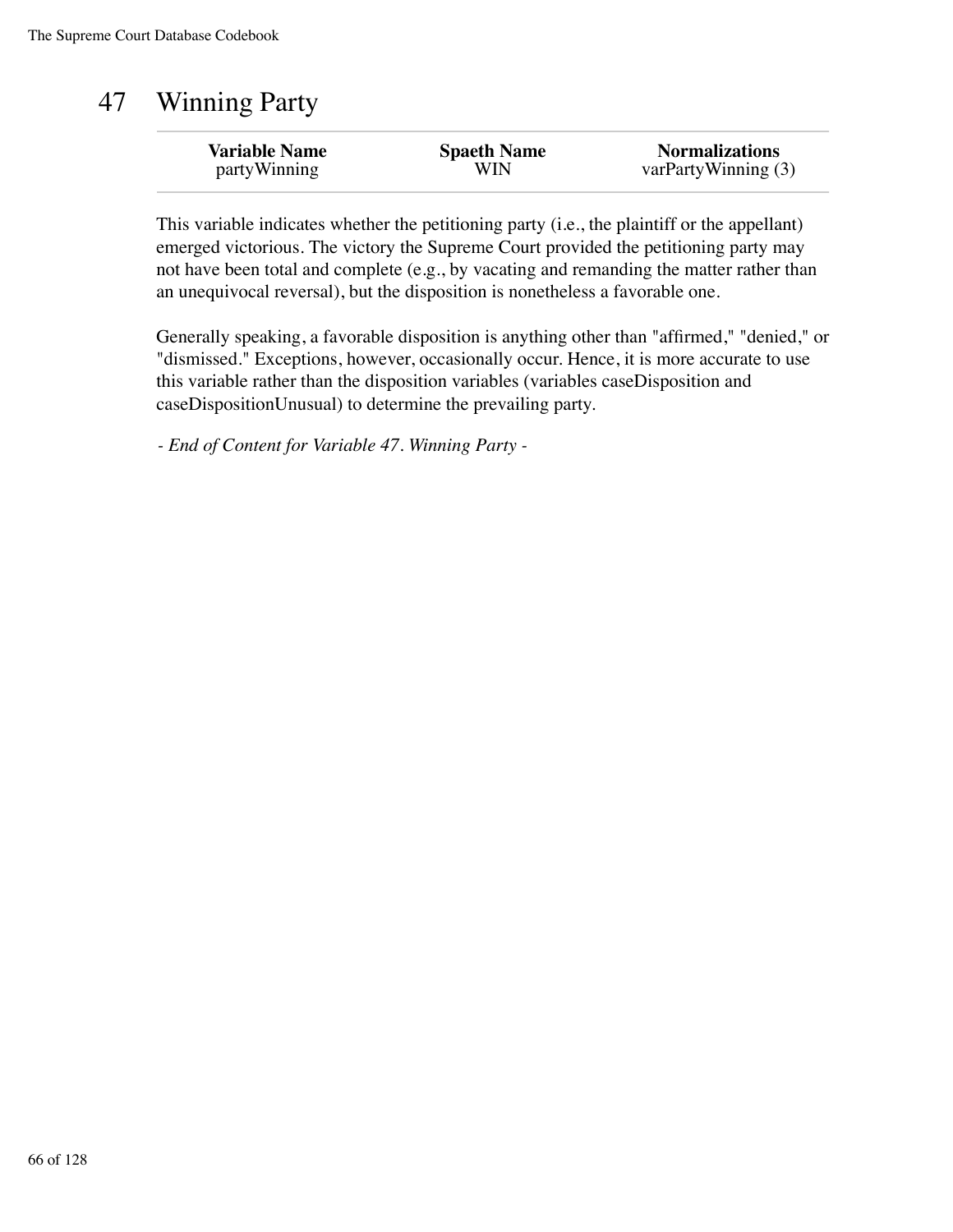#### 48 Formal Alteration of Precedent

| <b>Variable Name</b> | <b>Spaeth Name</b> | <b>Normalizations</b>  |
|----------------------|--------------------|------------------------|
| precedentAlteration  | ALT PREC           | varPrecedentAlteration |

A "1" will appear in this variable if the majority opinion effectively says that the decision in this case "overruled" one or more of the Court's own precedents. Occasionally, in the absence of language in the prevailing opinion, the dissent will state clearly and persuasively that precedents have been formally altered: e.g., the two landmark reapportionment cases: Baker v. Carr, 369 U.S. 186 (1962), and Gray v. Sanders, 372 U.S. 368 (1963). Once in a great while the majority opinion will state--again in so many words--that an earlier decision overruled one of the Court's own precedents, even though that earlier decision nowhere says so. E.g, Patterson v. McLean Credit Union, 485 U.S. 617 (1988), in which the majority said that Braden v. 30th Judicial Circuit of Kentucky, 410 U.S. 484, 35 L Ed 2d 443 (1973) overruled a 1948 decision. On the basis of this later language, the earlier decision will contain a "1" in this variable. Formal alteration also extends to language in the majority opinion that states that a precedent of the Supreme Court has been "disapproved," or is "no longer good law."

Note, however, that formal alteration does not apply to cases in which the Court "distinguishes" a precedent. Such language in no way changes the scope of the precedent contained in the case that has been distinguished.

Do not assume that each record of a given case indicates the formal alteration of a separate precedent. A given citation may have several docket numbers, each of which is governed by a single opinion in which only one precedent was altered. Conversely, an opinion in a citation with a single docket number may formally alter a whole series of Supreme Court precedents. To determine the number of formally altered precedents, carefully read the prevailing opinion in each citation that has an entry in this variable.

*- End of Content for Variable 48. Formal Alteration of Precedent -*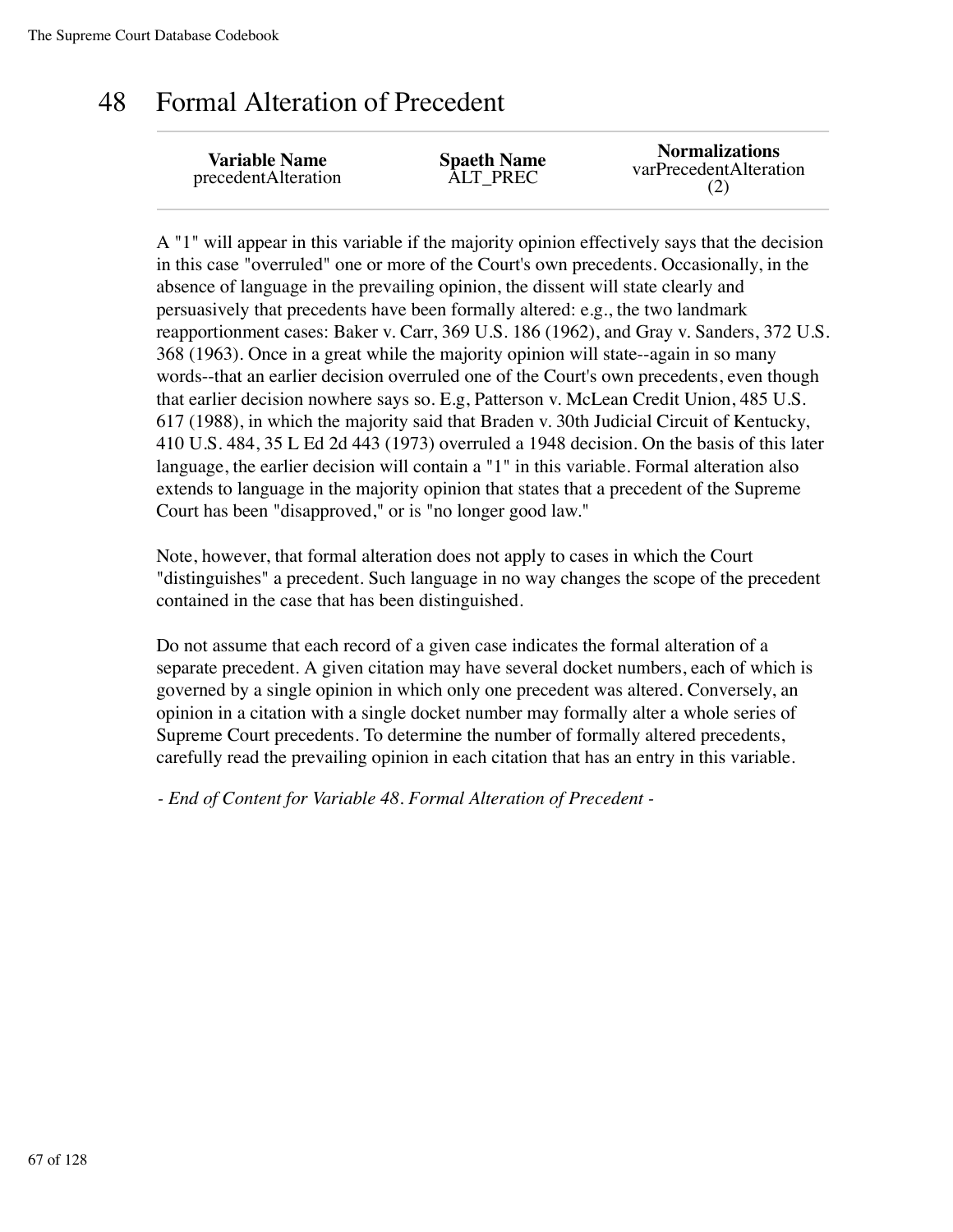#### 49 Vote Not Clearly Specified

| <b>Variable Name</b> | <b>Spaeth Name</b> | <b>Normalizations</b> |
|----------------------|--------------------|-----------------------|
| voteUnclear          | <b>VOTEQ</b>       | varVoteUnclear(2)     |
|                      |                    |                       |

In the vast majority of cases, the individual justices clearly indicate whether or not they agree with the disposition made by the majority. For a small number of cases clarity may be lacking, as when a justice concurs in part and dissents in part. A justice will typically use this or equivalent language to indicate agreement with the reasoning in a portion of the majority opinion while disagreeing with the majority's disposition of the case, or vice-versa.

A close reading of the justice's opinion usually indicates whether he or she has concurred (i.e., agreed with the majority's disposition) or dissented from the disposition made by the majority. But in the rare case where a justice does not clearly indicate which it is, this variable will so indicate.

*- End of Content for Variable 49. Vote Not Clearly Specified -*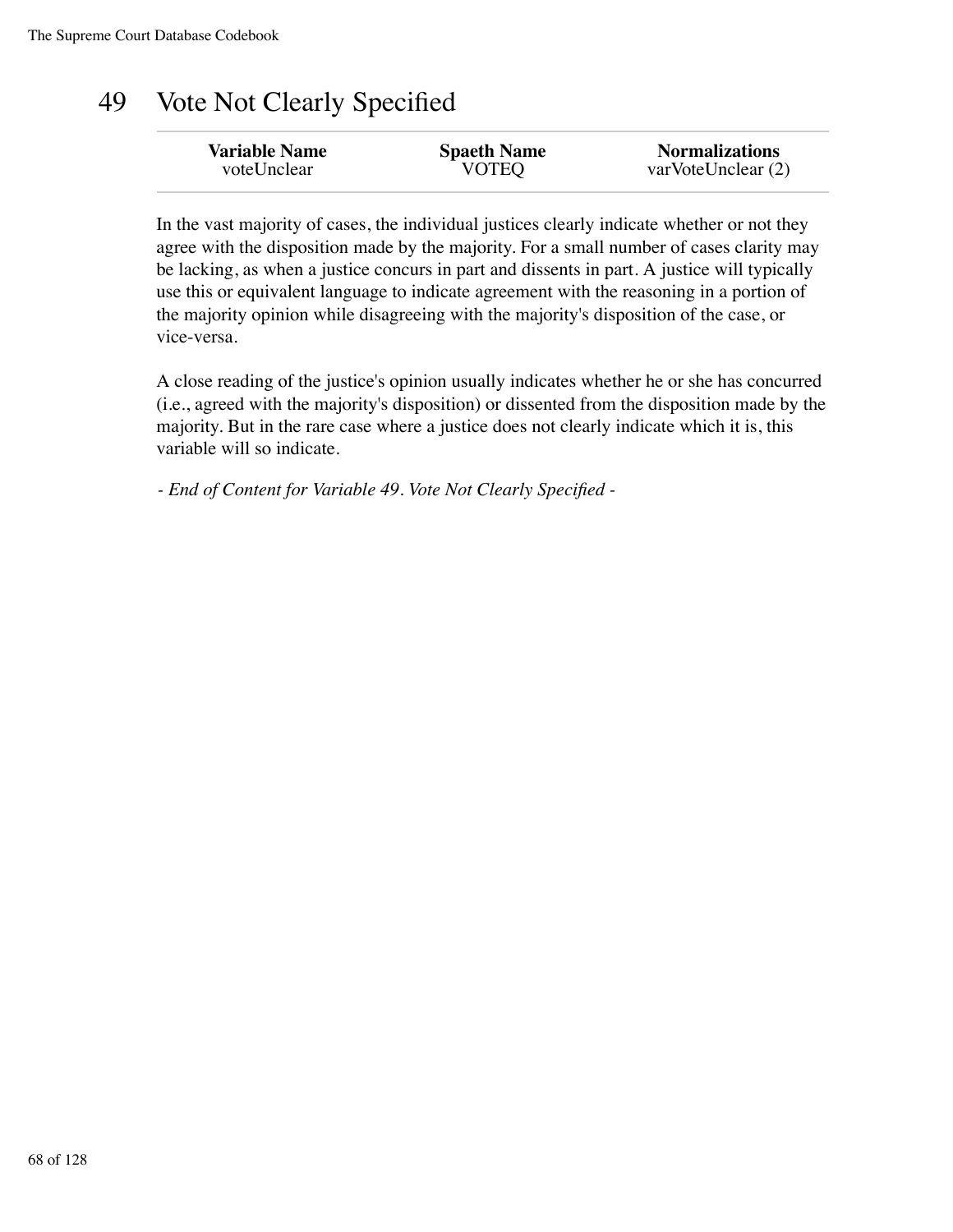# 50 Majority Opinion Writer

| <b>Variable Name</b> | <b>Spaeth Name</b> | <b>Normalizations</b> |
|----------------------|--------------------|-----------------------|
| majOpinWriter        | <b>MOW</b>         | varJustices $(114)$   |
|                      |                    |                       |

This variable identifies the author of the Court's opinion or judgment, as the case may be.

*Note: This variable relies on the Justices ID for its values. For a more detailed description of these identifiers, please visit the detail page for the Justices variable. Note that the justice normalizations changed with the SCDB\_2012\_01 release of the database.*

*- End of Content for Variable 50. Majority Opinion Writer -*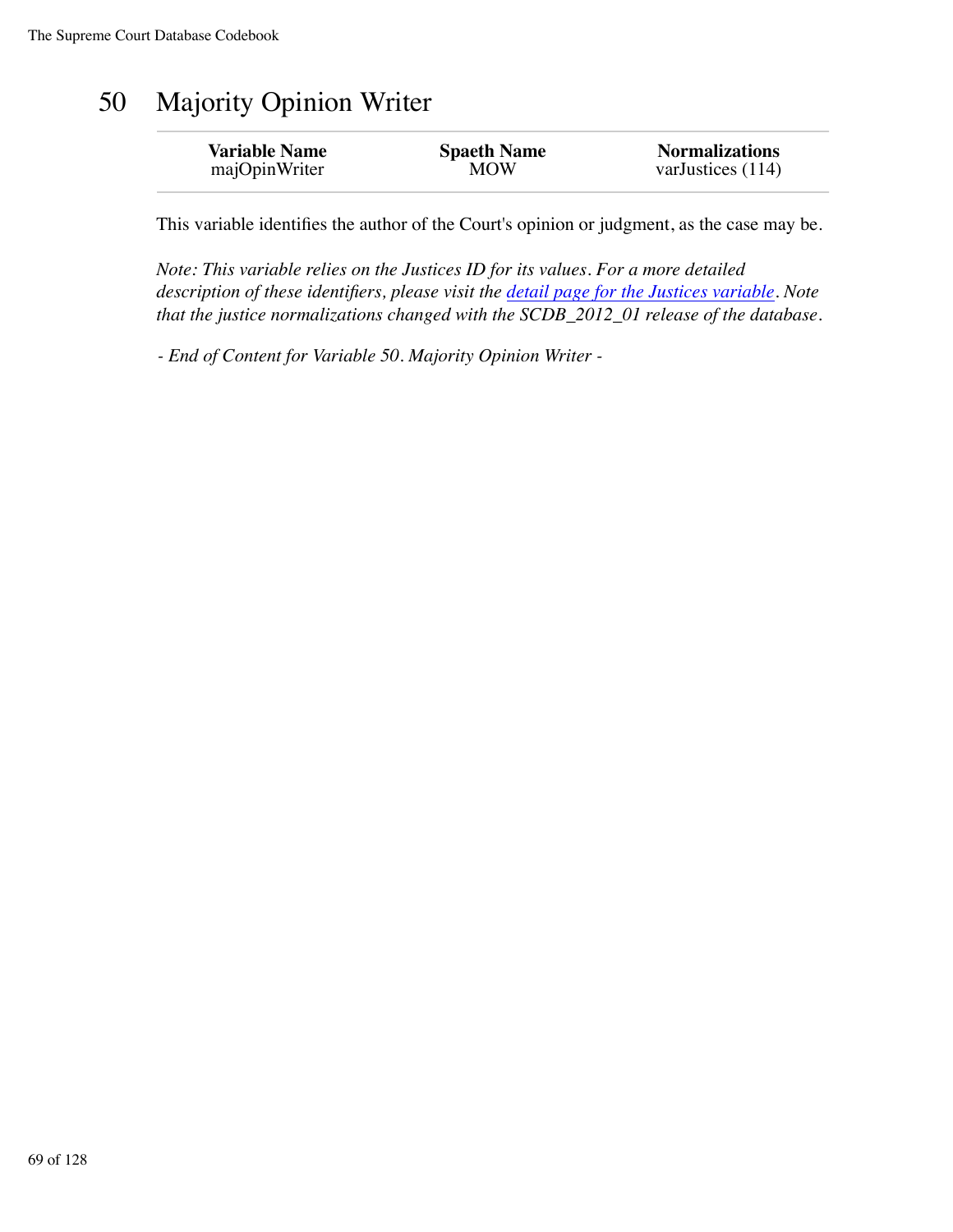# 51 Majority Opinion Assigner

| <b>Variable Name</b> | <b>Spaeth Name</b> | <b>Normalizations</b> |
|----------------------|--------------------|-----------------------|
| majOpinAssigner      | MOA                | varJustices (114)     |
|                      |                    |                       |

This variable identifies the assigner of the opinion or judgment of the Court, as the case may be. These data are drawn from the membership in the final (report vote) coalition and from the rules governing opinion assignment: If the chief justice is a member of the majority vote coalition at the conference vote, he assigns the opinion; if not, the senior associate justice who is a member of the majority at the conference vote does so. According to several scholarly studies, considerable voting shifts occur between the final conference vote (where the assignment is made) and the vote that appears in the Reports. As a result, in approximately 16 percent of the cases, a person other than the one identified by the database actually assigned the opinion.

To partially overcome this discrepancy, users may consult the expanded versions of the database, available at http://www.cas.sc.edu/poli/juri/, but which include only the Vinson, Warren, and Burger Courts, plus the 1986-1993 terms of the Rehnquist Court. Assigners in these Courts are identified by reference to the justices' docket books.

*Note: This variable relies on the Justices ID for its values. For a more detailed description of these identifiers, please visit the detail page for the Justices variable. Note that the justice normalizations changed with the SCDB\_2012\_01 release of the database.*

*- End of Content for Variable 51. Majority Opinion Assigner -*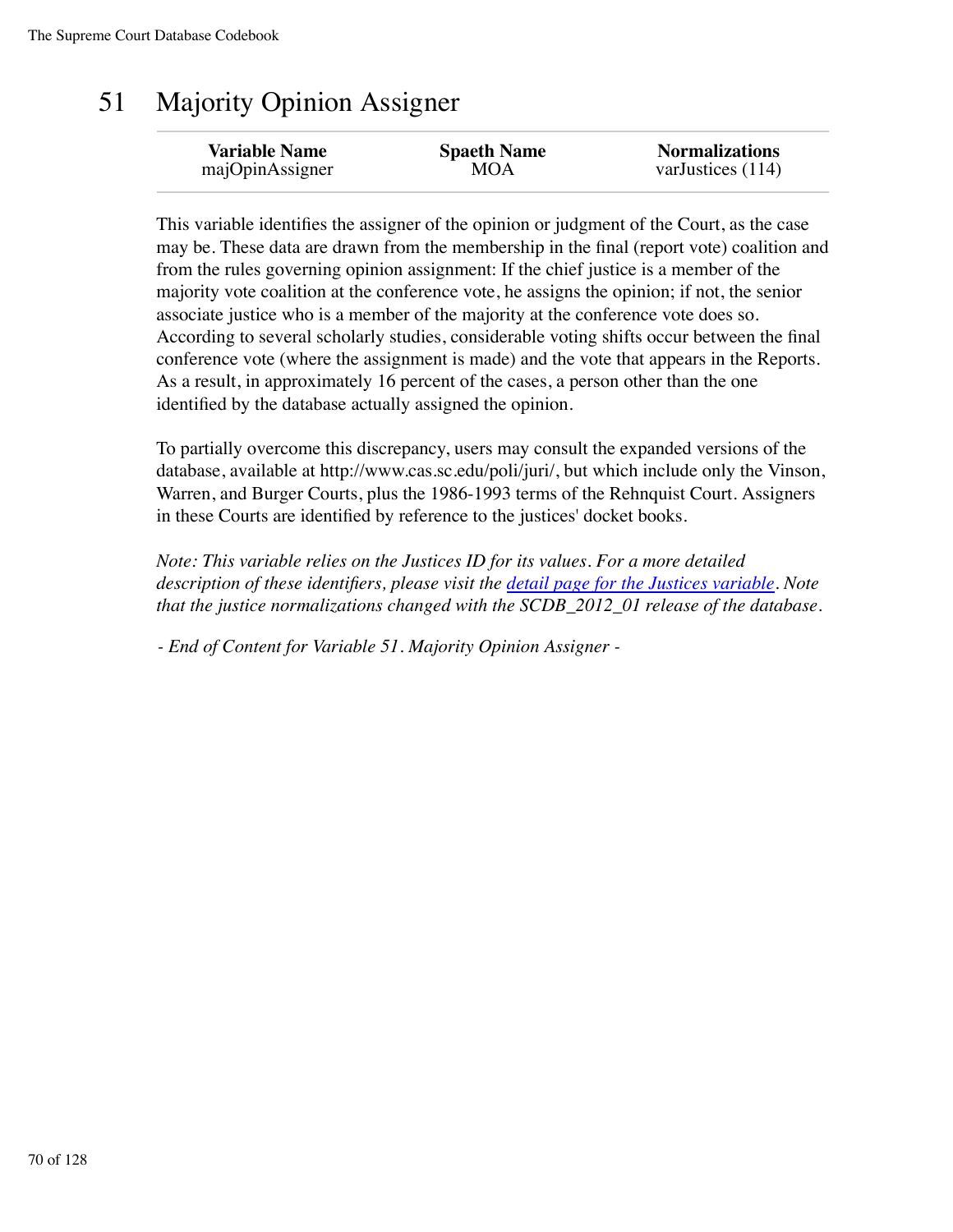# 52 Split Vote

| <b>Variable Name</b> | <b>Spaeth Name</b> | <b>Normalizations</b> |
|----------------------|--------------------|-----------------------|
| splitVote            | n/a                | varSplitNote (2)      |
|                      |                    |                       |

This variable indicates whether the vote variables (e.g., majVotes, minVotes) pertain to the vote on the first or second issue (or legal provision). Because split votes are so rare over 99 percent of the votes are on the first issue.

Users interested in analyzing cases with split votes should use the dataset that organizes cases by legal provision and split votes.

*- End of Content for Variable 52. Split Vote -*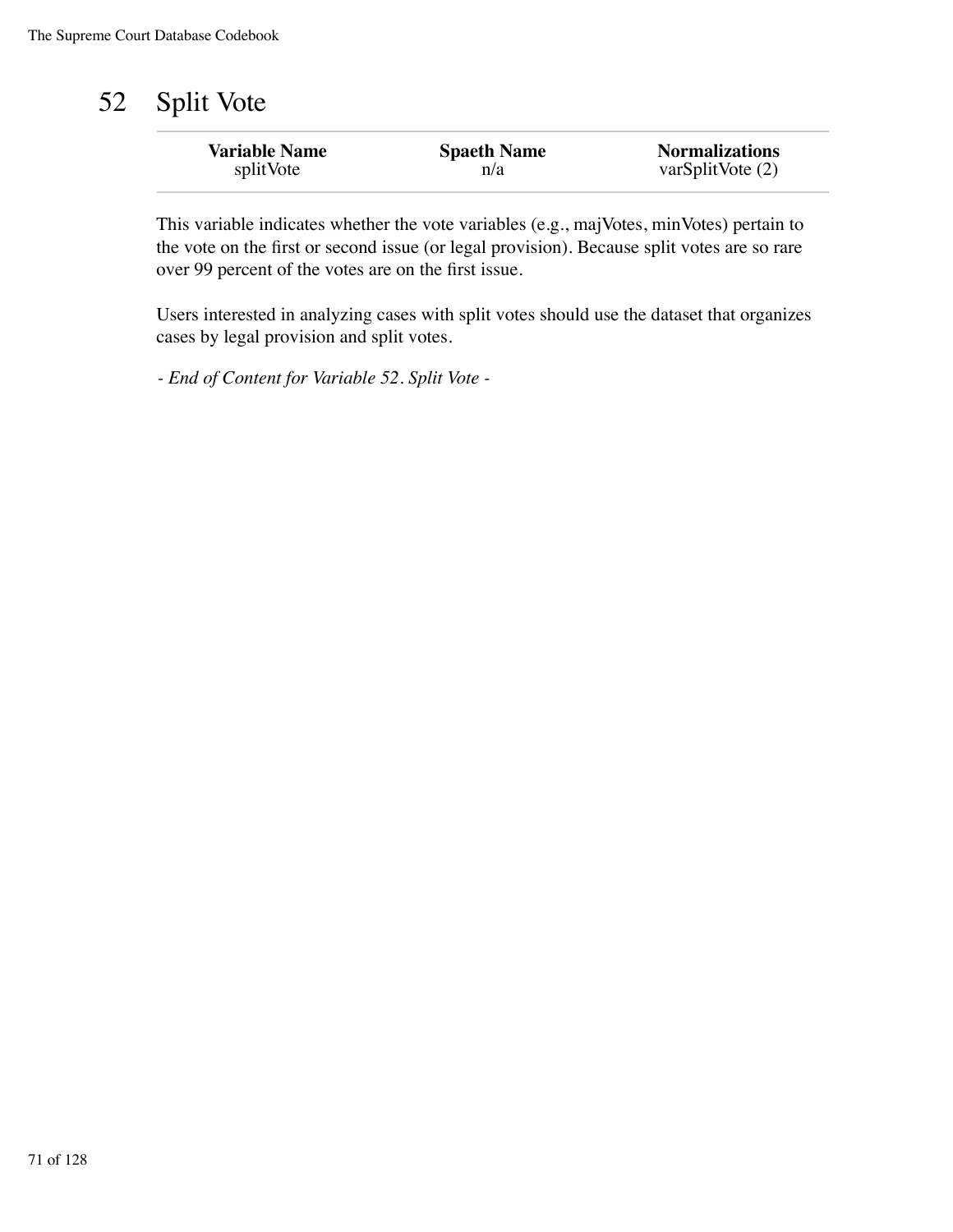# 53 Majority Votes

| <b>Variable Name</b> | <b>Spaeth Name</b> | <b>Normalizations</b> |
|----------------------|--------------------|-----------------------|
| majVotes             | n/a                | n/a                   |

This variable specifies the number of justices voting in the majority; minVotes indicates the number of justices voting in dissent.

In non-legacy cases, a quorum requires the participation of six justices for a decision on the merits.

The number that appears in this variable pertains to the number of justices who agree with the disposition made by the majority (see caseDisposition) and not to the justices' vote on any particular issue in the case. Thus, for example, in Bates v. Arizona State Bar, 433 U.S. 350 (1977), the vote in the case was 5 to 4, even though all participants agreed that the disciplinary rule prohibiting attorney advertising did not violate the Sherman Act. Unlike the majority, the dissenters disagreed that the rule violated the First Amendment.

See also Minority Votes (minVotes) and Vote Not Clearly Specified (voteUnclear).

*- End of Content for Variable 53. Majority Votes -*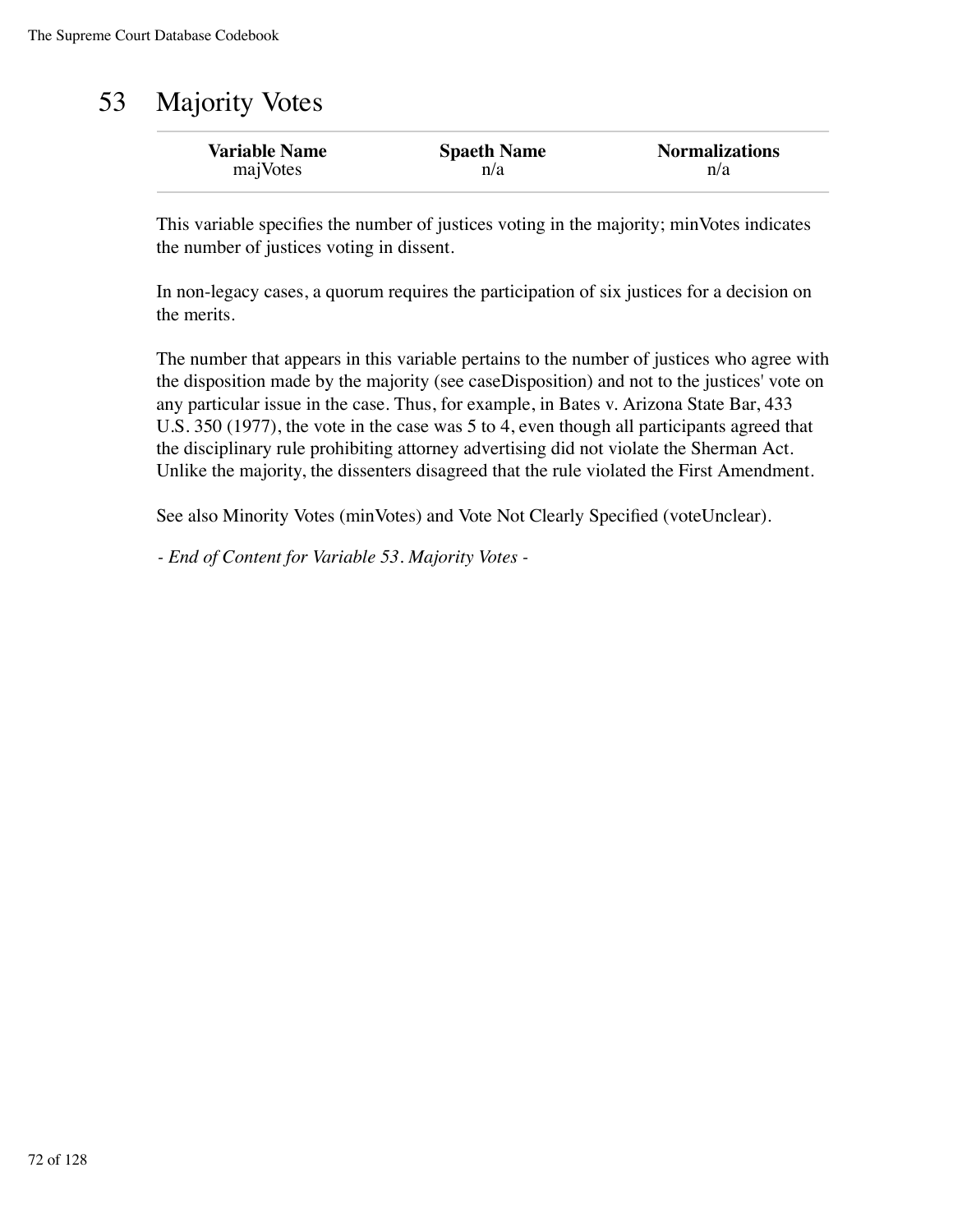# 54 Minority Votes

| <b>Variable Name</b> | <b>Spaeth Name</b> | <b>Normalizations</b> |
|----------------------|--------------------|-----------------------|
| minVotes             | n/a                | n/a                   |

This variable specifies the number of votes in dissent. Only dissents on the merits are specified in this variable.

Justices who dissent from a denial or dismissal of certiorari or who disagree with the Court's assertion of jurisdiction count as not participating in the decision.

For more details, see the variable Majority Votes (majVotes).

*- End of Content for Variable 54. Minority Votes -*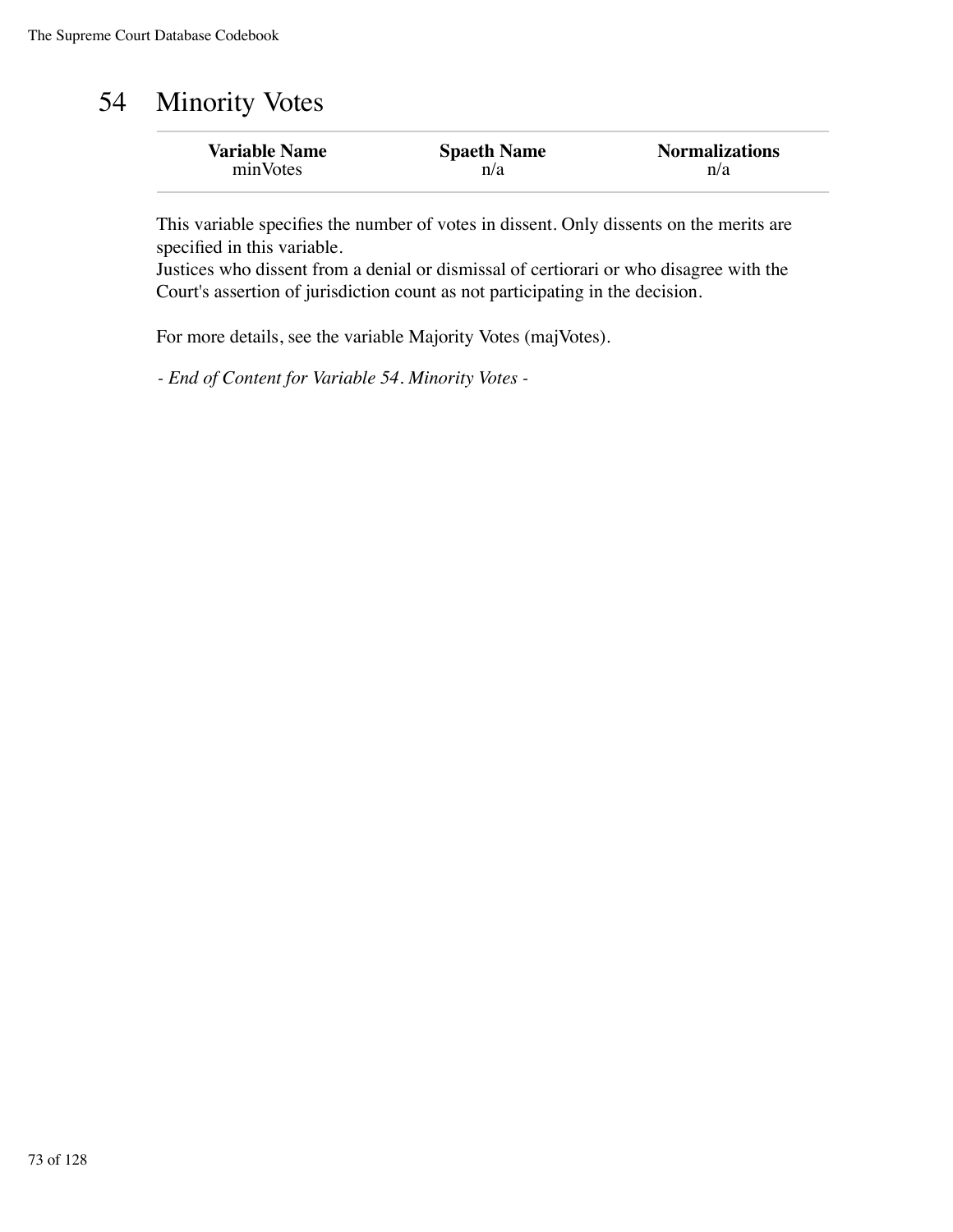# 55 Justice ID

| <b>Variable Name</b> | <b>Spaeth Name</b> | <b>Normalizations</b> |
|----------------------|--------------------|-----------------------|
| justice              | <b>HAR-BRY</b>     | varJustices (114)     |
|                      |                    |                       |

This variable provides a unique identification number for each of the justices. Even though several justices served as both associate and chief justice they receive only one identification number.

This variable appears in the Justice Centered Datasets only.

Some notes about the organization of the justice ids. 1. The numeric value on the left is the unique identifier.

- The shortened name to the right of the numeric (e.g. JJay) is for readability. Astute 2. eyes will observe that these text descriptors are not always unique, as in the case of JRutledge (ids 2 and 9). The reason for this is id's 2 and 9 reference the same individual. The source of the two ids is the justice served a split term.
- In situations where two different individuals would share a short name, the short 3. descriptor will be incremented with a numeral on the end as in the case of JHalan1 (id 45) and JHarlan2 (id 91). These descriptors were made unique because they reference different individuals.

*Please note that release SCDB\_2012\_01 saw a renormalization to the justice ids. This was to correct an exclusion of an early justice. Below you will find the current listing. The original variable assignments may be seen here. If you perform a search based on early database releases (prior to SCDB\_2012\_01) all justice references have been updated to ensure fidelity.*

*- End of Content for Variable 55. Justice ID -*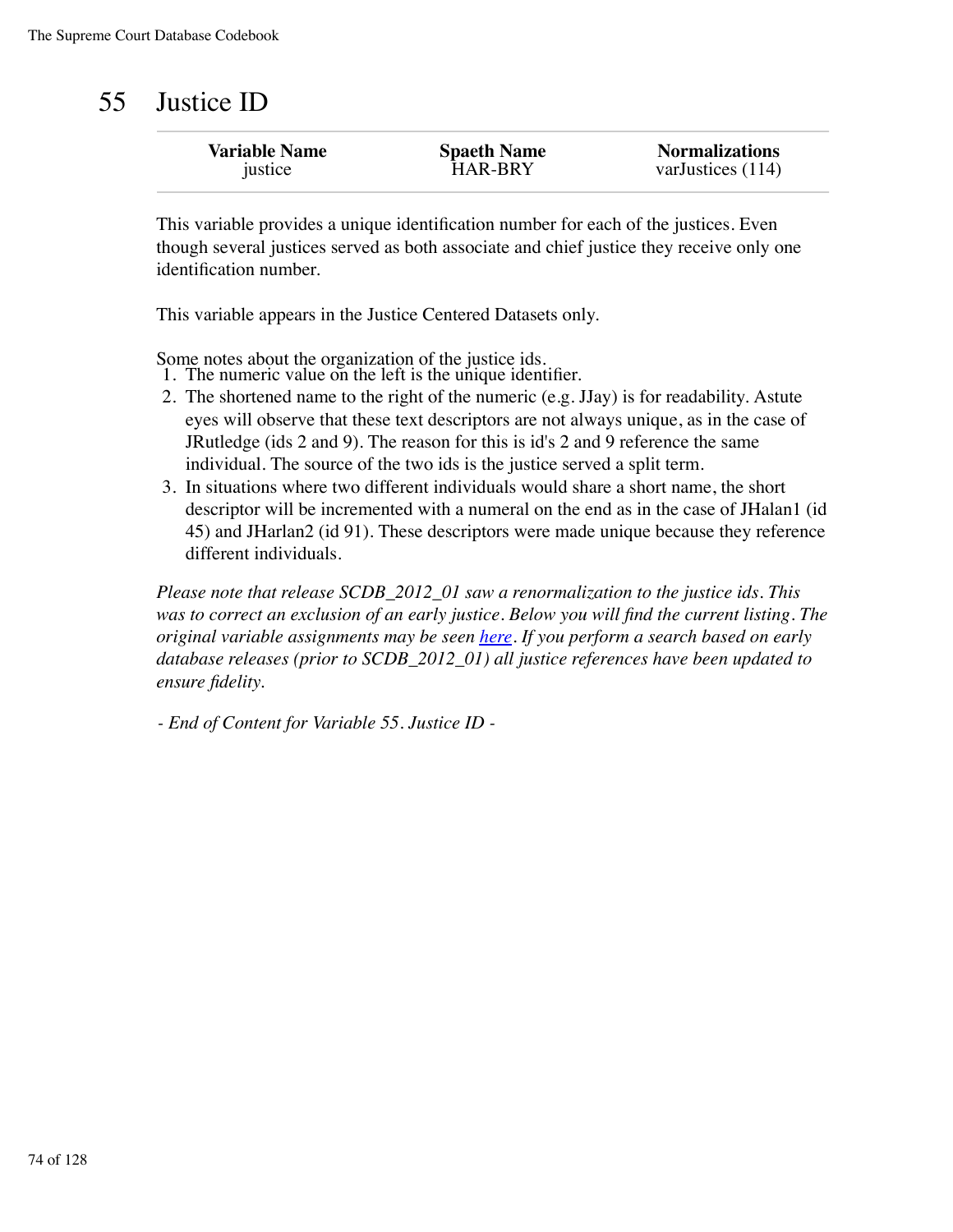# 56 Justice Name

| <b>Variable Name</b> | <b>Spaeth Name</b> | <b>Normalizations</b> |
|----------------------|--------------------|-----------------------|
| justiceName          | n/a                | varJustices $(114)$   |

This is a string variable indicating the first initial for the five justices with a common surname (Harlan, Johnson, Marshall, Roberts, and White) and last name of each justice. This variable appears in the Justice Centered Datasets only.

*Note: This variable relies on the Justices ID for its values. For a more detailed description of these identifiers, please visit the detail page for the Justices variable. Note that the justice normalizations changed with the SCDB\_2012\_01 release of the database.*

*- End of Content for Variable 56. Justice Name -*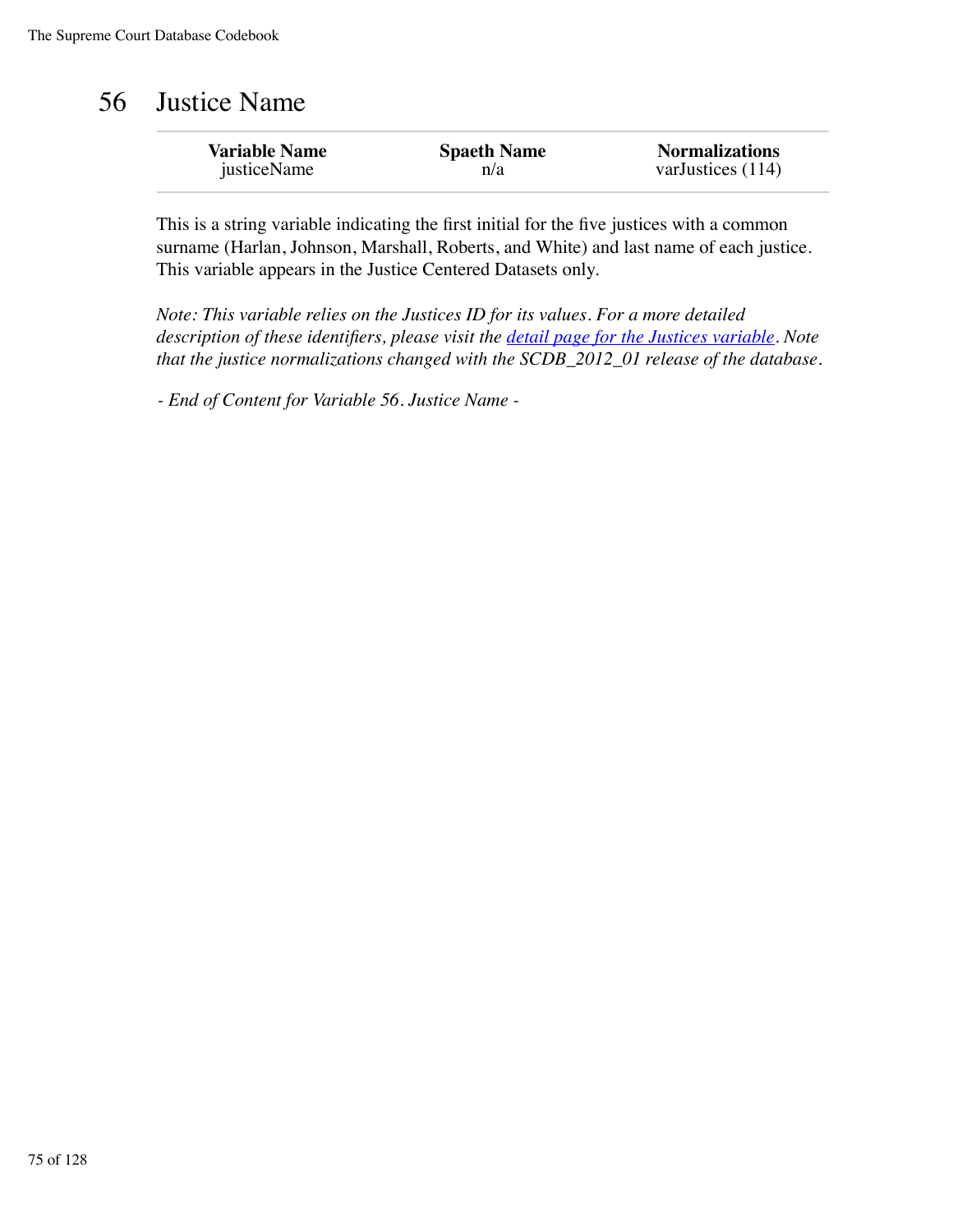## 57 The Vote in the Case

| <b>Variable Name</b> | <b>Spaeth Name</b>  | <b>Normalizations</b> |
|----------------------|---------------------|-----------------------|
| vote                 | <b>HARV</b> to BRYV | varVote $(8)$         |

This variable provides information about each justice's vote in the case. It appears in the Justice Centered Datasets only. A regular concurrence is when the justice agrees with the Court's opinion as well as its disposition. A special concurence (i.e., a concurence in the judgment) is when the justice agrees with the Court's disposition but not its opinion. A jurisdictional dissent is when the justice disagrees with the Court's assertion or denial of jurisdiction. Such votes are counted as nonparticipations.

Determination of how a given justice voted is by no means a simple matter of culling the Reports. The justices do not always make their actions clear.

Two problems, in particular, afflict efforts to specify votes: 1) whether the vote is a regular or a special concurrence, and 2) the treatment to be accorded a vote "concurring in part and dissenting in part."

The first typically manifests itself when a justice joins the opinion of the Court "except for . . ." Because such exceptions typically tend to approach de minimis status, these are coded as regular concurrences. For example, Chief Justice Burger concurred in the opinion of the Court in New York Gaslight Club, Inc. v. Carey, except for "footnote 6 thereof." 447 U.S. 54, at 71. Similarly, Blackmun's agreement with the Court in Pruneyard Shopping Center v. Robins, except for "that sentence thereof . . ." 447 U.S. 74, at 88. Where the Reports identify a justice as "concurring" or "concurring in part" said justice is treated as a member of the majority opinion coalition (i.e.,  $as = 3$ ), rather than a merely concurring in the result (i.e.,  $as = 4$ ).

Whereas the preceding problem pertains to determining which type of concurrence a vote is, the problem with votes concurring and dissenting in part is whether they are special concurrences  $(= 4)$  or dissents  $(= 2)$ . This matter was addressed previously in connection with the variable voteUnclear (vote not clearly specified). A vote concurring and dissenting in part is listed as a special concurrence if the justice(s) doing so does not disagree with the majority's disposition of the case. This may occur when: 1) the justice concurring and dissenting in part only voices disagreement with some or all of the majority's reasoning; 2) when said justice disapproves of the majority's deciding or refusing to decide additional issues involved in the case; or 3) when in a case in which dissent has been voiced, the justice(s) concurring and dissenting in part votes to dispose of the case in a manner more closely approximating that of the majority than that of the dissenter(s).

In cases where determination of whether a vote concurring and dissenting in part is the former or the latter is not beyond cavil, an entry will appear in the voteUnclear variable of the affected case to allow users to make an independent judgment, if they are so minded.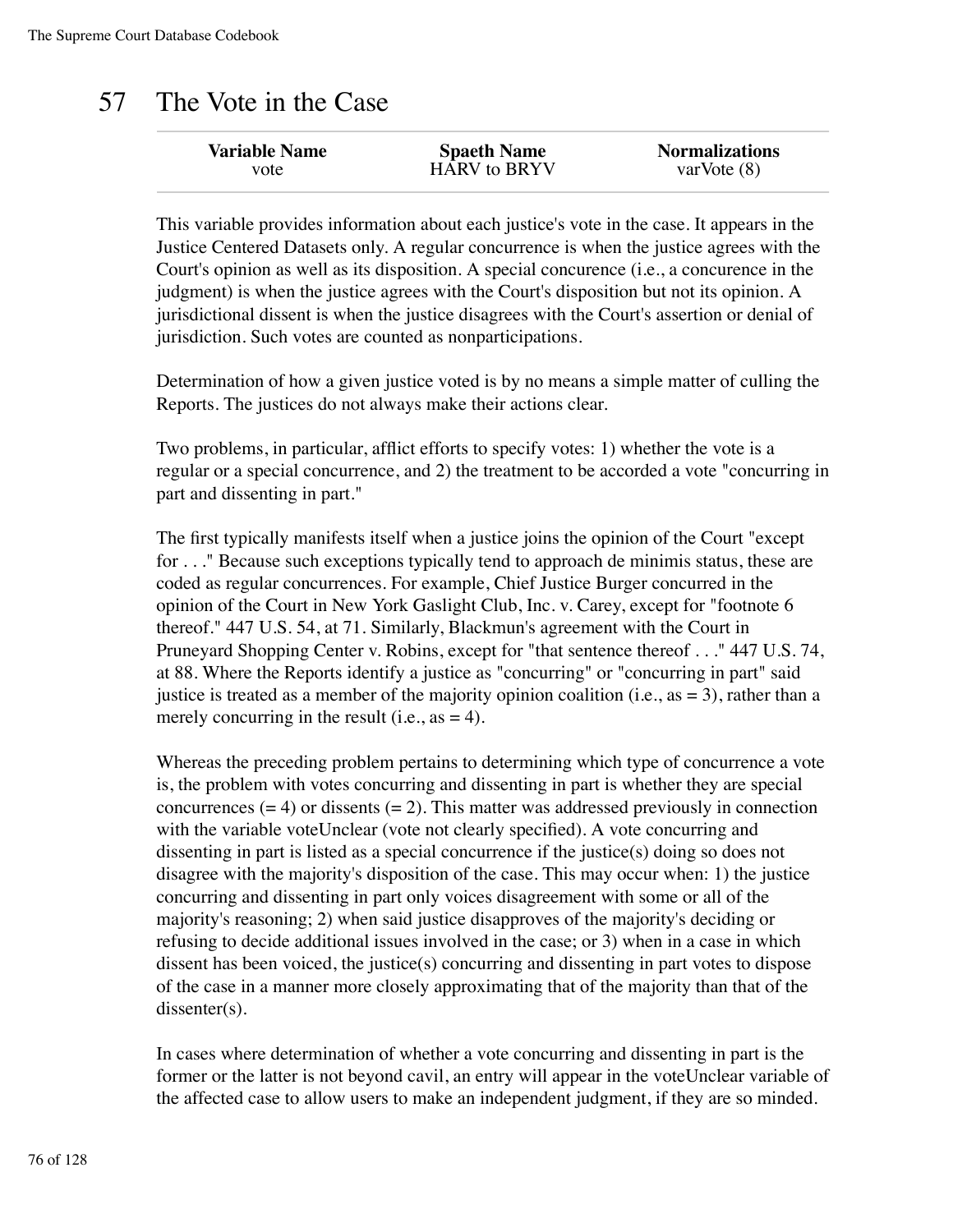Note, however, that listing such votes as dissents  $(= 2)$  or special concurrences  $(= 4)$  has no effect on whether or not an opinion is written (the opinion variable).

*- End of Content for Variable 57. The Vote in the Case -*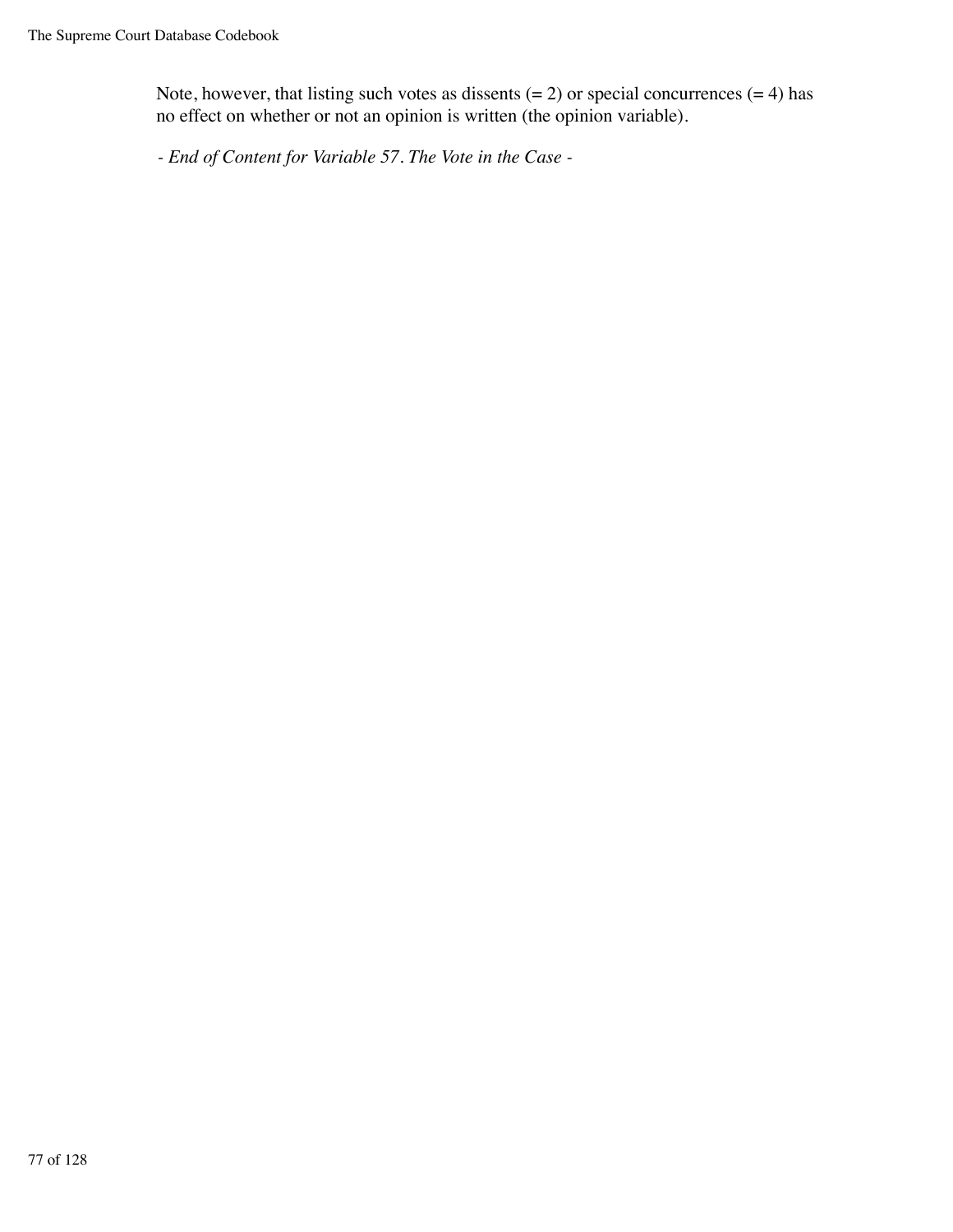## 58 Opinion

| <b>Variable Name</b> | <b>Spaeth Name</b> | <b>Normalizations</b>     |
|----------------------|--------------------|---------------------------|
| opinion              | HARO to BRYO       | var Justice Opinion $(3)$ |
|                      |                    |                           |

This variable indicates the opinion, if any, that the justice wrote. It appears in the Justice Centered Datasets only.

Because determination of whether a justice wrote an opinion is no simple matter, rules must be formulated.

1. A justice authors no opinion unless he or she specifies a reason for his or her vote. A bare citation to a previously decided case or a simple statement that the author concurs or dissents because of agreement with a lower court's opinion suffices as an opinion

2. Where a justice specifies that the opinion applies to an additional case or cases, the opinion is counted as so many separate ones. Thus, the opinions of Brennan and Marshall in Mobile v. Bolden, 446 U.S. 55, also apply to Williams v. Brown, 446 U.S. 236. Hence, each of these opinions is counted as though it were two separate opinions.

3. When a justice joins the substance of another justice's opinion, without any personal expression of views, that justice is listed as joining the other's opinion (see variables firstAgreement and secondAgreement) and not as an author unless he or she also writes an opinion.

Thus, in United States v. Havens, 446 U.S. 620, Justices Stewart and Stevens are listed as joining Brennan's dissenting opinion notwithstanding that the pertinent language reads: "Mr. Justice Brennan, joined by Mr. Justice Marshall and joined in Part I by Mr. Justice Stewart and Mr. Justice Stevens, dissenting." 446 U.S. at 629. The opinion contains two parts of roughly equal length. Failure to list the latter pair as joiners would have required that they appear as dissenting without opinion, a manifestly inaccurate result. Similarly, Justice White's language in Parratt v. Taylor, 451 U.S. 527, at 545: "I join the opinion of the Court but with the reservations stated by my Brother Blackmun in his concurring opinion," is not listed as as opinion by White. He rather appears as joining Blackmun's concurrence. Conversely, where a justice, in his or her own words only partially agrees with one or more opinions authored by others, he or she is listed as an author. Two examples of Justice Stewart illustrate: "Mr. Justice Stewart dissents for the reasons expressed in Part I of the dissenting opinion of Mr. Justice Powell." (Dougherty County Board of Education v. White, 439 U.S. 32, at 47) "Mr. Justice Stewart concurs in the judgment, agreeing with all but Part II of the opinion of the Court, and with Part I of the concurring opinion of Mr. Justice Stevens." (Jenkins v. Anderson, 447 U.S. 231, at 241).

4. When two or more justices jointly author an opinion, an entry will so indicate. Joint authorship, however, does not include per curiam opinions.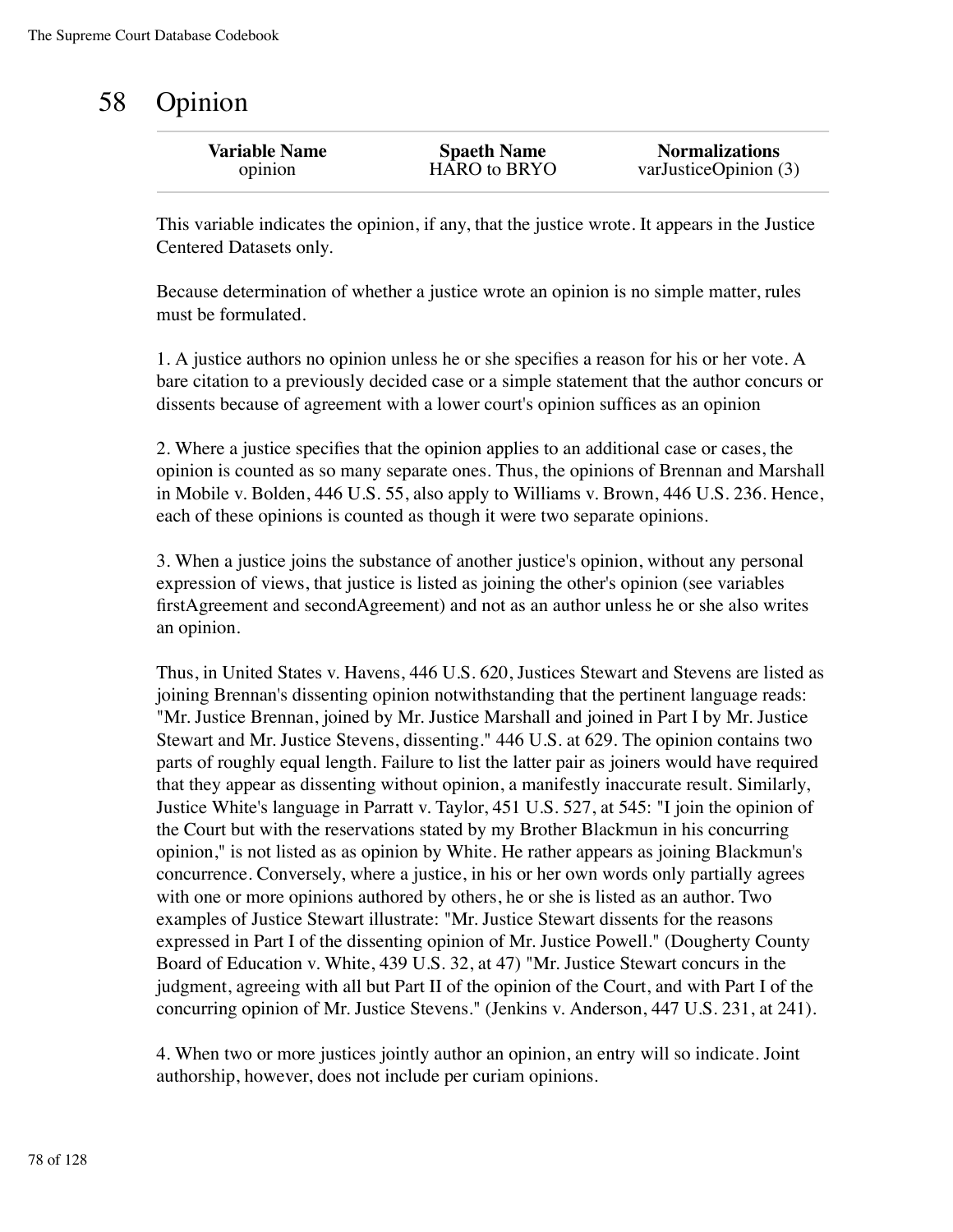*- End of Content for Variable 58. Opinion -*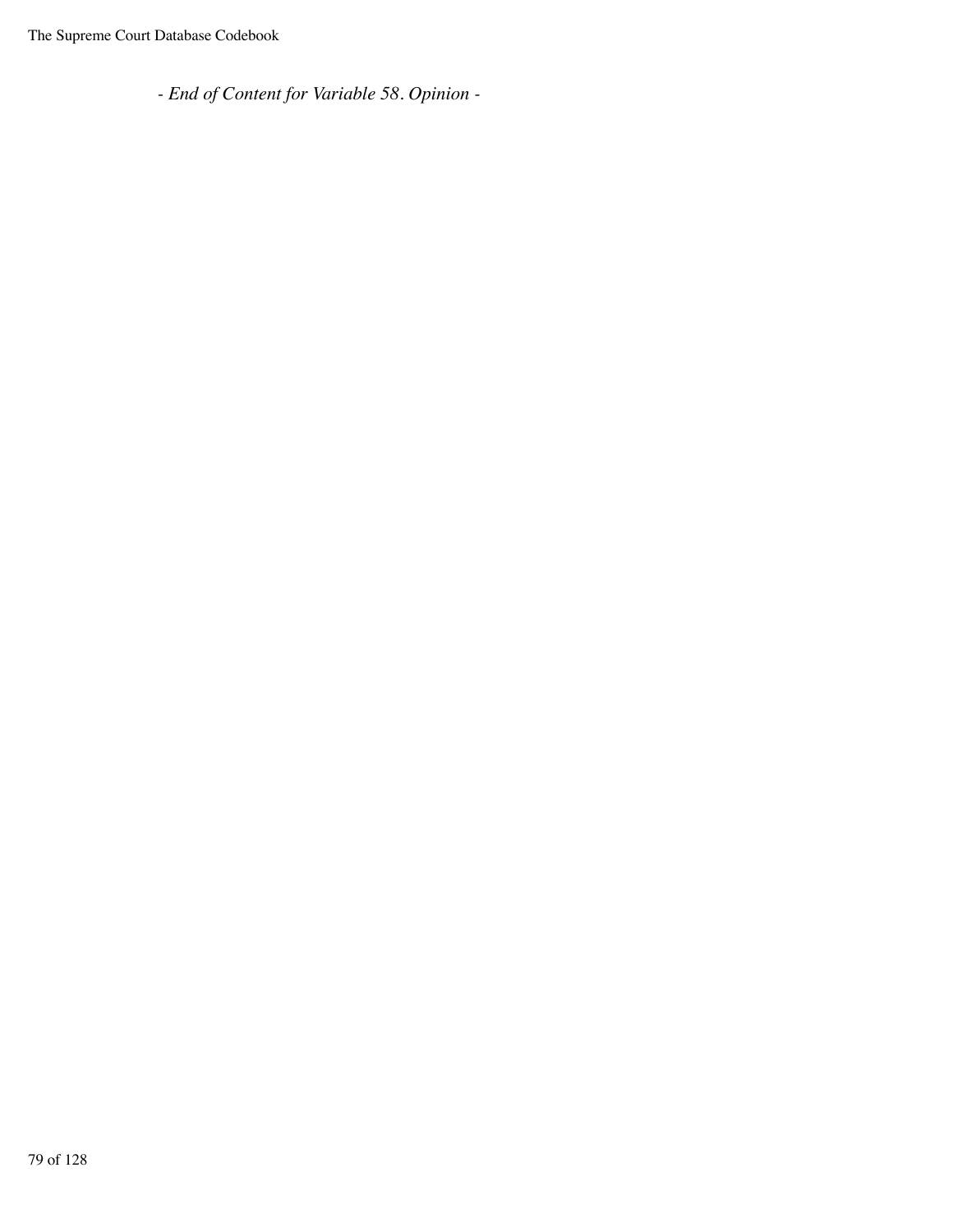## 59 Direction of the Individual Justice's Votes

| <b>Variable Name</b> | <b>Spaeth Name</b>   | <b>Normalizations</b>   |
|----------------------|----------------------|-------------------------|
| direction            | <b>HARDIR-BRYDIR</b> | varJusticeDirection (2) |

This variable indicates whether the justice cast a liberal or conservative vote. For the definitions of liberal and conservative, see variable decisionDirection. A missing value code indicates that the decisionDirection was unspecifiable or that that justice did not participate.

This variable appears in the Justice Centered Datasets only.

*- End of Content for Variable 59. Direction of the Individual Justice's Votes -*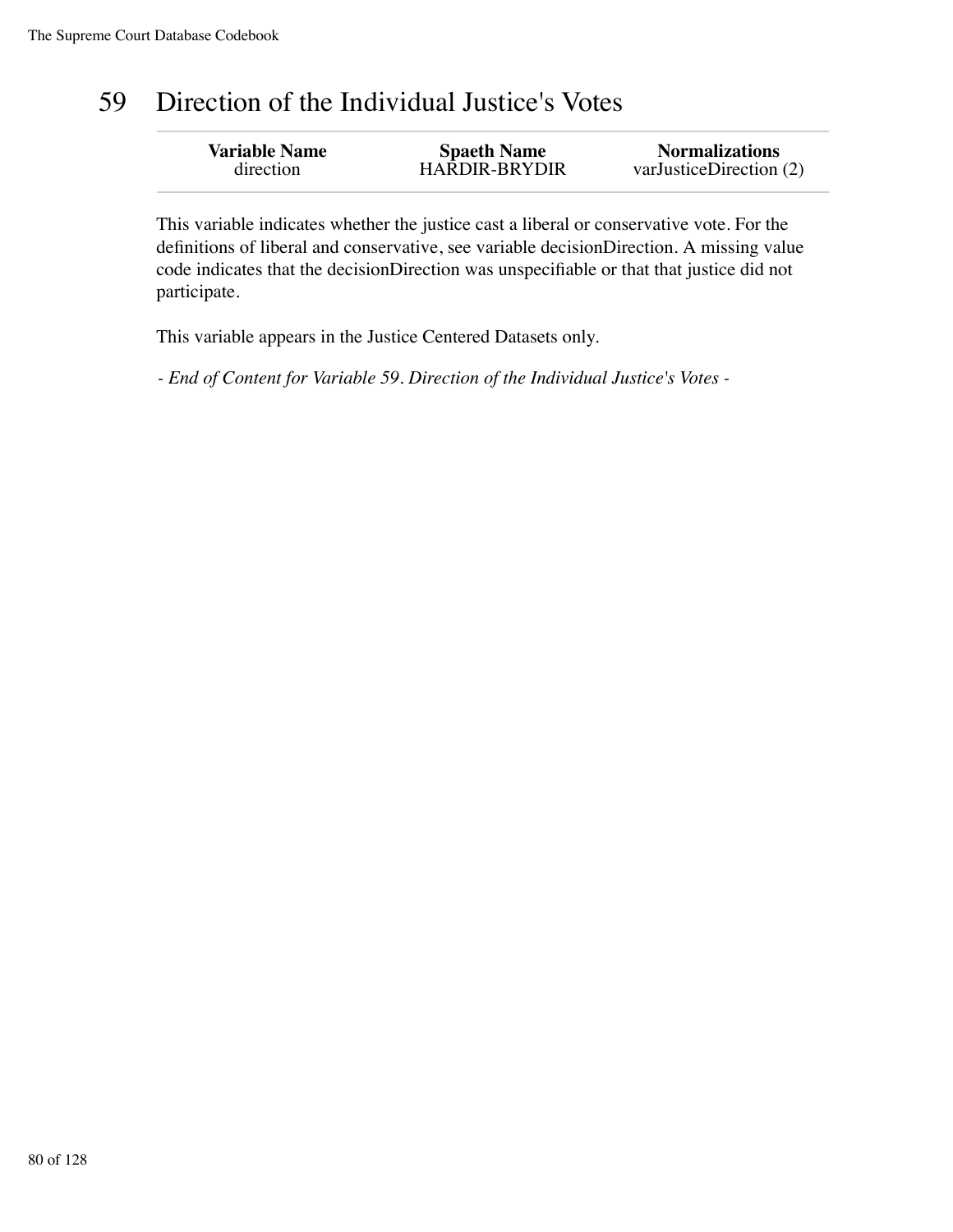# 60 Majority and Minority Voting by Justice

| <b>Variable Name</b> | <b>Spaeth Name</b> | <b>Normalizations</b>  |
|----------------------|--------------------|------------------------|
| majority             | <b>HARM - BRYM</b> | varJusticeMajority (2) |

Analysts commonly want to know the frequency with which given justices vote with the majority and/or in dissent overall or in certain sets of circumstances. This variable provides that information for each justice.

This variable appears in the Justice Centered Datasets only.

*- End of Content for Variable 60. Majority and Minority Voting by Justice -*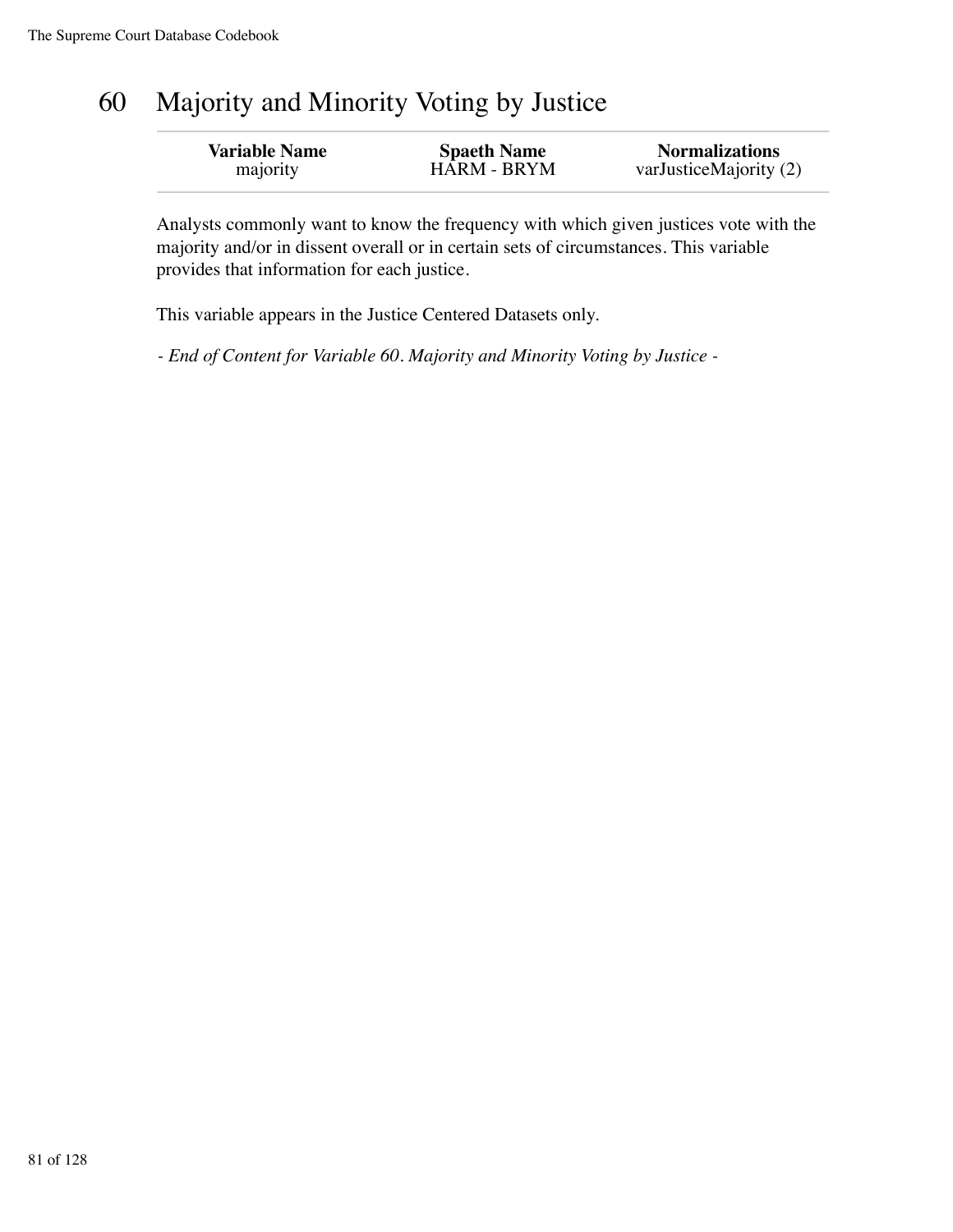# 61 First Agreement

| <b>Variable Name</b> | <b>Spaeth Name</b> | <b>Normalizations</b> |
|----------------------|--------------------|-----------------------|
| firstAgreement       | HARA1 - BRYA1      | varJustices (114)     |
|                      |                    |                       |

This variable (and Second Agreement) denotes whether the justice agreed with a dissent or concurrence written by another justice (indicated by the justice's id number). Two agreements are coded---one in this variable and the second in secondAgreement. For more details, see the opinion variable.

This variable appears in the Justice Centered Datasets only.

*Note: This variable relies on the Justices ID for its values. For a more detailed description of these identifiers, please visit the detail page for the Justices variable. Note that the justice normalizations changed with the SCDB\_2012\_01 release of the database.*

*- End of Content for Variable 61. First Agreement -*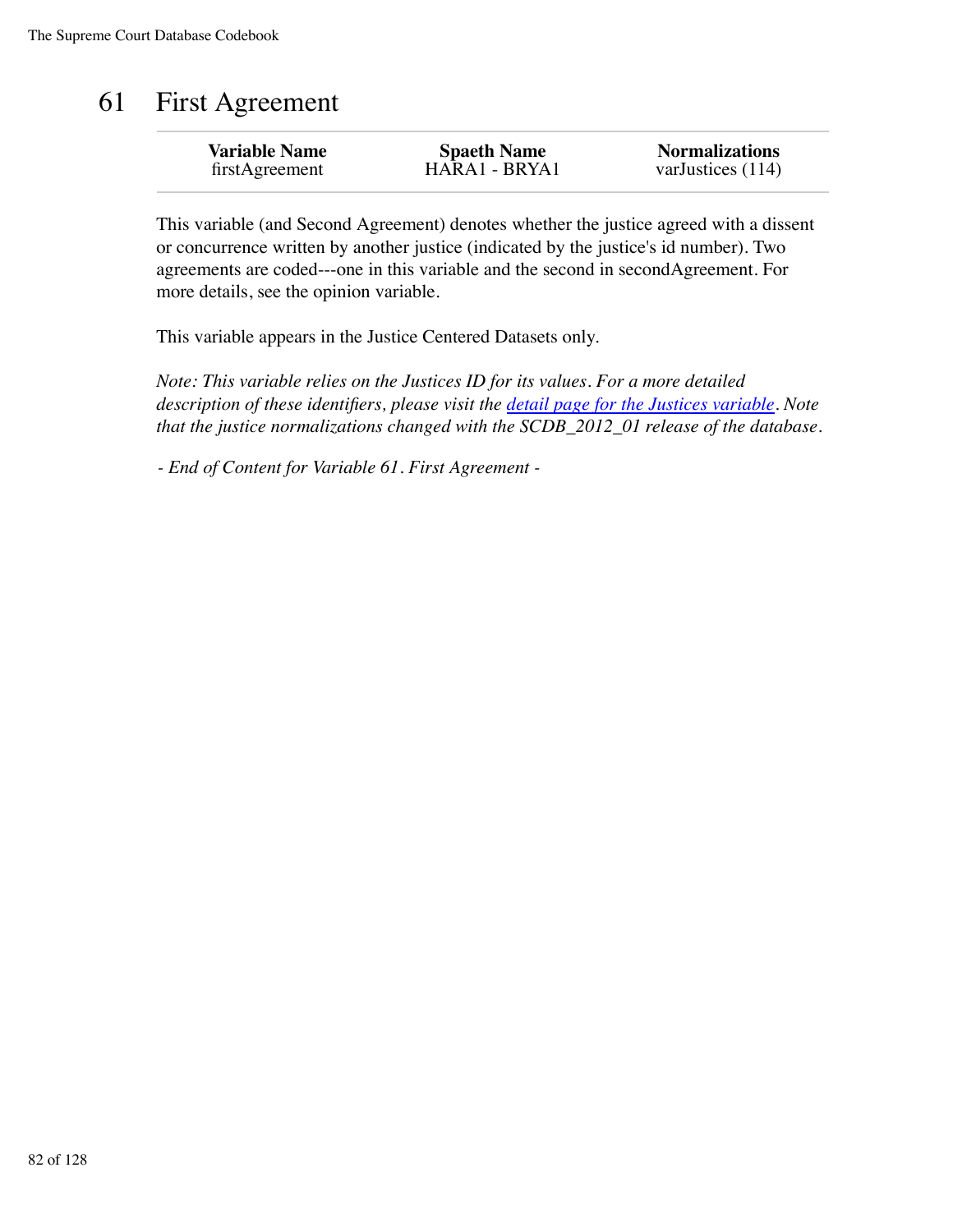# 62 Second Agreement

| <b>Variable Name</b> | <b>Spaeth Name</b> | <b>Normalizations</b> |
|----------------------|--------------------|-----------------------|
| secondAgreement      | HARA2 - BRYA2      | varJustices (114)     |
|                      |                    |                       |

See variable First Agreement (firstAgreement).

This variable appears in the Justice Centered Datasets only.

*Note: This variable relies on the Justices ID for its values. For a more detailed description of these identifiers, please visit the detail page for the Justices variable. Note that the justice normalizations changed with the SCDB\_2012\_01 release of the database.*

*- End of Content for Variable 62. Second Agreement -*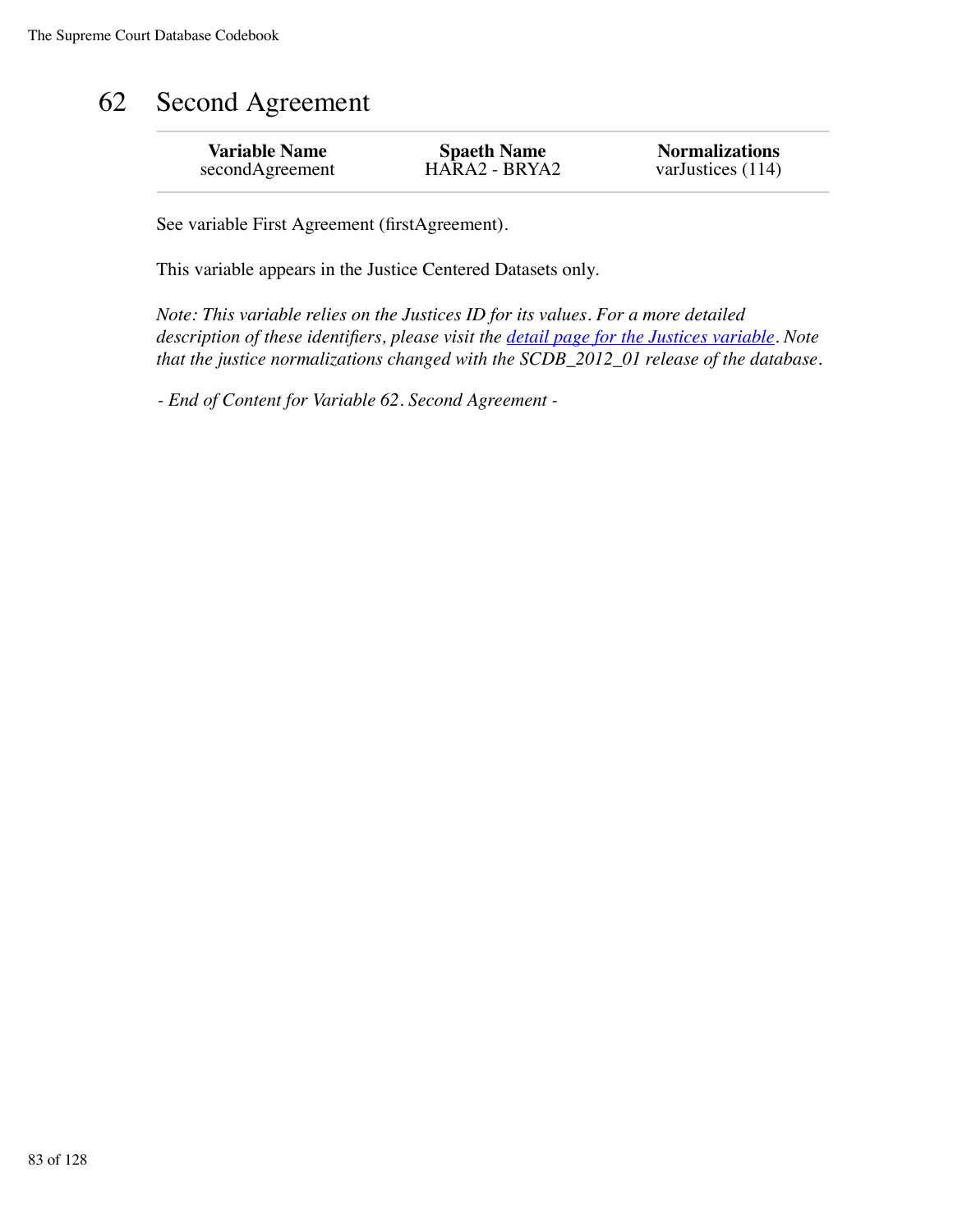## Appendix

This appendix contains an exhaustive list of the numeric codes used for all numeric variables in the Supreme Court Database. In the language of database administration, these lists are called normalizations. In the language of statistical software, these lists are called value labels. All of the data files available for software that supports them, e.g., Stata, R, and SPSS, include all of these value labels. The naming convention used throughout is varVariableName.

## A1 varAdminAction

*125 Distinct Values*

varAdminAction is used in conjunction with: *adminAction*

- Army and Air Force Exchange Service
- Atomic Energy Commission
- Secretary or administrative unit or personnel of the U.S. Air Force
- Department or Secretary of Agriculture
- Alien Property Custodian
- Secretary or administrative unit or personnel of the U.S. Army
- Board of Immigration Appeals
- Bureau of Indian Affairs
- Bureau of Prisons
- Bonneville Power Administration
- Benefits Review Board
- Civil Aeronautics Board
- Bureau of the Census
- Central Intelligence Agency
- Commodity Futures Trading Commission
- Department or Secretary of Commerce
- Comptroller of Currency
- Consumer Product Safety Commission
- Civil Rights Commission
- Civil Service Commission, U.S.
- Customs Service or Commissioner or Collector of Customs
- Defense Base Closure and REalignment Commission
- Drug Enforcement Agency
- Department or Secretary of Defense
- Department or Secretary of Energy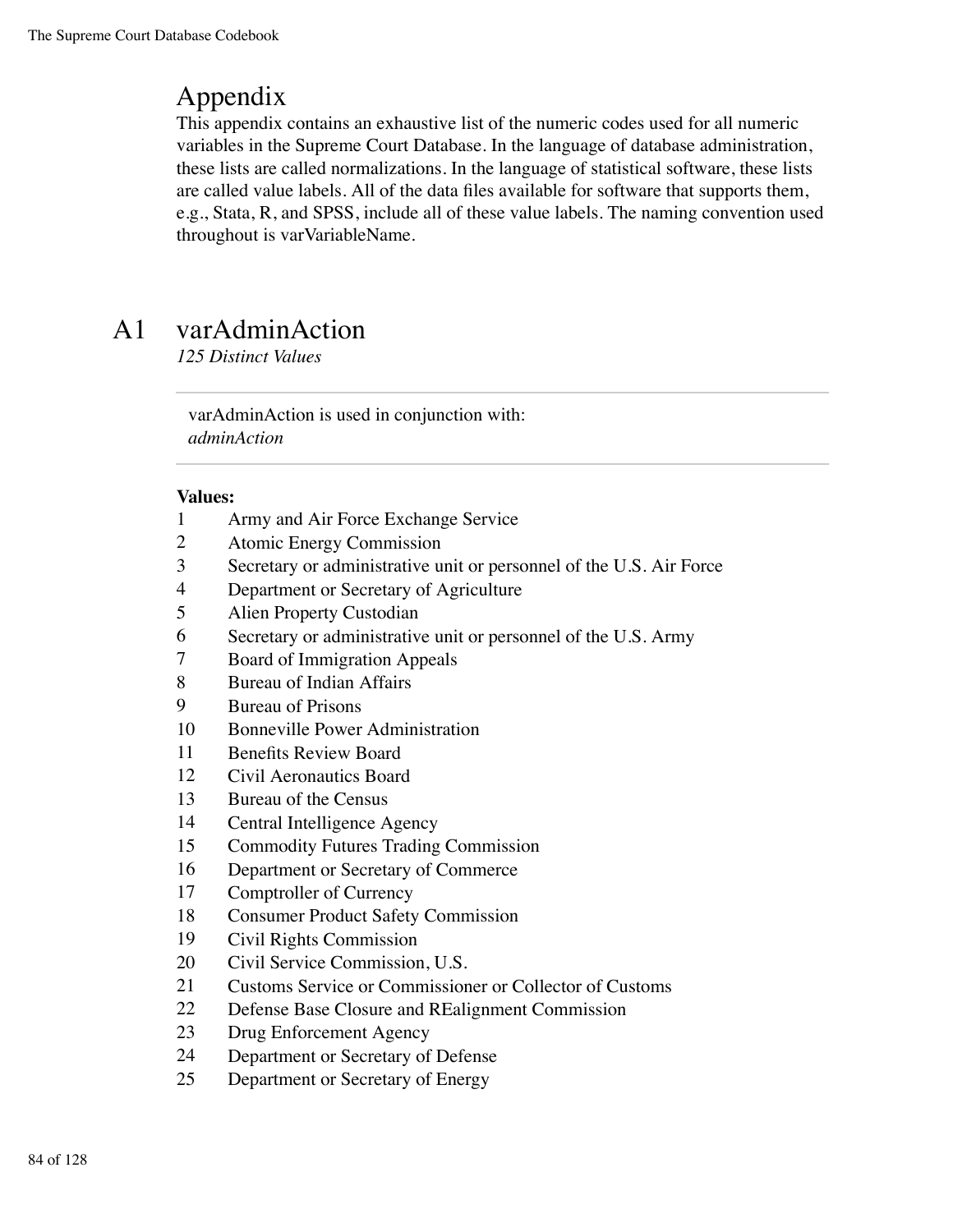- Department or Secretary of the Interior
- Department of Justice or Attorney General
- Department or Secretary of State
- Department or Secretary of Transportation
- Department or Secretary of Education
- U.S. Employees' Compensation Commission, or Commissioner
- Equal Employment Opportunity Commission
- Environmental Protection Agency or Administrator
- Federal Aviation Agency or Administration
- Federal Bureau of Investigation or Director
- Federal Bureau of Prisons
- Farm Credit Administration
- Federal Communications Commission
- Federal Credit Union Administration
- Food and Drug Administration
- Federal Deposit Insurance Corporation
- Federal Energy Administration
- Federal Election Commission
- Federal Energy Regulatory Commission
- Federal Housing Administration
- Federal Home Loan Bank Board
- Federal Labor Relations Authority
- Federal Maritime Board
- Federal Maritime Commission
- Farmers Home Administration
- Federal Parole Board
- Federal Power Commission
- Federal Railroad Administration
- Federal Reserve Board of Governors
- Federal Reserve System
- Federal Savings and Loan Insurance Corporation
- Federal Trade Commission
- Federal Works Administration, or Administrator
- General Accounting Office
- Comptroller General
- General Services Administration
- Department or Secretary of Health, Education and Welfare
- Department or Secretary of Health and Human Services
- Department or Secretary of Housing and Urban Development
- Administrative agency established under an interstate compact (except for the MTC)
- Interstate Commerce Commission
- Indian Claims Commission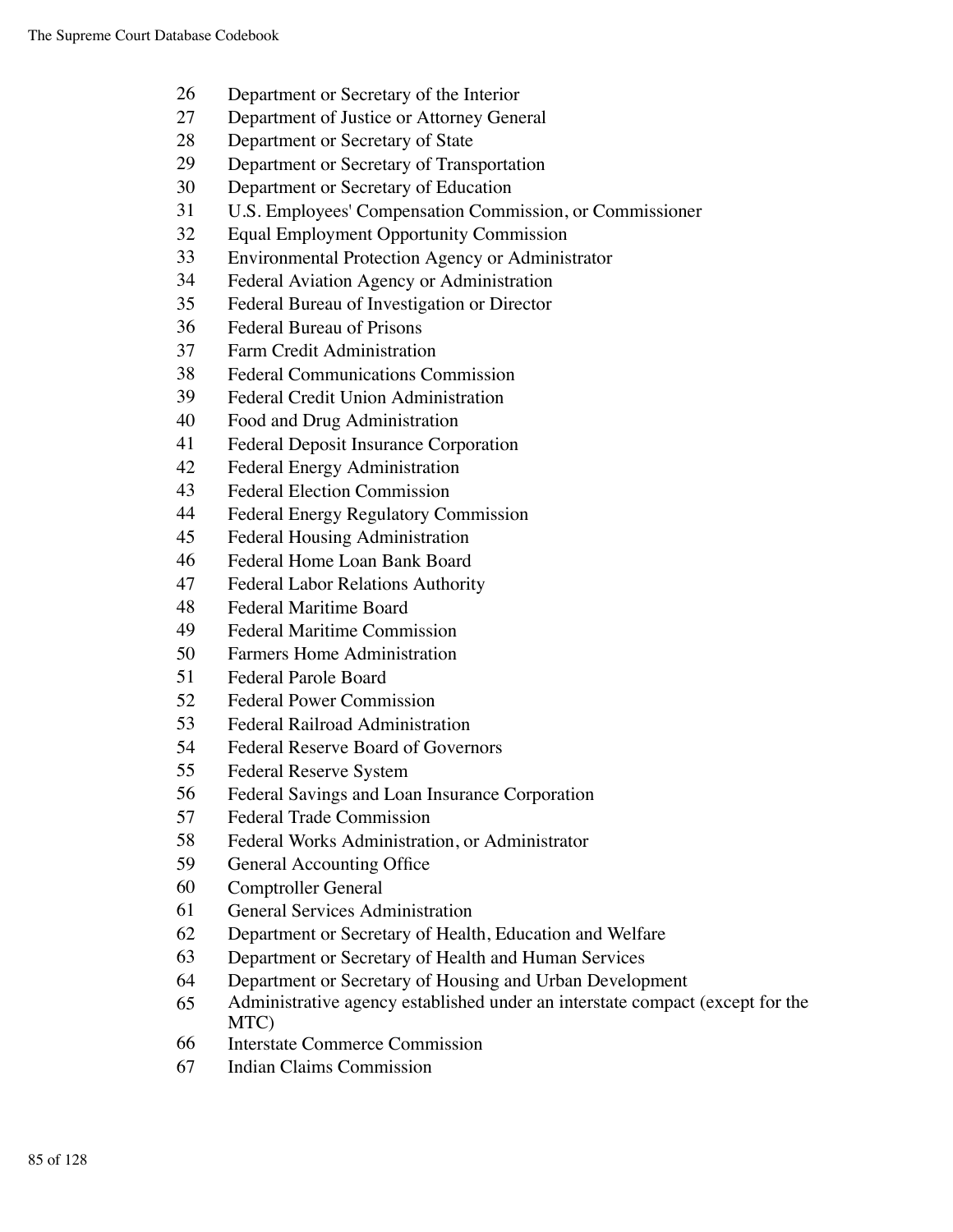- Immigration and Naturalization Service, or Director of, or District Director of, or Immigration and Naturalization Enforcement
- Internal Revenue Service, Collector, Commissioner, or District Director of
- Information Security Oversight Office
- Department or Secretary of Labor
- Loyalty Review Board
- Legal Services Corporation
- Merit Systems Protection Board
- Multistate Tax Commission
- National Aeronautics and Space Administration
- Secretary or administrative unit or personnel of the U.S. Navy
- National Credit Union Administration
- National Endowment for the Arts
- National Enforcement Commission
- National Highway Traffic Safety Administration
- 82 National Labor Relations Board, or regional office or officer
- National Mediation Board
- National Railroad Adjustment Board
- Nuclear Regulatory Commission
- National Security Agency
- Office of Economic Opportunity
- Office of Management and Budget
- Office of Price Administration, or Price Administrator
- Office of Personnel Management
- Occupational Safety and Health Administration
- Occupational Safety and Health Review Commission
- Office of Workers' Compensation Programs
- Patent Office, or Commissioner of, or Board of Appeals of
- Pay Board (established under the Economic Stabilization Act of 1970)
- Pension Benefit Guaranty Corporation
- U.S. Public Health Service
- Postal Rate Commission
- Provider Reimbursement Review Board
- Renegotiation Board
- Railroad Adjustment Board
- Railroad Retirement Board
- Subversive Activities Control Board
- Small Business Administration
- Securities and Exchange Commission
- Social Security Administration or Commissioner
- Selective Service System
- Department or Secretary of the Treasury
- Tennessee Valley Authority
- United States Forest Service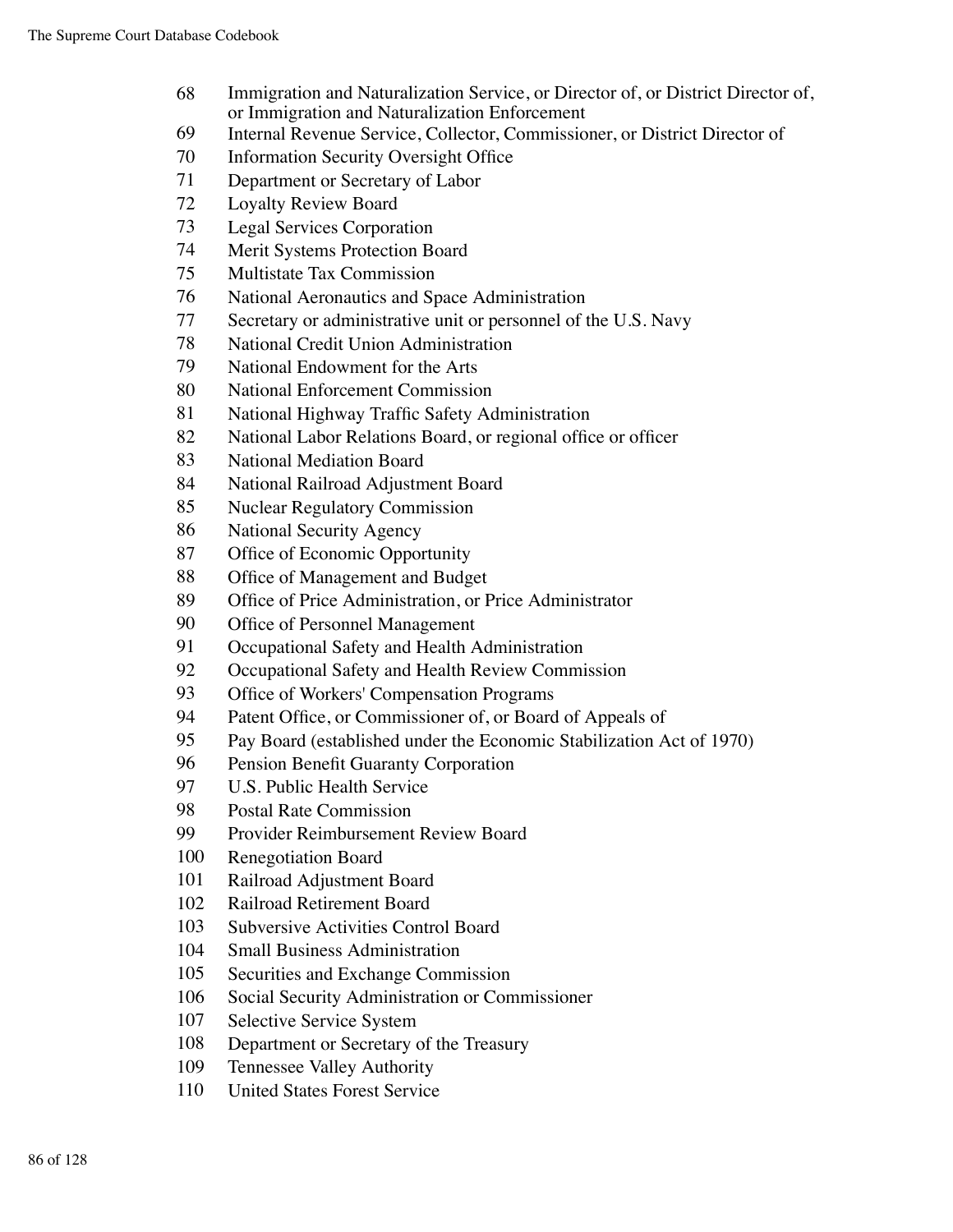- 111 United States Parole Commission
- 112 Postal Service and Post Office, or Postmaster General, or Postmaster
- 113 United States Sentencing Commission
- 114 Veterans' Administration or Board of Veterans' Appeals
- 115 War Production Board
- 116 Wage Stabilization Board
- 117 State Agency
- 118 Unidentifiable
- 119 Office of Thrift Supervision
- 120 Department of Homeland Security
- 121 Board of General Appraisers
- 122 Board of Tax Appeals
- 123 General Land Office or Commissioners
- 124 NO Admin Action
- 125 Processing Tax Board of Review

### A2 varAuthorityDecision

*7 Distinct Values*

varAuthorityDecision is used in conjunction with: *authorityDecision1 authorityDecision2*

#### **Values:**

- 1 judicial review (national level)
- 2 judicial review (state level)
- 3 Supreme Court supervision of lower federal or state courts or original jurisdiction
- 4 statutory construction
- 5 interpretation of administrative regulation or rule, or executive order
- 6 diversity jurisdiction
- 7 federal common law

## A3 varCaseDispositionLc

*12 Distinct Values*

varCaseDispositionLc is used in conjunction with: *lcDisposition*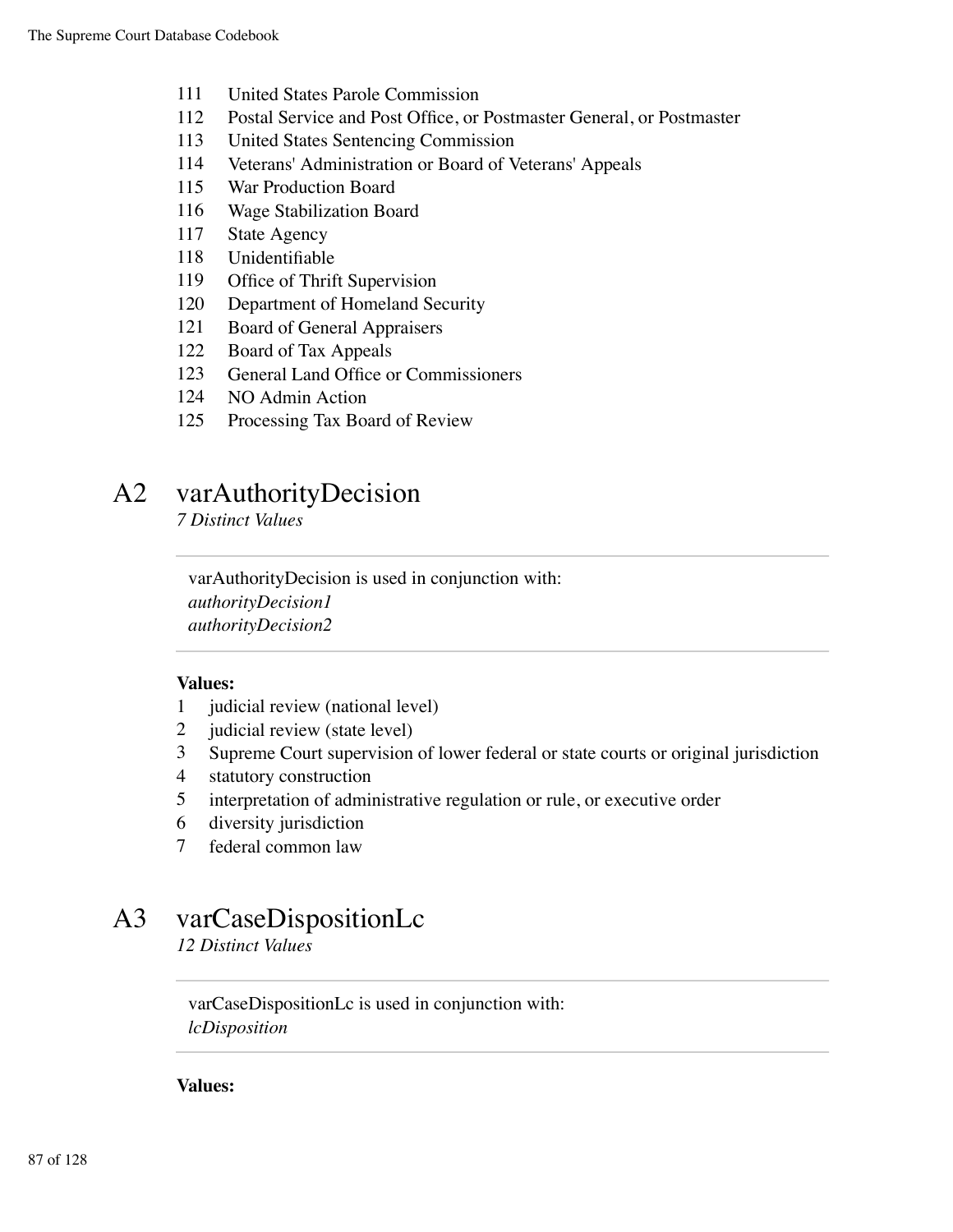- stay, petition, or motion granted
- affirmed
- reversed
- reversed and remanded
- vacated and remanded
- affirmed and reversed (or vacated) in part
- affirmed and reversed (or vacated) in part and remanded
- vacated
- petition denied or appeal dismissed
- modify
- remand
- unusual disposition

## A4 varCaseDispositionSc

*11 Distinct Values*

varCaseDispositionSc is used in conjunction with: *caseDisposition*

#### **Values:**

- stay, petition, or motion granted
- affirmed
- reversed
- reversed and remanded
- vacated and remanded
- affirmed and reversed (or vacated) in part
- affirmed and reversed (or vacated) in part and remanded
- vacated
- petition denied or appeal dismissed
- certification to a lower court
- no disposition

## A5 varCaseDispositionUnusual

*2 Distinct Values*

varCaseDispositionUnusual is used in conjunction with: *caseDispositionUnusual*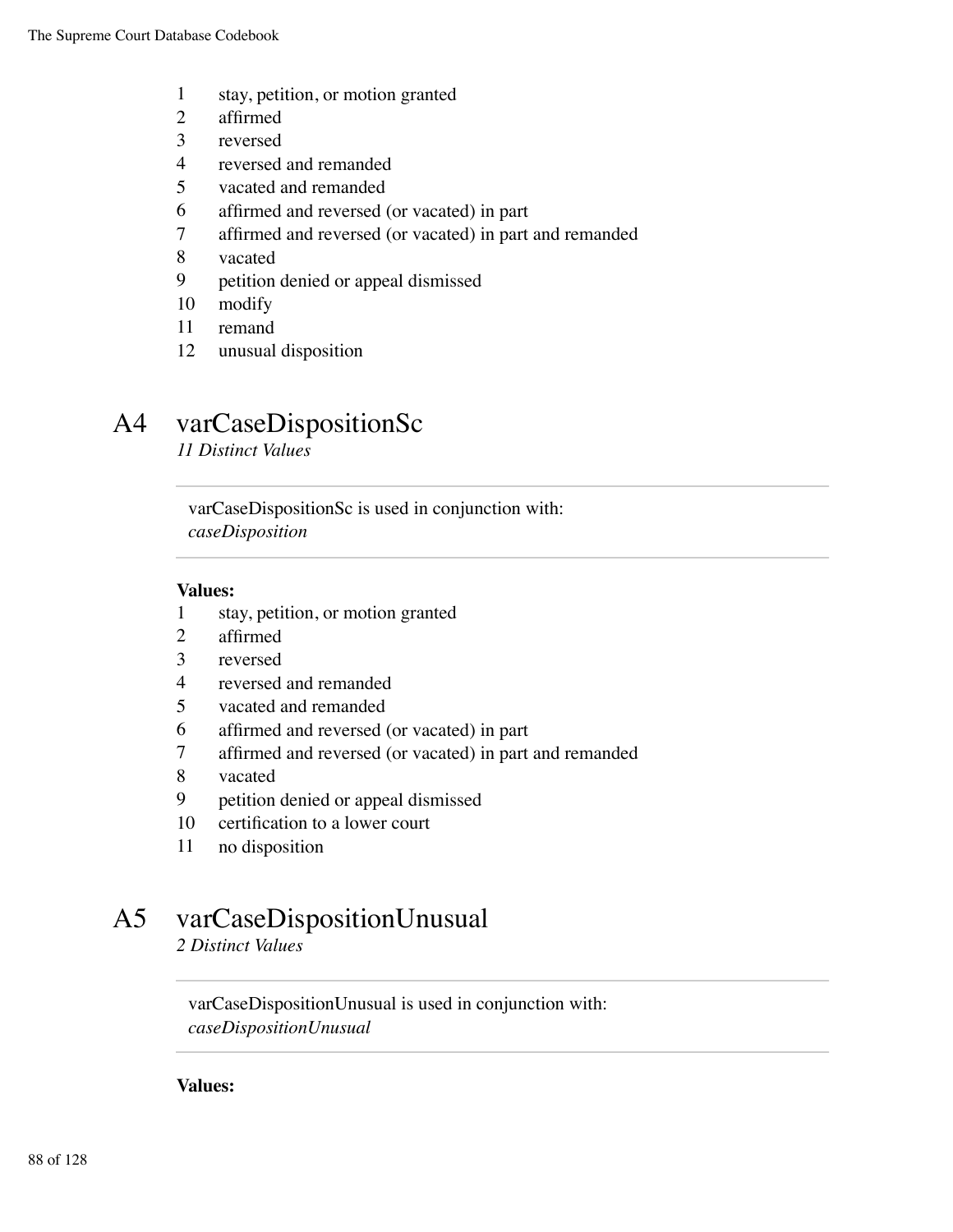- no unusual disposition specified
- unusual disposition

### A6 varCaseSources

*204 Distinct Values*

varCaseSources is used in conjunction with: *caseOrigin caseSource*

- U.S. Court of Customs and Patent Appeals
- U.S. Court of International Trade
- U.S. Court of Claims, Court of Federal Claims
- U.S. Court of Military Appeals, renamed as Court of Appeals for the Armed Forces
- U.S. Court of Military Review
- U.S. Court of Veterans Appeals
- U.S. Customs Court
- U.S. Court of Appeals, Federal Circuit
- U.S. Tax Court
- Temporary Emergency U.S. Court of Appeals
- U.S. Court for China
- U.S. Consular Courts
- U.S. Commerce Court
- Territorial Supreme Court
- Territorial Appellate Court
- Territorial Trial Court
- Emergency Court of Appeals
- District of Columbia Supreme Court
- Bankruptcy Court
- U.S. Court of Appeals, First Circuit
- U.S. Court of Appeals, Second Circuit
- U.S. Court of Appeals, Third Circuit
- U.S. Court of Appeals, Fourth Circuit
- U.S. Court of Appeals, Fifth Circuit
- U.S. Court of Appeals, Sixth Circuit
- U.S. Court of Appeals, Seventh Circuit
- U.S. Court of Appeals, Eighth Circuit
- U.S. Court of Appeals, Ninth Circuit
- U.S. Court of Appeals, Tenth Circuit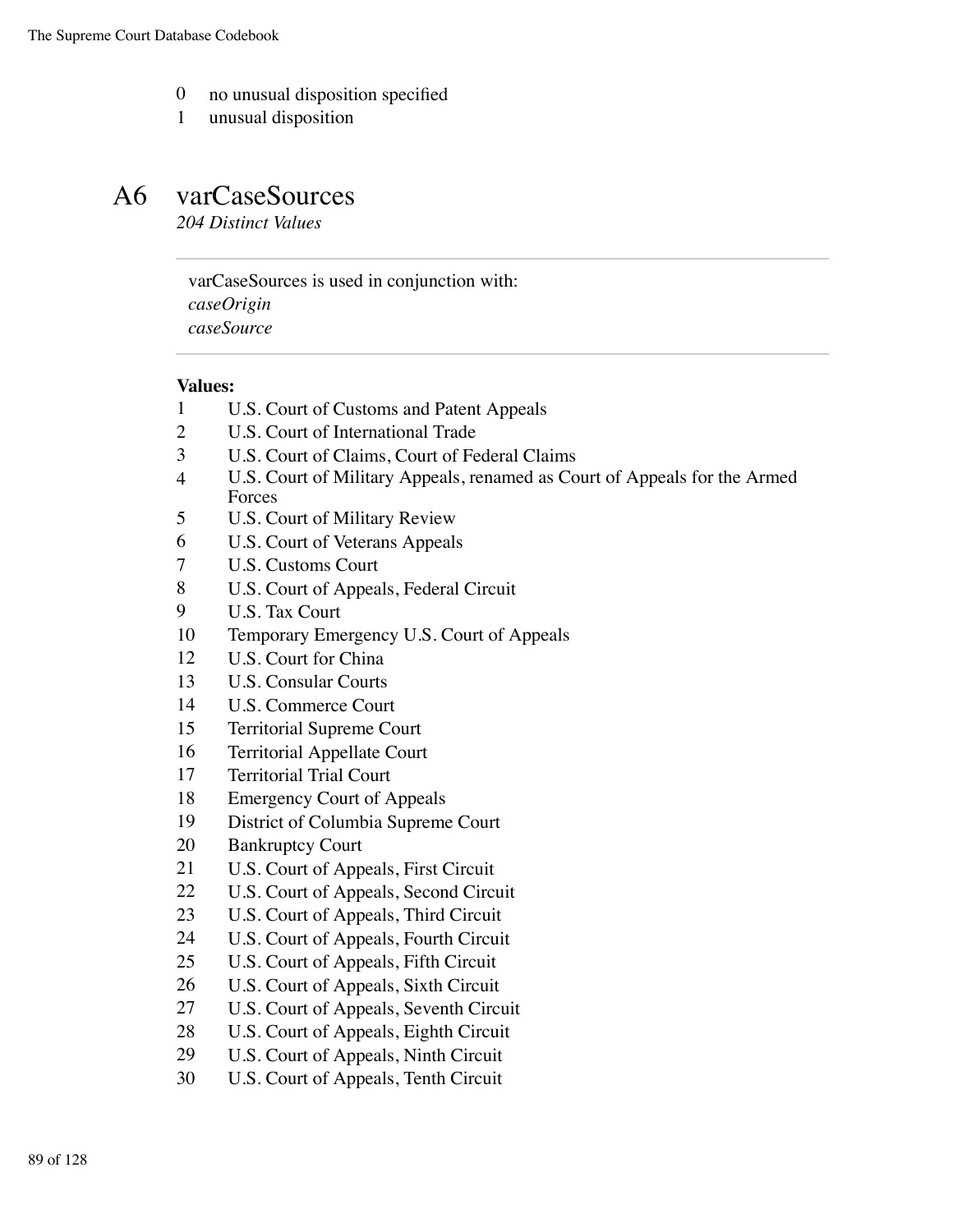- U.S. Court of Appeals, Eleventh Circuit
- U.S. Court of Appeals, District of Columbia Circuit
- Alabama Middle U.S. District Court
- Alabama Northern U.S. District Court
- Alabama Southern U.S. District Court
- Alaska U.S. District Court
- Arizona U.S. District Court
- Arkansas Eastern U.S. District Court
- Arkansas Western U.S. District Court
- California Central U.S. District Court
- California Eastern U.S. District Court
- California Northern U.S. District Court
- California Southern U.S. District Court
- Colorado U.S. District Court
- Connecticut U.S. District Court
- Delaware U.S. District Court
- District Of Columbia U.S. District Court
- Florida Middle U.S. District Court
- Florida Northern U.S. District Court
- Florida Southern U.S. District Court
- Georgia Middle U.S. District Court
- Georgia Northern U.S. District Court
- Georgia Southern U.S. District Court
- Guam U.S. District Court
- Hawaii U.S. District Court
- Idaho U.S. District Court
- Illinois Central U.S. District Court
- Illinois Northern U.S. District Court
- Illinois Southern U.S. District Court
- Indiana Northern U.S. District Court
- Indiana Southern U.S. District Court
- Iowa Northern U.S. District Court
- Iowa Southern U.S. District Court
- Kansas U.S. District Court
- Kentucky Eastern U.S. District Court
- Kentucky Western U.S. District Court
- Louisiana Eastern U.S. District Court
- Louisiana Middle U.S. District Court
- Louisiana Western U.S. District Court
- Maine U.S. District Court
- Maryland U.S. District Court
- Massachusetts U.S. District Court
- Michigan Eastern U.S. District Court
- Michigan Western U.S. District Court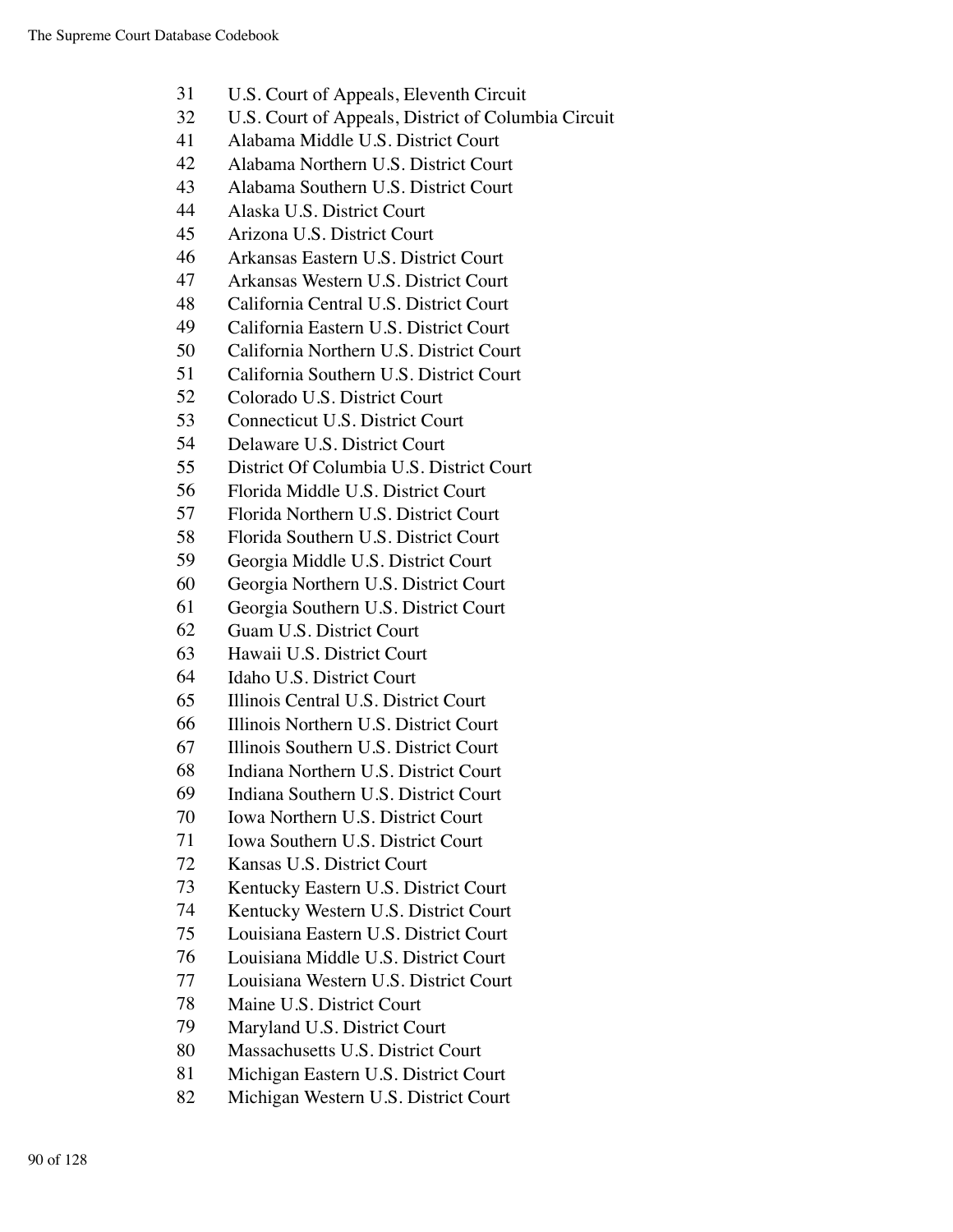- Minnesota U.S. District Court
- Mississippi Northern U.S. District Court
- Mississippi Southern U.S. District Court
- Missouri Eastern U.S. District Court
- Missouri Western U.S. District Court
- Montana U.S. District Court
- Nebraska U.S. District Court
- Nevada U.S. District Court
- New Hampshire U.S. District Court
- New Jersey U.S. District Court
- New Mexico U.S. District Court
- New York Eastern U.S. District Court
- New York Northern U.S. District Court
- New York Southern U.S. District Court
- New York Western U.S. District Court
- North Carolina Eastern U.S. District Court
- North Carolina Middle U.S. District Court
- North Carolina Western U.S. District Court
- North Dakota U.S. District Court
- Northern Mariana Islands U.S. District Court
- Ohio Northern U.S. District Court
- Ohio Southern U.S. District Court
- Oklahoma Eastern U.S. District Court
- Oklahoma Northern U.S. District Court
- Oklahoma Western U.S. District Court
- Oregon U.S. District Court
- Pennsylvania Eastern U.S. District Court
- Pennsylvania Middle U.S. District Court
- Pennsylvania Western U.S. District Court
- Puerto Rico U.S. District Court
- Rhode Island U.S. District Court
- South Carolina U.S. District Court
- South Dakota U.S. District Court
- Tennessee Eastern U.S. District Court
- Tennessee Middle U.S. District Court
- Tennessee Western U.S. District Court
- Texas Eastern U.S. District Court
- Texas Northern U.S. District Court
- Texas Southern U.S. District Court
- Texas Western U.S. District Court
- Utah U.S. District Court
- Vermont U.S. District Court
- Virgin Islands U.S. District Court
- Virginia Eastern U.S. District Court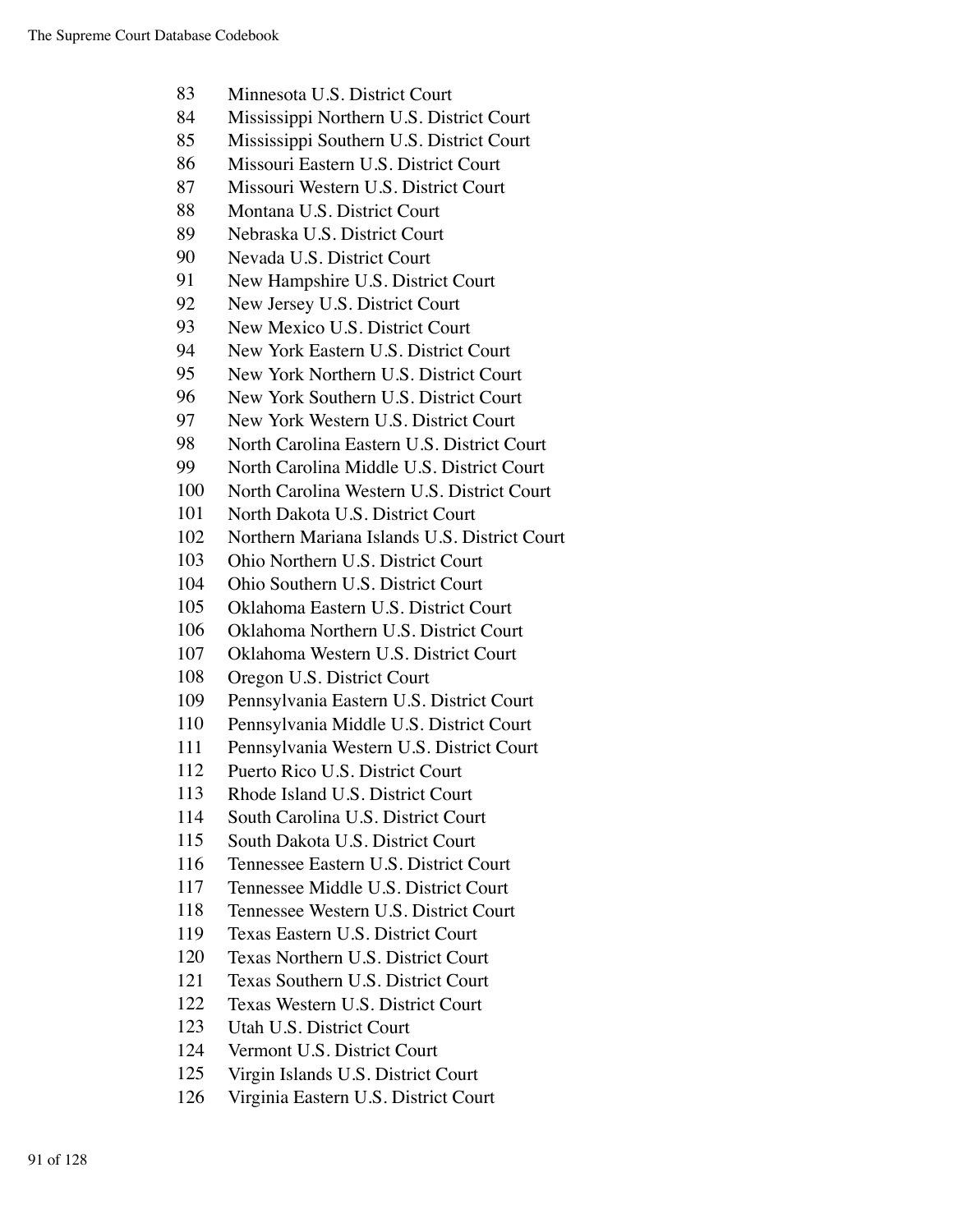- Virginia Western U.S. District Court
- Washington Eastern U.S. District Court
- Washington Western U.S. District Court
- West Virginia Northern U.S. District Court
- West Virginia Southern U.S. District Court
- Wisconsin Eastern U.S. District Court
- Wisconsin Western U.S. District Court
- Wyoming U.S. District Court
- Louisiana U.S. District Court
- Washington U.S. District Court
- West Virginia U.S. District Court
- Illinois Eastern U.S. District Court
- South Carolina Eastern U.S. District Court
- South Carolina Western U.S. District Court
- Alabama U.S. District Court
- U.S. District Court for the Canal Zone
- Georgia U.S. District Court
- Illinois U.S. District Court
- Indiana U.S. District Court
- Iowa U.S. District Court
- Michigan U.S. District Court
- Mississippi U.S. District Court
- Missouri U.S. District Court
- New Jersey Eastern U.S. District Court (East Jersey U.S. District Court)
- New Jersey Western U.S. District Court (West Jersey U.S. District Court)
- New York U.S. District Court
- North Carolina U.S. District Court
- Ohio U.S. District Court
- Pennsylvania U.S. District Court
- Tennessee U.S. District Court
- Texas U.S. District Court
- Virginia U.S. District Court
- Norfolk U.S. District Court
- Wisconsin U.S. District Court
- Kentucky U.S. Distrcrict Court
- New Jersey U.S. District Court
- California U.S. District Court
- Florida U.S. District Court
- Arkansas U.S. District Court
- District of Orleans U.S. District Court
- State Supreme Court
- State Appellate Court
- State Trial Court
- Eastern Circuit (of the United States)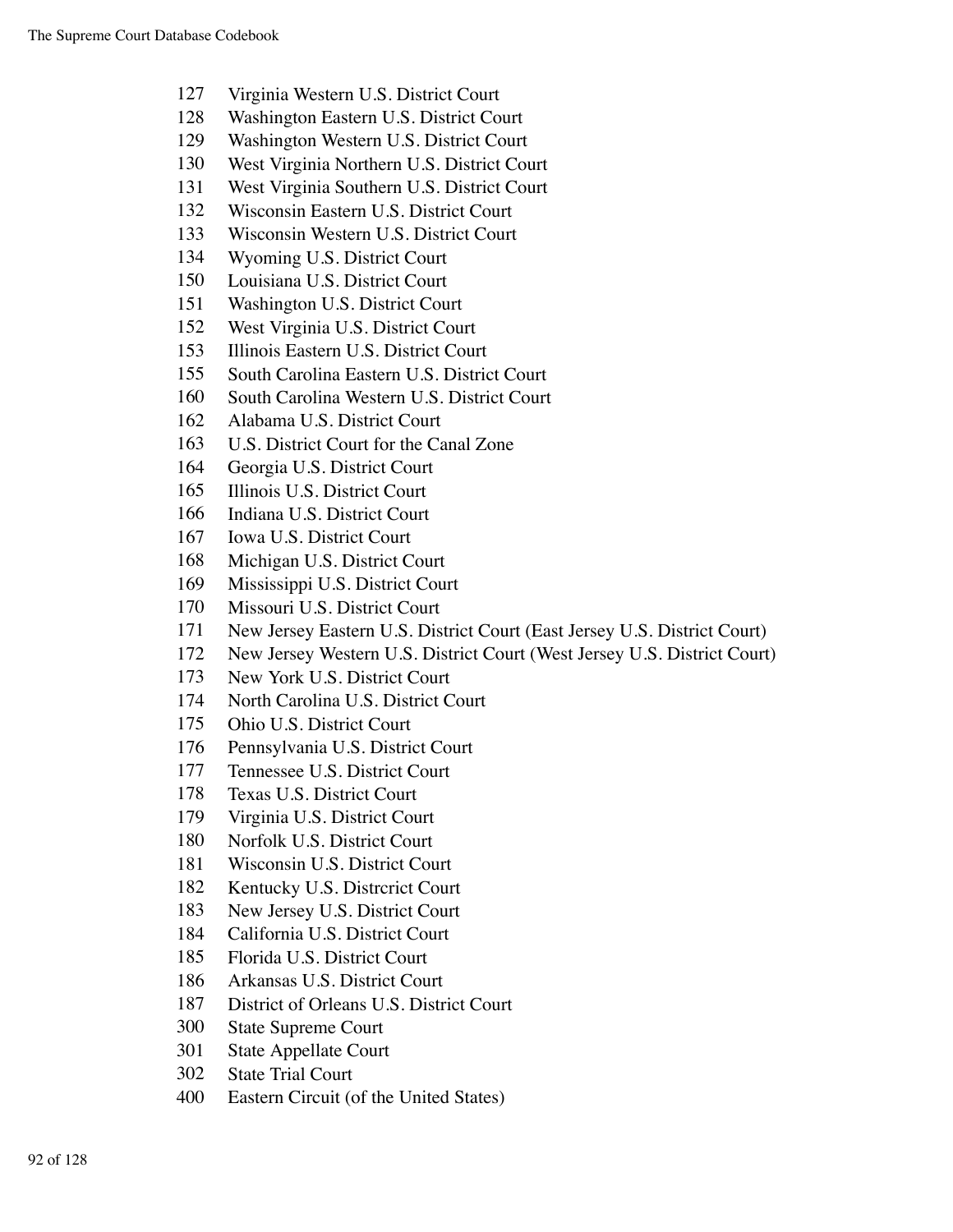- Middle Circuit (of the United States) Southern Circuit (of the United States) Alabama U.S. Circuit Court for (all) District(s) of Alabama Arkansas U.S. Circuit Court for (all) District(s) of Arkansas California U.S. Circuit for (all) District(s) of California Connecticut U.S. Circuit for the District of Connecticut Delaware U.S. Circuit for the District of Delaware Florida U.S. Circuit for (all) District(s) of Florida Georgia U.S. Circuit for (all) District(s) of Georgia 410 Illinois U.S. Circuit for (all) District(s) of Illinois Indiana U.S. Circuit for (all) District(s) of Indiana Iowa U.S. Circuit for (all) District(s) of Iowa Kansas U.S. Circuit for the District of Kansas Kentucky U.S. Circuit for (all) District(s) of Kentucky Louisiana U.S. Circuit for (all) District(s) of Louisiana Maine U.S. Circuit for the District of Maine Maryland U.S. Circuit for the District of Maryland Massachusetts U.S. Circuit for the District of Massachusetts Michigan U.S. Circuit for (all) District(s) of Michigan Minnesota U.S. Circuit for the District of Minnesota Mississippi U.S. Circuit for (all) District(s) of Mississippi Missouri U.S. Circuit for (all) District(s) of Missouri Nevada U.S. Circuit for the District of Nevada New Hampshire U.S. Circuit for the District of New Hampshire New Jersey U.S. Circuit for (all) District(s) of New Jersey New York U.S. Circuit for (all) District(s) of New York North Carolina U.S. Circuit for (all) District(s) of North Carolina Ohio U.S. Circuit for (all) District(s) of Ohio Oregon U.S. Circuit for the District of Oregon Pennsylvania U.S. Circuit for (all) District(s) of Pennsylvania Rhode Island U.S. Circuit for the District of Rhode Island South Carolina U.S. Circuit for the District of South Carolina Tennessee U.S. Circuit for (all) District(s) of Tennessee Texas U.S. Circuit for (all) District(s) of Texas Vermont U.S. Circuit for the District of Vermont Virginia U.S. Circuit for (all) District(s) of Virginia West Virginia U.S. Circuit for (all) District(s) of West Virginia Wisconsin U.S. Circuit for (all) District(s) of Wisconsin Wyoming U.S. Circuit for the District of Wyoming Circuit Court of the District of Columbia Nebraska U.S. Circuit for the District of Nebraska Colorado U.S. Circuit for the District of Colorado
- Washington U.S. Circuit for (all) District(s) of Washington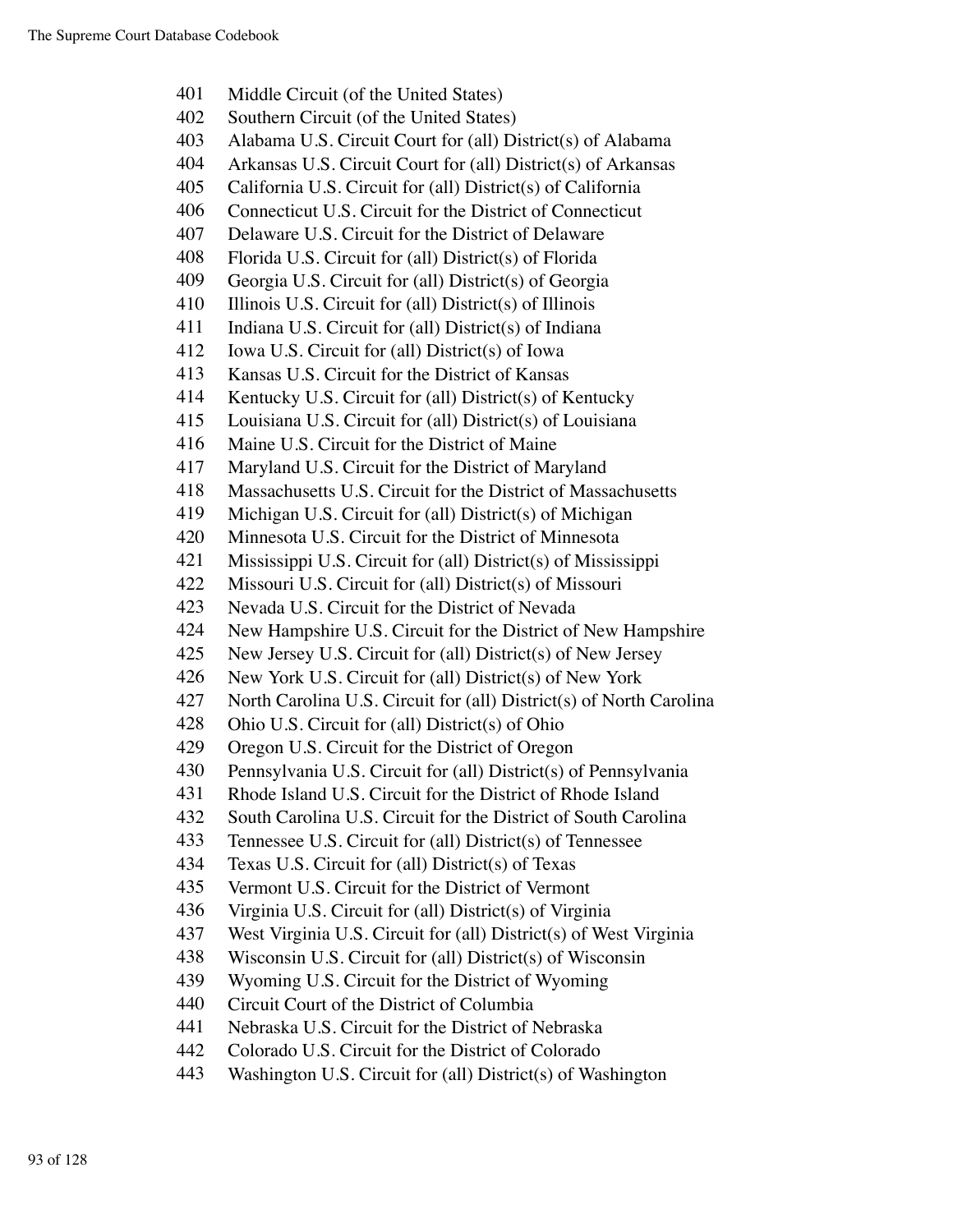### A7 varCertReason

*13 Distinct Values*

varCertReason is used in conjunction with: *certReason*

#### **Values:**

- case did not arise on cert or cert not granted
- federal court conflict
- federal court conflict and to resolve important or significant question
- putative conflict
- conflict between federal court and state court
- state court conflict
- federal court confusion or uncertainty
- 8 state court confusion or uncertainty
- federal court and state court confusion or uncertainty
- to resolve important or significant question
- to resolve question presented
- no reason given
- other reason

## A8 varChiefs

*17 Distinct Values*

varChiefs is used in conjunction with: *chief*

- Jay
- Rutledge
- Ellsworth
- Marshall
- Taney
- Chase
- Waite
- Fuller
- White
- Taft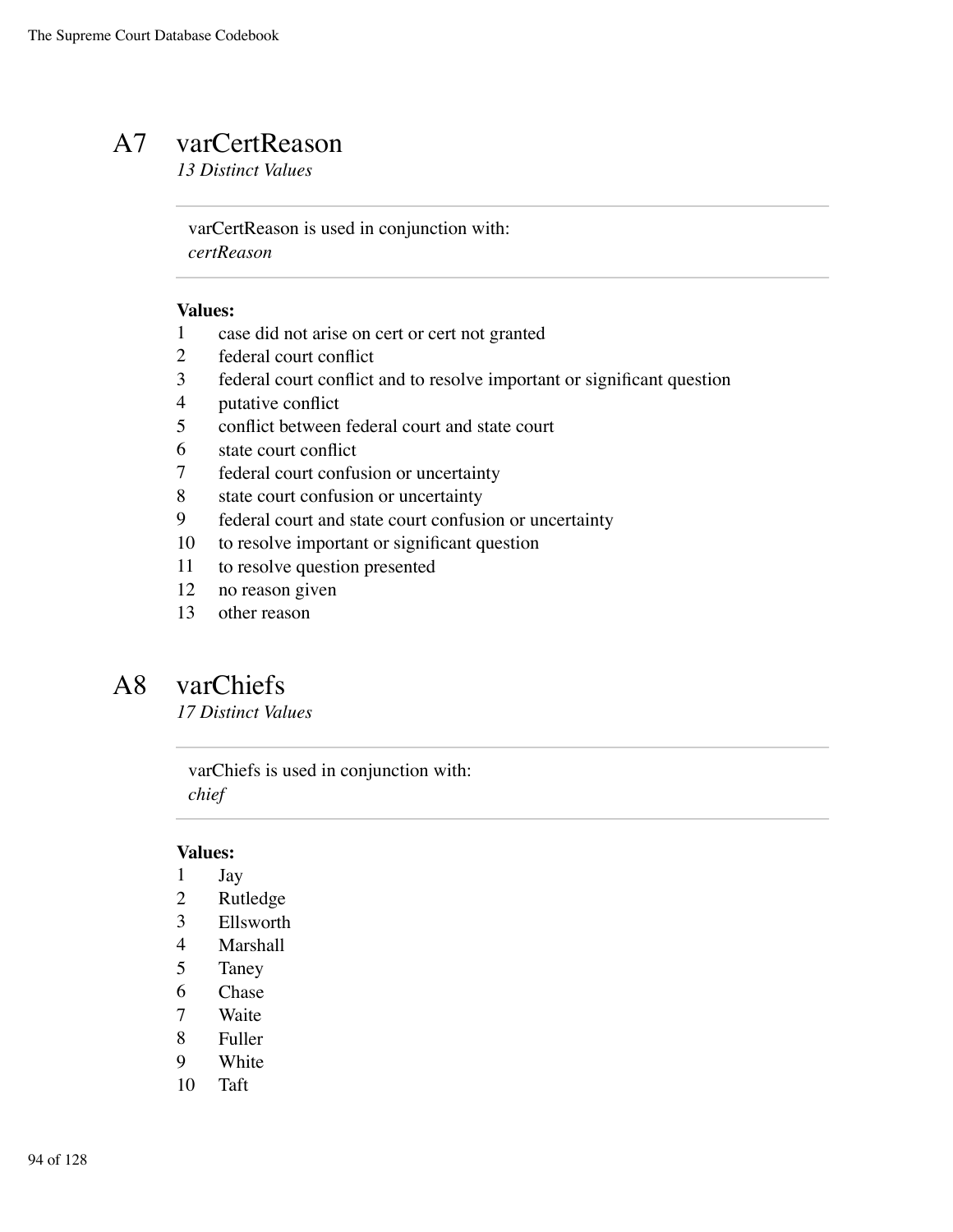- 11 Hughes
- 12 Stone
- 13 Vinson
- 14 Warren
- 15 Burger
- 16 Rehnquist
- 17 Roberts

### A9 varDecisionDirection

*3 Distinct Values*

varDecisionDirection is used in conjunction with: *lcDispositionDirection decisionDirection*

#### **Values:**

- 1 conservative
- 2 liberal
- 3 unspecifiable

## A10 varDecisionDirectionDissent

*2 Distinct Values*

varDecisionDirectionDissent is used in conjunction with: *decisionDirectionDissent*

#### **Values:**

- 0 dissent in opposite direction
- 1 majority and dissent in same direction

### A11 varDecisionTypes

*6 Distinct Values*

varDecisionTypes is used in conjunction with: *decisionType*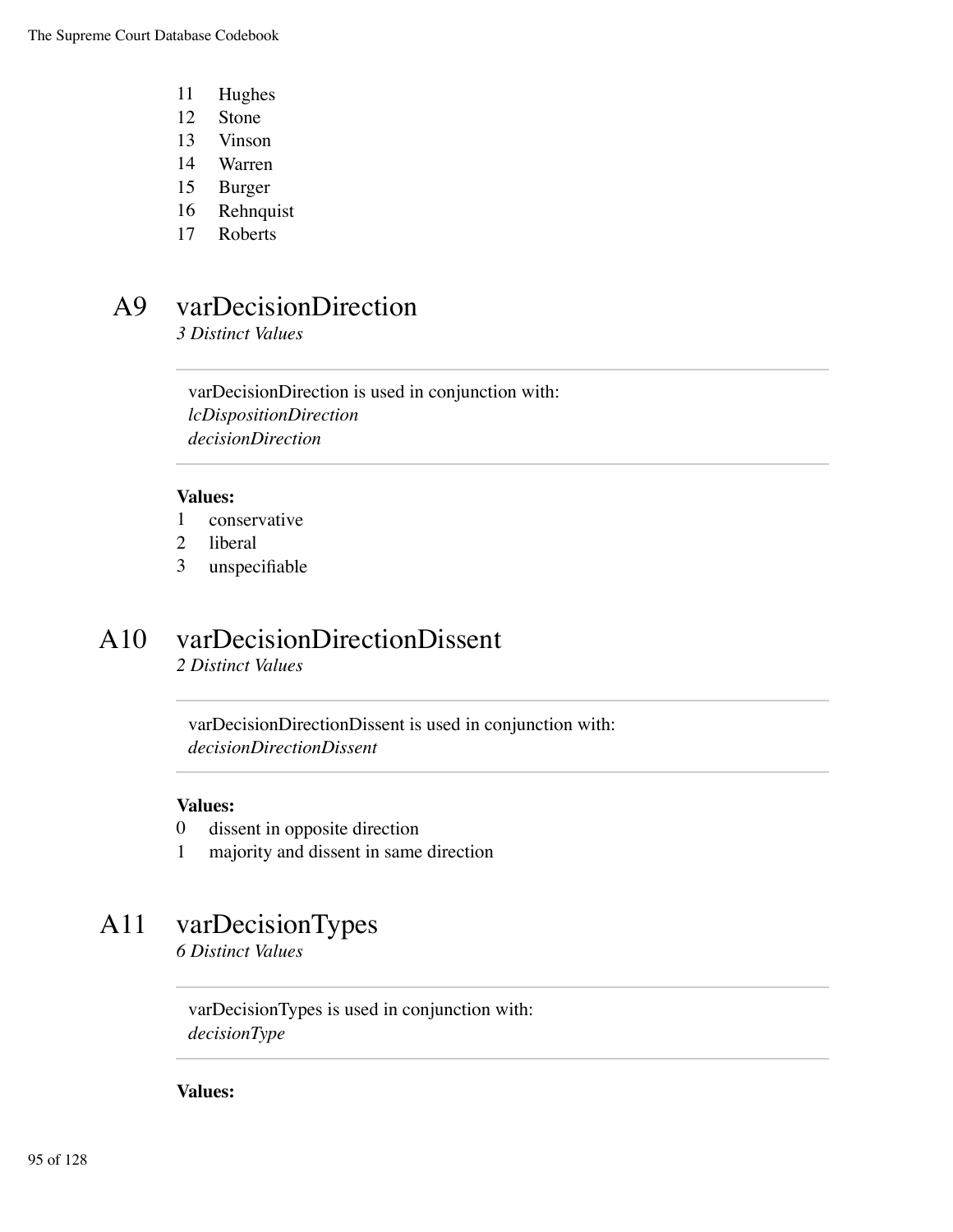- 1 opinion of the court (orally argued)
- 2 per curiam (no oral argument)
- 4 decrees
- 5 equally divided vote
- 6 per curiam (orally argued)
- 7 judgment of the Court (orally argued)

### A12 varDeclarationUncon

*4 Distinct Values*

varDeclarationUncon is used in conjunction with: *declarationUncon*

#### **Values:**

- 1 no declaration of unconstitutionality
- 2 act of congress declared unconstitutional
- 3 state or territorial law, reg, or const provision unconstitutional
- 4 municipal or other local ordinance unconstitutional

### A13 varIssues

*278 Distinct Values*

varIssues is used in conjunction with: *issue*

| 10010 | involuntary confession                                                                    |
|-------|-------------------------------------------------------------------------------------------|
| 10020 | habeas corpus                                                                             |
| 10030 | plea bargaining: the constitutionality of and/or the circumstances of its<br>exercise     |
| 10040 | retroactivity (of newly announced or newly enacted constitutional or<br>statutory rights) |
| 10050 | search and seizure (other than as pertains to vehicles or Crime Control Act)              |
| 10060 | search and seizure, vehicles                                                              |
| 10070 | search and seizure, Crime Control Act                                                     |
| 10080 | contempt of court                                                                         |
| 10090 | self-incrimination (other than as pertains to Miranda or immunity from<br>prosecution)    |
| 10100 | Miranda warnings                                                                          |
| 10110 | self-incrimination, immunity from prosecution                                             |
|       |                                                                                           |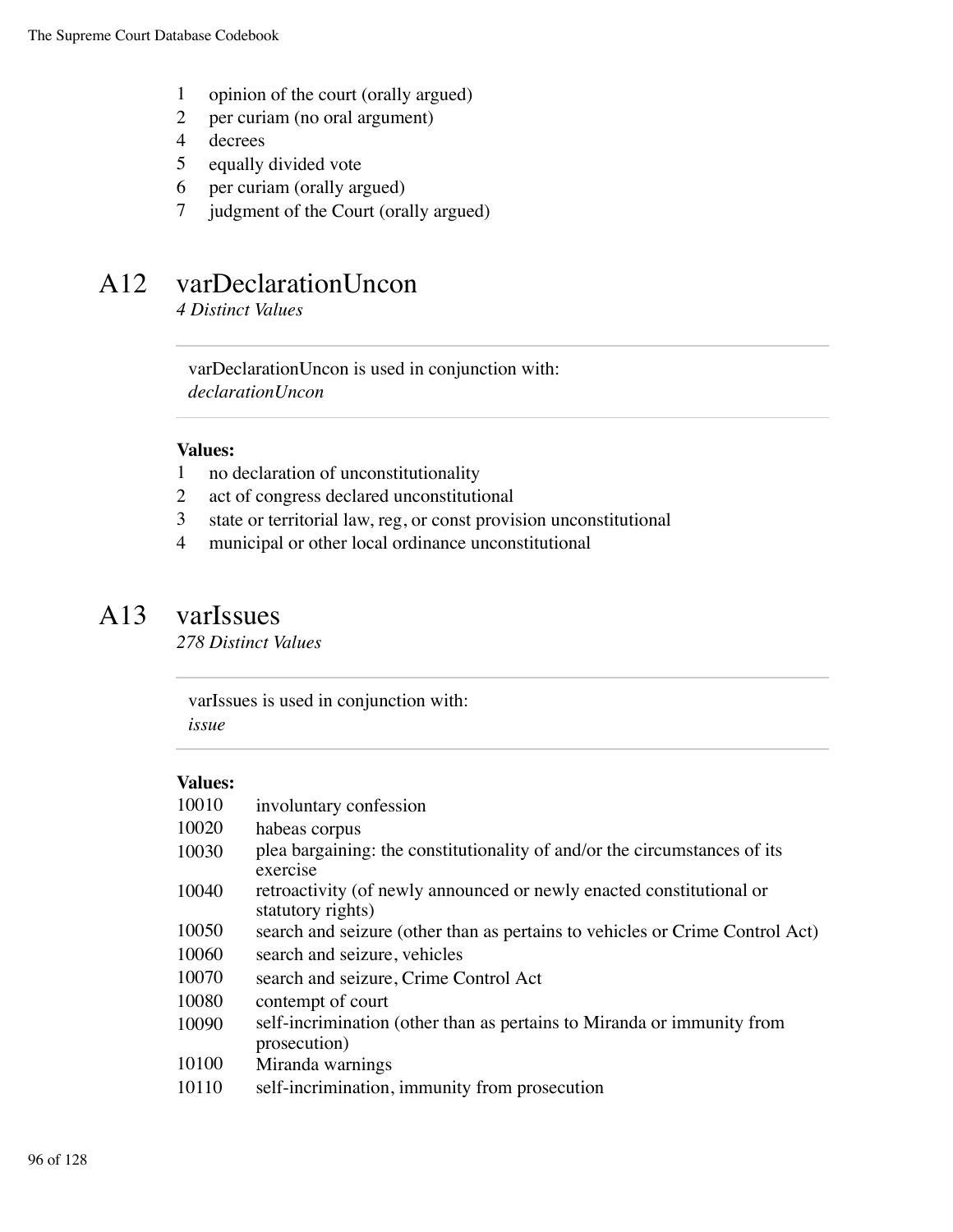right to counsel (cf. indigents appointment of counsel or inadequate representation) cruel and unusual punishment, death penalty (cf. extra legal jury influence, death penalty) cruel and unusual punishment, non-death penalty (cf. liability, civil rights acts) line-up discovery and inspection (in the context of criminal litigation only, otherwise Freedom of Information Act and related federal or state statutes or regulations) double jeopardy ex post facto (state) extra-legal jury influences: miscellaneous extra-legal jury influences: prejudicial statements or evidence extra-legal jury influences: contact with jurors outside courtroom extra-legal jury influences: jury instructions extra-legal jury influences: voir dire (not necessarily a criminal case) extra-legal jury influences: prison garb or appearance extra-legal jury influences: jurors and death penalty (cf. cruel and unusual punishment) extra-legal jury influences: pretrial publicity confrontation (right to confront accuser, call and cross-examine witnesses) subconstitutional fair procedure: confession of error subconstitutional fair procedure: conspiracy (cf. Federal Rules of Criminal Procedure: conspiracy) subconstitutional fair procedure: entrapment subconstitutional fair procedure: exhaustion of remedies subconstitutional fair procedure: fugitive from justice subconstitutional fair procedure: presentation, admissibility, or sufficiency of evidence (not necessarily a criminal case) subconstitutional fair procedure: stay of execution subconstitutional fair procedure: timeliness subconstitutional fair procedure: miscellaneous Federal Rules of Criminal Procedure statutory construction of criminal laws: assault statutory construction of criminal laws: bank robbery statutory construction of criminal laws: conspiracy (cf. subconstitutional fair procedure: conspiracy) statutory construction of criminal laws: escape from custody statutory construction of criminal laws: false statements (cf. statutory construction of criminal laws: perjury) statutory construction of criminal laws: financial (other than in fraud or internal revenue) statutory construction of criminal laws: firearms statutory construction of criminal laws: fraud statutory construction of criminal laws: gambling statutory construction of criminal laws: Hobbs Act; i.e., 18 USC 1951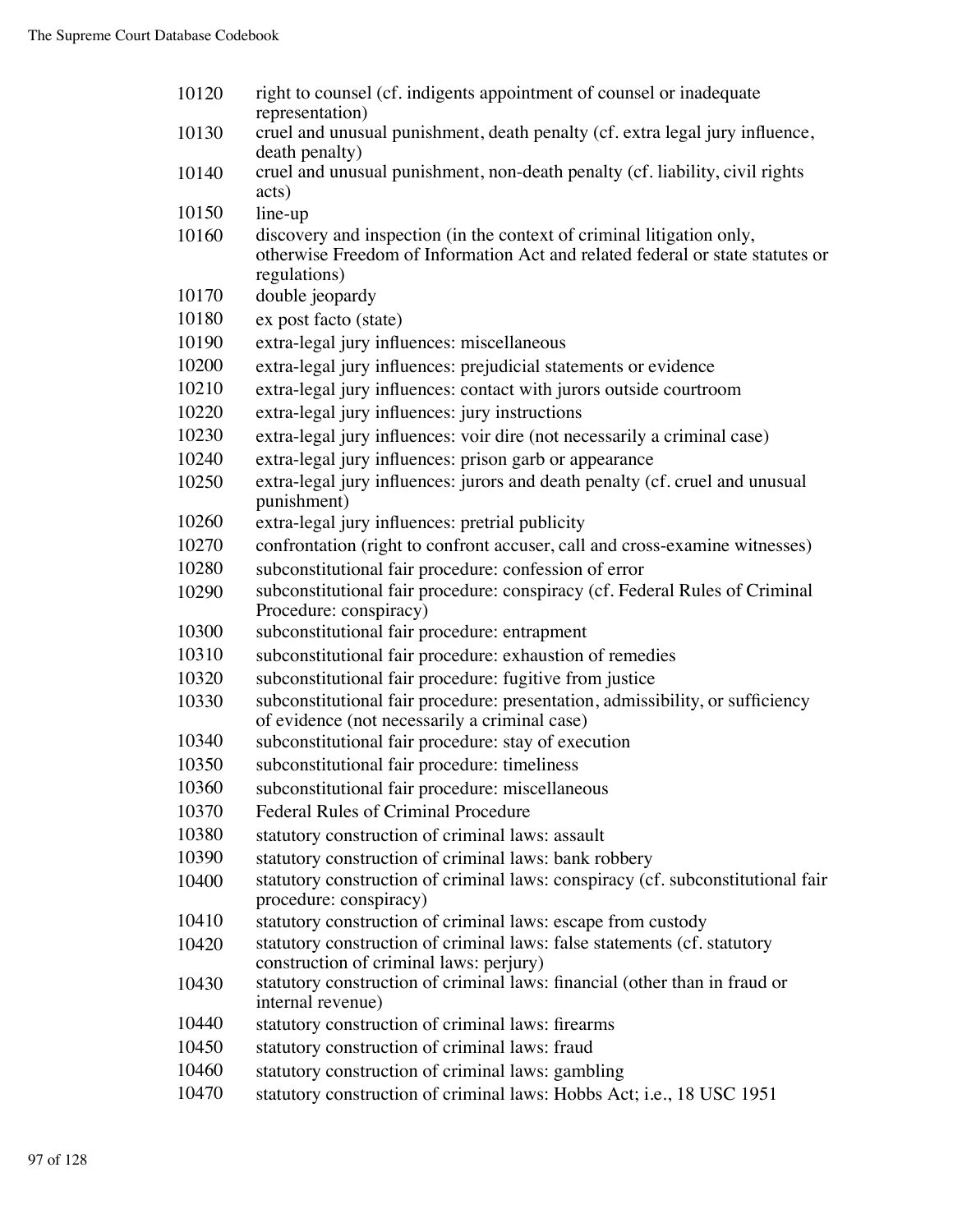| 10480 | statutory construction of criminal laws: immigration (cf. immigration and<br>naturalization)                                              |
|-------|-------------------------------------------------------------------------------------------------------------------------------------------|
| 10490 | statutory construction of criminal laws: internal revenue (cf. Federal<br>Taxation)                                                       |
| 10500 | statutory construction of criminal laws: Mann Act                                                                                         |
| 10510 | statutory construction of criminal laws: narcotics                                                                                        |
| 10520 | statutory construction of criminal laws: obstruction of justice                                                                           |
| 10530 | statutory construction of criminal laws: perjury (other than as pertains to<br>statutory construction of criminal laws: false statements) |
| 10540 | statutory construction of criminal laws: Travel Act, 18 USC 1952                                                                          |
| 10550 | statutory construction of criminal laws: war crimes                                                                                       |
| 10560 | statutory construction of criminal laws: sentencing guidelines                                                                            |
| 10570 | statutory construction of criminal laws: miscellaneous                                                                                    |
| 10580 | jury trial (right to, as distinct from extra-legal jury influences)                                                                       |
| 10590 | speedy trial                                                                                                                              |
| 10595 | incorporation of foreign territories                                                                                                      |
| 10600 | miscellaneous criminal procedure (cf. due process, prisoners' rights, comity:<br>criminal procedure)                                      |
| 20010 | voting                                                                                                                                    |
| 20020 | Voting Rights Act of 1965, plus amendments                                                                                                |
| 20030 | ballot access (of candidates and political parties)                                                                                       |
| 20040 | desegregation (other than as pertains to school desegregation, employment<br>discrimination, and affirmative action)                      |
| 20050 | desegregation, schools                                                                                                                    |
| 20060 | employment discrimination: on basis of race, age, religion, illegitimacy,<br>national origin, or working conditions.                      |
| 20070 | affirmative action                                                                                                                        |
| 20075 | slavery                                                                                                                                   |
| 20080 | sit-in demonstrations (protests against racial discrimination in places of<br>public accommodation)                                       |
| 20090 | reapportionment: other than plans governed by the Voting Rights Act                                                                       |
| 20100 | debtors' rights                                                                                                                           |
| 20110 | deportation (cf. immigration and naturalization)                                                                                          |
| 20120 | employability of aliens (cf. immigration and naturalization)                                                                              |
| 20130 | sex discrimination (excluding sex discrimination in employment)                                                                           |
| 20140 | sex discrimination in employment (cf. sex discrimination and employment<br>discrimination)                                                |
| 20150 | Indians (other than pertains to state jurisdiction over)                                                                                  |
| 20160 | Indians, state jurisdiction over                                                                                                          |
| 20170 | juveniles (cf. rights of illegitimates)                                                                                                   |
| 20180 | poverty law, constitutional                                                                                                               |
| 20190 | poverty law, statutory: welfare benefits, typically under some Social<br>Security Act provision.                                          |
| 20200 | illegitimates, rights of (cf. juveniles): typically inheritance and survivor's<br>benefits, and paternity suits                           |
| 20210 | handicapped, rights of: under Rehabilitation, Americans with Disabilities<br>Act, and related statutes                                    |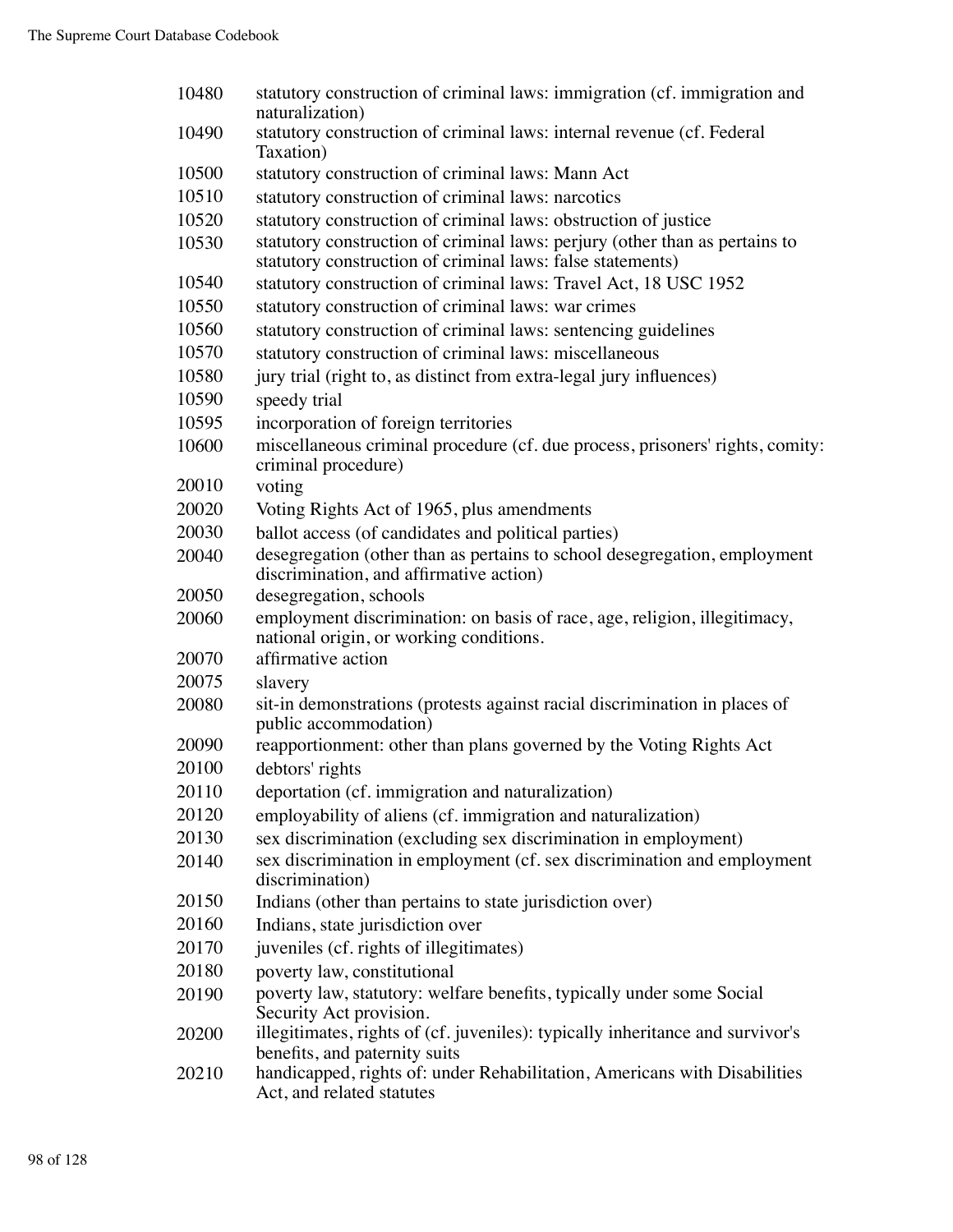| 20220 | residency requirements: durational, plus discrimination against nonresidents                                                                                  |
|-------|---------------------------------------------------------------------------------------------------------------------------------------------------------------|
| 20230 | military: draftee, or person subject to induction                                                                                                             |
| 20240 | military: active duty                                                                                                                                         |
| 20250 | military: veteran                                                                                                                                             |
| 20260 | immigration and naturalization: permanent residence                                                                                                           |
| 20270 | immigration and naturalization: citizenship                                                                                                                   |
| 20280 | immigration and naturalization: loss of citizenship, denaturalization                                                                                         |
| 20290 | immigration and naturalization: access to public education                                                                                                    |
| 20300 | immigration and naturalization: welfare benefits                                                                                                              |
| 20310 | immigration and naturalization: miscellaneous                                                                                                                 |
| 20320 | indigents: appointment of counsel (cf. right to counsel)                                                                                                      |
| 20330 | indigents: inadequate representation by counsel (cf. right to counsel)                                                                                        |
| 20340 | indigents: payment of fine                                                                                                                                    |
| 20350 | indigents: costs or filing fees                                                                                                                               |
| 20360 | indigents: U.S. Supreme Court docketing fee                                                                                                                   |
| 20370 | indigents: transcript                                                                                                                                         |
| 20380 | indigents: assistance of psychiatrist                                                                                                                         |
| 20390 | indigents: miscellaneous                                                                                                                                      |
| 20400 | liability, civil rights acts (cf. liability, governmental and liability,                                                                                      |
|       | nongovernmental; cruel and unusual punishment, non-death penalty)                                                                                             |
| 20410 | miscellaneous civil rights (cf. comity: civil rights)                                                                                                         |
| 30010 | First Amendment, miscellaneous (cf. comity: First Amendment)                                                                                                  |
| 30020 | commercial speech, excluding attorneys                                                                                                                        |
| 30030 | libel, defamation: defamation of public officials and public and private                                                                                      |
|       | persons                                                                                                                                                       |
| 30040 | libel, privacy: true and false light invasions of privacy                                                                                                     |
| 30050 | legislative investigations: concerning internal security only                                                                                                 |
| 30060 | federal internal security legislation: Smith, Internal Security, and related<br>federal statutes                                                              |
| 30070 | loyalty oath or non-Communist affidavit (other than bar applicants,                                                                                           |
|       | government employees, political party, or teacher)                                                                                                            |
| 30080 | loyalty oath: bar applicants (cf. admission to bar, state or federal or U.S.<br>Supreme Court)                                                                |
| 30090 | loyalty oath: government employees                                                                                                                            |
| 30100 | loyalty oath: political party                                                                                                                                 |
| 30110 | loyalty oath: teachers                                                                                                                                        |
| 30120 | security risks: denial of benefits or dismissal of employees for reasons other<br>than failure to meet loyalty oath requirements                              |
| 30130 | conscientious objectors (cf. military draftee or military active duty) to<br>military service                                                                 |
| 30140 | campaign spending (cf. governmental corruption):                                                                                                              |
| 30150 | protest demonstrations (other than as pertains to sit-in demonstrations):<br>demonstrations and other forms of protest based on First Amendment<br>guarantees |
| 30160 | free exercise of religion                                                                                                                                     |
| 30170 | establishment of religion (other than as pertains to parochiaid:)                                                                                             |
|       |                                                                                                                                                               |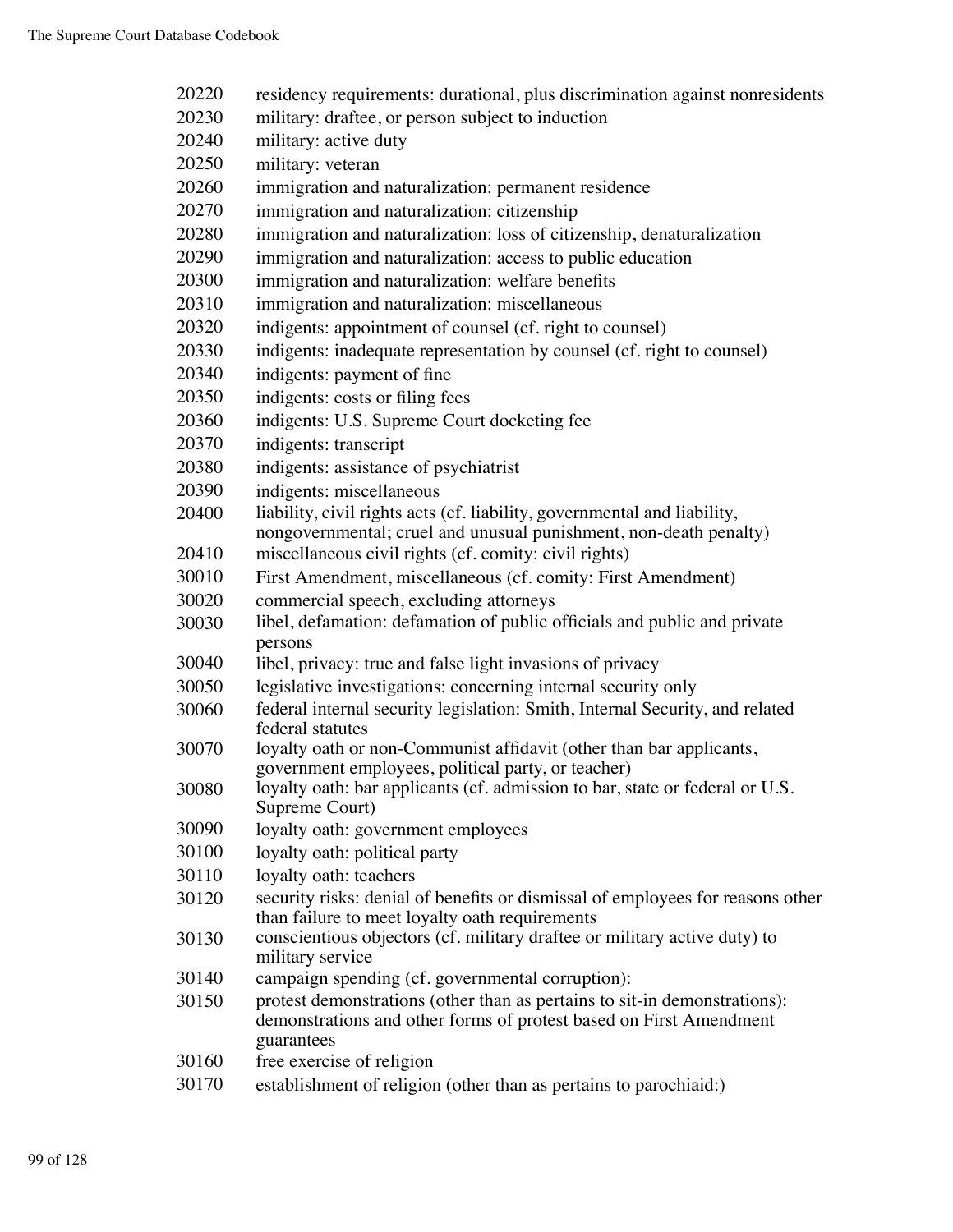| 30180 | parochiaid: government aid to religious schools, or religious requirements in<br>public schools                            |
|-------|----------------------------------------------------------------------------------------------------------------------------|
| 30190 | obscenity, state (cf. comity: privacy): including the regulation of sexually<br>explicit material under the 21st Amendment |
| 30200 | obscenity, federal                                                                                                         |
| 40010 | due process: miscellaneous (cf. loyalty oath), the residual code                                                           |
| 40020 | due process: hearing or notice (other than as pertains to government<br>employees or prisoners' rights)                    |
| 40030 | due process: hearing, government employees                                                                                 |
| 40040 | due process: prisoners' rights and defendants' rights                                                                      |
| 40050 | due process: impartial decision maker                                                                                      |
| 40060 | due process: jurisdiction (jurisdiction over non-resident litigants)                                                       |
| 40070 | due process: takings clause, or other non-constitutional governmental taking<br>of property                                |
| 50010 | privacy (cf. libel, comity: privacy)                                                                                       |
| 50020 | abortion: including contraceptives                                                                                         |
| 50030 | right to die                                                                                                               |
| 50040 | Freedom of Information Act and related federal or state statutes or<br>regulations                                         |
| 60010 | attorneys' fees                                                                                                            |
| 60020 | commercial speech, attorneys (cf. commercial speech)                                                                       |
| 60030 | admission to a state or federal bar, disbarment, and attorney discipline (cf.<br>loyalty oath: bar applicants)             |
| 60040 | admission to, or disbarment from, Bar of the U.S. Supreme Court                                                            |
| 70010 | arbitration (in the context of labor-management or employer-employee<br>relations) (cf. arbitration)                       |
| 70020 | union antitrust: legality of anticompetitive union activity                                                                |
| 70030 | union or closed shop: includes agency shop litigation                                                                      |
| 70040 | Fair Labor Standards Act                                                                                                   |
| 70050 | Occupational Safety and Health Act                                                                                         |
| 70060 | union-union member dispute (except as pertains to union or closed shop)                                                    |
| 70070 | labor-management disputes: bargaining                                                                                      |
| 70080 | labor-management disputes: employee discharge                                                                              |
| 70090 | labor-management disputes: distribution of union literature                                                                |
| 70100 | labor-management disputes: representative election                                                                         |
| 70110 | labor-management disputes: antistrike injunction                                                                           |
| 70120 | labor-management disputes: jurisdictional dispute                                                                          |
| 70130 | labor-management disputes: right to organize                                                                               |
| 70140 | labor-management disputes: picketing                                                                                       |
| 70150 | labor-management disputes: secondary activity                                                                              |
| 70160 | labor-management disputes: no-strike clause                                                                                |
| 70170 | labor-management disputes: union representatives                                                                           |
| 70180 | labor-management disputes: union trust funds (cf. ERISA)                                                                   |
| 70190 | labor-management disputes: working conditions                                                                              |
| 70200 | labor-management disputes: miscellaneous dispute                                                                           |
| 70210 | miscellaneous union                                                                                                        |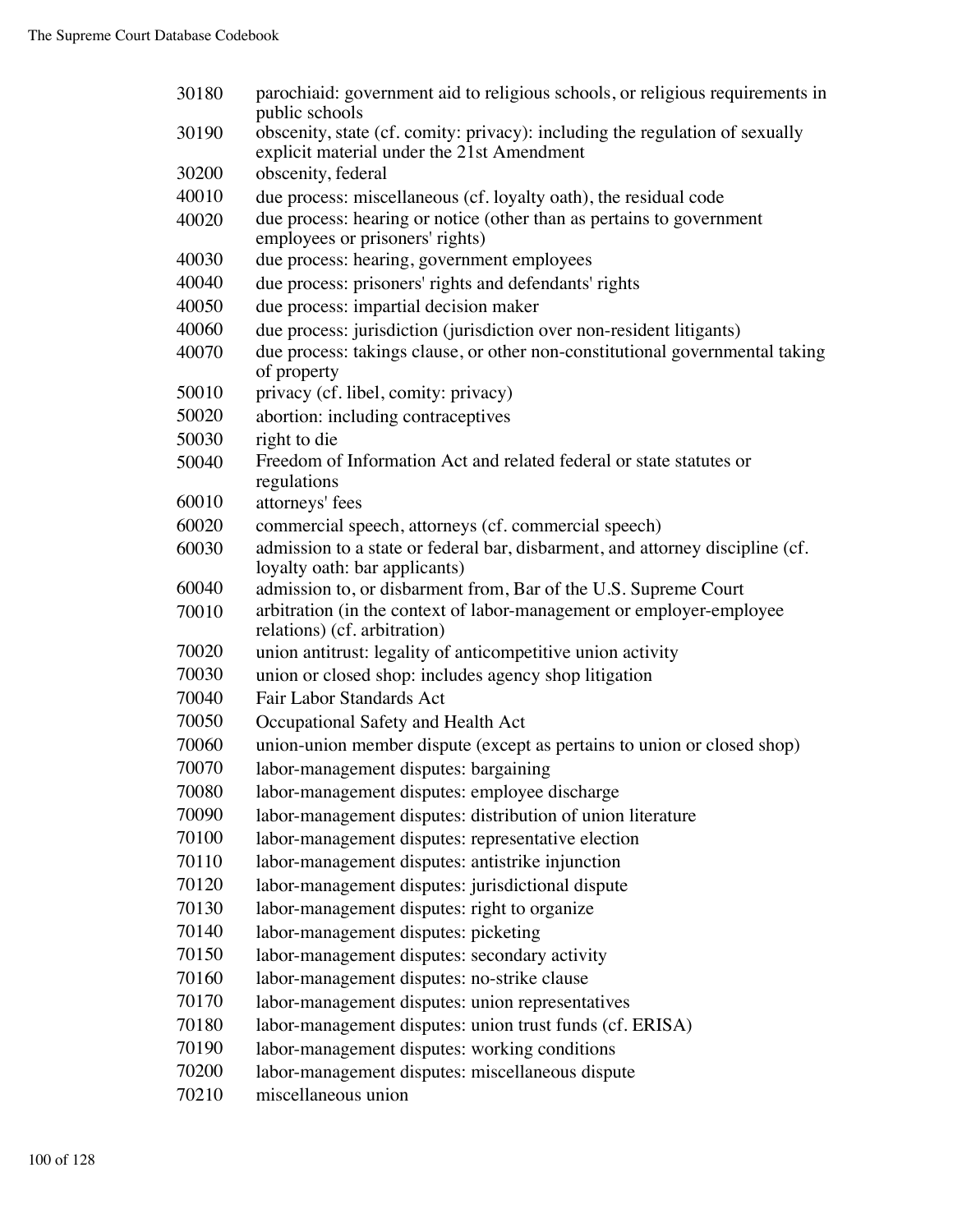| 80010 | antitrust (except in the context of mergers and union antitrust)                                                                                                                                         |
|-------|----------------------------------------------------------------------------------------------------------------------------------------------------------------------------------------------------------|
| 80020 | mergers                                                                                                                                                                                                  |
| 80030 | bankruptcy (except in the context of priority of federal fiscal claims)                                                                                                                                  |
| 80040 | sufficiency of evidence: typically in the context of a jury's determination of<br>compensation for injury or death                                                                                       |
| 80050 | election of remedies: legal remedies available to injured persons or things                                                                                                                              |
| 80060 | liability, governmental: tort or contract actions by or against government or<br>governmental officials other than defense of criminal actions brought under<br>a civil rights action. Economic Activity |
| 80070 | liability, nongovernmental: other than as in sufficiency of evidence, election<br>of remedies, punitive damages                                                                                          |
| 80080 | liability, punitive damages                                                                                                                                                                              |
| 80090 | Employee Retirement Income Security Act (cf. union trust funds)                                                                                                                                          |
| 80100 | state tax                                                                                                                                                                                                |
| 80105 | state and territorial land claims                                                                                                                                                                        |
| 80110 | state regulation, especially of business (cf. federal pre-emption of state court<br>jurisdiction, federal pre-emption of state legislation or regulation)                                                |
| 80120 | securities, federal regulation of                                                                                                                                                                        |
| 80130 | natural resources - environmental protection (cf. national supremacy: natural<br>resources, national supremacy: pollution)                                                                               |
| 80140 | corruption, governmental or governmental regulation of other than as in<br>campaign spending                                                                                                             |
| 80150 | zoning: constitutionality of such ordinances, or restrictions on owners' or<br>lessors' use of real property                                                                                             |
| 80160 | arbitration (other than as pertains to labor-management or employer-<br>employee relations (cf. union arbitration)                                                                                       |
| 80170 | federal or state consumer protection: typically under the Truth in Lending;<br>Food, Drug and Cosmetic; and Consumer Protection Credit Acts                                                              |
| 80180 | patents and copyrights: patent                                                                                                                                                                           |
| 80190 | patents and copyrights: copyright                                                                                                                                                                        |
| 80200 | patents and copyrights: trademark                                                                                                                                                                        |
| 80210 | patents and copyrights: patentability of computer processes                                                                                                                                              |
| 80220 | federal transportation regulation: railroad                                                                                                                                                              |
| 80230 | federal transportation regulation: boat                                                                                                                                                                  |
| 80240 | federal transportation regulation: truck, or motor carrier                                                                                                                                               |
| 80250 | federal transportation regulation: pipeline (cf. federal public utilities                                                                                                                                |
|       | regulation: gas pipeline)                                                                                                                                                                                |
| 80260 | federal transportation regulation: airline                                                                                                                                                               |
| 80270 | federal public utilities regulation: electric power                                                                                                                                                      |
| 80280 | federal public utilities regulation: nuclear power                                                                                                                                                       |
| 80290 | federal public utilities regulation: oil producer                                                                                                                                                        |
| 80300 | federal public utilities regulation: gas producer                                                                                                                                                        |
| 80310 | federal public utilities regulation: gas pipeline (cf. federal transportation<br>regulation: pipeline)                                                                                                   |
| 80320 | federal public utilities regulation: radio and television (cf. cable television)                                                                                                                         |
| 80330 | federal public utilities regulation: cable television (cf. radio and television)                                                                                                                         |
| 80340 | federal public utilities regulation: telephone company                                                                                                                                                   |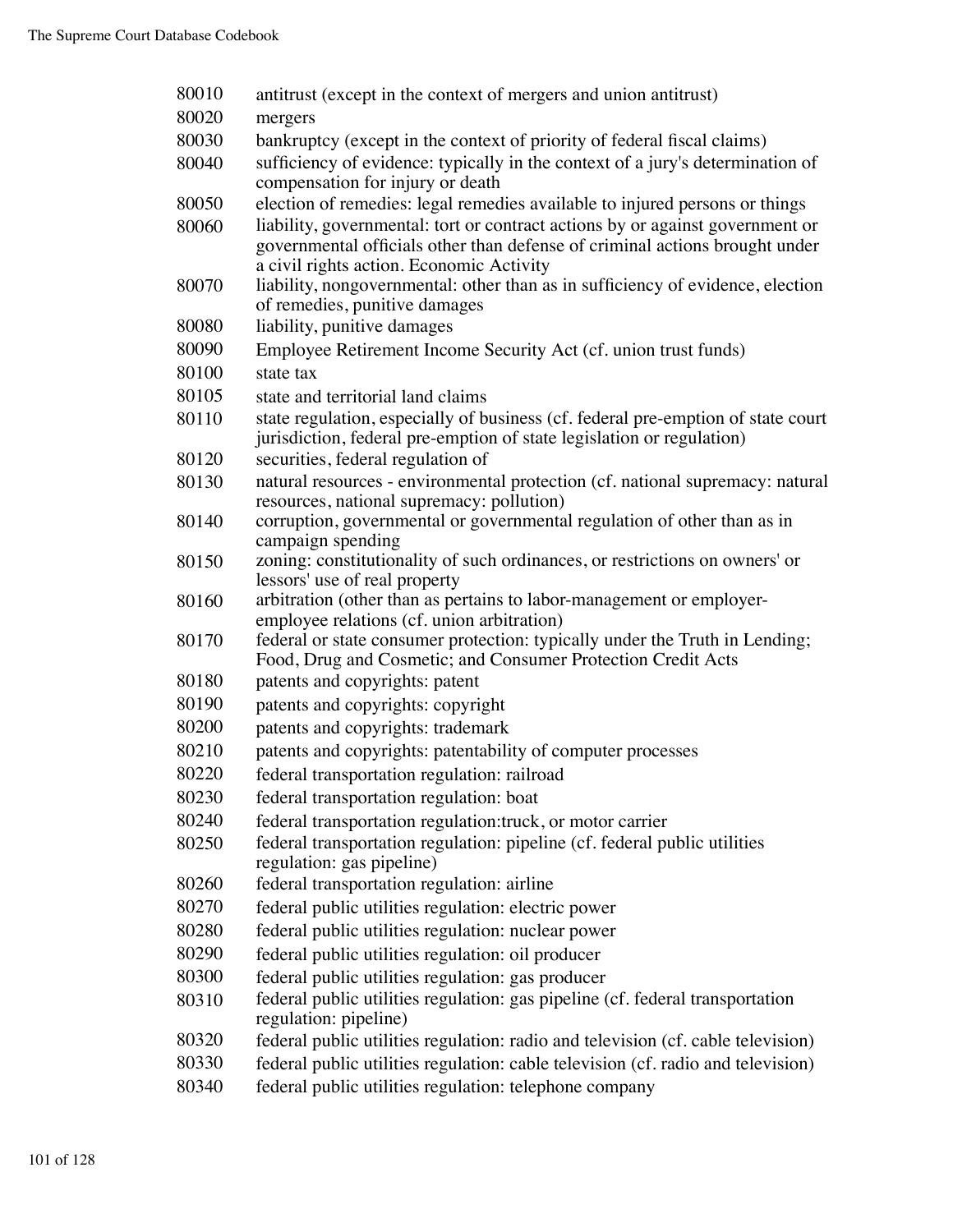| 80350 | miscellaneous economic regulation                                                                                                                                                                                |
|-------|------------------------------------------------------------------------------------------------------------------------------------------------------------------------------------------------------------------|
| 90010 | comity, criminal and First Amendment: civil rights                                                                                                                                                               |
| 90020 | comity, criminal and First Amendment: criminal procedure                                                                                                                                                         |
| 90030 | comity, criminal and First Amendment: First Amendment                                                                                                                                                            |
| 90040 | comity, criminal and First Amendment: habeas corpus                                                                                                                                                              |
| 90050 | comity, criminal and First Amendment: military                                                                                                                                                                   |
| 90060 | comity, criminal and First Amendment: obscenity                                                                                                                                                                  |
| 90070 | comity, criminal and First Amendment: privacy                                                                                                                                                                    |
| 90080 | comity, criminal and First Amendment: miscellaneous                                                                                                                                                              |
| 90090 | comity, civil procedure (cf. comity, criminal and First Amendment);<br>deference to foreign judicial tribunals                                                                                                   |
| 90100 | assessment of costs or damages: as part of a court order                                                                                                                                                         |
| 90110 | Federal Rules of Civil Procedure                                                                                                                                                                                 |
| 90120 | judicial review of administrative agency's or administrative official's actions<br>and procedures                                                                                                                |
| 90130 | mootness (cf. standing to sue: live dispute)                                                                                                                                                                     |
| 90140 | venue                                                                                                                                                                                                            |
| 90150 | no merits: writ improvidently granted                                                                                                                                                                            |
| 90160 | no merits: dismissed for want of a substantial or properly presented federal                                                                                                                                     |
| 90170 | question, or a nonsuit<br>no merits: dismissed for want of jurisdiction (cf. judicial administration:<br>Supreme Court jurisdiction or authority on appeal from federal district<br>courts or courts of appeals) |
| 90180 | no merits: adequate non-federal grounds for decision                                                                                                                                                             |
| 90190 | no merits: remand to determine basis of state or federal court decision (cf.<br>judicial administration: state law)                                                                                              |
| 90200 | no merits: miscellaneous                                                                                                                                                                                         |
| 90210 | standing to sue: adversary parties                                                                                                                                                                               |
| 90220 | standing to sue: direct injury                                                                                                                                                                                   |
| 90230 | standing to sue: legal injury                                                                                                                                                                                    |
| 90240 | standing to sue: personal injury                                                                                                                                                                                 |
| 90250 | standing to sue: justiciable question                                                                                                                                                                            |
| 90260 | standing to sue: live dispute                                                                                                                                                                                    |
| 90270 | standing to sue: parens patriae standing                                                                                                                                                                         |
| 90280 | standing to sue: statutory standing                                                                                                                                                                              |
| 90290 | standing to sue: private or implied cause of action                                                                                                                                                              |
| 90300 | standing to sue: taxpayer's suit                                                                                                                                                                                 |
| 90310 | standing to sue: miscellaneous                                                                                                                                                                                   |
| 90320 | judicial administration: jurisdiction or authority of federal district courts or<br>territorial courts                                                                                                           |
| 90330 | judicial administration: jurisdiction or authority of federal courts of appeals                                                                                                                                  |
| 90340 | judicial administration: Supreme Court jurisdiction or authority on appeal or<br>writ of error, from federal district courts or courts of appeals (cf. 753)                                                      |
| 90350 | judicial administration: Supreme Court jurisdiction or authority on appeal or<br>writ of error, from highest state court                                                                                         |
| 90360 | judicial administration: jurisdiction or authority of the Court of Claims                                                                                                                                        |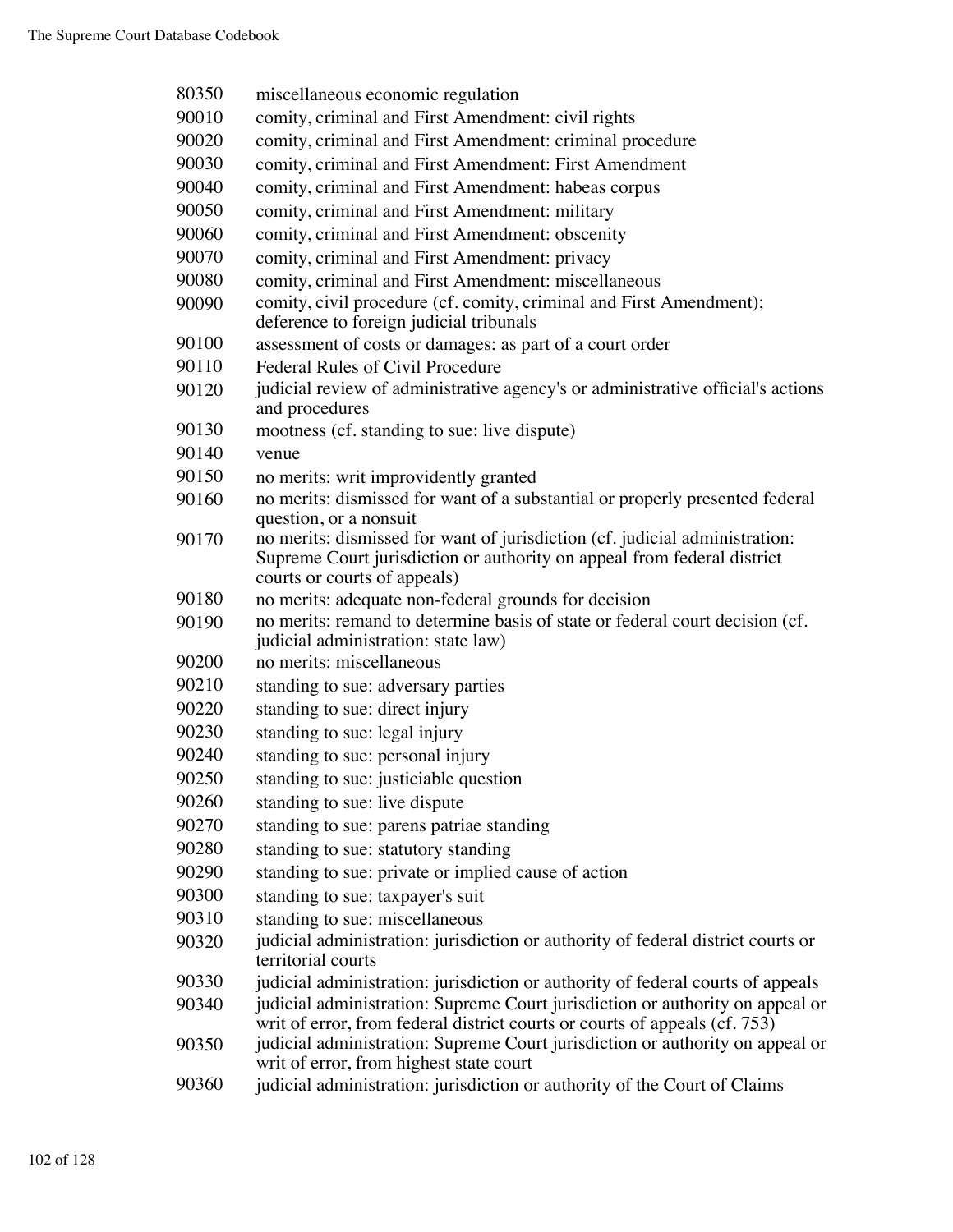| 90370  | judicial administration: Supreme Court's original jurisdiction                                              |
|--------|-------------------------------------------------------------------------------------------------------------|
| 90380  | judicial administration: review of non-final order                                                          |
| 90390  | judicial administration: change in state law (cf. no merits: remand to                                      |
|        | determine basis of state court decision)                                                                    |
| 90400  | judicial administration: federal question (cf. no merits: dismissed for want of                             |
|        | a substantial or properly presented federal question)                                                       |
| 90410  | judicial administration: ancillary or pendent jurisdiction                                                  |
| 90420  | judicial administration: extraordinary relief                                                               |
| 90430  | judicial administration: certification (cf. objection to reason for denial of<br>certiorari or appeal)      |
| 90440  | judicial administration: resolution of circuit conflict, or conflict between or                             |
|        | among other courts                                                                                          |
| 90450  | judicial administration: objection to reason for denial of certiorari or appeal                             |
| 90460  | judicial administration: collateral estoppel or res judicata                                                |
| 90470  | judicial administration: interpleader                                                                       |
| 90480  | judicial administration: untimely filing                                                                    |
| 90490  | judicial administration: Act of State doctrine                                                              |
| 90500  | judicial administration: miscellaneous                                                                      |
| 90510  | Supreme Court's certiorari, writ of error, or appeals jurisdiction                                          |
| 90520  | miscellaneous, especially diversity jurisdiction                                                            |
| 100010 | federal-state ownership dispute (cf. Submerged Lands Act)                                                   |
| 100020 | federal pre-emption of state court jurisdiction                                                             |
| 100030 | federal pre-emption of state legislation or regulation                                                      |
| 100035 | executive authority vis-a-vis congress or the states                                                        |
| 100040 | Submerged Lands Act (cf. federal-state ownership dispute)                                                   |
| 100050 | national supremacy: commodities                                                                             |
| 100060 | national supremacy: intergovernmental tax immunity                                                          |
| 100070 | national supremacy: marital and family relationships and property, including<br>obligation of child support |
| 100080 | national supremacy: natural resources (cf. natural resources - environmental                                |
|        | protection)                                                                                                 |
| 100090 | national supremacy: pollution, air or water (cf. natural resources -<br>environmental protection)           |
| 100100 | national supremacy: public utilities (cf. federal public utilities regulation)                              |
| 100110 | national supremacy: state tax (cf. state tax)                                                               |
| 100120 | national supremacy: miscellaneous                                                                           |
| 100130 | miscellaneous federalism                                                                                    |
| 110010 | boundary dispute between states                                                                             |
| 110020 | non-real property dispute between states                                                                    |
| 110030 | miscellaneous interstate relations conflict                                                                 |
| 120010 | federal taxation, typically under provisions of the Internal Revenue Code                                   |
| 120020 | federal taxation of gifts, personal, business, or professional expenses                                     |
| 120030 | priority of federal fiscal claims: over those of the states or private entities                             |
| 120040 | miscellaneous federal taxation (cf. national supremacy: state tax)                                          |
| 130010 | legislative veto                                                                                            |
|        |                                                                                                             |

miscellaneous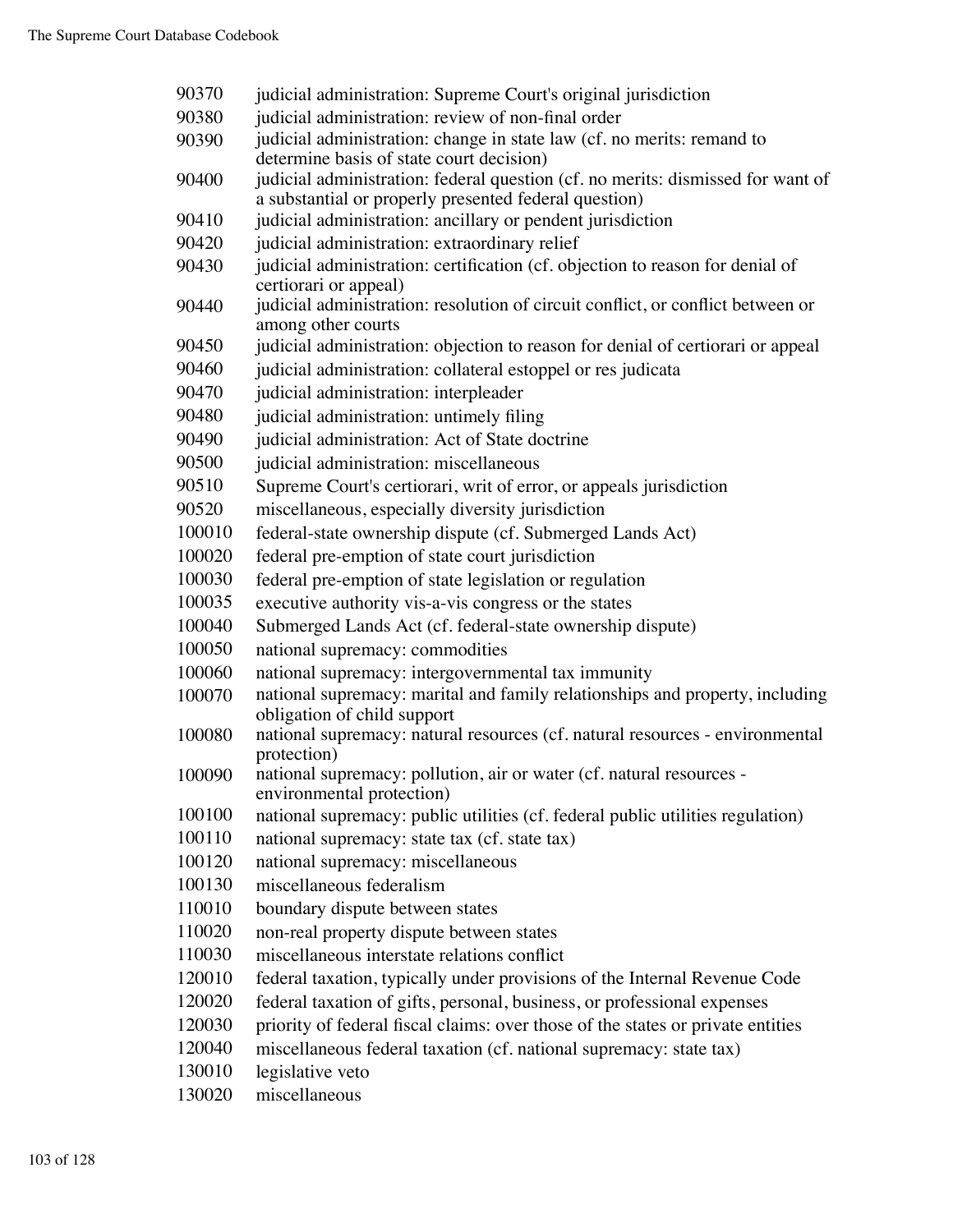| 140010  | real property       |
|---------|---------------------|
| 140020  | personal property   |
| 140030  | contracts           |
| 140040  | evidence            |
| 140050  | civil procedure     |
| 140060  | torts               |
| 140070  | wills and trusts    |
| 1.40000 | commonded transport |

#### commercial transactions

### A14 varIssuesAreas

*14 Distinct Values*

varIssuesAreas is used in conjunction with: *issueArea*

#### **Values:**

- Criminal Procedure
- Civil Rights
- First Amendment
- Due Process
- Privacy
- Attorneys
- Unions
- Economic Activity
- Judicial Power
- Federalism
- Interstate Relations
- Federal Taxation
- Miscellaneous
- Private Action

### A15 varJurisdiction

*13 Distinct Values*

varJurisdiction is used in conjunction with: *jurisdiction*

#### **Values:**

cert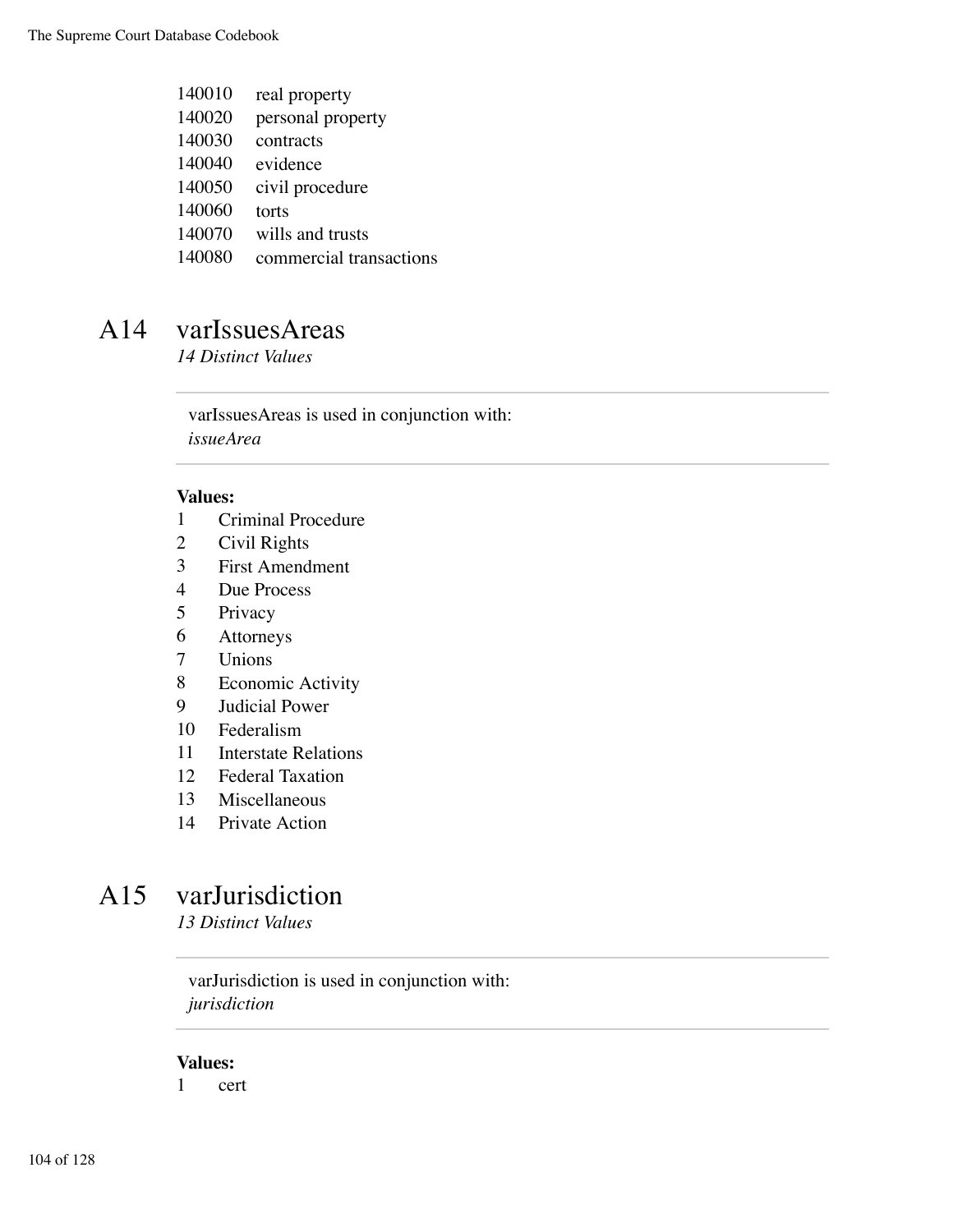- 2 appeal
- 3 bail
- 4 certification
- 5 docketing fee
- 6 rehearing or restored to calendar for reargument
- 7 injunction
- 8 mandamus
- 9 original
- 12 stay
- 13 writ of error
- 14 writ of habeas corpus
- 15 unspecified, other

## A16 varJusticeDirection

*2 Distinct Values*

varJusticeDirection is used in conjunction with: *direction*

#### **Values:**

- 1 conservative
- 2 liberal

## A17 varJusticeMajority

*2 Distinct Values*

varJusticeMajority is used in conjunction with: *majority*

#### **Values:**

- 1 dissent
- 2 majority

### A18 varJusticeOpinion

*3 Distinct Values*

varJusticeOpinion is used in conjunction with: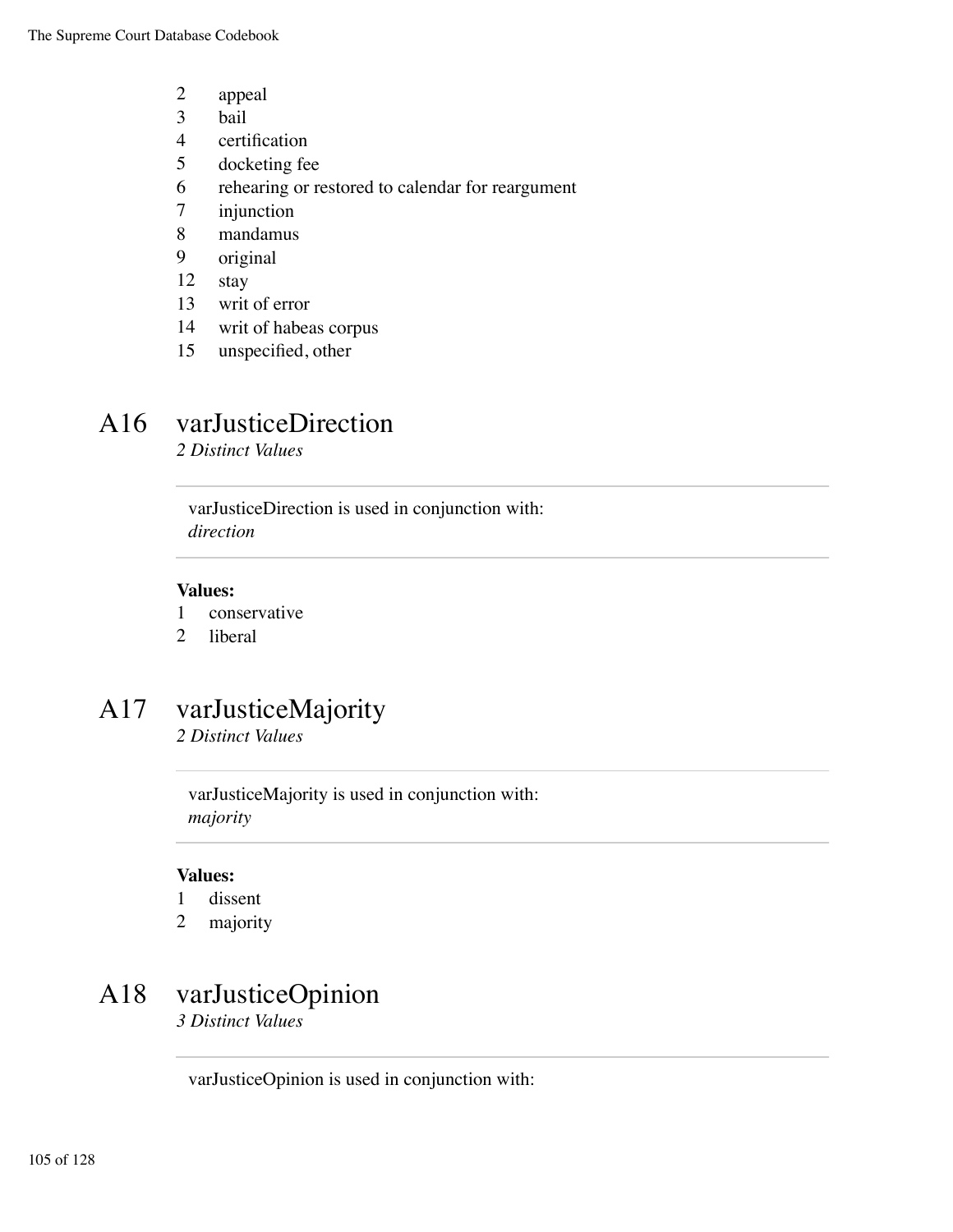#### *opinion*

#### **Values:**

- justice wrote no opinion
- justice wrote an opinion
- justice co-authored an opinion

### A19 varJustices

*114 Distinct Values*

varJustices is used in conjunction with: *majOpinWriter majOpinAssigner justice justiceName firstAgreement secondAgreement*

- JJay
- JRutledge
- WCushing
- JWilson
- JBlair
- JIredell
- TJohnson
- WPaterson
- JRutledge
- SChase
- OEllsworth
- BWashington
- AMoore
- JMarshall
- WJohnson
- HBLivingston
- TTodd
- GDuvall
- JStory
- SThompson
- RTrimble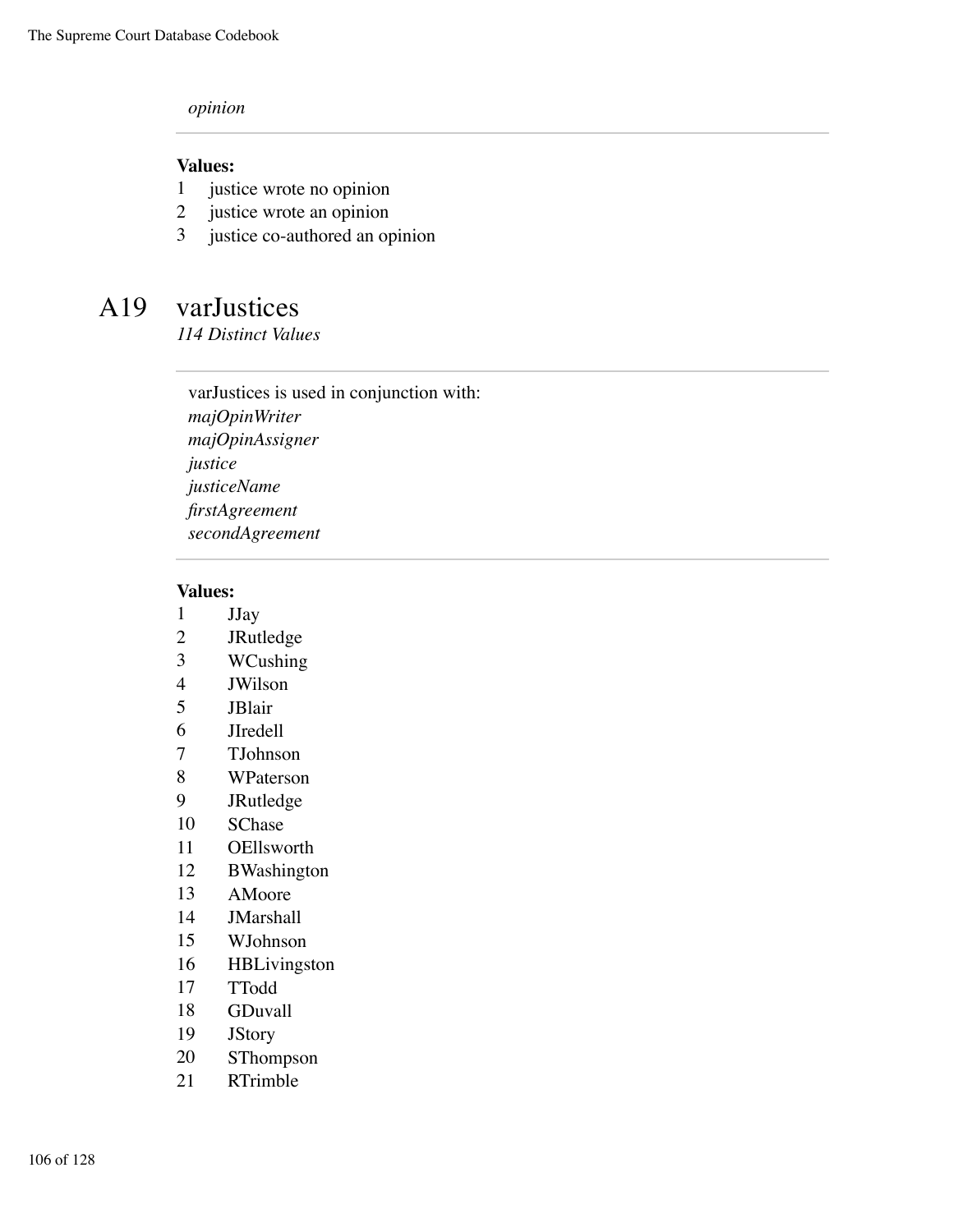| 22 | <b>JMcLean</b>    |
|----|-------------------|
| 23 | HBaldwin          |
| 24 | <b>JMWayne</b>    |
| 25 | RBTaney           |
| 26 | PPBarbour         |
| 27 | <b>JCatron</b>    |
| 28 | JMcKinley         |
| 29 | PVDaniel          |
| 30 | SNelson           |
| 31 | LWoodbury         |
| 32 | <b>RCGrier</b>    |
| 33 | <b>BRCurtis</b>   |
| 34 | <b>JACampbell</b> |
| 35 | NClifford         |
| 36 | NHSwayne          |
| 37 | SFMiller          |
| 38 | <b>DDavis</b>     |
| 39 | <b>SJField</b>    |
| 40 | <b>SPChase</b>    |
| 41 | WStrong           |
| 42 | <b>JPBradley</b>  |
| 43 | WHunt             |
| 44 | <b>MRWaite</b>    |
| 45 | JHarlan1          |
| 46 | WBWoods           |
| 47 | <b>SMatthews</b>  |
| 48 | <b>HGray</b>      |
| 49 | SBlatchford       |
| 50 | LQLamar           |
| 51 | MWFuller          |
| 52 | <b>DJBrewer</b>   |
| 53 | <b>HBBrown</b>    |
| 54 | <b>GShiras</b>    |
| 55 | <b>HEJackson</b>  |
| 56 | <b>EDEWhite</b>   |
| 57 | <b>RWPeckham</b>  |
| 58 | <b>JMcKenna</b>   |
| 59 | <b>OWHolmes</b>   |
| 60 | <b>WRDay</b>      |
| 61 | WHMoody           |
| 62 | <b>HHLurton</b>   |
| 63 | CEHughes1         |
| 64 | WVanDevanter      |

JRLamar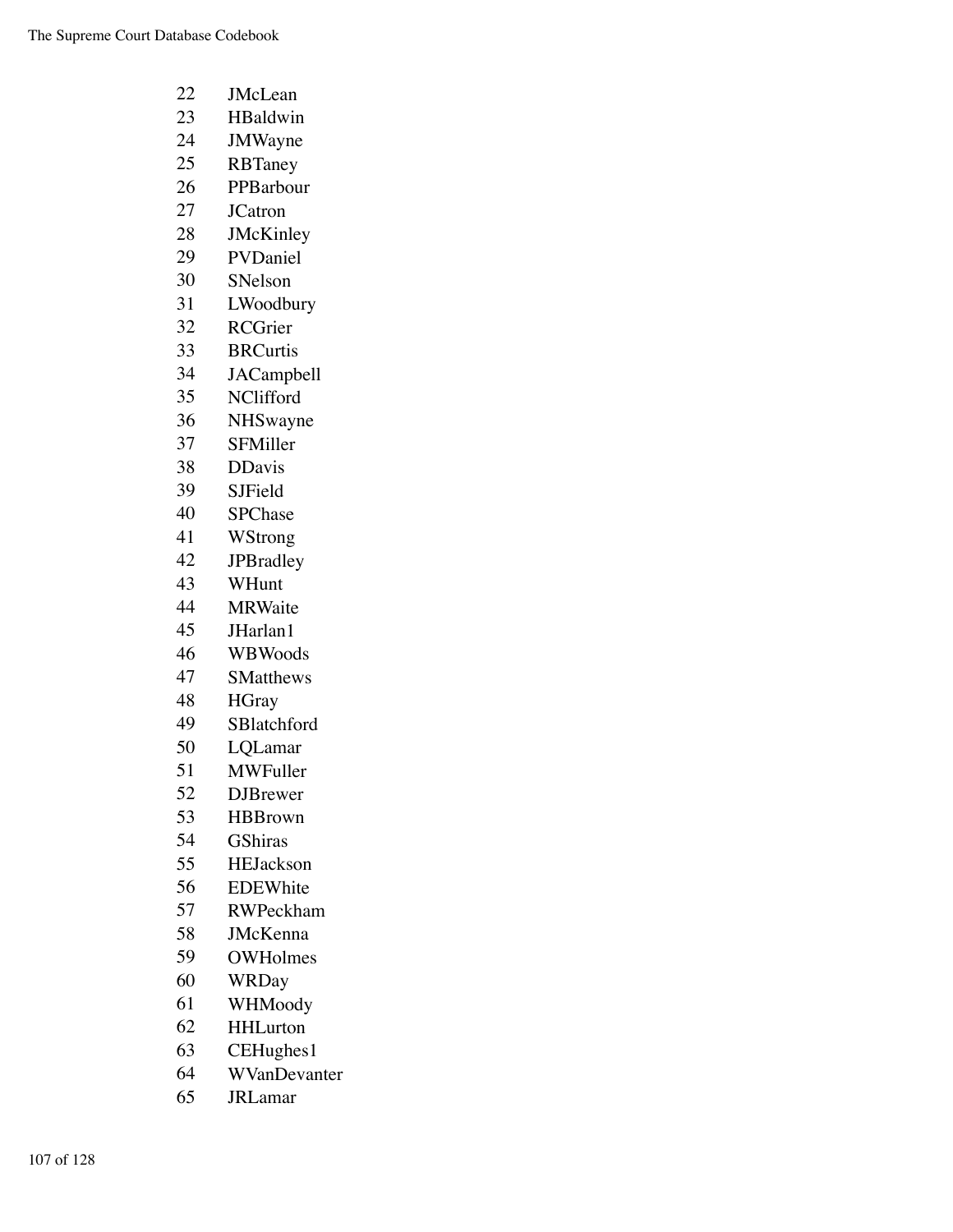- MPitney JCMcReynolds LDBrandeis JHClarke WHTaft GSutherland PButler ETSanford HFStone CEHughes2 OJRoberts BNCardozo HLBlack SFReed FFrankfurter WODouglas FMurphy JFByrnes RHJackson WBRutledge HHBurton FMVinson TCClark SMinton EWarren JHarlan2 WJBrennan CEWhittaker PStewart BRWhite AJGoldberg AFortas TMarshall WEBurger HABlackmun LFPowell WHRehnquist JPStevens SDOConnor AScalia
	- AMKennedy
	- DHSouter
	- CThomas
	- RBGinsburg
- 108 of 128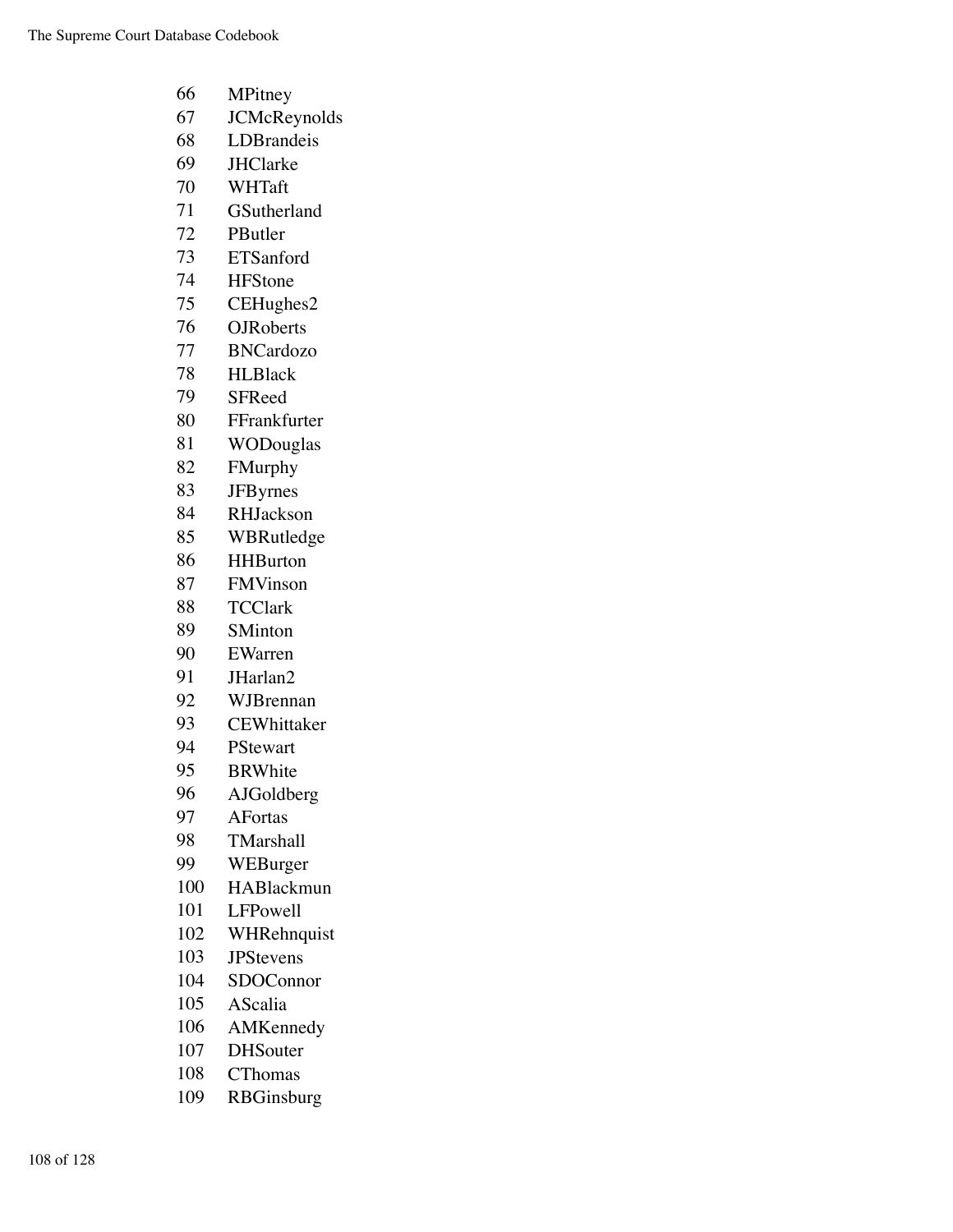- 110 SGBreyer
- 111 JGRoberts
- 112 SAAlito
- 113 SSotomayor
- 114 EKagan

### A20 varLawArea

*8 Distinct Values*

varLawArea is used in conjunction with: *lawType*

#### **Values:**

- 1 Constitution
- 2 Constitutional Amendment
- 3 Federal Statute
- 4 Court Rules
- 5 Other
- 6 Infrequently litigated statutes
- 8 State or local law or regulation
- 9 No Legal Provision

### A21 varLcDisagreement

*2 Distinct Values*

varLcDisagreement is used in conjunction with: *lcDisagreement*

#### **Values:**

- 0 no mention that dissent occurred
- 1 dissent in ct whose dec the sct reviewed

### A22 varLegalProvisions

*200 Distinct Values*

varLegalProvisions is used in conjunction with: *lawSupp*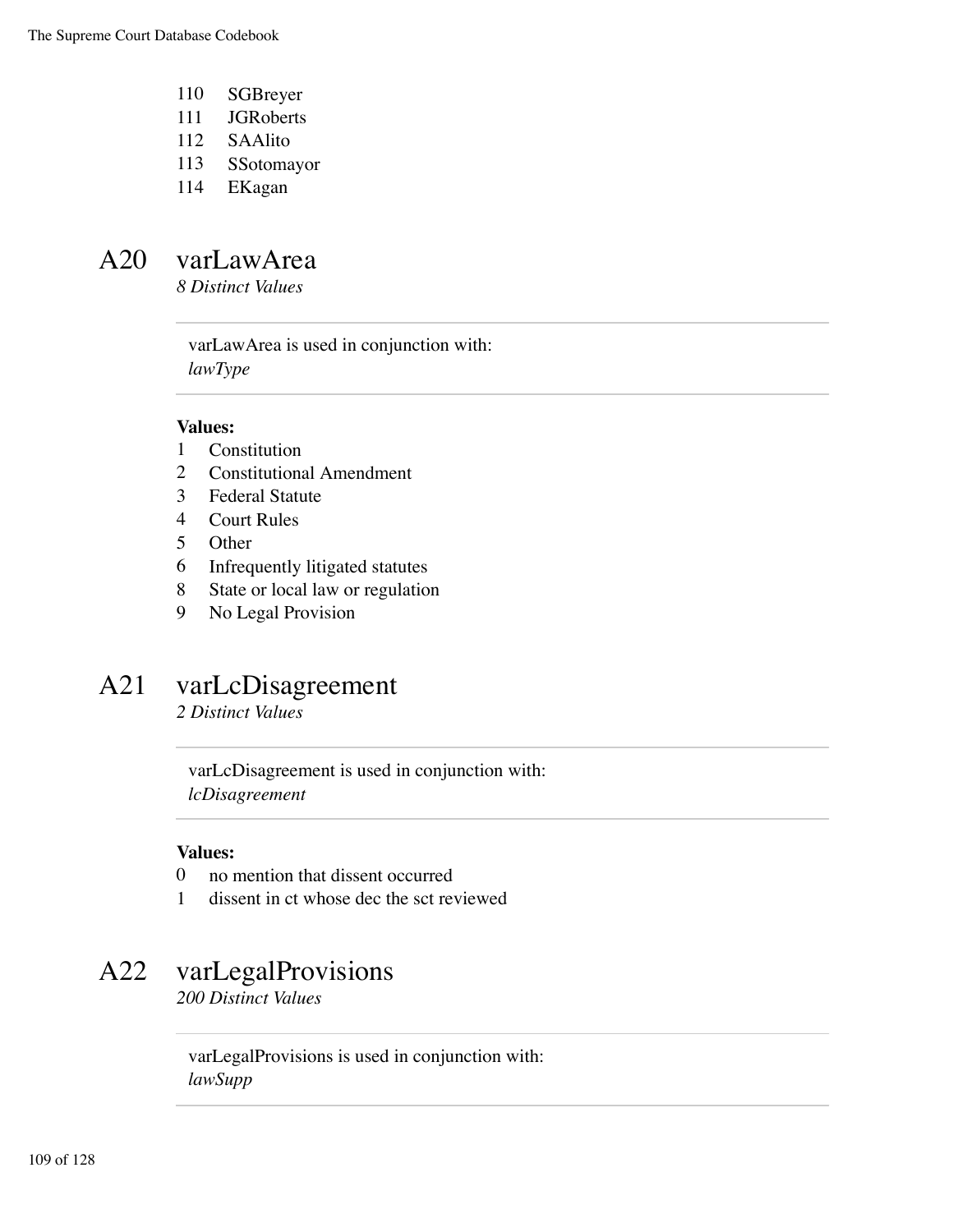- Article I, Section 1 (delegation of powers)
- Article I, Section 10 (state bill of attainder, ex post facto law, or bills of credit)
- Article I, Section 2, Paragraph 1 (composition of the House of Representatives)
- Article I, Section 2, Paragraph 3 (apportionment of Representatives)
- Article I, Section 4, Paragraph 1 (elections clause)
- Article I, Section 5, Paragraph 1 (congressional qualifications)
- Article I, Section 6, Paragraph 1 (speech or debate clause)
- Article I, Section 6, Paragraph 2 (civil appointments)
- Article I, Section 7, Paragraph 1 (origination clause)
- Article I, Section 7, Paragraph 2 (separation of powers)
- Article I, Section 8, Paragraph 1 (taxing, spending, general welfare, or uniformity clause)
- Article I, Section 8, Paragraph 3 (interstate commerce clause)
- Article I, Section 8, Paragraph 4 (bankruptcy clause)
- Article I, Section 8, Paragraph 7 (postal power)
- Article I, Section 8, Paragraph 8 (patent and copyright clause)
- Article I, Section 8, Paragraph 11 (war power)
- Article I, Section 8, Paragraph 14 (governance of the armed forces)
- Article I, Section 8, Paragraph 15 (call-up of militia)
- Article I, Section 8, Paragraph 16 (organizing the militia)
- Article I, Section 8, Paragraph 17 (governance of the District of Columbia and lands purchased from the states)
- Article I, Section 8, Paragraph 18 (necessary and proper clause)
- Article I, Section 9, Paragraph 2 (suspension of the writ of habeas corpus)
- Article I, Section 9, Paragraph 3 (bill of attainder or ex post facto law)
- Article I, Section 9, Paragraph 4 (direct tax)
- Article I, Section 9, Paragraph 5 (export clause)
- Article I, Section 9, Paragraph 6 (preference to ports)
- Article I, Section 9, Paragraph 7 (appropriations clause)
- Article I, Section 10 (state bill of attainder or ex post facto law)
- Article I, Section 10, Paragraph 1 (contract clause)
- Article I, Section 10, Paragraph 2 (export-import clause)
- Article I, Section 10, Paragraph 3 (compact clause)
- Article II, Section 1 (executive power)
- Article II, Section 1, Paragraph 8 (oath provision)
- Article II, Section 2 (commander-in-chief)
- Article II, Section 2, Paragraph 1 (presidential pardoning power)
- Article II, Section 2, Paragraph 2 (appointments clause)
- Article III, Section 1, Paragraph 1 (judicial power)
- Article III, Section 1, Paragraph 2 (good behavior and compensation clause of federal judges)
- Article III, Section 2 (extent of judicial power)
- Article III, Section 2, Paragraph 1 (case or controversy requirement)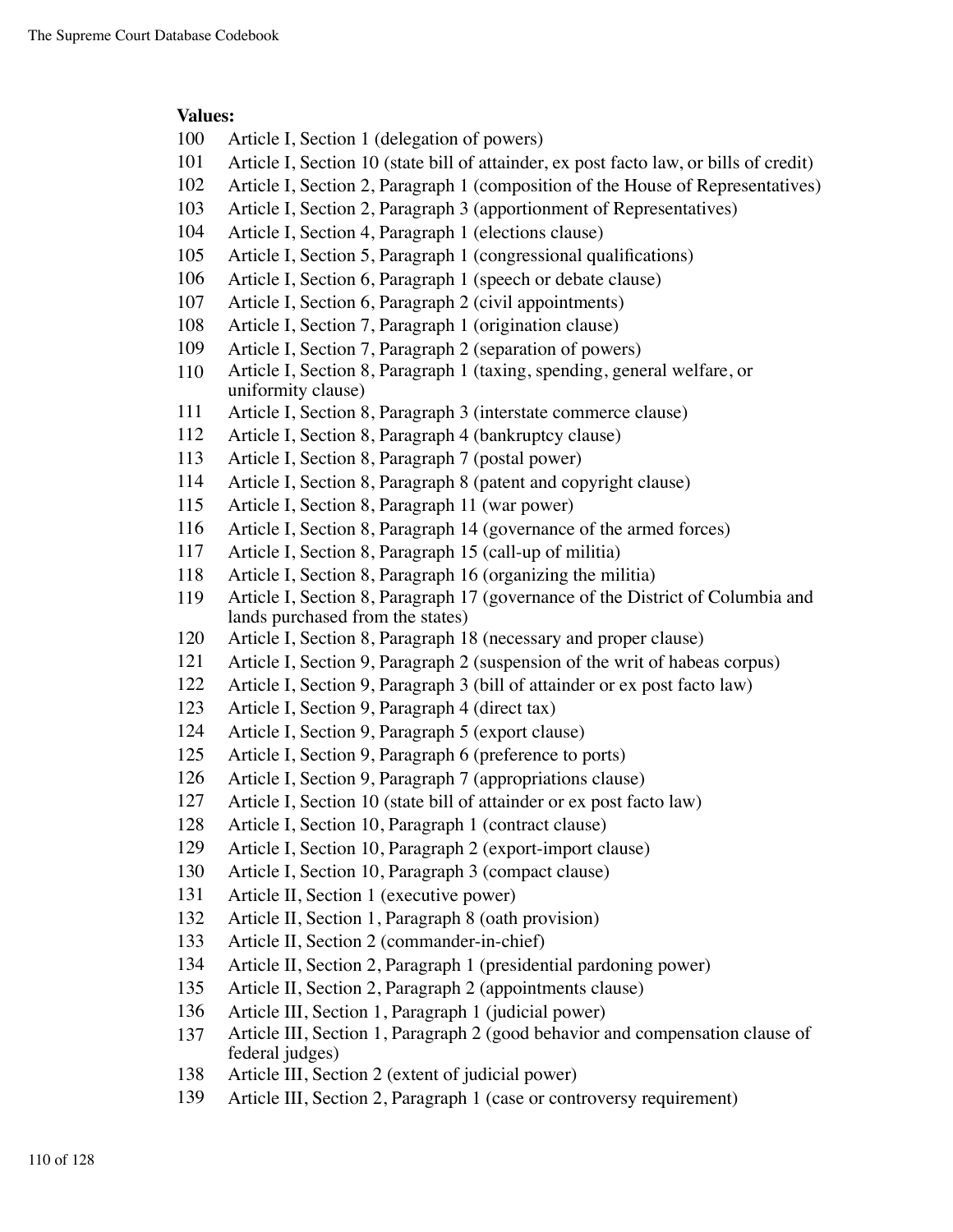- Article III, Section 2, Paragraph 2 (original jurisdiction)
- Article III, Section 2, Paragraph 3 (vicinage requirement)
- Article III, Section 3 (treason clause)
- Article IV, Section 1 (full faith and credit clause)
- Article IV, Section 2, Paragraph 1 (privileges and immunities clause)
- Article IV, Section 2, Paragraph 2 (extradition clause)
- Article IV, Section 3, Paragraph 2 (property clause)
- Article IV, Section 4 (guarantee clause)
- Article VI, Section 2 (supremacy clause)
- Article VI, Section 3 (oath provision)
- Amendment Clause
- Article V, Section 1 (courts)
- First Amendment (speech, press, and assembly)
- First Amendment (association)
- First Amendment (free exercise of religion)
- First Amendment (establishment of religion)
- First Amendment (petition clause)
- Fourth Amendment
- Fifth Amendment (double jeopardy)
- Fifth Amendment (due process)
- Fifth Amendment (grand jury)
- Fifth Amendment (Miranda warnings)
- Fifth Amendment (self-incrimination)
- Fifth Amendment (takings clause)
- Fifth Amendment (equal protection)
- Sixth Amendment (right to confront and cross-examine, compulsory process)
- Sixth Amendment (right to counsel)
- Sixth Amendment (right to trial by jury)
- Sixth Amendment (speedy trial)
- Sixth Amendment (other provisions)
- Seventh Amendment
- Eighth Amendment (prohibition of excessive bail)
- Eighth Amendment (prohibition of excessive fines)
- Eighth Amendment (cruel and unusual punishment)
- Ninth Amendment
- Tenth Amendment
- Eleventh Amendment
- Twelfth Amendment
- Thirteenth Amendment (both sections 1 and 2)
- Fourteenth Amendment (privileges and immunities clause)
- Fourteenth Amendment (reduction in representation clause)
- Fourteenth Amendment (citizenship clause)
- Fourteenth Amendment (due process)
- Fourteenth Amendment (equal protection)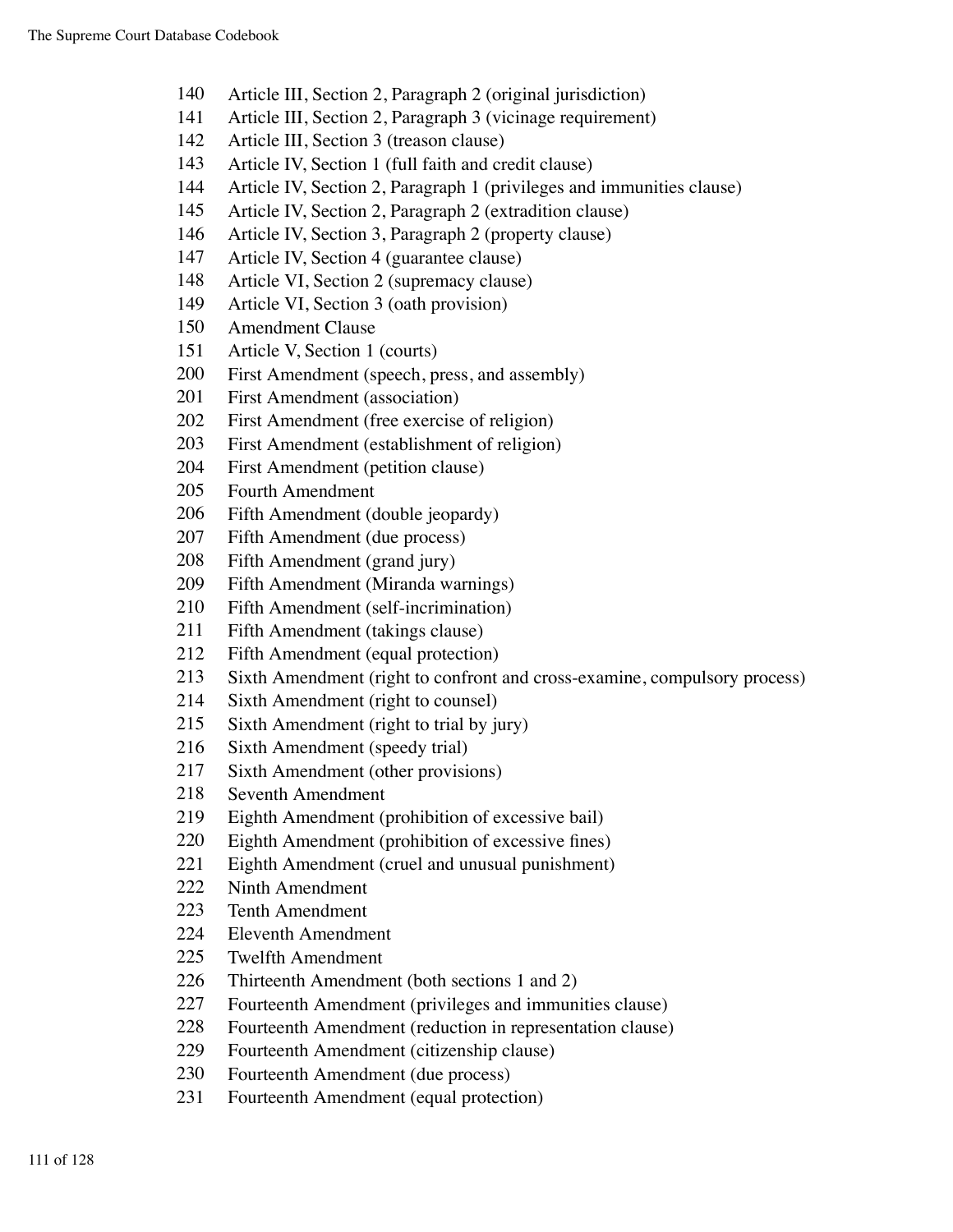- Fourteenth Amendment (enforcement clause)
- Fifteenth Amendment (other provisions)
- Fifteenth Amendment (enforcement clause)
- Sixteenth Amendment
- Seventeenth Amendment
- Twenty-First Amendment
- Twenty-Fourth Amendment
- Second Ammendment
- Americans with Disabilities Act
- Age Discrimination in Employment
- Aid to Families with Dependent Children provisions of the Social Security Act, plus amendments
- Clean Air, plus amendments
- Administrative Procedure, or Administrative Orders Review
- Atomic Energy
- Bankruptcy Code, Bankruptcy Act or Rules, or Bankruptcy Reform Act of 1978
- Medicaid provisions of the Social Security Act
- Medicare provisions of the Social Security Act
- Clayton
- Reconstruction Civil Rights Acts (42 U.S.C. § 1978)
- Reconstruction Civil Rights Acts (42 U.S.C. § 1981)
- Reconstruction Civil Rights Acts (42 U.S.C. § 1982)
- Reconstruction Civil Rights Acts (42 U.S.C. § 1983)
- Reconstruction Civil Rights Acts (42 U.S.C. § 1985)
- Reconstruction Civil Rights Acts (42 U.S.C. § 1986)
- Civil Rights Act of 1964 (public accommodations)
- Civil Rights Act of 1957
- Civil Rights Act of 1991
- Statutory provisions of the District of Columbia
- Equal Access to Justice
- Education Amendments of 1972
- Employee Retirement Income Security, as amended
- Elementary and Secondary Education
- Federal False Claims
- Communication Act of 1934, as amended
- Federal Employees' Compensation
- Civil Rights Attorney's Fees Awards
- Federal Employers' Liability, as amended
- Federal Election Campaign
- Family Educational Rights and Privacy (Buckley Amendment)
- Federal Food, Drug, and Cosmetic, and related statutes
- Federal Insecticide, Fungicide, and Rodenticide
- Fair Labor Standards
- Freedom of Information, Sunshine, or Privacy Act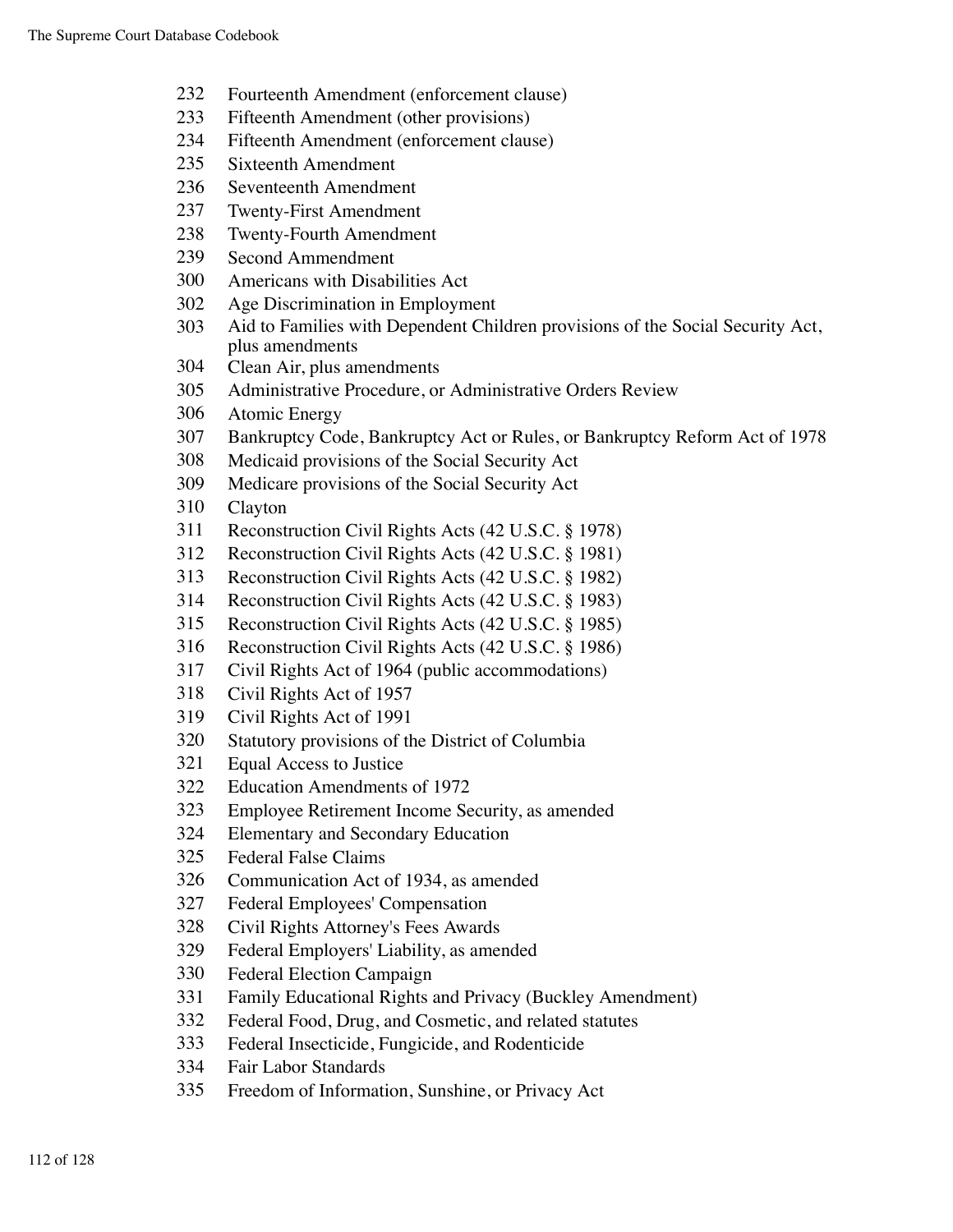- Federal Power
- Federal Trade Commission
- Federal Water Pollution Control (Clean Water), plus amendments
- Omnibus Crime Control and Safe Streets, National Firearms, Organized Crime Control, Comprehensive Crime Control, or Gun Control Acts
- Education of the Handicapped, Education for All Handicapped Children, or Individuals with Disabilities Education Acts, or related statutes, as amended
- 28 U.S.C. § 2241-2255 (habeas corpus)
- Fair Housing
- Interstate Commerce, as amended
- Immigration and Naturalization, Immigration, Nationality, or Illegal Immigration Reform and Immigrant Responsibility Acts, as amended
- Internal Revenue Code
- Internal Security
- Jencks
- Jones, or Death on the High Seas
- Longshoremen and Harbor Workers' Compensation
- Labor-Management Relations
- Labor-Management Reporting and Disclosure
- Motor Carrier
- Miller
- National Environmental Policy
- Natural Gas, or Natural Gas Policy Acts
- National Labor Relations, as amended
- Norris-LaGuardia
- Occupational Safety and Health
- Public Utility Regulatory Policy
- Rehabilitation
- Religious Freedom Restoration
- Racketeer Influenced and Corrupt Organizations
- Railway Labor
- Robinson-Patman
- Securities Act of 1933, the Securities and Exchange Act of 1934, or the Williams Act
- Selective Service, Military Selective Service, or Universal Military Service and Training Acts
- Sherman
- Submerged Lands Acts
- Smith, Subversive Activities Control, Communist Control, or other similar federal legislation
- Social Security, as amended, including Social Security Disability Benefits Reform Act
- Supplemental Security Income
- State or local legislative enactments
- Truth in Lending
- Federal Tort Claims, or Alien Tort Statute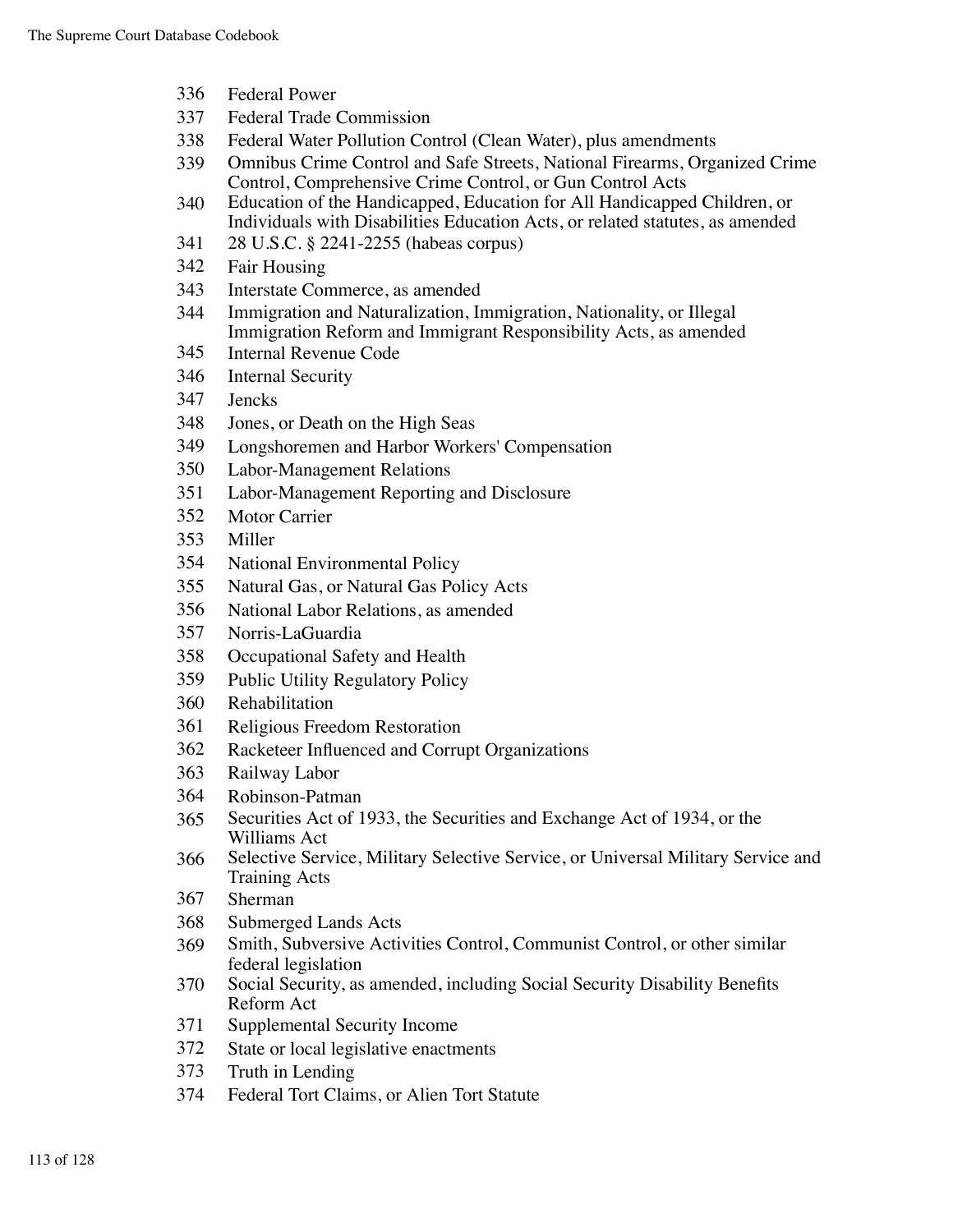- Tucker
- Trading with the Enemy Act, as amended
- Universal Code of Military Justice
- Voting Rights Act of 1965, plus amendments
- Reconstruction Civil Rights Acts (42 U.S.C. § 1971)
- Reconstruction Civil Rights Acts (42 U.S.C. § 1999)
- Civil Rights Act of 1964 (Title II)
- Civil Rights Act of 1964 (Title IV)
- Civil Rights Act of 1964 (other)
- Civil Rights Act of 1964 (Title VII)
- Civil Rights Act of 1964 (Title IX)
- Civil Rights Act of 1964 (Title VI)
- Federal Arbitration Act
- Federal Rules of Civil Procedure, including Appellate Procedure, or relevant rules of a circuit court
- Federal Rules of Criminal Procedure, or relevant rules of a circuit court
- Federal Rules of Evidence
- Supreme Court Rules
- Abstention Doctrine
- Retroactive application of a constitutional right
- Exclusionary Rule (Fourth Amendment)
- Exclusionary Rule (Right to Counsel)
- Exclusionary Rule (Miranda warnings)
- Harmless Error
- Res Judicata
- Estoppel
- Writ Improvidently Granted
- Treaty
- Interstate Compact
- Executive Order
- Territory Statute
- International Law
- Infrequently litigated statutes
- State or Territorial Law or Local Ordinance
- No Legal Provision

### A23 varNaturalCourt

*110 Distinct Values*

varNaturalCourt is used in conjunction with: *naturalCourt*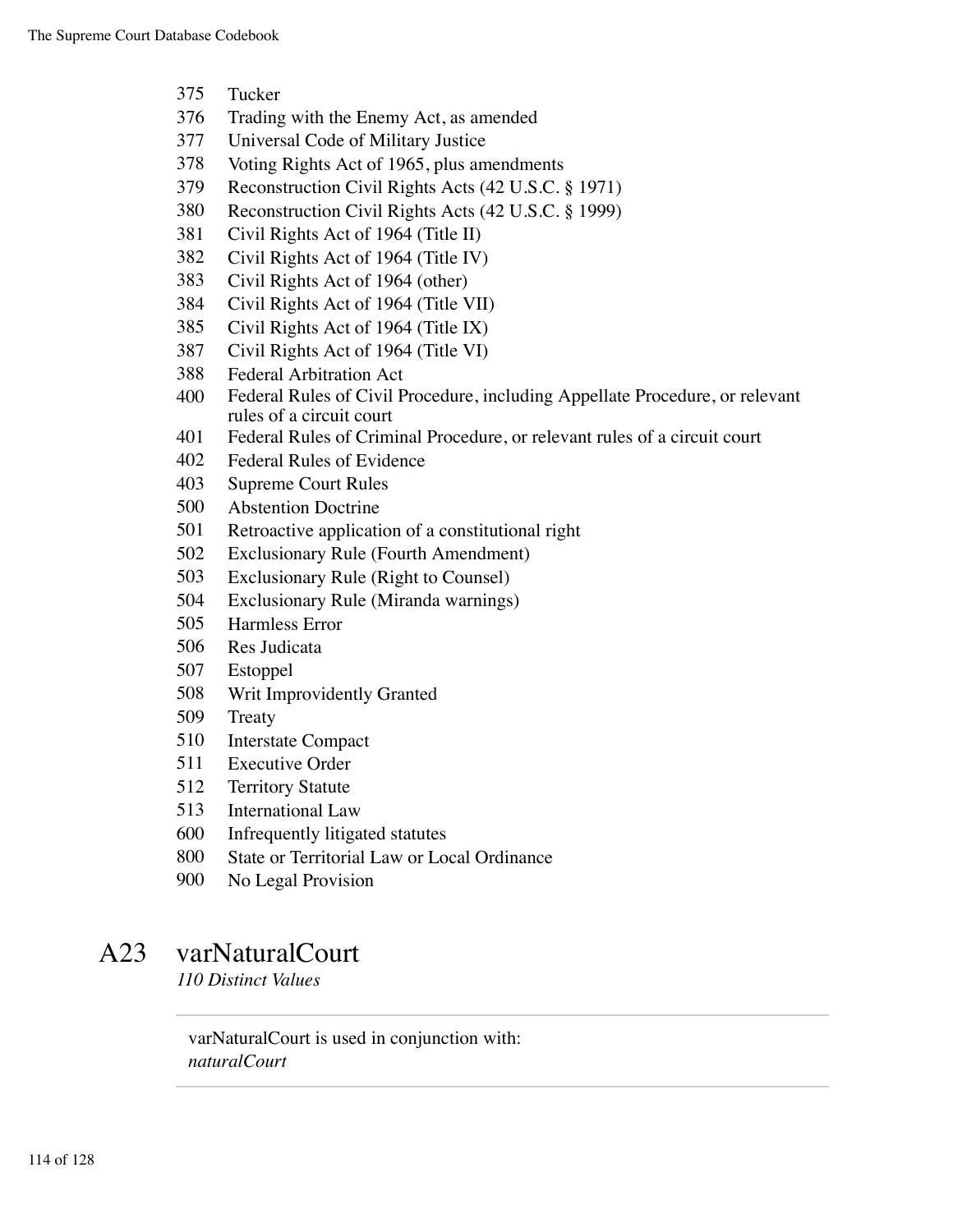| <b>Values:</b>           |
|--------------------------|
| Jay 1                    |
| Jay 2                    |
| Jay 3                    |
| Jay 4                    |
| Rutledge 1               |
| No Chief (Post-Rutledge) |
| Ellsworth 1              |
| Ellsworth 2              |
| Ellsworth 3              |
| Marshall 1               |
| Marshall 2               |
| Marshall 3               |
| Marshall 4               |
| Marshall 5               |
| Marshall 6               |
| Marshall 7               |
| Marshall 8               |
| Marshall 9               |
| Marshall 10              |
| Taney 1                  |
| Taney 2                  |
| Taney 3                  |
| Taney 4                  |
| Taney 5                  |
| Taney 6                  |
| Taney 7                  |
| Taney 8                  |
| Taney 9                  |
| Taney 10                 |
| Taney 11                 |
| Taney 12                 |
| Taney 13                 |
| Taney 14                 |
| Taney 15                 |
| Chase 1                  |
| Chase 2                  |
| Chase 3                  |
| Waite 1                  |
| Waite 2                  |
| Waite 3                  |
| Waite 4                  |
| Waite 5                  |
| Waite 6                  |
|                          |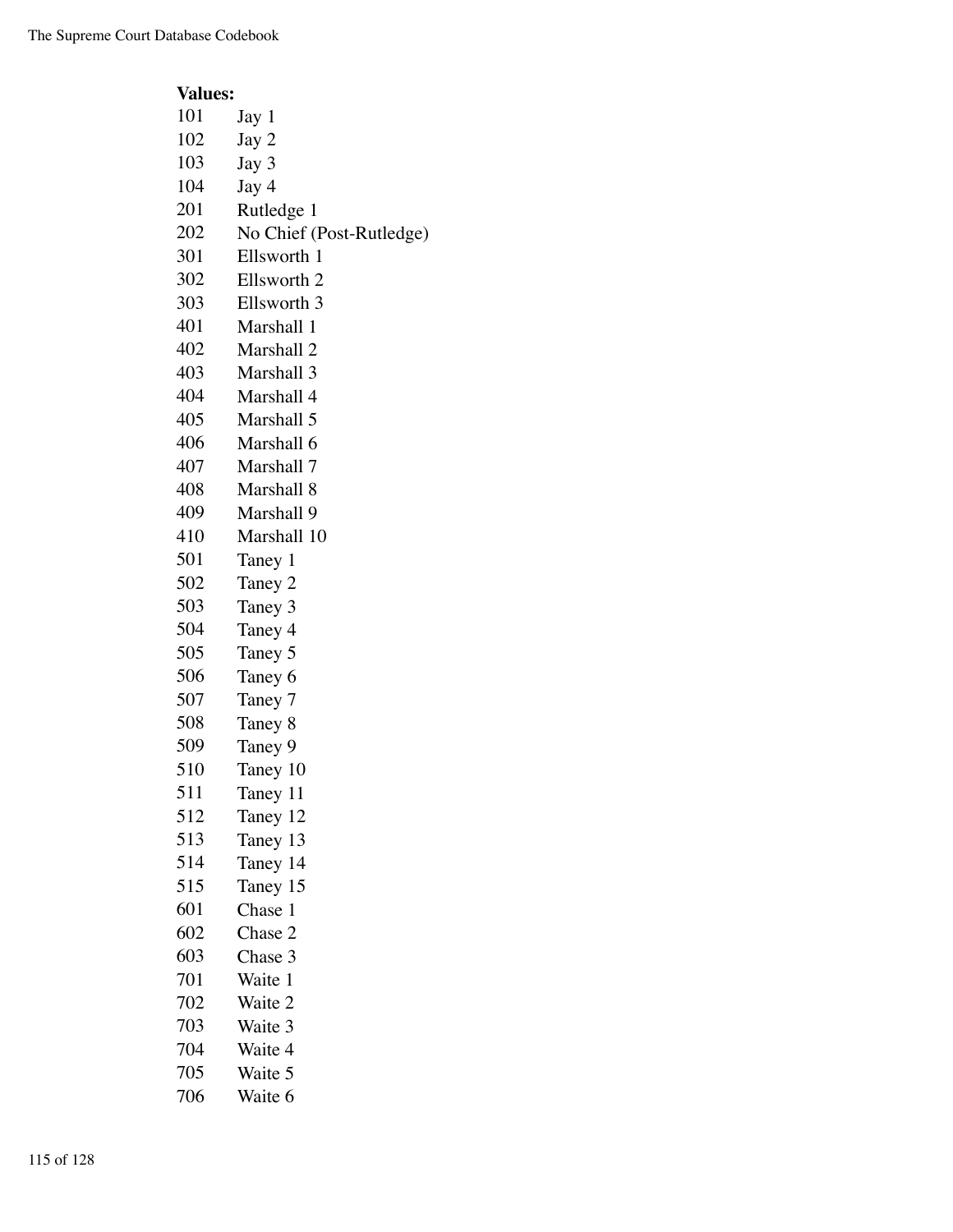| 707  | Waite 7                |
|------|------------------------|
| 801  | Fuller 1               |
| 802  | Fuller <sub>2</sub>    |
| 803  | Fuller 3               |
| 804  | Fuller 4               |
| 805  | Fuller 5               |
| 806  | Fuller <sub>6</sub>    |
| 807  | Fuller 7               |
| 808  | Fuller <sub>8</sub>    |
| 809  | Fuller 9               |
| 810  | Fuller 10              |
| 811  | Fuller 11              |
| 812  | Fuller 12              |
| 813  | No Chief (Post-Fuller) |
| 901  | White 1                |
| 902  | White 2                |
| 903  | White 3                |
| 904  | White 4                |
| 905  | White 5                |
| 1001 | Taft 1                 |
| 1002 | Taft 2                 |
| 1003 | Taft 3                 |
| 1004 | Taft 4                 |
| 1005 | Taft 5                 |
| 1101 | Hughes 1               |
| 1102 | Hughes 2               |
| 1103 | Hughes 3               |
| 1104 | Hughes 4               |
| 1105 | Hughes 5               |
| 1106 | Hughes 6               |
| 1107 | Hughes 7               |
| 1108 | Hughes 8               |
| 1201 | Stone 1                |
| 1202 | Stone 2                |
| 1203 | Stone 3                |
| 1301 | Vinson 1               |
| 1302 | Vinson 2               |
| 1303 | Vinson 3               |
| 1401 | Warren 1               |
| 1402 | Warren 2               |
| 1403 | Warren 3               |
| 1404 | Warren 4               |
| 1405 | Warren 5               |
| 1406 | Warren 6               |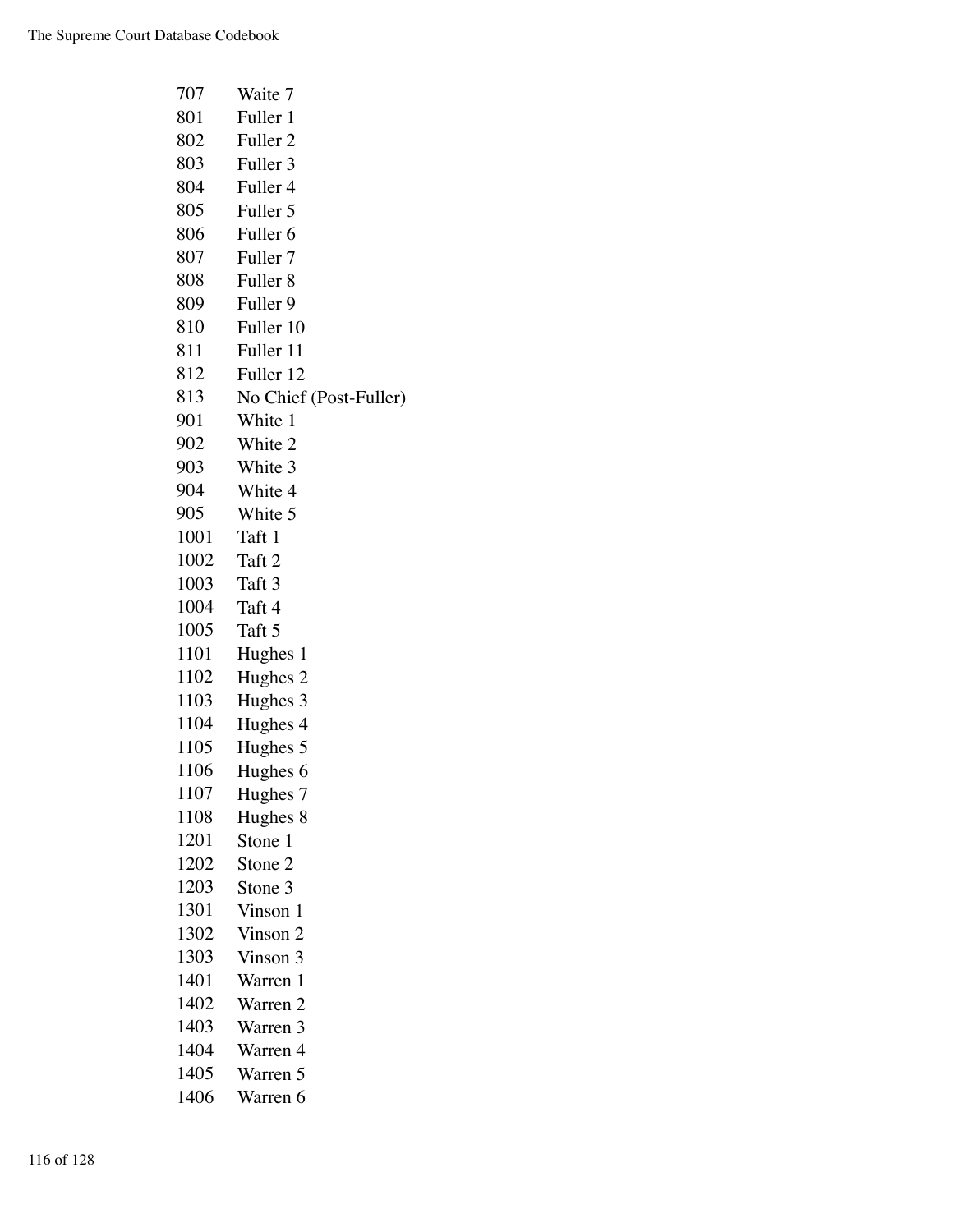| 1407 | Warren 7             |
|------|----------------------|
| 1408 | Warren 8             |
| 1409 | Warren 9             |
| 1410 | Warren 10            |
| 1411 | Warren 11            |
| 1501 | Burger 1             |
| 1502 | Burger 2             |
| 1503 | Burger 3             |
| 1504 | Burger 4             |
| 1505 | Burger 5             |
| 1506 | Burger <sub>6</sub>  |
| 1507 | Burger 7             |
| 1601 | Rehnquist 1          |
| 1602 | Rehnquist 2          |
| 1603 | Rehnquist 3          |
| 1604 | Rehnquist 4          |
| 1605 | Rehnquist 5          |
| 1606 | Rehnquist 6          |
| 1607 | Rehnquist 7          |
| 1701 | Roberts 1            |
| 1702 | Roberts <sub>2</sub> |
| 1703 | Roberts 3            |
| 1704 | Roberts 4            |

# A24 varParties

*306 Distinct Values*

varParties is used in conjunction with: *petitioner respondent*

- attorney general of the United States, or his office
- specified state board or department of education
- city, town, township, village, or borough government or governmental unit
- state commission, board, committee, or authority
- county government or county governmental unit, except school district
- court or judicial district
- state department or agency
- governmental employee or job applicant
- female governmental employee or job applicant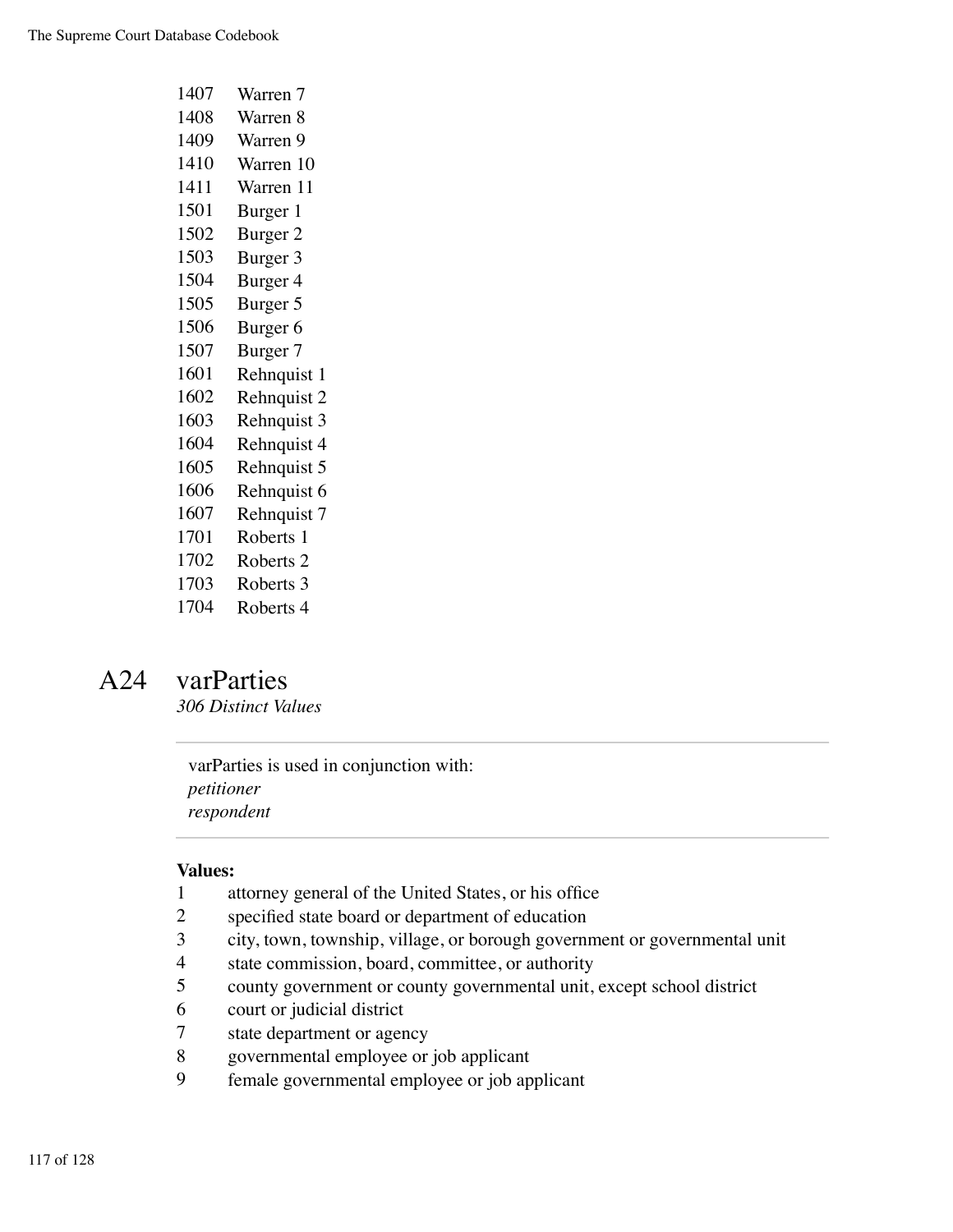- minority governmental employee or job applicant
- minority female governmental employee or job applicant
- not listed among agencies in the first Administrative Action variable
- retired or former governmental employee
- U.S. House of Representatives
- interstate compact
- judge
- state legislature, house, or committee
- local governmental unit other than a county, city, town, township, village, or borough
- governmental official, or an official of an agency established under an interstate compact
- state or U.S. supreme court
- local school district or board of education
- U.S. Senate
- U.S. senator
- foreign nation or instrumentality
- state or local governmental taxpayer, or executor of the estate of
- state college or university
- United States
- State
- person accused, indicted, or suspected of crime
- advertising business or agency
- agent, fiduciary, trustee, or executor
- airplane manufacturer, or manufacturer of parts of airplanes
- airline
- distributor, importer, or exporter of alcoholic beverages
- alien, person subject to a denaturalization proceeding, or one whose citizenship is revoked
- American Medical Association
- National Railroad Passenger Corp.
- amusement establishment, or recreational facility
- arrested person, or pretrial detainee
- attorney, or person acting as such;includes bar applicant or law student, or law firm or bar association
- author, copyright holder
- bank, savings and loan, credit union, investment company
- bankrupt person or business, including trustee in bankruptcy, or business in reorganization
- establishment serving liquor by the glass, or package liquor store
- water transportation, stevedore
- bookstore, newsstand, printer, bindery, purveyor or distributor of books or magazines
- brewery, distillery
- broker, stock exchange, investment or securities firm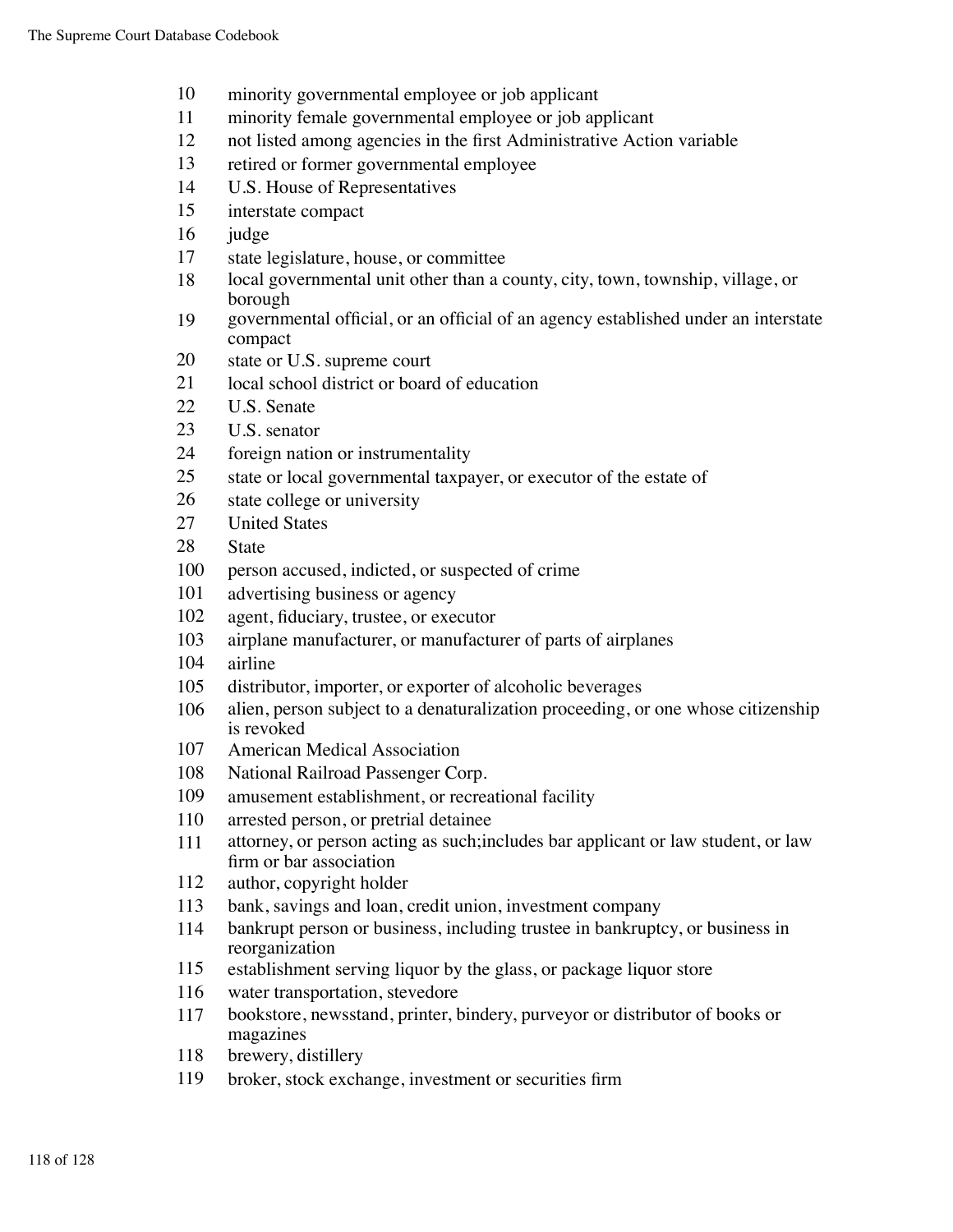- construction industry
- bus or motorized passenger transportation vehicle
- business, corporation
- buyer, purchaser
- cable TV
- car dealer
- person convicted of crime
- tangible property, other than real estate, including contraband
- chemical company
- child, children, including adopted or illegitimate
- religious organization, institution, or person
- private club or facility
- coal company or coal mine operator
- computer business or manufacturer, hardware or software
- consumer, consumer organization
- creditor, including institution appearing as such; e.g., a finance company
- person allegedly criminally insane or mentally incompetent to stand trial
- defendant
- debtor, excluding bankrupt person or business
- real estate developer
- disabled person or disability benefit claimant
- distributor
- person subject to selective service, including conscientious objector
- drug manufacturer
- druggist, pharmacist, pharmacy
- employee, or job applicant, including beneficiaries of
- employer-employee trust agreement, employee health and welfare fund, or multi-employer pension plan
- electric equipment manufacturer
- electric or hydroelectric power utility, power cooperative, or gas and electric company
- eleemosynary institution or person
- environmental organization
- employer. If employer's relations with employees are governed by the nature of the employer's business (e.g., railroad, boat), rather than labor law generally, the more specific designation is used in place of Employer.
- farmer, farm worker, or farm organization
- father
- female employee or job applicant
- female
- movie, play, pictorial representation, theatrical production, actor, or exhibitor or distributor of
- fisherman or fishing company
- food, meat packing, or processing company, stockyard
- foreign (non-American) nongovernmental entity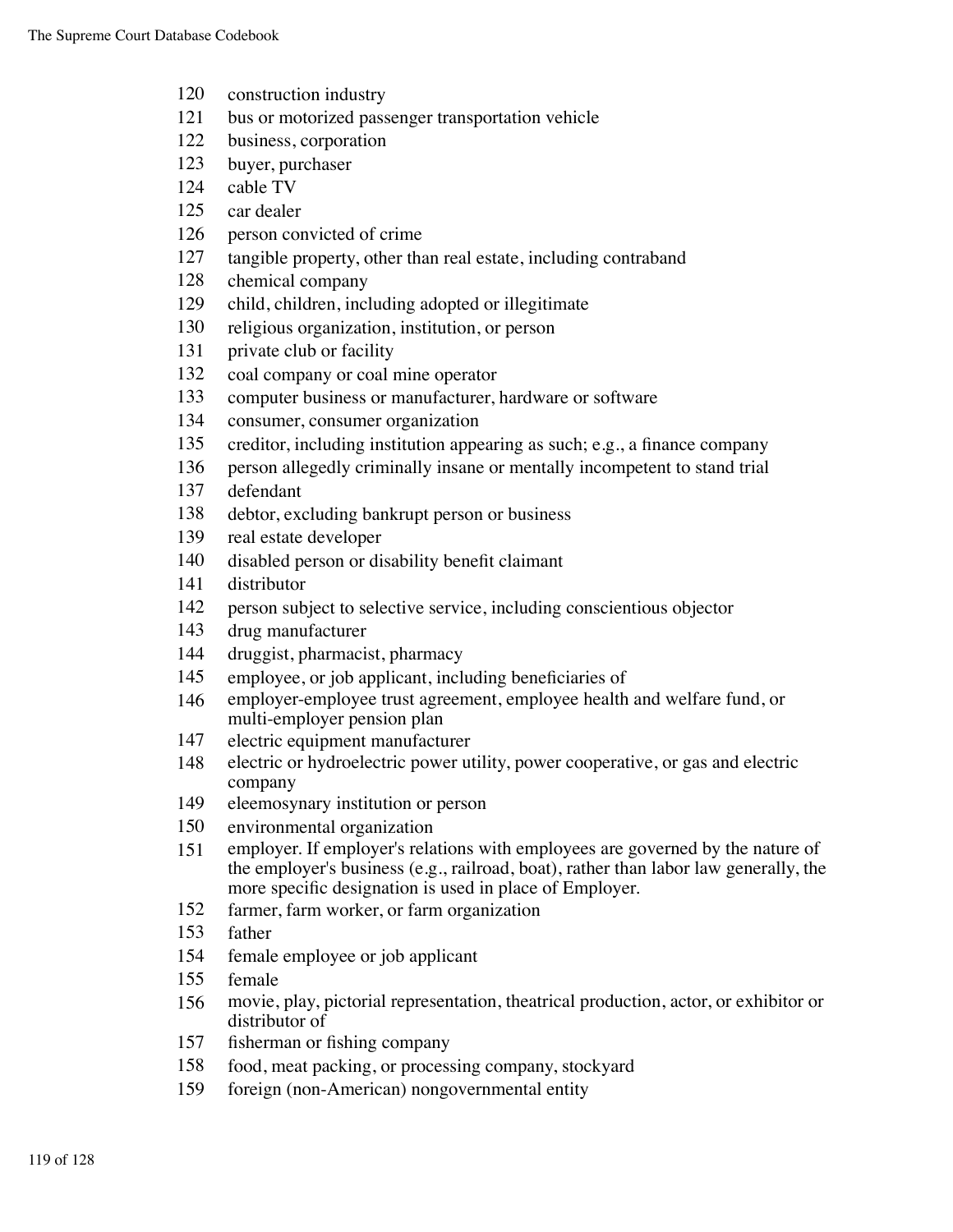- franchiser
- franchisee
- lesbian, gay, bisexual, transexual person or organization
- person who guarantees another's obligations
- handicapped individual, or organization of devoted to
- health organization or person, nursing home, medical clinic or laboratory, chiropractor
- heir, or beneficiary, or person so claiming to be
- hospital, medical center
- husband, or ex-husband
- involuntarily committed mental patient
- Indian, including Indian tribe or nation
- insurance company, or surety
- inventor, patent assigner, trademark owner or holder
- investor
- injured person or legal entity, nonphysically and non-employment related
- juvenile
- government contractor
- holder of a license or permit, or applicant therefor
- magazine
- male
- medical or Medicaid claimant
- medical supply or manufacturing co.
- racial or ethnic minority employee or job applicant
- minority female employee or job applicant
- manufacturer
- management, executive officer, or director, of business entity
- military personnel, or dependent of, including reservist
- mining company or miner, excluding coal, oil, or pipeline company
- mother
- auto manufacturer
- newspaper, newsletter, journal of opinion, news service
- radio and television network, except cable tv
- nonprofit organization or business
- nonresident
- nuclear power plant or facility
- owner, landlord, or claimant to ownership, fee interest, or possession of land as well as chattels
- shareholders to whom a tender offer is made
- tender offer
- oil company, or natural gas producer
- elderly person, or organization dedicated to the elderly
- out of state noncriminal defendant
- political action committee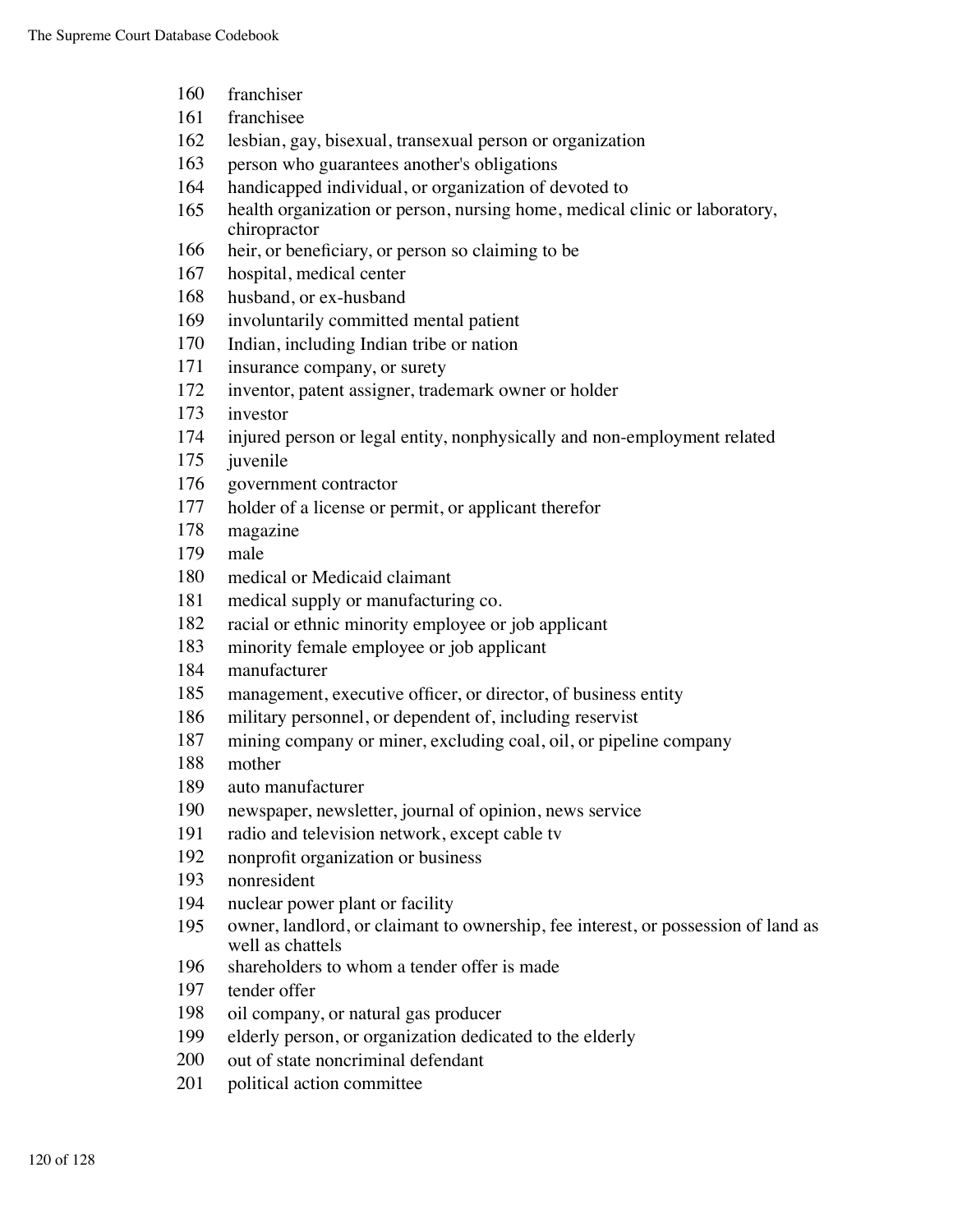- parent or parents
- parking lot or service
- patient of a health professional
- telephone, telecommunications, or telegraph company
- physician, MD or DO, dentist, or medical society
- public interest organization
- physically injured person, including wrongful death, who is not an employee
- pipe line company
- package, luggage, container
- political candidate, activist, committee, party, party member, organization, or elected official
- indigent, needy, welfare recipient
- indigent defendant
- private person
- prisoner, inmate of penal institution
- professional organization, business, or person
- probationer, or parolee
- protester, demonstrator, picketer or pamphleteer (non-employment related), or non-indigent loiterer
- 219 public utility
- publisher, publishing company
- radio station
- racial or ethnic minority
- person or organization protesting racial or ethnic segregation or discrimination
- racial or ethnic minority student or applicant for admission to an educational institution
- realtor
- journalist, columnist, member of the news media
- resident
- restaurant, food vendor
- retarded person, or mental incompetent
- retired or former employee
- railroad
- private school, college, or university
- seller or vendor
- shipper, including importer and exporter
- shopping center, mall
- spouse, or former spouse
- stockholder, shareholder, or bondholder
- retail business or outlet
- student, or applicant for admission to an educational institution
- taxpayer or executor of taxpayer's estate, federal only
- tenant or lessee
- theater, studio
- forest products, lumber, or logging company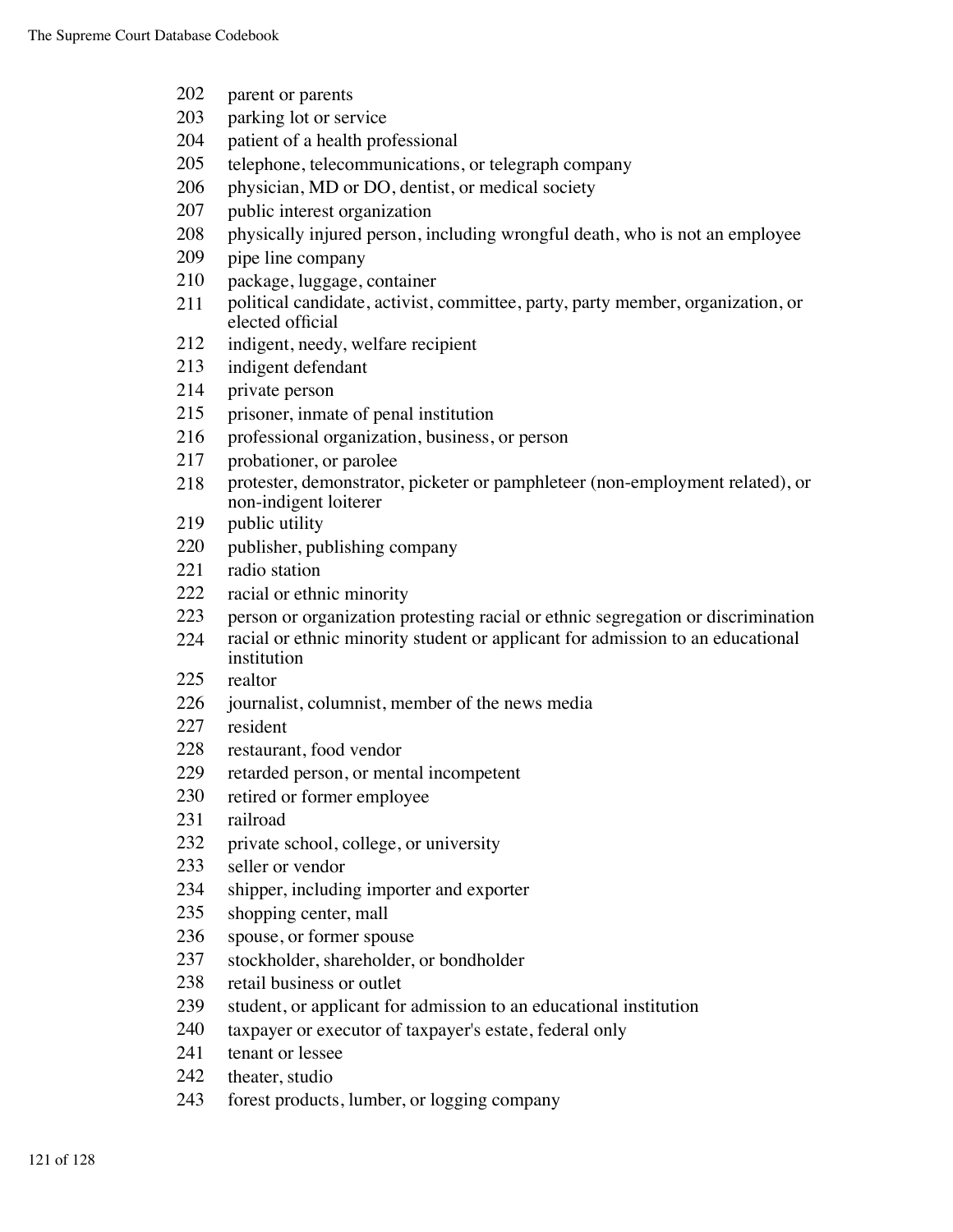- person traveling or wishing to travel abroad, or overseas travel agent
- trucking company, or motor carrier
- 246 television station
- union member
- unemployed person or unemployment compensation applicant or claimant
- union, labor organization, or official of
- veteran
- voter, prospective voter, elector, or a nonelective official seeking reapportionment or redistricting of legislative districts (POL)
- wholesale trade
- wife, or ex-wife
- witness, or person under subpoena
- network
- slave
- slave-owner
- bank of the united states
- timber company
- Army and Air Force Exchange Service
- Atomic Energy Commission
- Secretary or administrative unit or personnel of the U.S. Air Force
- Department or Secretary of Agriculture
- Alien Property Custodian
- Secretary or administrative unit or personnel of the U.S. Army
- Board of Immigration Appeals
- Bureau of Indian Affairs
- Bureau of Prisons
- Bonneville Power Administration
- Benefits Review Board
- Civil Aeronautics Board
- Bureau of the Census
- Central Intelligence Agency
- Commodity Futures Trading Commission
- Department or Secretary of Commerce
- Comptroller of Currency
- Consumer Product Safety Commission
- Civil Rights Commission
- Civil Service Commission, U.S.
- Customs Service or Commissioner of Customs
- Defense Base Closure and REalignment Commission
- Drug Enforcement Agency
- Department or Secretary of Defense
- Department or Secretary of Energy
- Department or Secretary of the Interior
- Department of Justice or Attorney General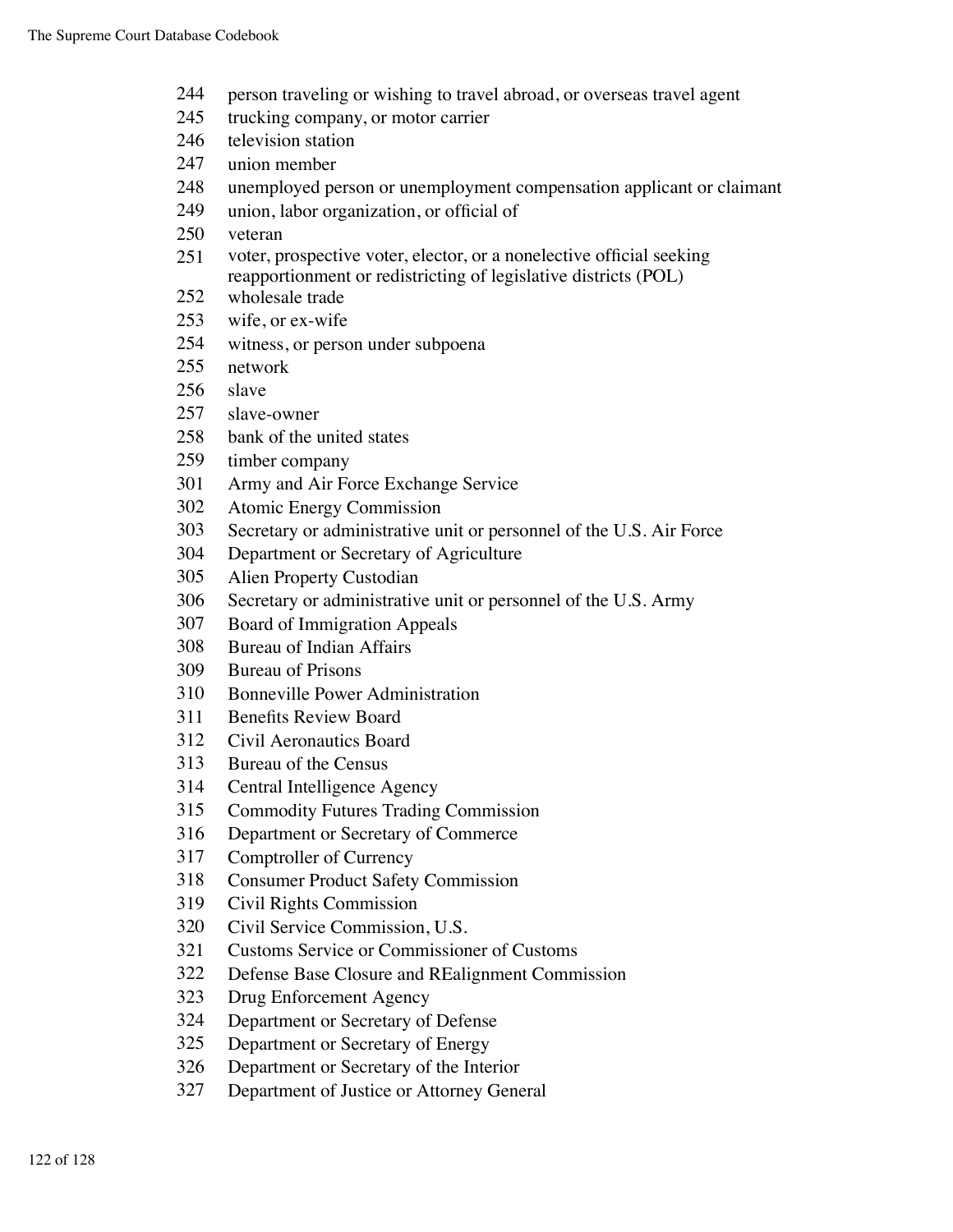- Department or Secretary of State
- Department or Secretary of Transportation
- Department or Secretary of Education
- U.S. Employees' Compensation Commission, or Commissioner
- Equal Employment Opportunity Commission
- Environmental Protection Agency or Administrator
- Federal Aviation Agency or Administration
- Federal Bureau of Investigation or Director
- Federal Bureau of Prisons
- Farm Credit Administration
- Federal Communications Commission
- Federal Credit Union Administration
- Food and Drug Administration
- Federal Deposit Insurance Corporation
- Federal Energy Administration
- Federal Election Commission
- Federal Energy Regulatory Commission
- Federal Housing Administration
- Federal Home Loan Bank Board
- Federal Labor Relations Authority
- Federal Maritime Board
- Federal Maritime Commission
- Farmers Home Administration
- Federal Parole Board
- Federal Power Commission
- Federal Railroad Administration
- Federal Reserve Board of Governors
- Federal Reserve System
- Federal Savings and Loan Insurance Corporation
- Federal Trade Commission
- Federal Works Administration, or Administrator
- General Accounting Office
- Comptroller General
- General Services Administration
- Department or Secretary of Health, Education and Welfare
- Department or Secretary of Health and Human Services
- Department or Secretary of Housing and Urban Development
- Interstate Commerce Commission
- Indian Claims Commission
- Immigration and Naturalization Service, or Director of, or District Director of, or Immigration and Naturalization Enforcement
- Internal Revenue Service, Collector, Commissioner, or District Director of
- Information Security Oversight Office
- Department or Secretary of Labor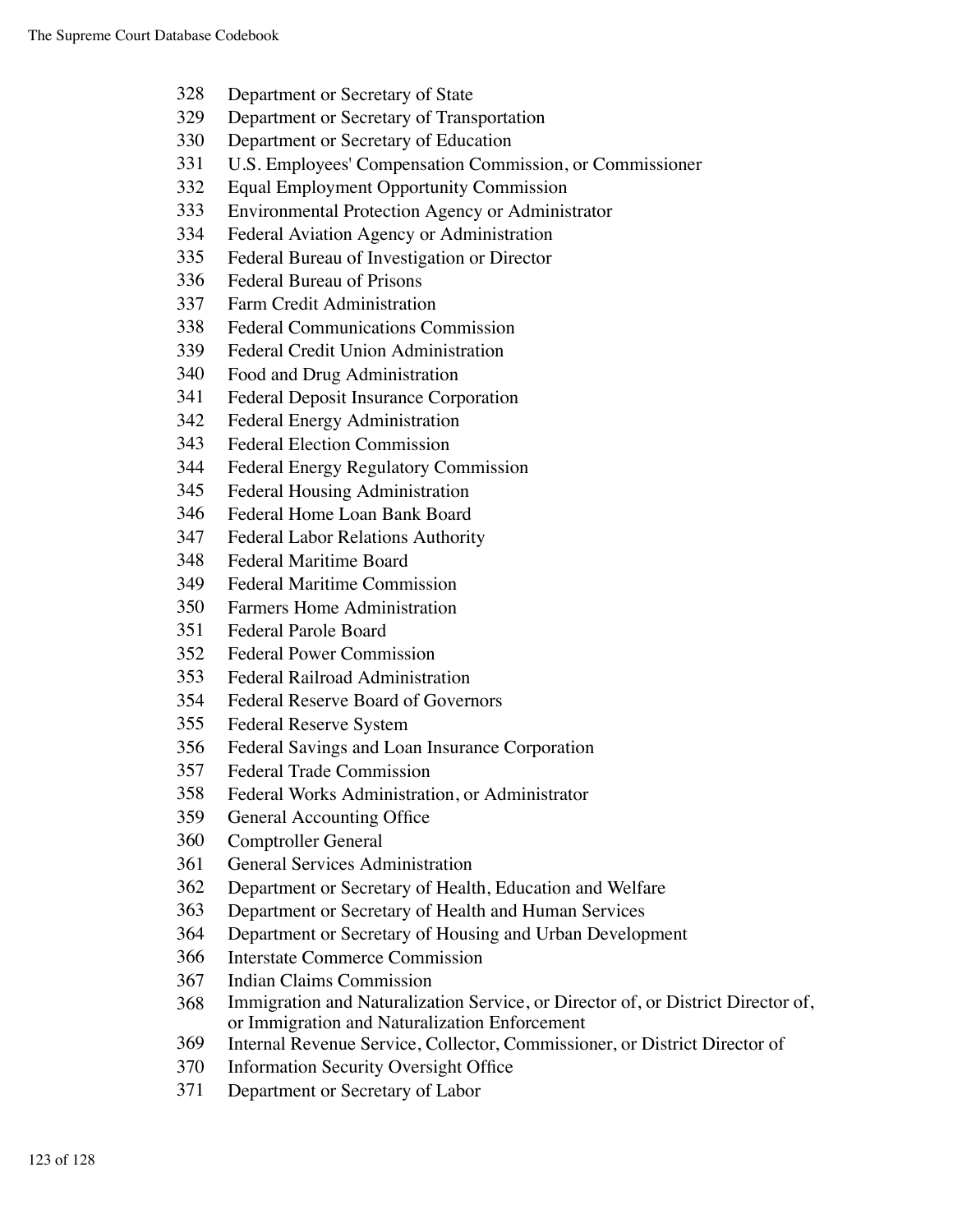- Loyalty Review Board
- Legal Services Corporation
- Merit Systems Protection Board
- Multistate Tax Commission
- National Aeronautics and Space Administration
- Secretary or administrative unit of the U.S. Navy
- National Credit Union Administration
- National Endowment for the Arts
- National Enforcement Commission
- National Highway Traffic Safety Administration
- National Labor Relations Board, or regional office or officer
- National Mediation Board
- National Railroad Adjustment Board
- Nuclear Regulatory Commission
- National Security Agency
- Office of Economic Opportunity
- Office of Management and Budget
- Office of Price Administration, or Price Administrator
- Office of Personnel Management
- Occupational Safety and Health Administration
- Occupational Safety and Health Review Commission
- Office of Workers' Compensation Programs
- Patent Office, or Commissioner of, or Board of Appeals of
- Pay Board (established under the Economic Stabilization Act of 1970)
- Pension Benefit Guaranty Corporation
- U.S. Public Health Service
- Postal Rate Commission
- Provider Reimbursement Review Board
- Renegotiation Board
- Railroad Adjustment Board
- Railroad Retirement Board
- Subversive Activities Control Board
- Small Business Administration
- Securities and Exchange Commission
- Social Security Administration or Commissioner
- Selective Service System
- Department or Secretary of the Treasury
- Tennessee Valley Authority
- United States Forest Service
- United States Parole Commission
- Postal Service and Post Office, or Postmaster General, or Postmaster
- United States Sentencing Commission
- Veterans' Administration
- War Production Board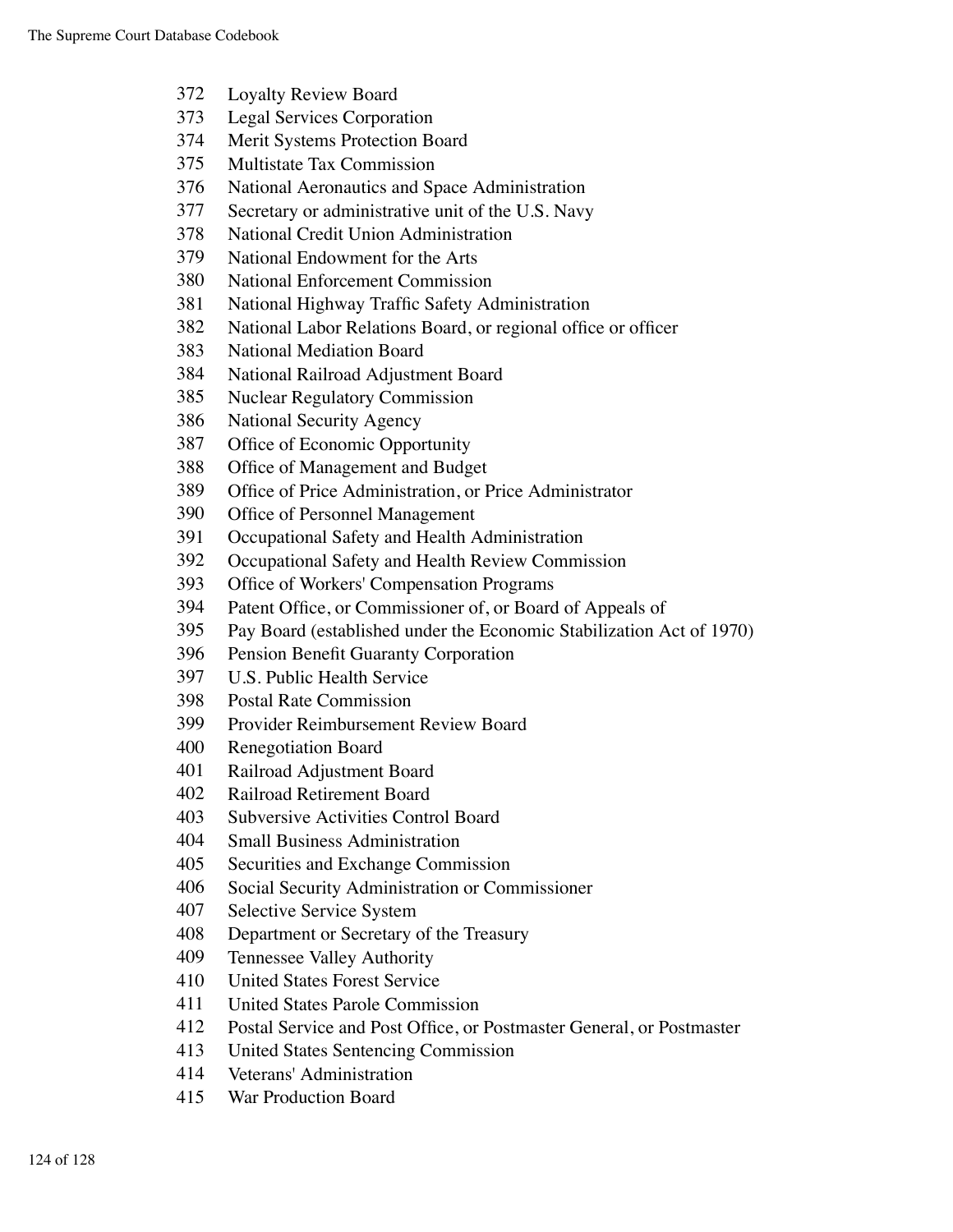- 416 Wage Stabilization Board
- 417 General Land Office of Commissioners
- 501 Unidentifiable
- 600 International Entity

# A25 varPartyWinning

*3 Distinct Values*

varPartyWinning is used in conjunction with: *partyWinning*

#### **Values:**

- 0 no favorable disposition for petitioning party apparent
- 1 petitioning party received a favorable disposition
- 2 favorable disposition for petitioning party unclear

# A26 varPrecedentAlteration

*2 Distinct Values*

varPrecedentAlteration is used in conjunction with: *precedentAlteration*

#### **Values:**

- 0 no determinable formal alteration of precedent
- 1 precedent formally altered

### A27 varSplitVote

*2 Distinct Values*

varSplitVote is used in conjunction with: *splitVote*

- 1 first vote on issue/legal provision
- 2 second vote on issue/legal provision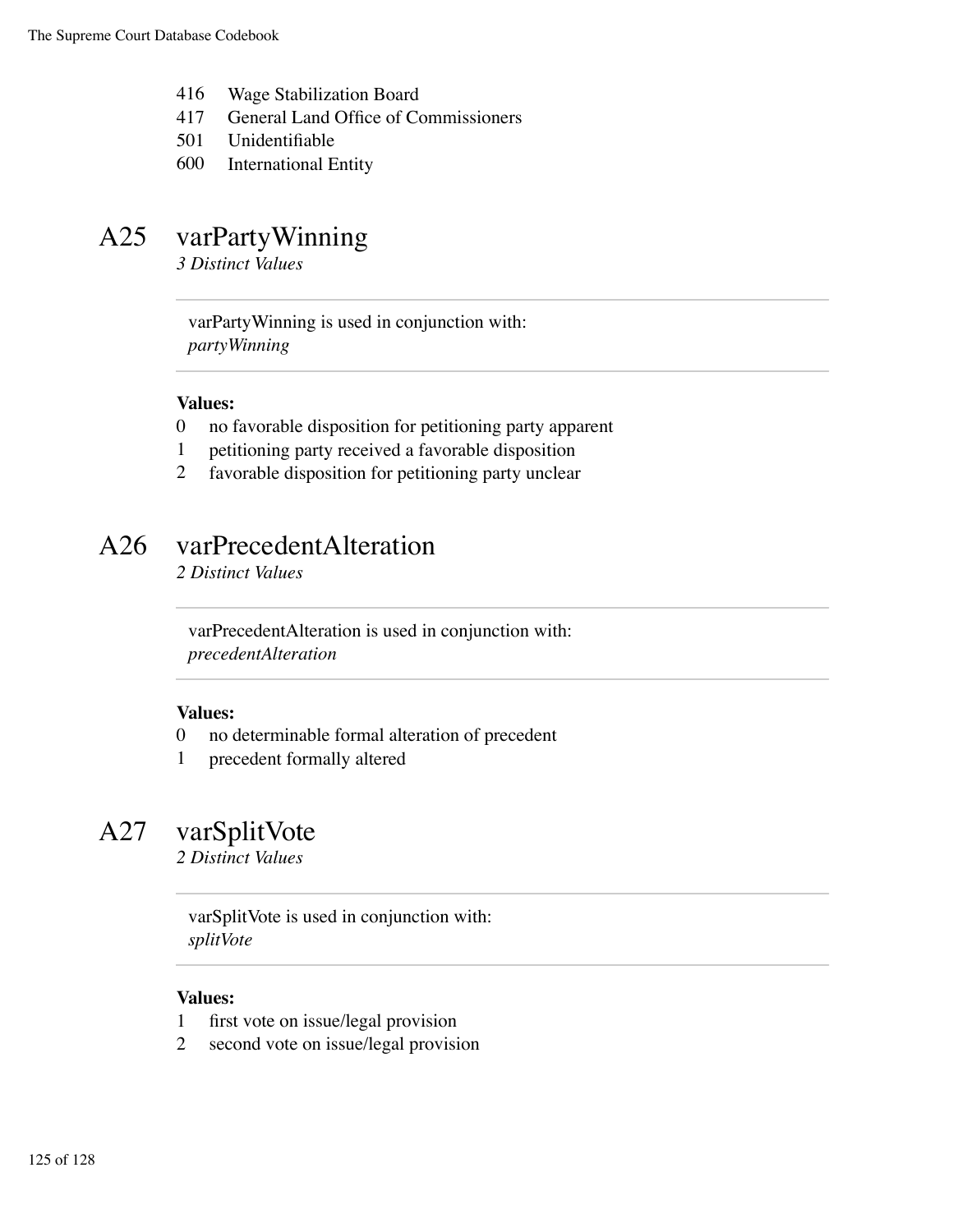### A28 varStates

*62 Distinct Values*

varStates is used in conjunction with: *petitionerState respondentState adminActionState caseOriginState caseSourceState*

- Alabama
- Alaska
- American Samoa
- Arizona
- Arkansas
- California
- Colorado
- Connecticut
- Delaware
- District of Columbia
- Federated States of Micronesia
- Florida
- Georgia
- Guam
- Hawaii
- Idaho
- Illinois
- Indiana
- Iowa
- Kansas
- Kentucky
- Louisiana
- Maine
- Marshall Islands
- Maryland
- Massachusetts
- Michigan
- Minnesota
- Mississippi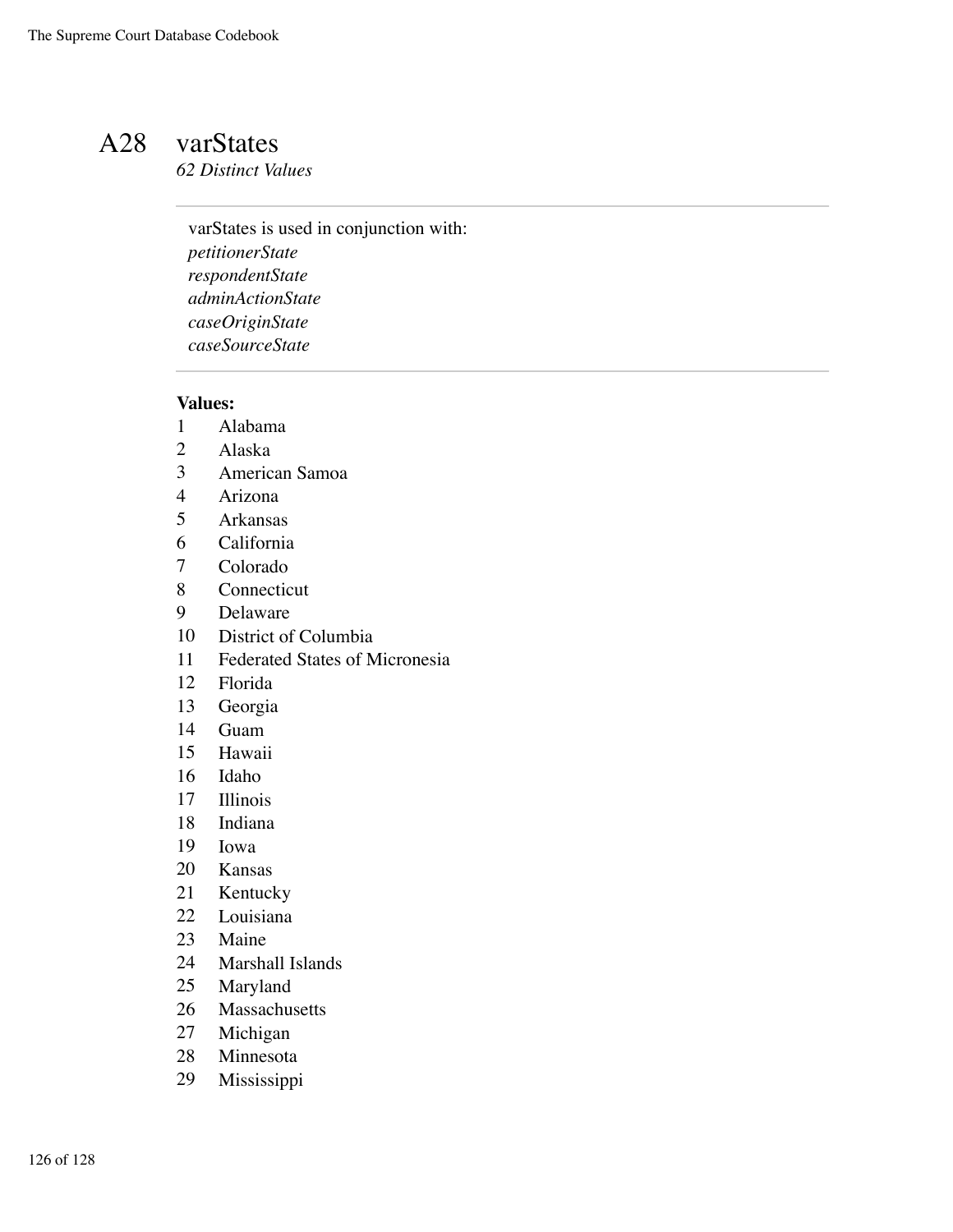- Missouri
- Montana
- Nebraska
- Nevada
- New Hampshire
- New Jersey
- New Mexico
- New York
- North Carolina
- North Dakota
- Northern Mariana Islands
- Ohio
- Oklahoma
- Oregon
- Palau
- Pennsylvania
- Puerto Rico
- Rhode Island
- South Carolina
- South Dakota
- Tennessee
- Texas
- Utah
- Vermont
- Virgin Islands
- Virginia
- Washington
- West Virginia
- Wisconsin
- Wyoming
- United States
- Interstate Compact
- Philippines

# A29 varThreeJudgeFdc

*2 Distinct Values*

varThreeJudgeFdc is used in conjunction with: *threeJudgeFdc*